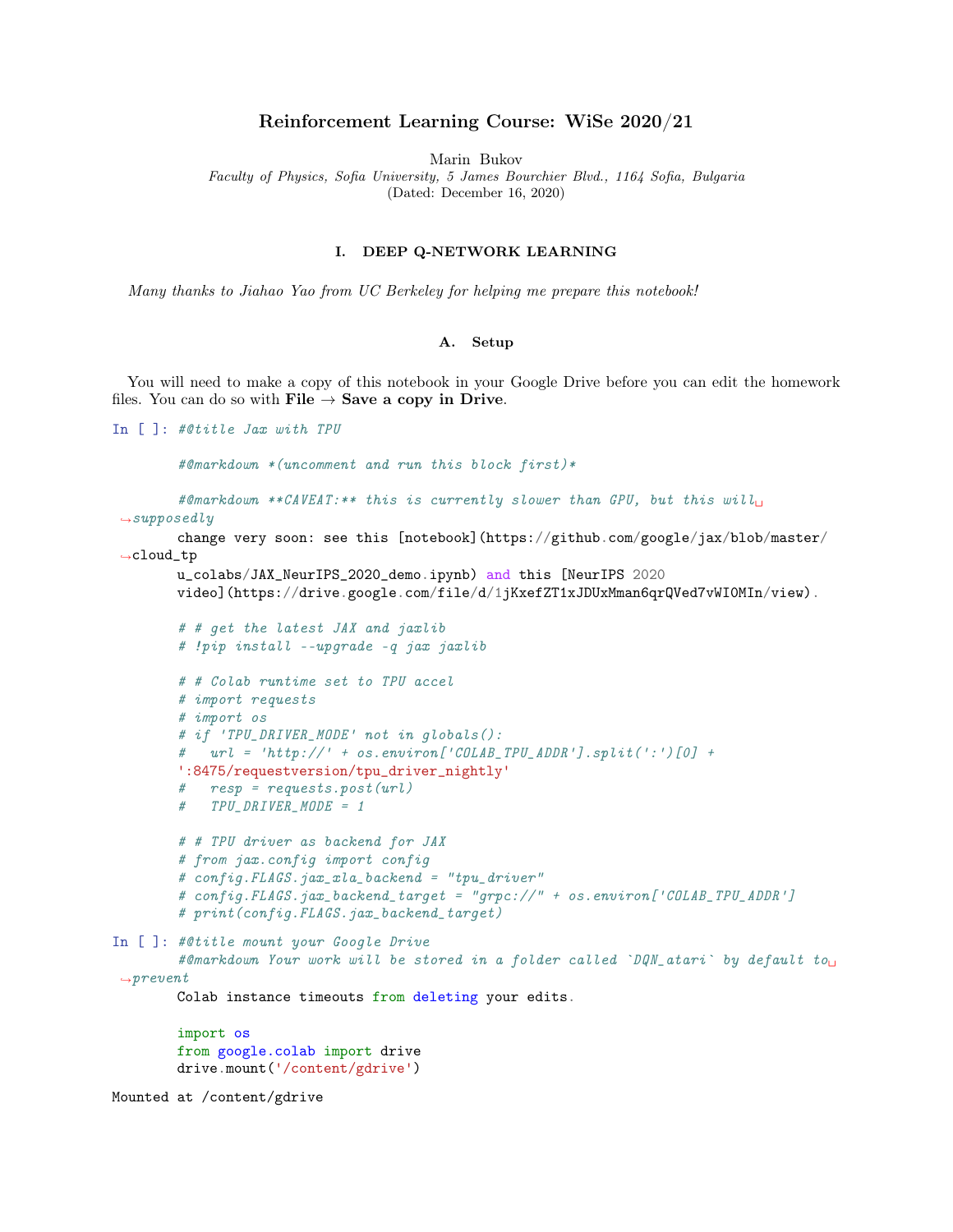```
In [ ]: #@title Atari Environments
        #@markdown We will use the Gym Pacman environment.
        env_name = 'pacman'
        gym_name_map = {
            'pacman': 'MsPacman-v0',
        }
        gym_name = gym_name_map[env_name]
        print('Gym Env:', gym_name)
Gym Env: MsPacman-v0
In [ ]: #@title set up mount symlink
        %cd /content
        DRIVE_PATH = '/content/gdrive/My\ Drive/DQN_atari2'
        DRIVE_PYTHON_PATH = DRIVE_PATH.replace('\\', '')
        if not os.path.exists(DRIVE_PYTHON_PATH):
          %mkdir $DRIVE_PATH
        ## the space in `My Drive` causes some issues,
        ## make a symlink to avoid this
        SYM_PATH = '/content/DQN_atari'
        if not os.path.exists(SYM_PATH):
          !ln -s $DRIVE_PATH $SYM_PATH
        %cd $SYM_PATH
/content
/content/gdrive/My Drive/DQN_atari2
In [ ]: #@title apt install requirements
        #@markdown Run each section with Shift+Enter
        #@markdown Double-click on section headers to show code.
        #@markdown If you see some ERRORs, they are caused by dependencies which are
        preinstalled in Google Colab; you may ignore them.
        !apt update
        !apt install -y --no-install-recommends \mathbb Nbuild-essential \
                curl \setminusgit \
                gnupg2 \setminusmake \
                cmake \
                ffmpeg \
                swig \
                libz-dev \
                unzip \
                zlib1g-dev \
                libglfw3 \
                libglfw3-dev \
```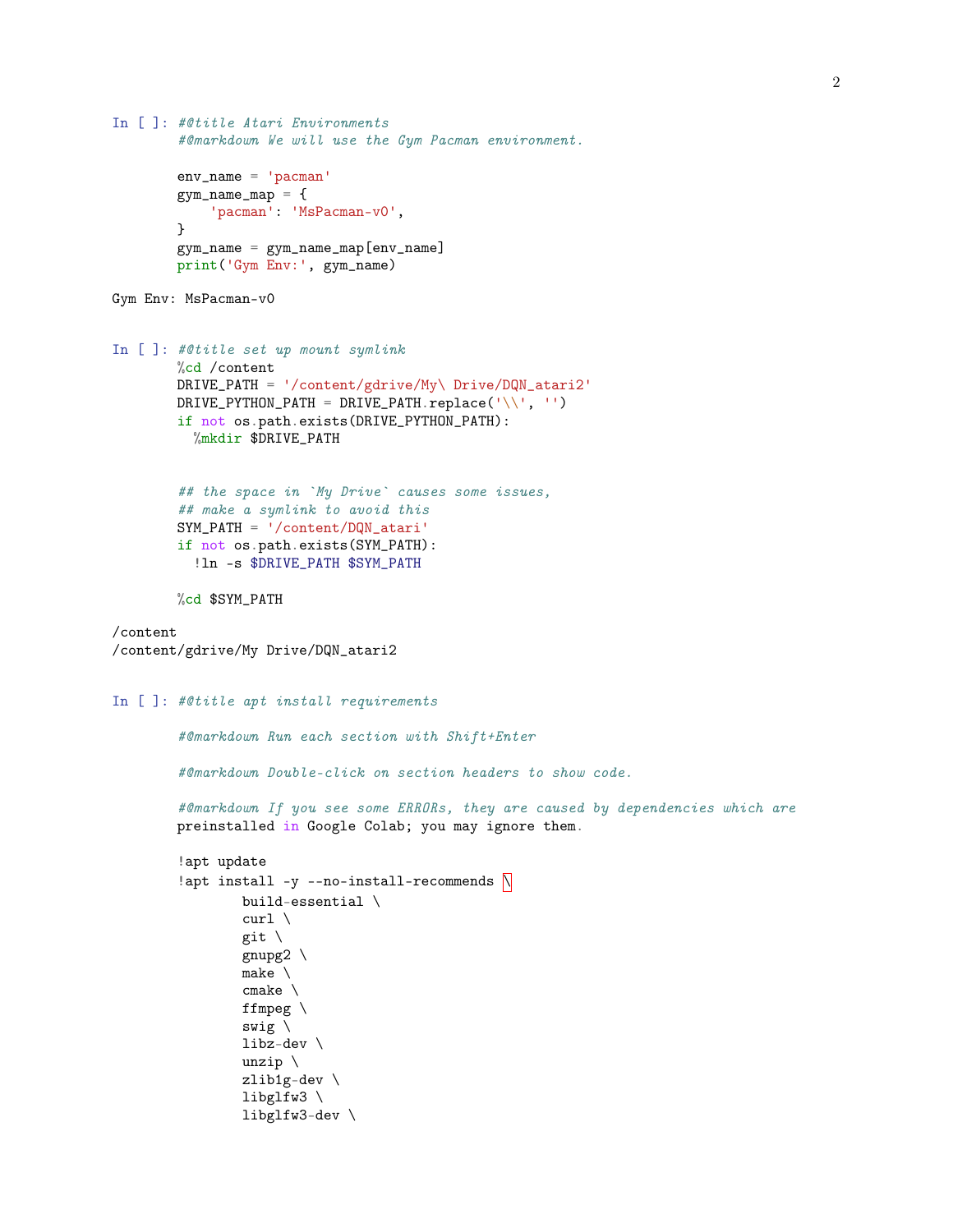```
libxrandr2 \
                libxinerama-dev \
                libxi6 \
                libxcursor-dev \
                libgl1-mesa-dev \
                libgl1-mesa-glx \
                libglew-dev \
                libosmesa6-dev \
                lsb-release \
                ack-grep \
                patchelf \
                wget \
                xpra \
                xserver-xorg-dev \
                xvfb \setminuspython-opengl \
                ffmpeg > /dev/null 2>&1
        !pip install opencv-python==3.4.0.12
Ign:1 https://developer.download.nvidia.com/compute/cuda/repos/ubuntu1804/x86_64
InRelease
Ign:2 https://developer.download.nvidia.com/compute/machine-
learning/repos/ubuntu1804/x86_64 InRelease
Hit:3 https://developer.download.nvidia.com/compute/cuda/repos/ubuntu1804/x86_64
Release
Hit:4 https://developer.download.nvidia.com/compute/machine-
learning/repos/ubuntu1804/x86_64 Release
Get:5 http://security.ubuntu.com/ubuntu bionic-security InRelease [88.7 kB]
Hit:6 http://archive.ubuntu.com/ubuntu bionic InRelease
Get:7 https://cloud.r-project.org/bin/linux/ubuntu bionic-cran40/ InRelease [3,626 B]
Get:8 http://ppa.launchpad.net/c2d4u.team/c2d4u4.0+/ubuntu bionic InRelease [15.9 kB]
Get:10 http://archive.ubuntu.com/ubuntu bionic-updates InRelease [88.7 kB]
Get:12 http://ppa.launchpad.net/graphics-drivers/ppa/ubuntu bionic InRelease [21.3 kB]
Get:13 https://cloud.r-project.org/bin/linux/ubuntu bionic-cran40/ Packages [40.7 kB]
Get:14 http://archive.ubuntu.com/ubuntu bionic-backports InRelease [74.6 kB]
Get:15 http://ppa.launchpad.net/c2d4u.team/c2d4u4.0+/ubuntu bionic/main Sources [1,697
kB]
Get:16 http://security.ubuntu.com/ubuntu bionic-security/universe amd64 Packages
[1,368 kB]
Get:17 http://archive.ubuntu.com/ubuntu bionic-updates/universe amd64 Packages [2,136
kB]
Get:18 http://security.ubuntu.com/ubuntu bionic-security/multiverse amd64 Packages
[15.8 kB]
Get:19 http://security.ubuntu.com/ubuntu bionic-security/restricted amd64 Packages
[223 kB]
Get:20 http://security.ubuntu.com/ubuntu bionic-security/main amd64 Packages [1,784
kB]
Get:21 http://archive.ubuntu.com/ubuntu bionic-updates/multiverse amd64 Packages [53.8
kB]
Get:22 http://archive.ubuntu.com/ubuntu bionic-updates/restricted amd64 Packages [266
kB]
Get:23 http://archive.ubuntu.com/ubuntu bionic-updates/main amd64 Packages [2,241 kB]
Get:24 http://ppa.launchpad.net/c2d4u.team/c2d4u4.0+/ubuntu bionic/main amd64 Packages
[869 kB]
Get:25 http://ppa.launchpad.net/graphics-drivers/ppa/ubuntu bionic/main amd64 Packages
[46.5 kB]
```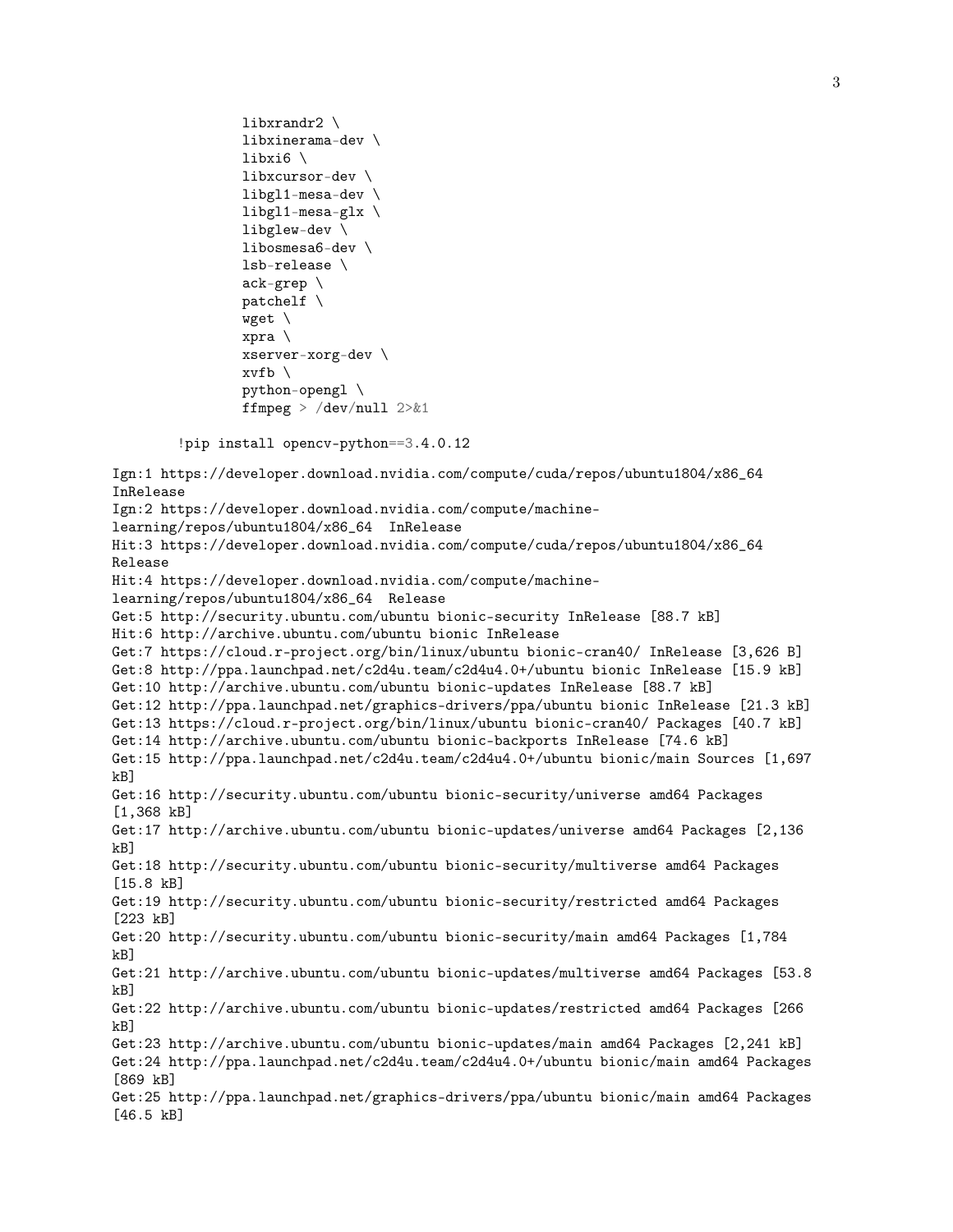```
Fetched 11.0 MB in 4s (2,814 kB/s)
Reading package lists... Done
Building dependency tree
Reading state information... Done
36 packages can be upgraded. Run 'apt list --upgradable' to see them.
Collecting opencv-python==3.4.0.12
 Downloading https://files.pythonhosted.org/packages/50/f9/5c454f0f52788a913979
877e6ed9b2454a9c7676581a0ee3a2d81db784a6/opencv_python-3.4.0.12-cp36-cp36m-manylinux1_
x86_64.whl (24.9MB)
    ␣
→ | [U+2588] [U+2588] [U+2588] [U+2588] [U+2588] [U+2588] [U+2588] [U+2588] [U+2588] [U+2588] [U+2588] [U+2588] [U+2588]
 \rightarrow24.9MB 115kB/s
Requirement already satisfied: numpy>=1.11.3 in /usr/local/lib/python3.6/dist-
packages (from opencv-python==3.4.0.12) (1.18.5)
ERROR: dopamine-rl 1.0.5 has requirement opencv-python>=3.4.1.15, but you'll have
opencv-python 3.4.0.12 which is incompatible.
ERROR: albumentations 0.1.12 has requirement imgaug<0.2.7, >=0.2.5, but you'll
have imgaug 0.2.9 which is incompatible.
Installing collected packages: opencv-python
  Found existing installation: opencv-python 4.1.2.30
    Uninstalling opencv-python-4.1.2.30:
      Successfully uninstalled opencv-python-4.1.2.30
Successfully installed opencv-python-3.4.0.12
In [ ]: #@title download the JAX DQN_pacman codebase
        import os
        from google_drive_downloader import GoogleDriveDownloader as gdd
        # download the DQN_pacman codebase -- DO NOT MODIFY THIS CELL
        gdd.download_file_from_google_drive(file_id='1TXLk-eeKwuaxrhc7gYLhw4VE94Il6zl_',
                                             dest_path='./DQN_pacman.tar.gz',
                                             unzip=True,
                                             \lambda# install JAX DQN codebase requirements from requirements_colab.txt
        %pip install -r requirements_colab.txt
        expt_dir = '/content/DQN_atari/'
        video_path = os.path.join(expt_dir, 'video')
        os.chdir(expt_dir)
        !pwd
        required_files = ['atari_wrappers.py',
                          'buffer.py', 'main.py',
                          'NN.py', 'env_utils.py',
                          'colab_utils.py',
                          'video_utils.py',
                          ]
        for f in required_files:
          assert os.path.isfile(f)
Requirement already satisfied: gym[atari]==0.17.2 in /usr/local/lib/python3.6/dist-
packages (from -r requirements_colab.txt (line 1)) (0.17.2)
Requirement already satisfied: pyvirtualdisplay==1.3.2 in
/usr/local/lib/python3.6/dist-packages (from -r requirements_colab.txt (line 2))
(1.3.2)
Requirement already satisfied: box2d-py in /usr/local/lib/python3.6/dist-packages
```
4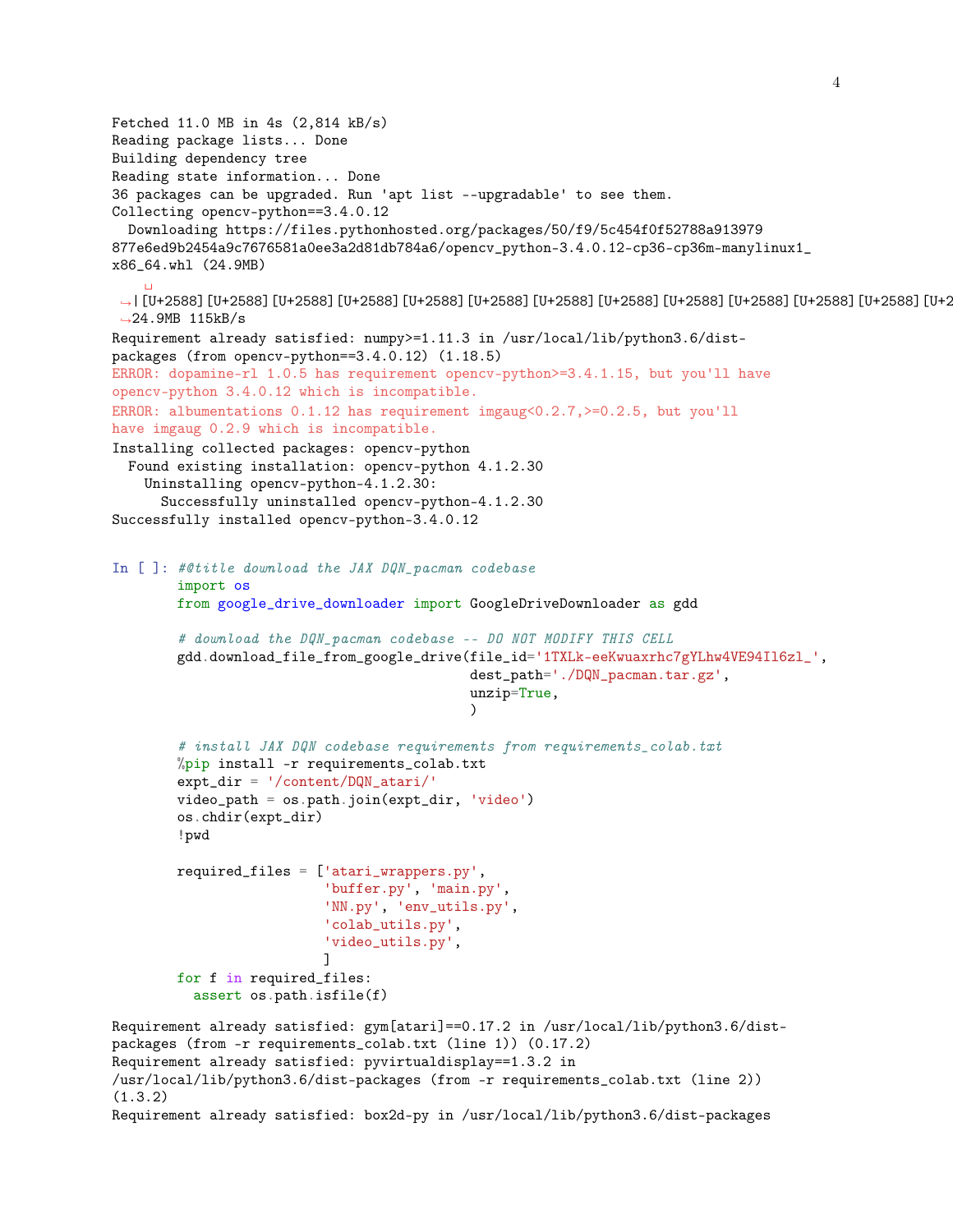```
(from -r requirements_colab.txt (line 3)) (2.3.8)
Requirement already satisfied: scipy in /usr/local/lib/python3.6/dist-packages (from
gym[atari]==0.17.2->-r requirements_colab.txt (line 1)) (1.4.1)
Requirement already satisfied: numpy>=1.10.4 in /usr/local/lib/python3.6/dist-packages
(from gym[atari]==0.17.2->-r requirements_colab.txt (line 1)) (1.18.5)
Requirement already satisfied: pyglet<=1.5.0,>=1.4.0 in /usr/local/lib/python3.6/dist-
packages (from gym[atari]==0.17.2->-r requirements_colab.txt (line 1)) (1.5.0)
Requirement already satisfied: cloudpickle<1.4.0,>=1.2.0 in
/usr/local/lib/python3.6/dist-packages (from gym[atari]==0.17.2->-r
requirements_colab.txt (line 1)) (1.3.0)
Requirement already satisfied: atari-py<sup>\sim=0.2.0; extra == "atari" in</sup>
/usr/local/lib/python3.6/dist-packages (from gym[atari]==0.17.2->-r
requirements_colab.txt (line 1)) (0.2.6)
Requirement already satisfied: Pillow; extra == "atari" in
/usr/local/lib/python3.6/dist-packages (from gym[atari]==0.17.2->-r
requirements_colab.txt (line 1)) (7.0.0)
Requirement already satisfied: opencv-python; extra == "atari" in
/usr/local/lib/python3.6/dist-packages (from gym[atari]==0.17.2->-r
requirements_colab.txt (line 1)) (3.4.0.12)
Requirement already satisfied: EasyProcess in /usr/local/lib/python3.6/dist-packages
(from pyvirtualdisplay==1.3.2->-r requirements_colab.txt (line 2)) (0.3)
Requirement already satisfied: future in /usr/local/lib/python3.6/dist-packages (from
pyglet \leq 1.5.0, \geq 1.4.0 - \gamma gym[atari] == 0.17.2 - \gamma - r requires the total.txt (line 1))(0.16.0)
Requirement already satisfied: six in /usr/local/lib/python3.6/dist-packages (from
\arcsin-\frac{1}{2}.0; extra == "atari"->gym[atari]==0.17.2->-r requirements_colab.txt (line
1)) (1.15.0)
/content/gdrive/My Drive/DQN_atari2
```

```
In [ ]: #@title set up virtual display
```

```
from pyvirtualdisplay import Display
display = Display(visible=0, size=(1400, 900))display.start()
```

```
# For later
from colab_utils import (
    wrap_env_demo,
    show_video_demo,
    show_video
\lambda
```

```
In [ ]: #@title test virtual display
```

```
#@markdown If you see a video, setup is complete!
import gym
import matplotlib
env = wrap_env_demo(gym.make(gym_name))
observation = env.reset()
for i in range(10):
    env.render(mode='rgb_array')
    obs, rew, term, _ = env.step(env.action_space.sample() )
```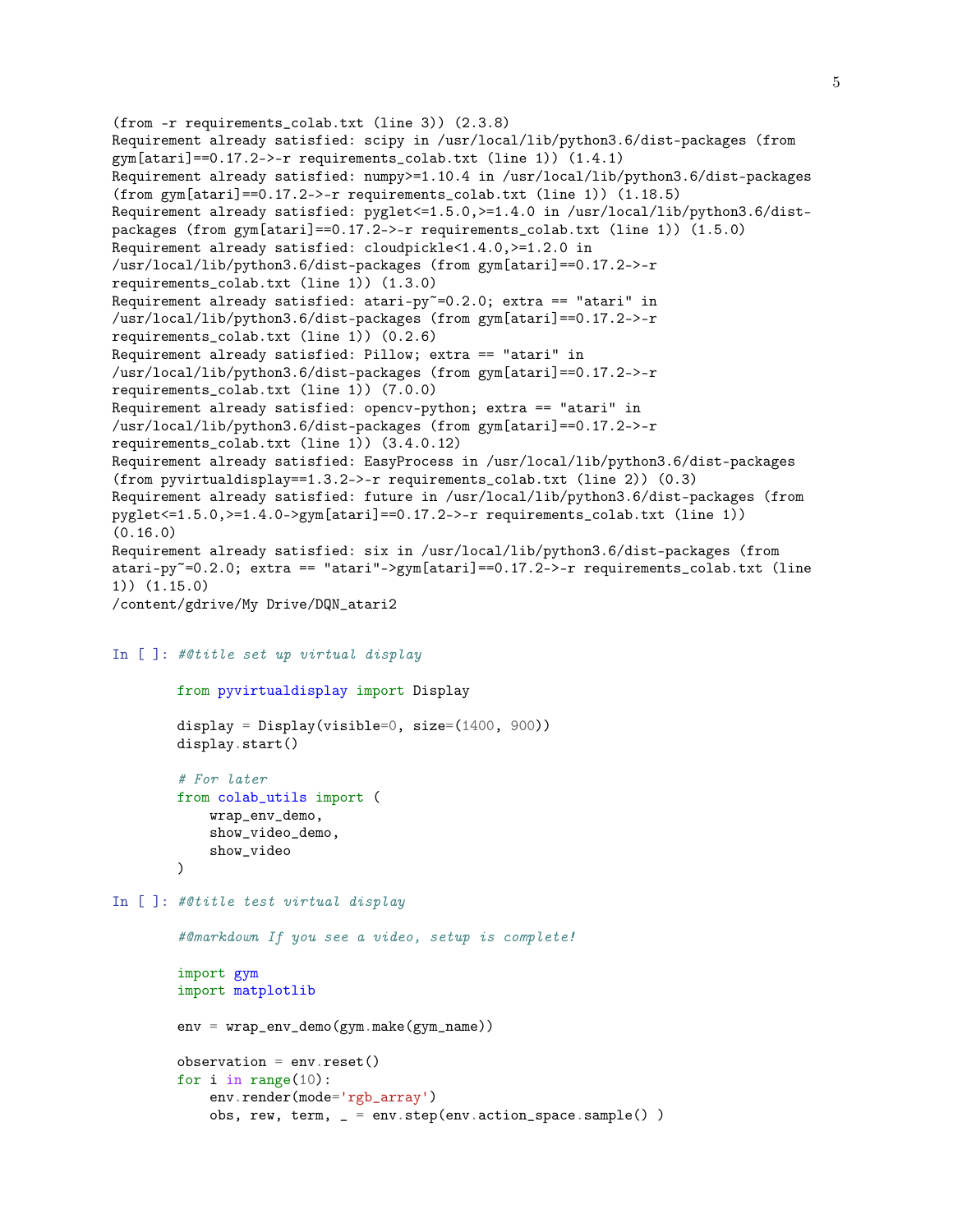```
if term:
              break;
        env.close()
        print('Loading video...')
        show_video_demo()
Loading video...
<IPython.core.display.HTML object>
In [ ]: #@title imports
        import os.path as osp
        import sys, time
        from functools import partial
        import gym
        from gym import wrappers
        import numpy as np
        import random
        from atari_wrappers import *
        from buffer import ReplayBuffer
        from NN import Neural_Net
        from env_utils import episode_step
        from video_utils import learning_logger
        %load_ext autoreload
        %autoreload 2
In [ ]: #@title hyperparameters
        #@markdown Set the seed and define the hyperparameters for DQN.
        # seed
        seed = 0np.random.seed(seed)
        random.seed(seed)
        np.random.RandomState(seed)
        # Q-learning & network
        N_iterations = 3000000 # 200 #
        # discount factor
        gamma = 0.99# Q network update frequency
        update_frequency = 4
        # frame history length
        agent_history_length = 4
```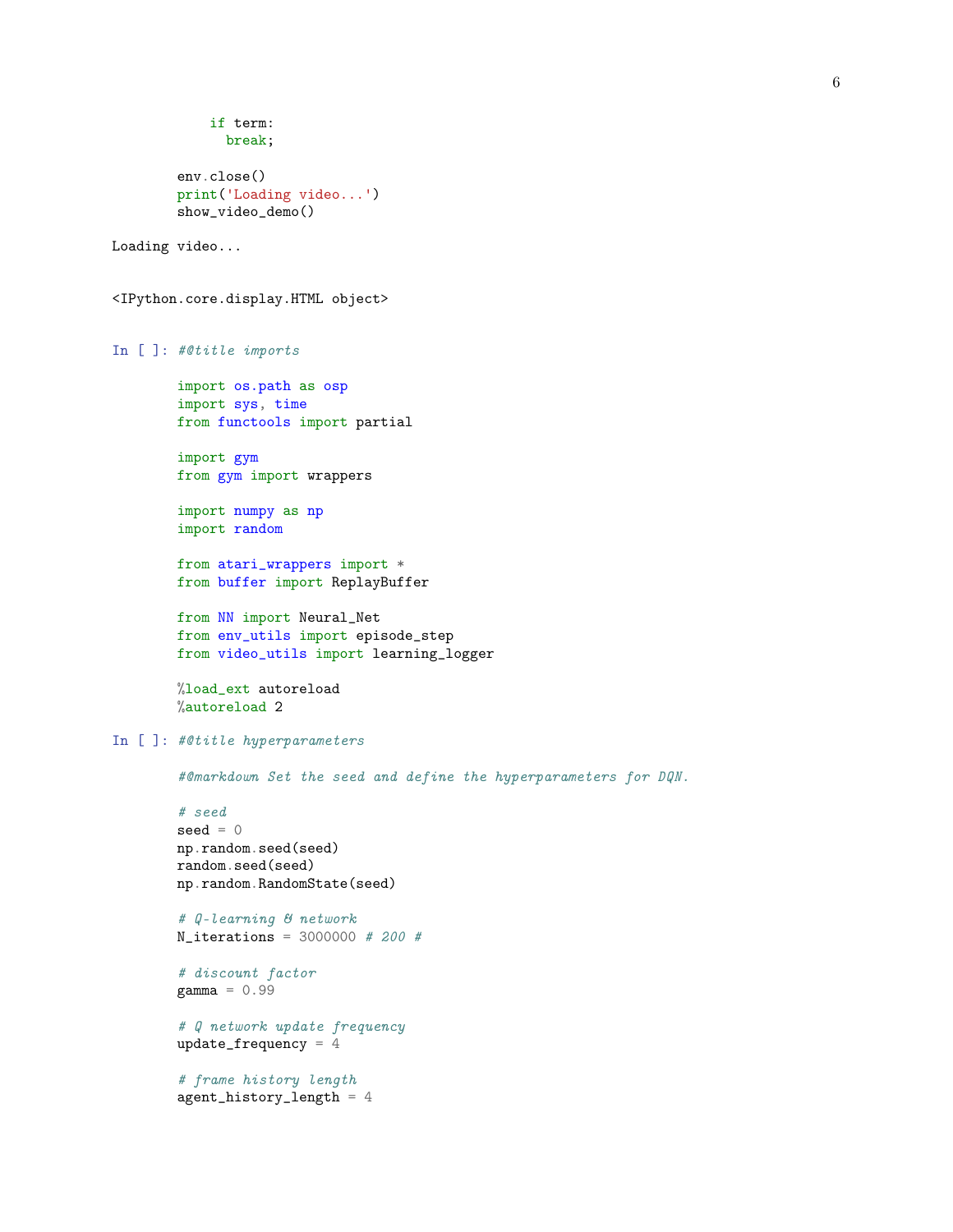```
use_target = True
        # target network update frequency
        target\_update = 10000 # 100 #minibatch_size = 32
        # replay buffer parameters
        replay_memory_size = 1000000 # 10000 ## buffer prefilling steps
        replay_start_size = 50000 # 500 #
        # adam parameters
        step_size = 1e-4adam_beta1 = 0.9adam_beta2 = 0.999adam_eps = 1e-4adam_params=dict(N_iterations=N_iterations,
                        step_size=step_size,
                        b1=adam_beta1,
                        b2=adam_beta2,
                        eps=adam_eps,
                        \lambda# exploration (epsilon-greedy) schedule
        eps_schedule_step = [0, 1e6, 2.5e6]
        #eps\_schedule\_val = [1.0, 0.1, 0.01]eps\_schedule\_val = [0.2, 0.1, 0.01]eps_schedule_args = dict(
            eps_schedule_step=eps_schedule_step, eps_schedule_val=eps_schedule_val
        )
        # video logging: default is to not log video so that logs are small enough
        # in units of epidoes
        video\_log\_freq = 1000 #-1
In [ ]: #@title load the pacman gym environment
        def get_env(seed):
            env = gym.make("MsPacman-v0")env.seed(seed)
            env.action_space.np_random.seed(seed)
            expt_dir = "./"
            # the video recorder only captures a sampling of episodes
            # (those with episodes numbers which are perfect cubes: 1, 8, 27, 64, \dots\rightarrowand then
        every \text{'video_log\_freq'}-th.
            def capped_cubic_video_schedule(episode_id):
                if episode_id < video_log_freq:
                    return int(round(ep isode_id ** (1.0 / 3))) ** 3 == episode_idelse:
                    return episode_id % video_log_freq == 0
            env = wrappers.Monitor(
                env,
                osp.join(expt_dir, "video"),
```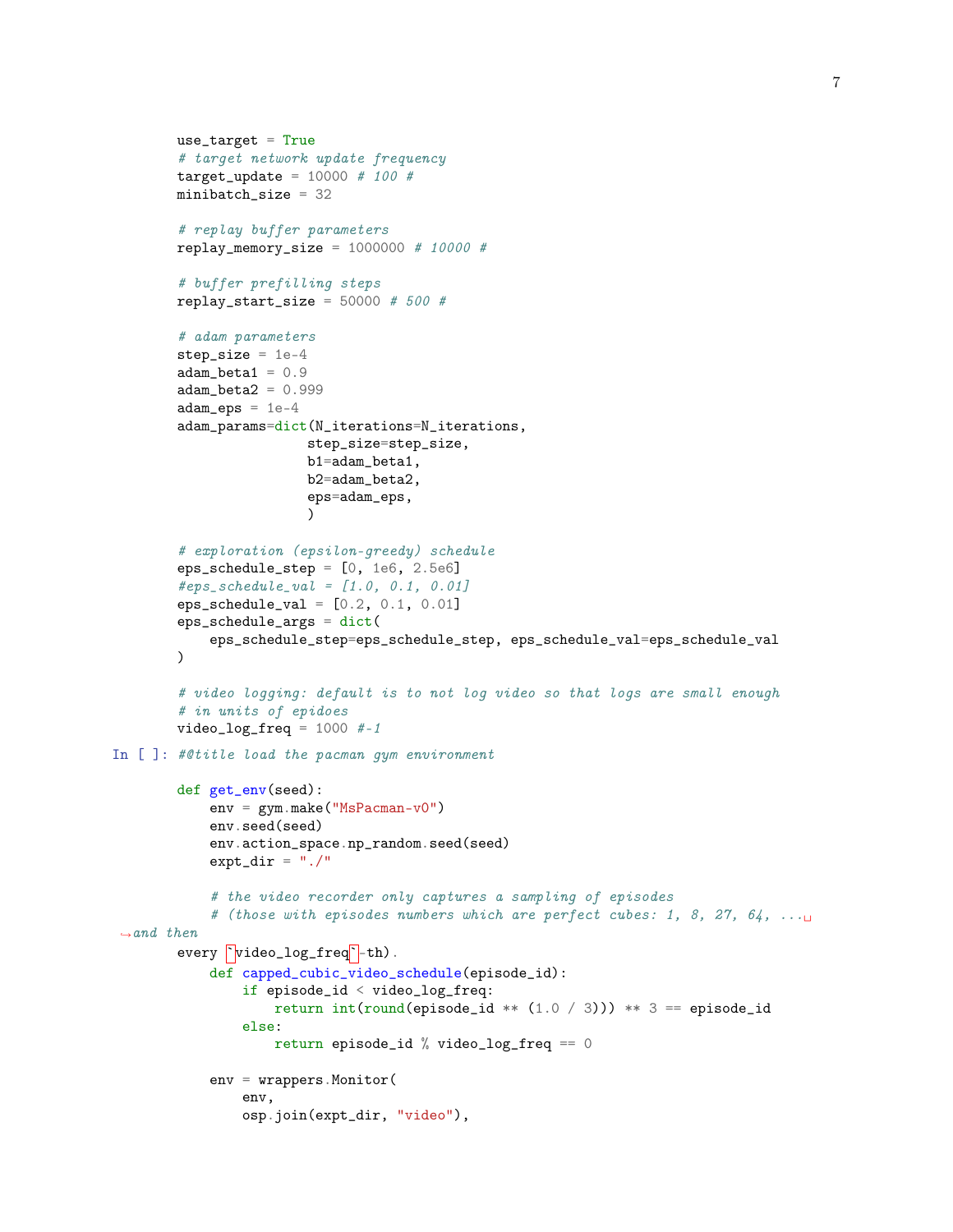```
force=True,
                video_callable=(capped_cubic_video_schedule if video_log_freq > 0 else<sub>U</sub>
\rightarrowFalse),
            \lambda# configure environment for DeepMind-style Atari
            env = wrap_deepmind(env)
            return env
        ##### Create a breakout environment
        # fix env seeds
        env = get_env(seed)
        # reset environment to initial state
        frame = env.reset()# get the size of the action space
        n_actions = env.action_space.n
        # define logger
        rl_logger = learning_logger(env, eps_schedule_args)
In [ ]: #@title create the data buffer
        frame_shape = (env.observation_space.shape[0], env.observation_space.shape[1])
        replay_buffer = ReplayBuffer(replay_memory_size, agent_history_length,
\rightarrowlander=False)
        # channel last format of the input
        input\_shape = (1,) + frame\_shape + (agent\_history\_length, )In [ ]: #@build deep Q-network
        print("build the Q learning network.\n")
        ##### Create deep neural net
        model = NeuralNet(n_actions,
                            input_shape,
                             adam_params,
                             use_target=use_target,
                             seed=seed
                         )
build the Q learning network.
DQN input shape: (1, 84, 84, 4).
In [ ]: #@title Pre-fill buffer
        print("Start prefilling the buffer.\n")
        tot_time = time.time()##### prefill buffer using the random policy
        pre\_iteration = 0while pre_iteration < replay_start_size:
            # reset environment
```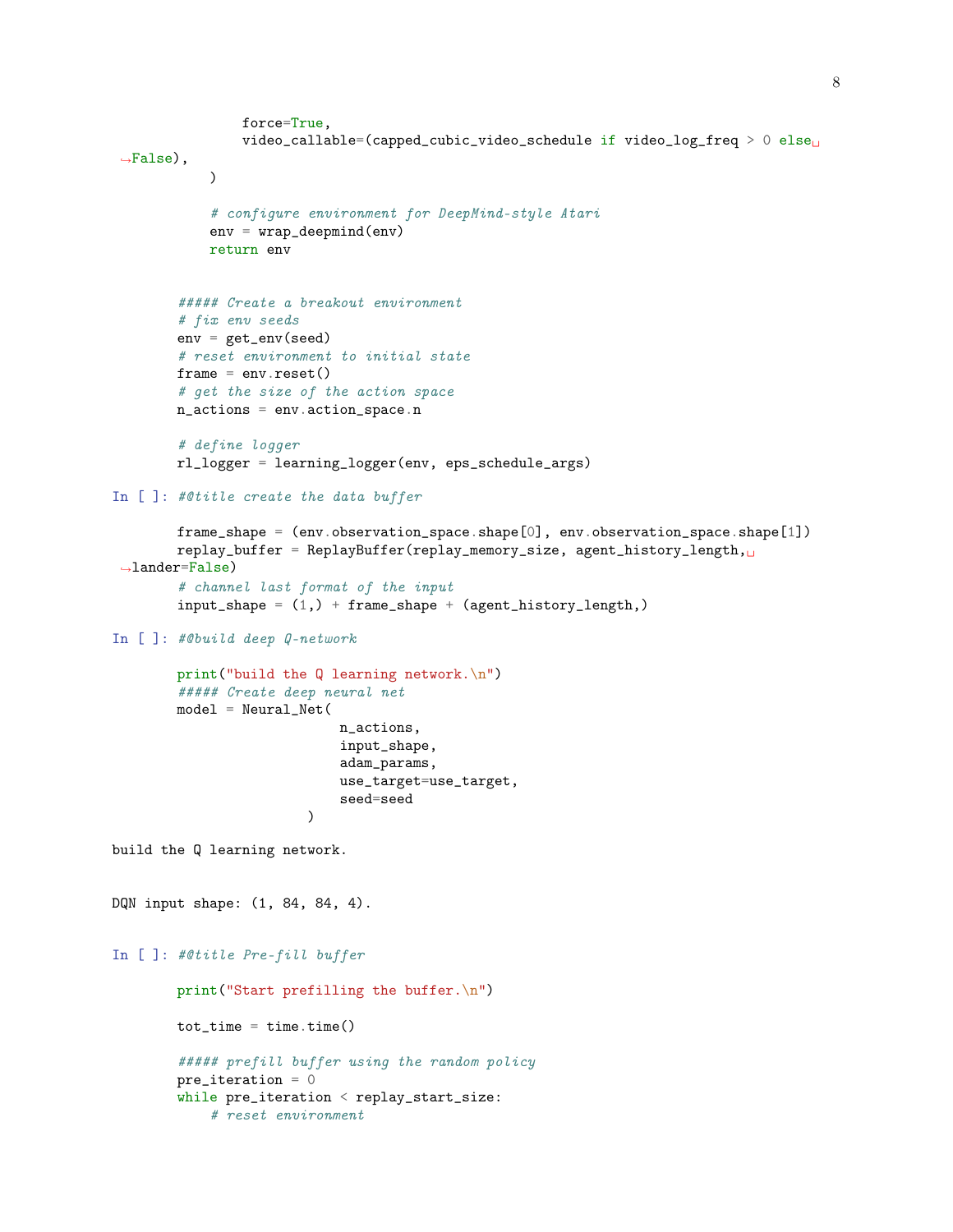```
state = env \t{.} reset()is_terminal = False
            while not is_terminal:
                # store state in buffer
                buffer_index = replay_buffer.store_frame(state)
                last_obs_encode = replay_buffer.encode_recent_observation()
                state_enc = np.expand_dims(last_obs_encode, 0)
                # take environment step and overwrite state; reward is not used to
 \rightarrowprefill
        buffer
                state, reward, is_terminal = episode_step(
                                                  pre_iteration,
                                                  env,
                                                  model,
                                                  replay_buffer,
                                                  buffer_index,
                                                  state_enc,
                                                  prefill_buffer=True,
                                              \lambdapre_iteration += 1
        print("\nFinished prefilling the buffer.\n")
Start prefilling the buffer.
Finished prefilling the buffer.
In [ ]: #@title train DQN
        # reset environment
        state = env \t{.} reset()#####
        print("Start learning.\n")
        ##### run DQN
        for iteration in range(N_iterations):
            # store state in buffer and compute its encoding
            buffer_index = replay_buffer.store_frame(state)
            last_obs_encode = replay_buffer.encode_recent_observation()
            state_enc = np.expand_dims(last_obs_encode, 0)
            # take one episode step
            state, reward, is_terminal = episode_step(
                                              iteration,
                                              env,
                                             model,
                                             replay_buffer,
                                             buffer_index,
                                             state_enc,
                                              eps_schedule_args=eps_schedule_args,
```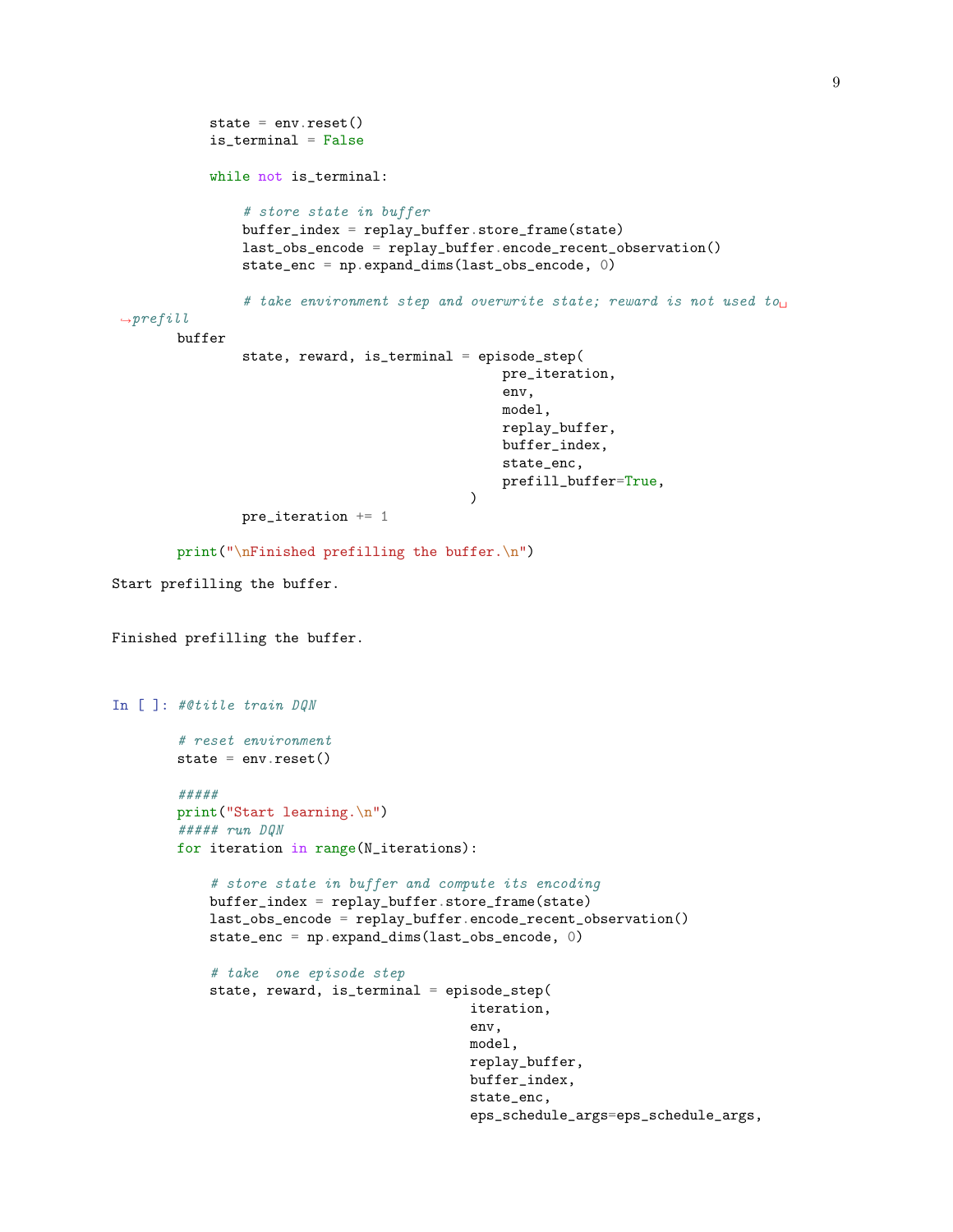```
# update deep Q-net
            if iteration % update_frequency == 0:
                model.update_Qnet(replay_buffer, minibatch_size, gamma)
            # update target Q-net
            if iteration % target_update == 0:
                model.update_Qnet_target()
            if is_terminal:
                # print stats
                rl_logger.stats(iteration)
                # reset environment
                state = env.read()print("\n\ntotal time: {}".format(time.time() - tot_time))
Streaming output truncated to the last 5000 lines.
Timestep 2951737
mean reward (100 episodes) 1900.500000
best mean reward 2123.500000
episodes 11261
exploration 0.010000
running time 0.005929
------------------------------
[1590.0, 2170.0, 1710.0, 1250.0, 1420.0, 2480.0, 1290.0, 3000.0, 1630.0, 1230.0]
------------------------------
Timestep 2951869
mean reward (100 episodes) 1900.500000
best mean reward 2123.500000
episodes 11261
exploration 0.010000
running time 0.012838
------------------------------
[1590.0, 2170.0, 1710.0, 1250.0, 1420.0, 2480.0, 1290.0, 3000.0, 1630.0, 1230.0]
------------------------------
Timestep 2951967
mean reward (100 episodes) 1900.500000
best mean reward 2123.500000
episodes 11261
exploration 0.010000
running time 0.009840
------------------------------
[2170.0, 1710.0, 1250.0, 1420.0, 2480.0, 1290.0, 3000.0, 1630.0, 1230.0, 2120.0]
------------------------------
Timestep 2952017
mean reward (100 episodes) 1900.100000
best mean reward 2123.500000
episodes 11262
exploration 0.010000
running time 0.005109
------------------------------
```
)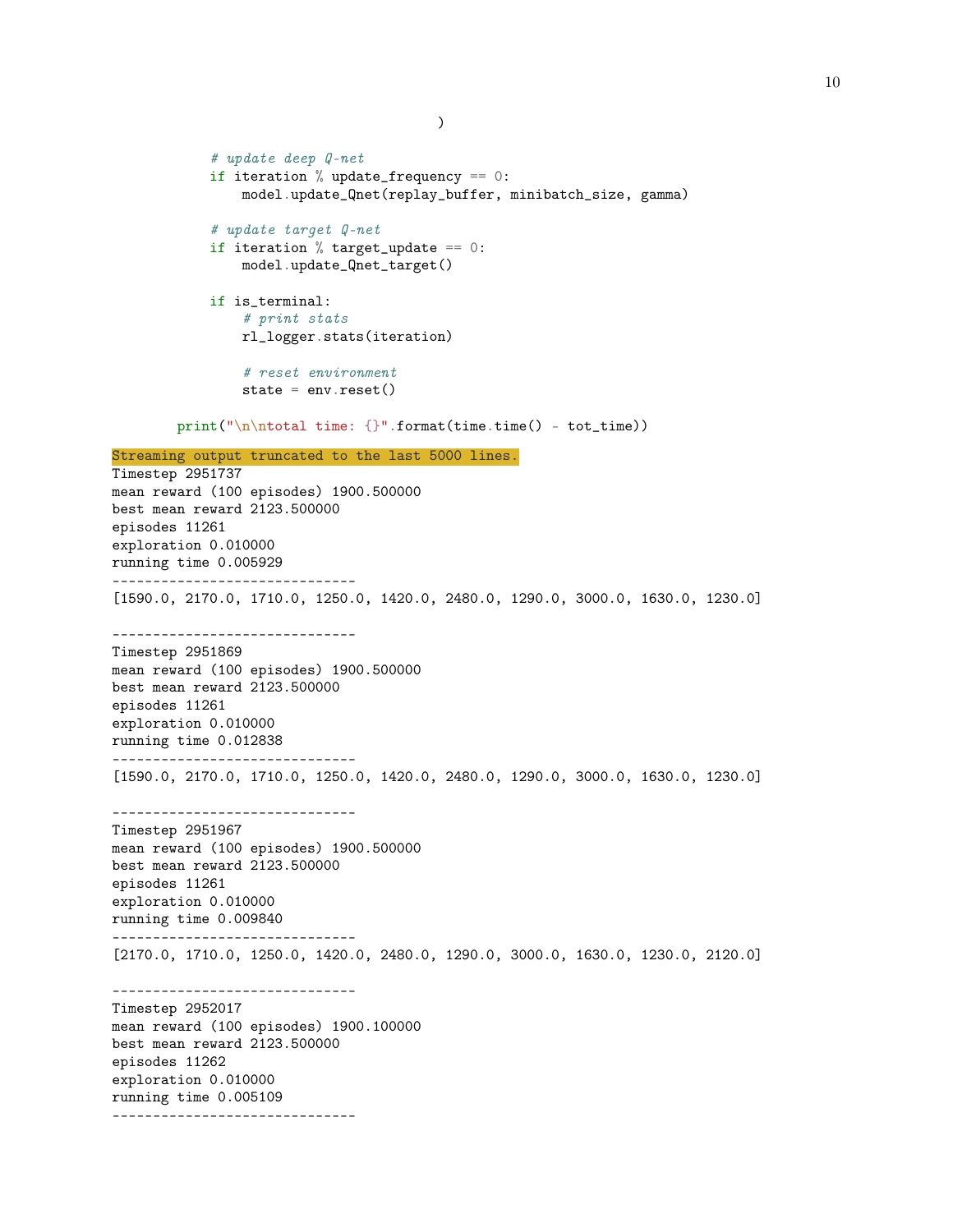[2170.0, 1710.0, 1250.0, 1420.0, 2480.0, 1290.0, 3000.0, 1630.0, 1230.0, 2120.0]

------------------------------ Timestep 2952220 mean reward (100 episodes) 1900.100000 best mean reward 2123.500000 episodes 11262 exploration 0.010000 running time 0.019820 ------------------------------ [2170.0, 1710.0, 1250.0, 1420.0, 2480.0, 1290.0, 3000.0, 1630.0, 1230.0, 2120.0] ------------------------------ Timestep 2952294 mean reward (100 episodes) 1900.100000 best mean reward 2123.500000 episodes 11262 exploration 0.010000 running time 0.007293 ------------------------------ [1710.0, 1250.0, 1420.0, 2480.0, 1290.0, 3000.0, 1630.0, 1230.0, 2120.0, 1760.0] ------------------------------ Timestep 2952339 mean reward (100 episodes) 1885.400000 best mean reward 2123.500000 episodes 11263 exploration 0.010000 running time 0.004777 ------------------------------ [1710.0, 1250.0, 1420.0, 2480.0, 1290.0, 3000.0, 1630.0, 1230.0, 2120.0, 1760.0] ------------------------------ Timestep 2952492 mean reward (100 episodes) 1885.400000 best mean reward 2123.500000 episodes 11263 exploration 0.010000 running time 0.015232 ------------------------------ [1710.0, 1250.0, 1420.0, 2480.0, 1290.0, 3000.0, 1630.0, 1230.0, 2120.0, 1760.0] ------------------------------ Timestep 2952574 mean reward (100 episodes) 1885.400000 best mean reward 2123.500000 episodes 11263 exploration 0.010000 running time 0.008123 ------------------------------ [1250.0, 1420.0, 2480.0, 1290.0, 3000.0, 1630.0, 1230.0, 2120.0, 1760.0, 1540.0] ------------------------------ Timestep 2952618 mean reward (100 episodes) 1891.100000 best mean reward 2123.500000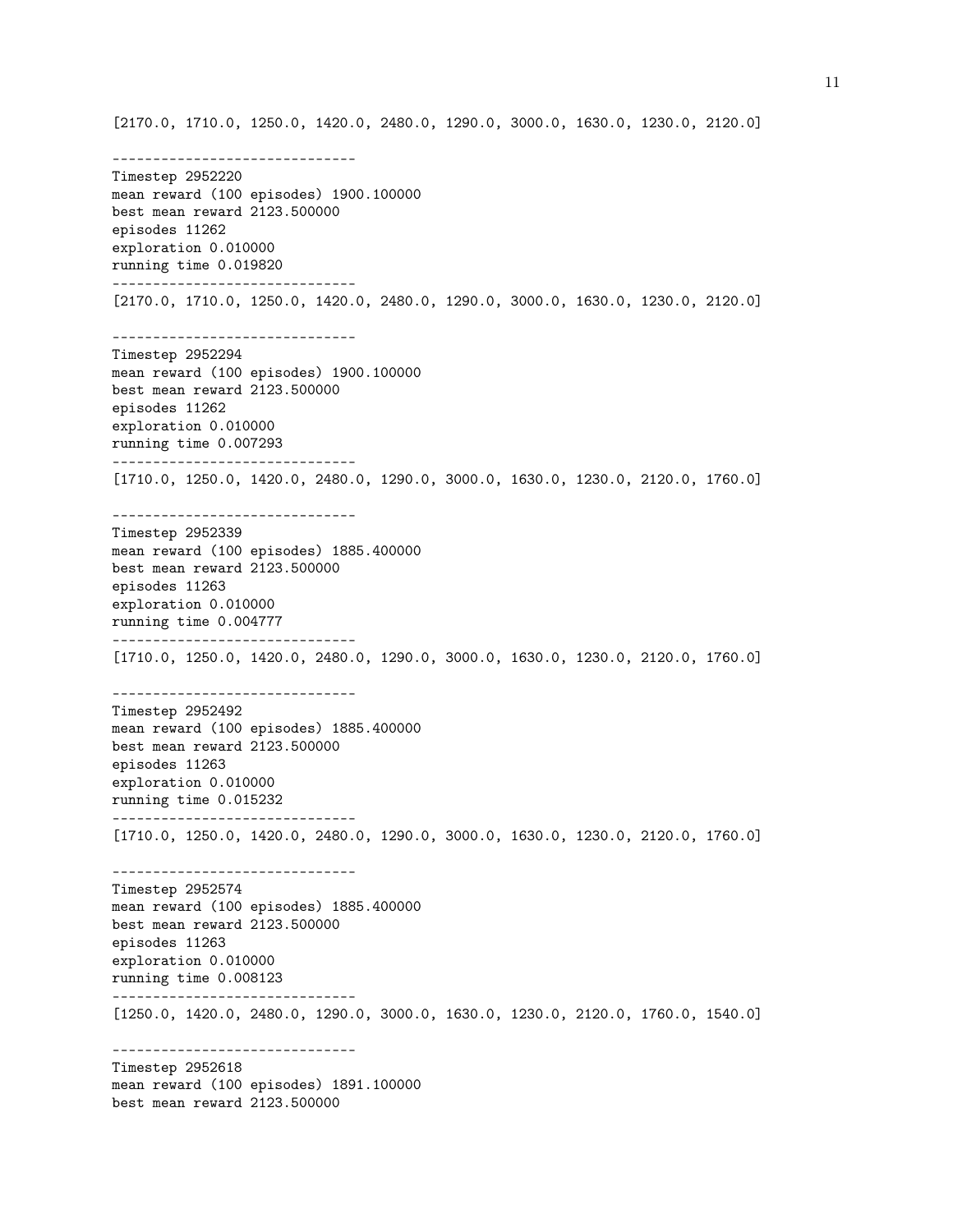episodes 11264 exploration 0.010000 running time 0.004279 ------------------------------ [1250.0, 1420.0, 2480.0, 1290.0, 3000.0, 1630.0, 1230.0, 2120.0, 1760.0, 1540.0] ------------------------------ Timestep 2952787 mean reward (100 episodes) 1891.100000 best mean reward 2123.500000 episodes 11264 exploration 0.010000 running time 0.016945 ------------------------------ [1250.0, 1420.0, 2480.0, 1290.0, 3000.0, 1630.0, 1230.0, 2120.0, 1760.0, 1540.0] ------------------------------ Timestep 2952840 mean reward (100 episodes) 1891.100000 best mean reward 2123.500000 episodes 11264 exploration 0.010000 running time 0.005668 ------------------------------ [1420.0, 2480.0, 1290.0, 3000.0, 1630.0, 1230.0, 2120.0, 1760.0, 1540.0, 1140.0] ------------------------------ Timestep 2952892 mean reward (100 episodes) 1879.800000 best mean reward 2123.500000 episodes 11265 exploration 0.010000 running time 0.005072 ------------------------------ [1420.0, 2480.0, 1290.0, 3000.0, 1630.0, 1230.0, 2120.0, 1760.0, 1540.0, 1140.0] ------------------------------ Timestep 2953077 mean reward (100 episodes) 1879.800000 best mean reward 2123.500000 episodes 11265 exploration 0.010000 running time 0.018298 ------------------------------ [1420.0, 2480.0, 1290.0, 3000.0, 1630.0, 1230.0, 2120.0, 1760.0, 1540.0, 1140.0] ------------------------------ Timestep 2953222 mean reward (100 episodes) 1879.800000 best mean reward 2123.500000 episodes 11265 exploration 0.010000 running time 0.013981 ------------------------------ [2480.0, 1290.0, 3000.0, 1630.0, 1230.0, 2120.0, 1760.0, 1540.0, 1140.0, 2040.0]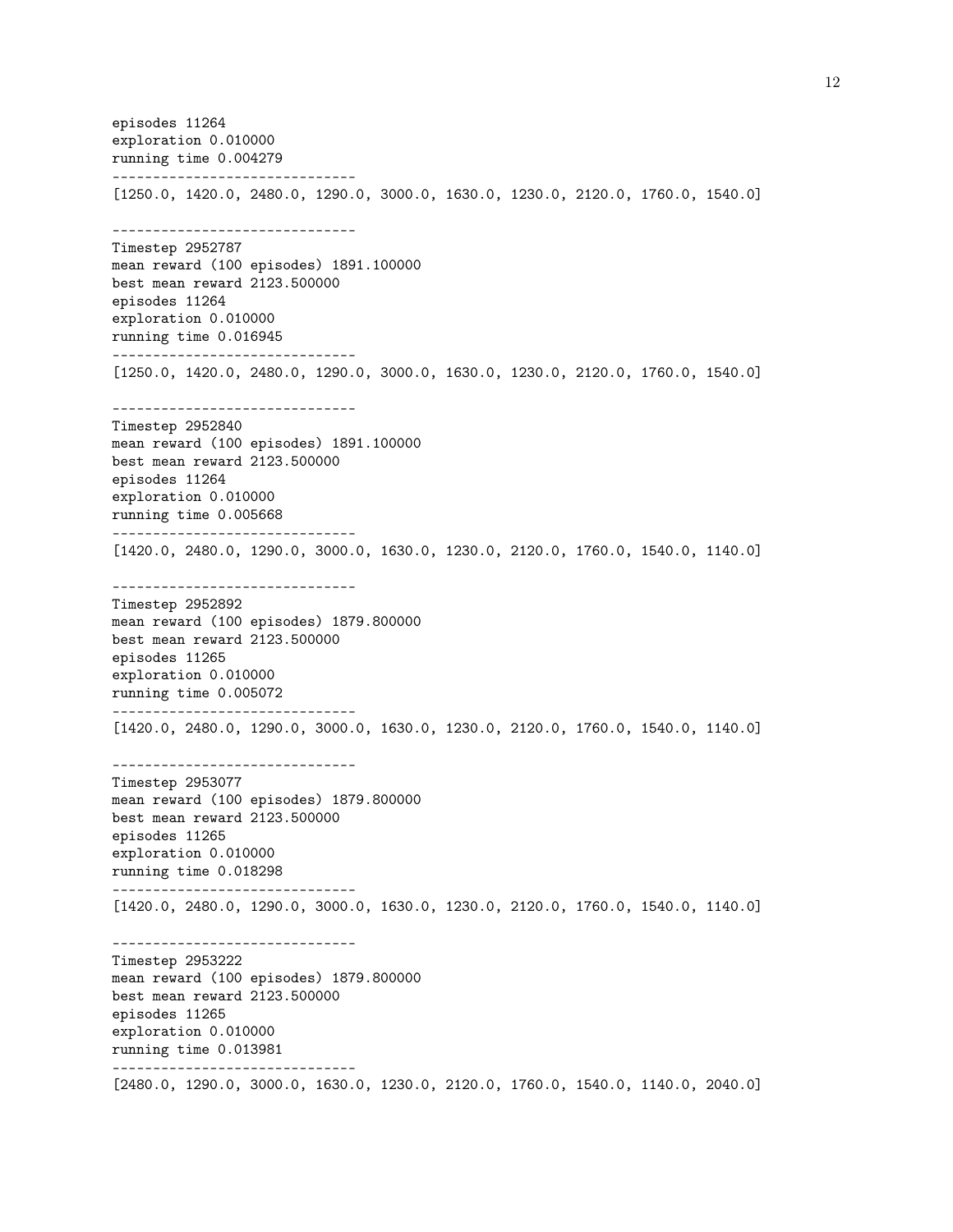------------------------------ Timestep 2953270 mean reward (100 episodes) 1888.100000 best mean reward 2123.500000 episodes 11266 exploration 0.010000 running time 0.004703 ------------------------------ [2480.0, 1290.0, 3000.0, 1630.0, 1230.0, 2120.0, 1760.0, 1540.0, 1140.0, 2040.0] ------------------------------ Timestep 2953498 mean reward (100 episodes) 1888.100000 best mean reward 2123.500000 episodes 11266 exploration 0.010000 running time 0.022178 ------------------------------ [2480.0, 1290.0, 3000.0, 1630.0, 1230.0, 2120.0, 1760.0, 1540.0, 1140.0, 2040.0] ------------------------------ Timestep 2953593 mean reward (100 episodes) 1888.100000 best mean reward 2123.500000 episodes 11266 exploration 0.010000 running time 0.009356 ------------------------------ [1290.0, 3000.0, 1630.0, 1230.0, 2120.0, 1760.0, 1540.0, 1140.0, 2040.0, 2450.0] ------------------------------ Timestep 2953621 mean reward (100 episodes) 1886.500000 best mean reward 2123.500000 episodes 11267 exploration 0.010000 running time 0.003000 ------------------------------ [1290.0, 3000.0, 1630.0, 1230.0, 2120.0, 1760.0, 1540.0, 1140.0, 2040.0, 2450.0] ------------------------------ Timestep 2953715 mean reward (100 episodes) 1886.500000 best mean reward 2123.500000 episodes 11267 exploration 0.010000 running time 0.009389 ------------------------------ [1290.0, 3000.0, 1630.0, 1230.0, 2120.0, 1760.0, 1540.0, 1140.0, 2040.0, 2450.0] ------------------------------ Timestep 2953818 mean reward (100 episodes) 1886.500000 best mean reward 2123.500000 episodes 11267 exploration 0.010000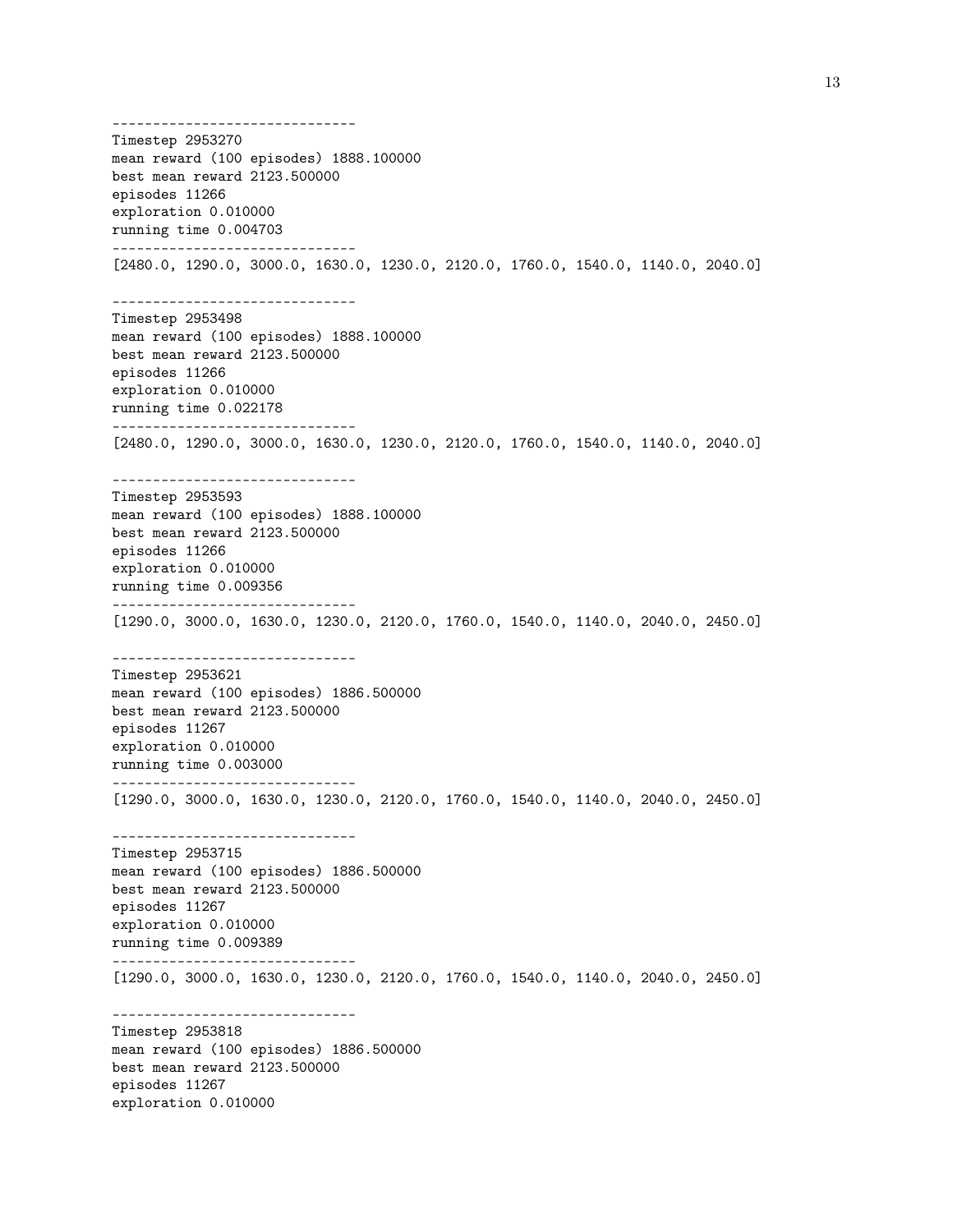running time 0.010282 ------------------------------ [3000.0, 1630.0, 1230.0, 2120.0, 1760.0, 1540.0, 1140.0, 2040.0, 2450.0, 1300.0] ------------------------------ Timestep 2953870 mean reward (100 episodes) 1884.300000 best mean reward 2123.500000 episodes 11268 exploration 0.010000 running time 0.005301 ------------------------------ [3000.0, 1630.0, 1230.0, 2120.0, 1760.0, 1540.0, 1140.0, 2040.0, 2450.0, 1300.0] ------------------------------ Timestep 2954052 mean reward (100 episodes) 1884.300000 best mean reward 2123.500000 episodes 11268 exploration 0.010000 running time 0.017801 ------------------------------ [3000.0, 1630.0, 1230.0, 2120.0, 1760.0, 1540.0, 1140.0, 2040.0, 2450.0, 1300.0] ------------------------------ Timestep 2954119 mean reward (100 episodes) 1884.300000 best mean reward 2123.500000 episodes 11268 exploration 0.010000 running time 0.006628 ------------------------------ [1630.0, 1230.0, 2120.0, 1760.0, 1540.0, 1140.0, 2040.0, 2450.0, 1300.0, 1920.0] ------------------------------ Timestep 2954158 mean reward (100 episodes) 1877.900000 best mean reward 2123.500000 episodes 11269 exploration 0.010000 running time 0.003958 ------------------------------ [1630.0, 1230.0, 2120.0, 1760.0, 1540.0, 1140.0, 2040.0, 2450.0, 1300.0, 1920.0] ------------------------------ Timestep 2954272 mean reward (100 episodes) 1877.900000 best mean reward 2123.500000 episodes 11269 exploration 0.010000 running time 0.011659 ------------------------------ [1630.0, 1230.0, 2120.0, 1760.0, 1540.0, 1140.0, 2040.0, 2450.0, 1300.0, 1920.0] ------------------------------

Timestep 2954315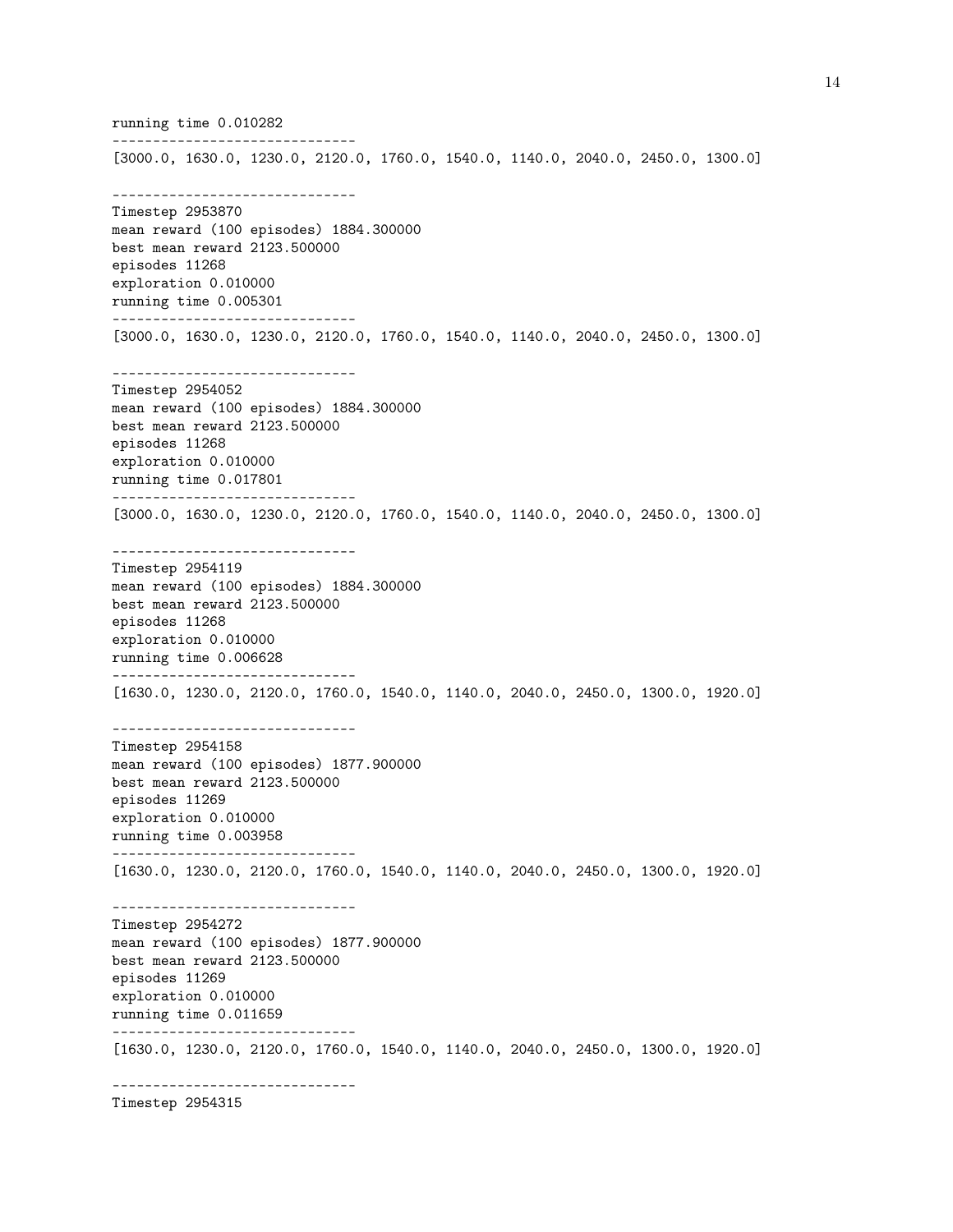mean reward (100 episodes) 1877.900000 best mean reward 2123.500000 episodes 11269 exploration 0.010000 running time 0.004559 ------------------------------ [1230.0, 2120.0, 1760.0, 1540.0, 1140.0, 2040.0, 2450.0, 1300.0, 1920.0, 1080.0] ------------------------------ Timestep 2954348 mean reward (100 episodes) 1868.000000 best mean reward 2123.500000 episodes 11270 exploration 0.010000 running time 0.003519 ------------------------------ [1230.0, 2120.0, 1760.0, 1540.0, 1140.0, 2040.0, 2450.0, 1300.0, 1920.0, 1080.0] ------------------------------ Timestep 2954445 mean reward (100 episodes) 1868.000000 best mean reward 2123.500000 episodes 11270 exploration 0.010000 running time 0.009599 ------------------------------ [1230.0, 2120.0, 1760.0, 1540.0, 1140.0, 2040.0, 2450.0, 1300.0, 1920.0, 1080.0] ------------------------------ Timestep 2954566 mean reward (100 episodes) 1868.000000 best mean reward 2123.500000 episodes 11270 exploration 0.010000 running time 0.012021 ------------------------------ [2120.0, 1760.0, 1540.0, 1140.0, 2040.0, 2450.0, 1300.0, 1920.0, 1080.0, 1580.0] ------------------------------ Timestep 2954660 mean reward (100 episodes) 1862.100000 best mean reward 2123.500000 episodes 11271 exploration 0.010000 running time 0.009335 ------------------------------ [2120.0, 1760.0, 1540.0, 1140.0, 2040.0, 2450.0, 1300.0, 1920.0, 1080.0, 1580.0] ------------------------------ Timestep 2954843 mean reward (100 episodes) 1862.100000 best mean reward 2123.500000 episodes 11271 exploration 0.010000 running time 0.017797 ------------------------------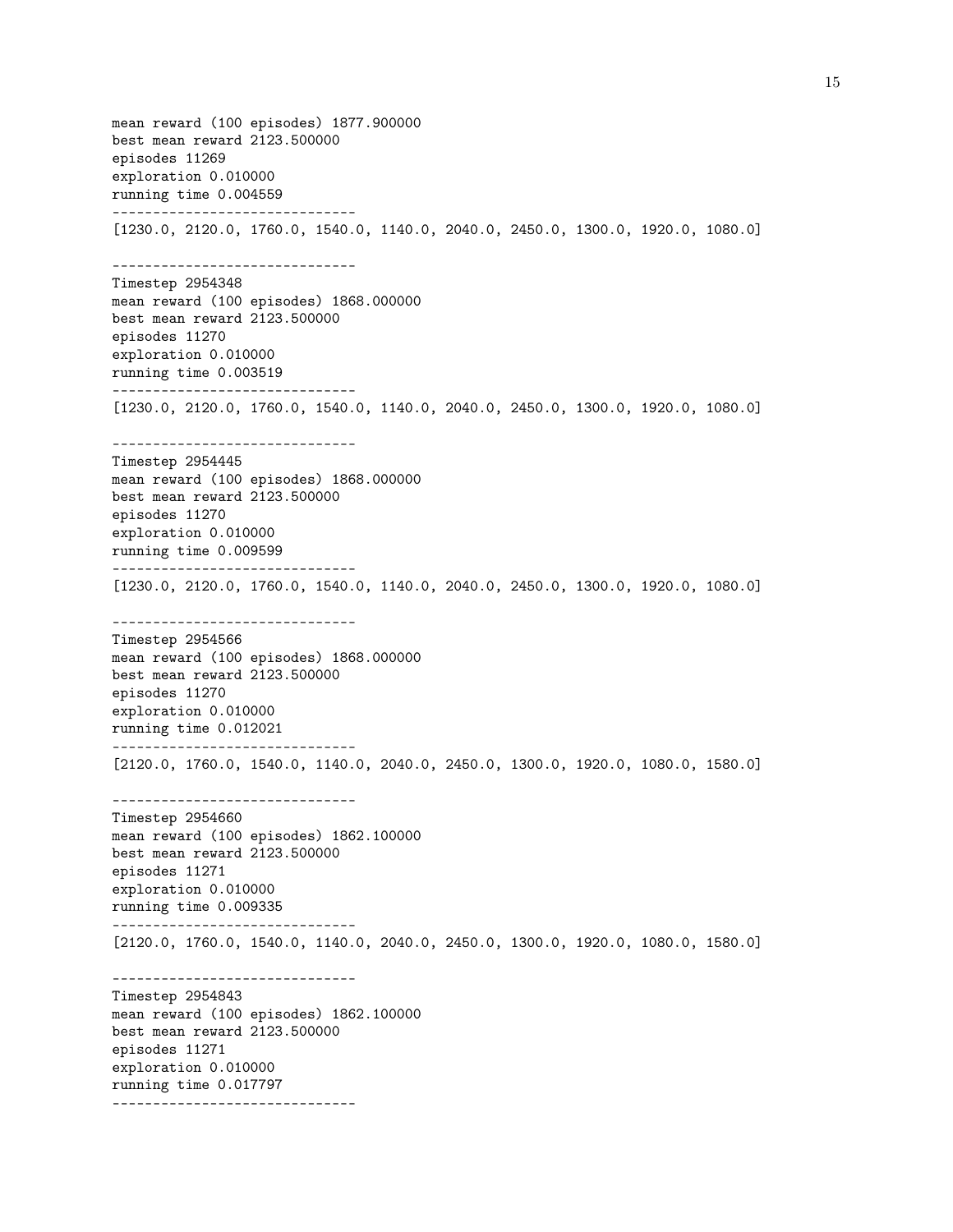[2120.0, 1760.0, 1540.0, 1140.0, 2040.0, 2450.0, 1300.0, 1920.0, 1080.0, 1580.0]

------------------------------ Timestep 2954909 mean reward (100 episodes) 1862.100000 best mean reward 2123.500000 episodes 11271 exploration 0.010000 running time 0.006830 ------------------------------ [1760.0, 1540.0, 1140.0, 2040.0, 2450.0, 1300.0, 1920.0, 1080.0, 1580.0, 2260.0] ------------------------------ Timestep 2954977 mean reward (100 episodes) 1866.700000 best mean reward 2123.500000 episodes 11272 exploration 0.010000 running time 0.006726 ------------------------------ [1760.0, 1540.0, 1140.0, 2040.0, 2450.0, 1300.0, 1920.0, 1080.0, 1580.0, 2260.0] ------------------------------ Timestep 2955111 mean reward (100 episodes) 1866.700000 best mean reward 2123.500000 episodes 11272 exploration 0.010000 running time 0.013344 ------------------------------ [1760.0, 1540.0, 1140.0, 2040.0, 2450.0, 1300.0, 1920.0, 1080.0, 1580.0, 2260.0] ------------------------------ Timestep 2955248 mean reward (100 episodes) 1866.700000 best mean reward 2123.500000 episodes 11272 exploration 0.010000 running time 0.013933 ------------------------------ [1540.0, 1140.0, 2040.0, 2450.0, 1300.0, 1920.0, 1080.0, 1580.0, 2260.0, 2400.0] ------------------------------ Timestep 2955311 mean reward (100 episodes) 1874.200000 best mean reward 2123.500000 episodes 11273 exploration 0.010000 running time 0.006076 ------------------------------ [1540.0, 1140.0, 2040.0, 2450.0, 1300.0, 1920.0, 1080.0, 1580.0, 2260.0, 2400.0] ------------------------------ Timestep 2955448 mean reward (100 episodes) 1874.200000 best mean reward 2123.500000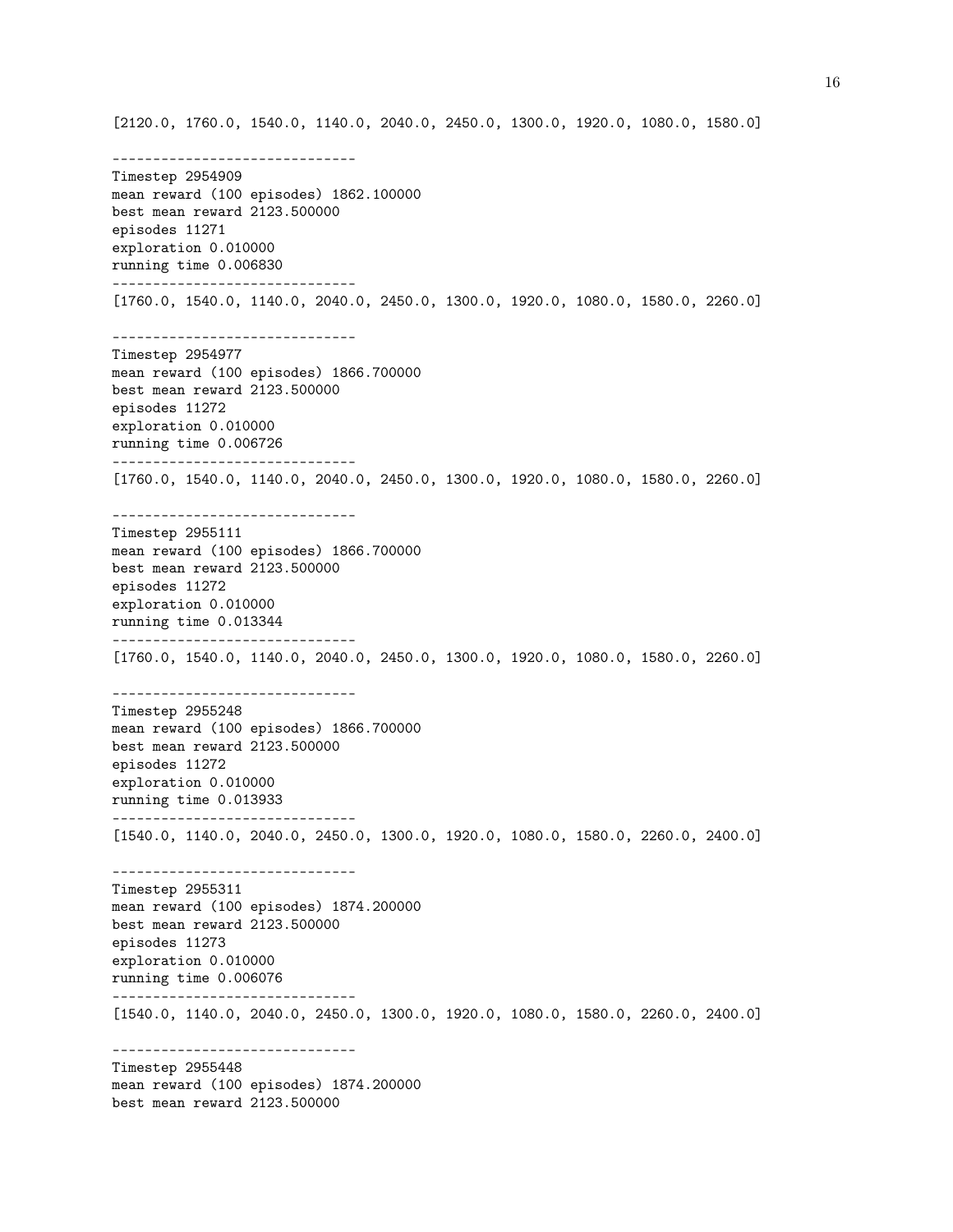episodes 11273 exploration 0.010000 running time 0.013769 ------------------------------ [1540.0, 1140.0, 2040.0, 2450.0, 1300.0, 1920.0, 1080.0, 1580.0, 2260.0, 2400.0] ------------------------------ Timestep 2955536 mean reward (100 episodes) 1874.200000 best mean reward 2123.500000 episodes 11273 exploration 0.010000 running time 0.008750 ------------------------------ [1140.0, 2040.0, 2450.0, 1300.0, 1920.0, 1080.0, 1580.0, 2260.0, 2400.0, 1450.0] ------------------------------ Timestep 2955569 mean reward (100 episodes) 1874.300000 best mean reward 2123.500000 episodes 11274 exploration 0.010000 running time 0.003397 ------------------------------ [1140.0, 2040.0, 2450.0, 1300.0, 1920.0, 1080.0, 1580.0, 2260.0, 2400.0, 1450.0] ------------------------------ Timestep 2955713 mean reward (100 episodes) 1874.300000 best mean reward 2123.500000 episodes 11274 exploration 0.010000 running time 0.014110 ------------------------------ [1140.0, 2040.0, 2450.0, 1300.0, 1920.0, 1080.0, 1580.0, 2260.0, 2400.0, 1450.0] ------------------------------ Timestep 2955806 mean reward (100 episodes) 1874.300000 best mean reward 2123.500000 episodes 11274 exploration 0.010000 running time 0.008966 ------------------------------ [2040.0, 2450.0, 1300.0, 1920.0, 1080.0, 1580.0, 2260.0, 2400.0, 1450.0, 1510.0] ------------------------------ Timestep 2955854 mean reward (100 episodes) 1864.600000 best mean reward 2123.500000 episodes 11275 exploration 0.010000 running time 0.005028 ------------------------------ [2040.0, 2450.0, 1300.0, 1920.0, 1080.0, 1580.0, 2260.0, 2400.0, 1450.0, 1510.0]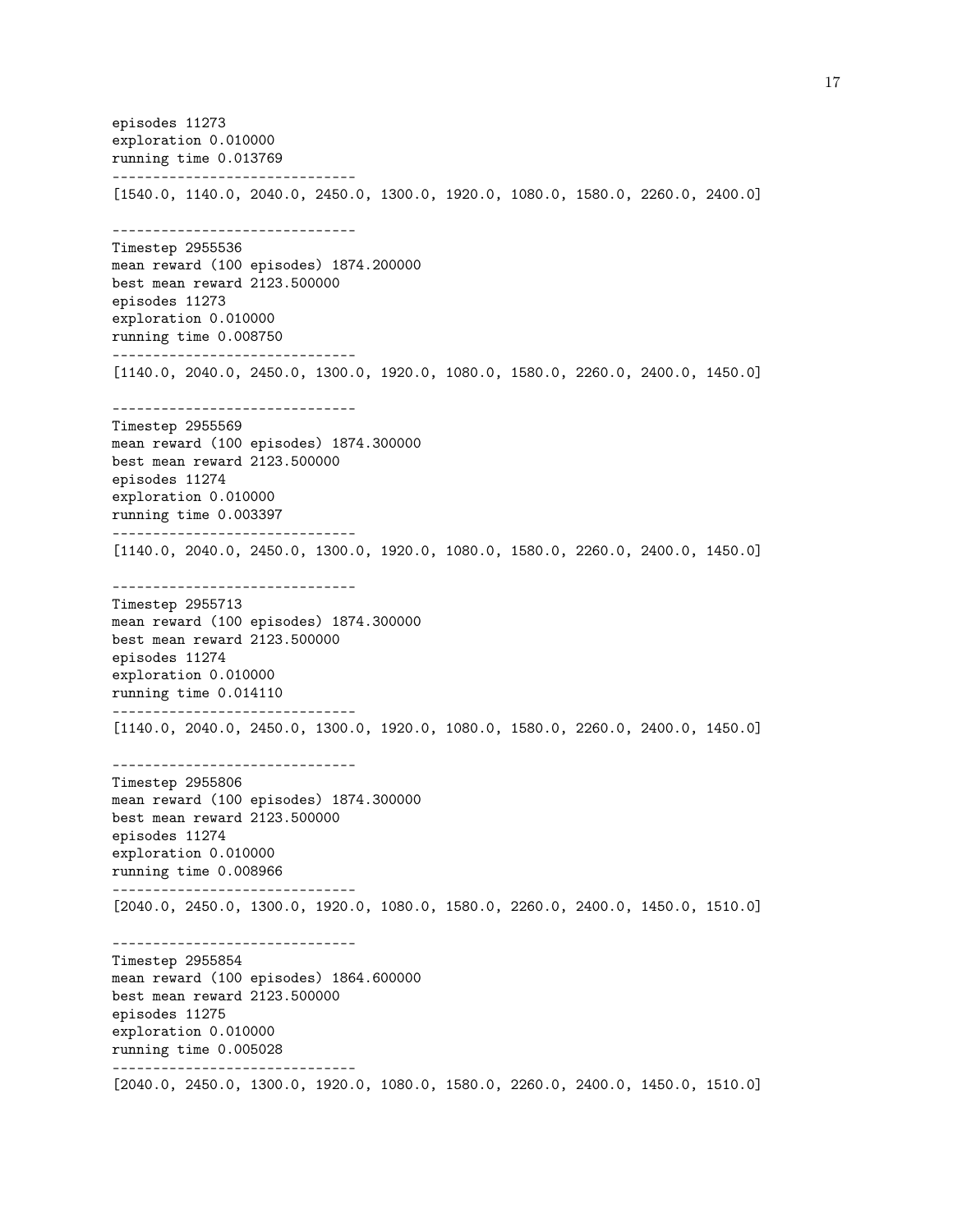------------------------------ Timestep 2956047 mean reward (100 episodes) 1864.600000 best mean reward 2123.500000 episodes 11275 exploration 0.010000 running time 0.019119 ------------------------------ [2040.0, 2450.0, 1300.0, 1920.0, 1080.0, 1580.0, 2260.0, 2400.0, 1450.0, 1510.0] ------------------------------ Timestep 2956079 mean reward (100 episodes) 1864.600000 best mean reward 2123.500000 episodes 11275 exploration 0.010000 running time 0.003347 ------------------------------ [2450.0, 1300.0, 1920.0, 1080.0, 1580.0, 2260.0, 2400.0, 1450.0, 1510.0, 1630.0] ------------------------------ Timestep 2956104 mean reward (100 episodes) 1859.000000 best mean reward 2123.500000 episodes 11276 exploration 0.010000 running time 0.002737 ------------------------------ [2450.0, 1300.0, 1920.0, 1080.0, 1580.0, 2260.0, 2400.0, 1450.0, 1510.0, 1630.0] ------------------------------ Timestep 2956235 mean reward (100 episodes) 1859.000000 best mean reward 2123.500000 episodes 11276 exploration 0.010000 running time 0.012819 ------------------------------ [2450.0, 1300.0, 1920.0, 1080.0, 1580.0, 2260.0, 2400.0, 1450.0, 1510.0, 1630.0] ------------------------------ Timestep 2956366 mean reward (100 episodes) 1859.000000 best mean reward 2123.500000 episodes 11276 exploration 0.010000 running time 0.013174 ------------------------------ [1300.0, 1920.0, 1080.0, 1580.0, 2260.0, 2400.0, 1450.0, 1510.0, 1630.0, 1490.0] ------------------------------ Timestep 2956436 mean reward (100 episodes) 1860.600000 best mean reward 2123.500000 episodes 11277 exploration 0.010000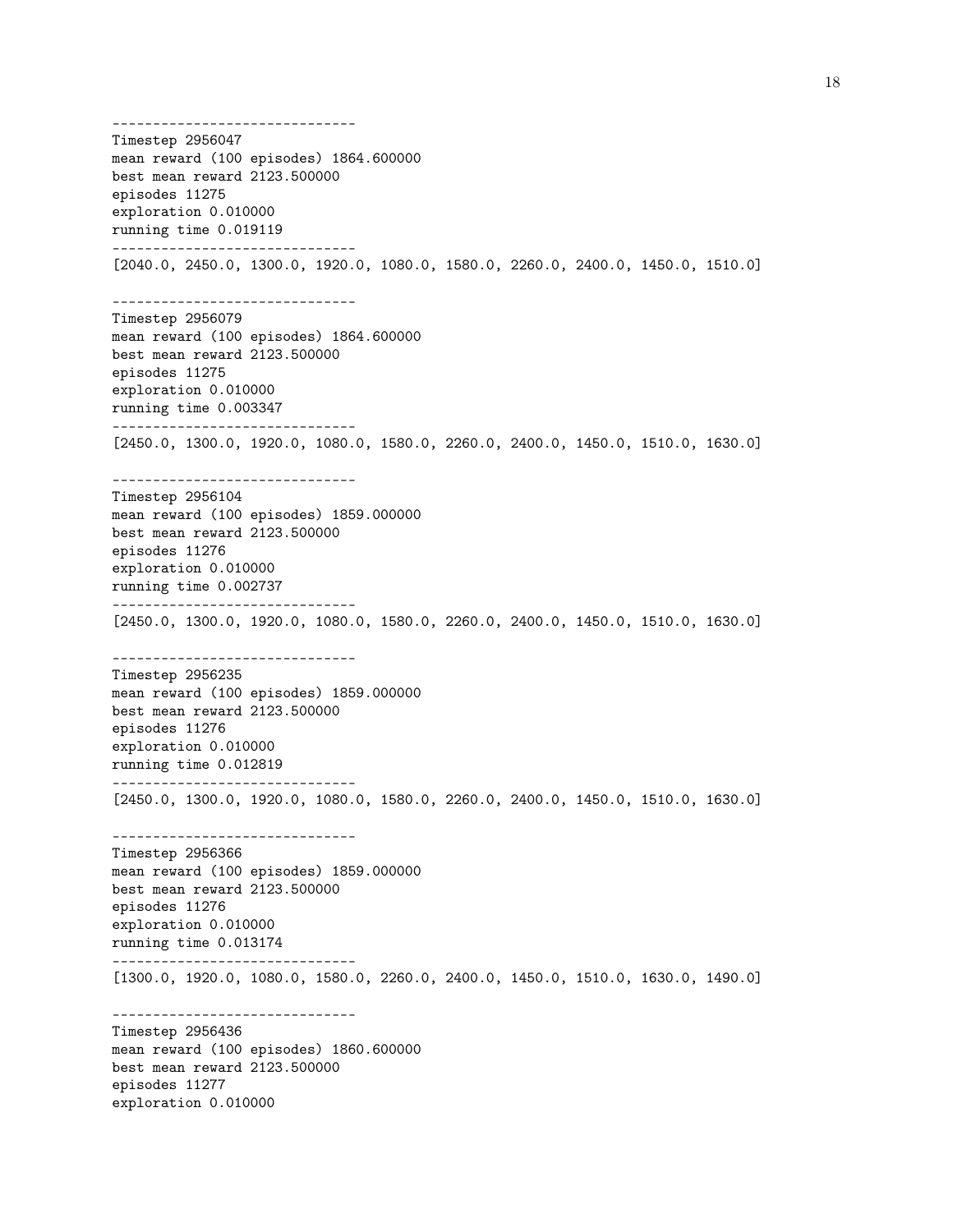running time 0.007016 ------------------------------ [1300.0, 1920.0, 1080.0, 1580.0, 2260.0, 2400.0, 1450.0, 1510.0, 1630.0, 1490.0] ------------------------------ Timestep 2956568 mean reward (100 episodes) 1860.600000 best mean reward 2123.500000 episodes 11277 exploration 0.010000 running time 0.013185 ------------------------------ [1300.0, 1920.0, 1080.0, 1580.0, 2260.0, 2400.0, 1450.0, 1510.0, 1630.0, 1490.0] ------------------------------ Timestep 2956621 mean reward (100 episodes) 1860.600000 best mean reward 2123.500000 episodes 11277 exploration 0.010000 running time 0.005292 ------------------------------ [1920.0, 1080.0, 1580.0, 2260.0, 2400.0, 1450.0, 1510.0, 1630.0, 1490.0, 1520.0] ------------------------------ Timestep 2956669 mean reward (100 episodes) 1860.900000 best mean reward 2123.500000 episodes 11278 exploration 0.010000 running time 0.004822 ------------------------------ [1920.0, 1080.0, 1580.0, 2260.0, 2400.0, 1450.0, 1510.0, 1630.0, 1490.0, 1520.0] ------------------------------ Timestep 2956846 mean reward (100 episodes) 1860.900000 best mean reward 2123.500000 episodes 11278 exploration 0.010000 running time 0.017279 ------------------------------ [1920.0, 1080.0, 1580.0, 2260.0, 2400.0, 1450.0, 1510.0, 1630.0, 1490.0, 1520.0] ------------------------------ Timestep 2956881 mean reward (100 episodes) 1860.900000 best mean reward 2123.500000 episodes 11278 exploration 0.010000 running time 0.003411 ------------------------------ [1080.0, 1580.0, 2260.0, 2400.0, 1450.0, 1510.0, 1630.0, 1490.0, 1520.0, 1430.0] ------------------------------

Timestep 2956923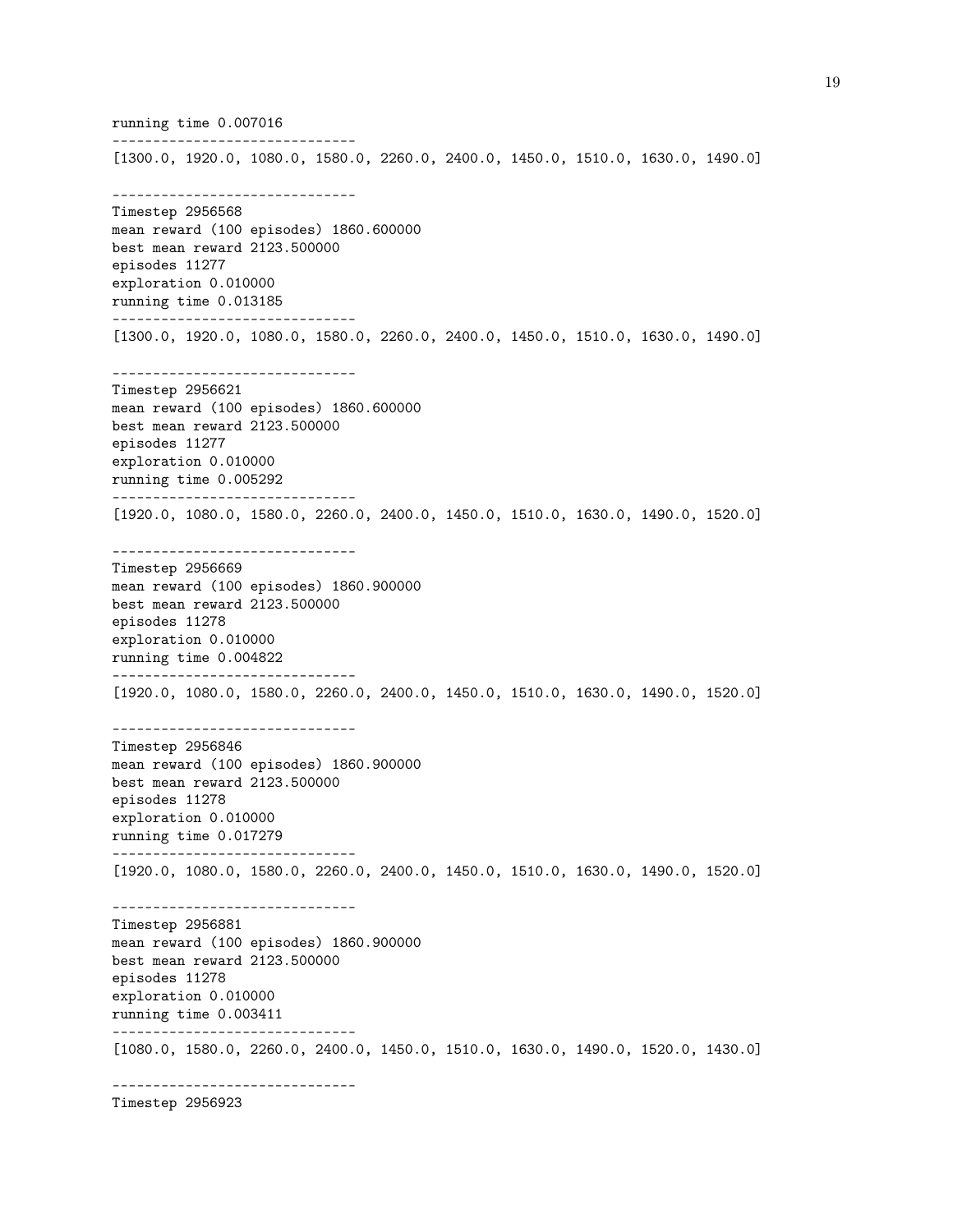mean reward (100 episodes) 1845.200000 best mean reward 2123.500000 episodes 11279 exploration 0.010000 running time 0.004312 ------------------------------ [1080.0, 1580.0, 2260.0, 2400.0, 1450.0, 1510.0, 1630.0, 1490.0, 1520.0, 1430.0] ------------------------------ Timestep 2957071 mean reward (100 episodes) 1845.200000 best mean reward 2123.500000 episodes 11279 exploration 0.010000 running time 0.014570 ------------------------------ [1080.0, 1580.0, 2260.0, 2400.0, 1450.0, 1510.0, 1630.0, 1490.0, 1520.0, 1430.0] ------------------------------ Timestep 2957161 mean reward (100 episodes) 1845.200000 best mean reward 2123.500000 episodes 11279 exploration 0.010000 running time 0.008702 ------------------------------ [1580.0, 2260.0, 2400.0, 1450.0, 1510.0, 1630.0, 1490.0, 1520.0, 1430.0, 1940.0] ------------------------------ Timestep 2957198 mean reward (100 episodes) 1846.600000 best mean reward 2123.500000 episodes 11280 exploration 0.010000 running time 0.003777 ------------------------------ [1580.0, 2260.0, 2400.0, 1450.0, 1510.0, 1630.0, 1490.0, 1520.0, 1430.0, 1940.0] ------------------------------ Timestep 2957291 mean reward (100 episodes) 1846.600000 best mean reward 2123.500000 episodes 11280 exploration 0.010000 running time 0.009368 ------------------------------ [1580.0, 2260.0, 2400.0, 1450.0, 1510.0, 1630.0, 1490.0, 1520.0, 1430.0, 1940.0] ------------------------------ Timestep 2957369 mean reward (100 episodes) 1846.600000 best mean reward 2123.500000 episodes 11280 exploration 0.010000 running time 0.007875 ------------------------------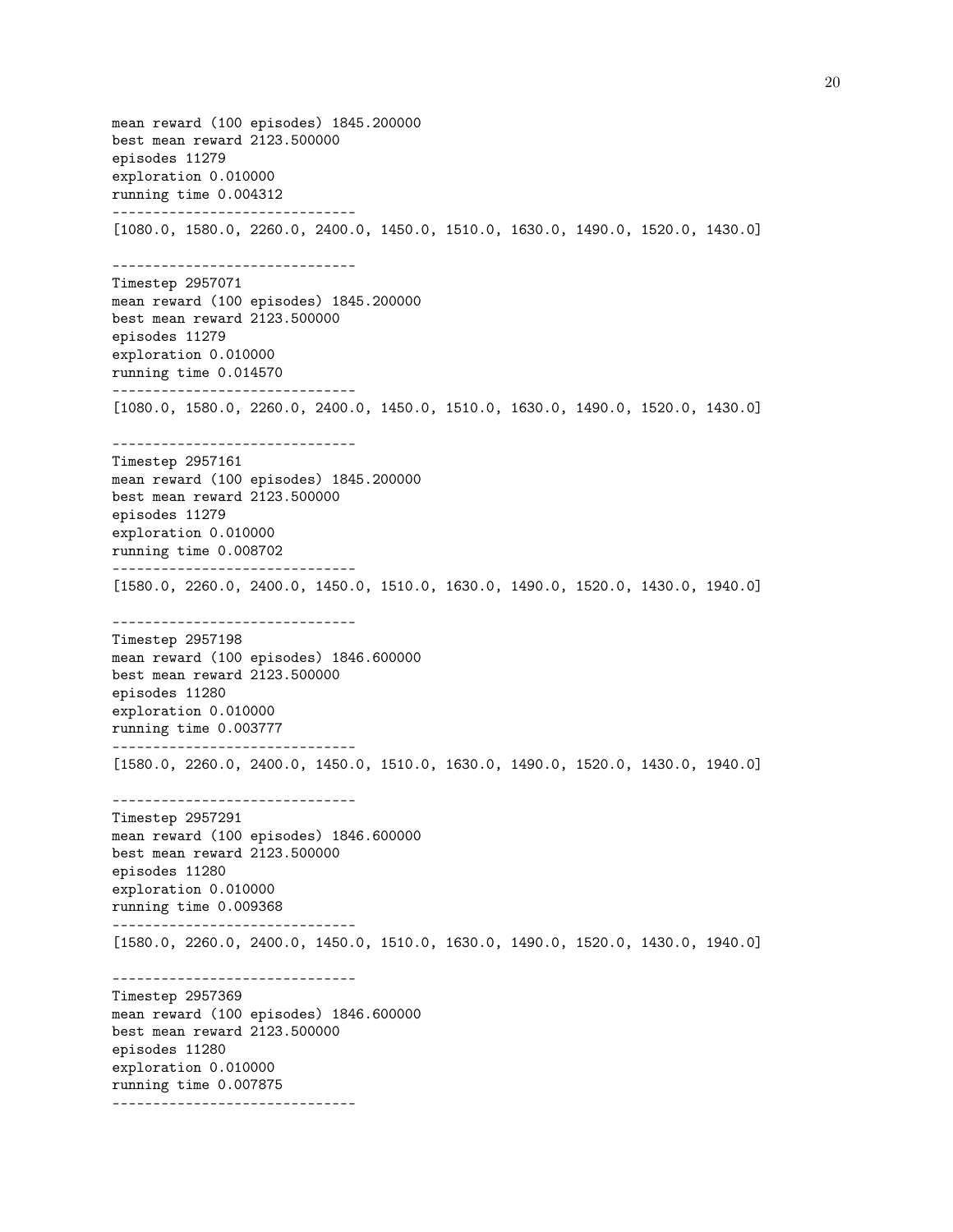[2260.0, 2400.0, 1450.0, 1510.0, 1630.0, 1490.0, 1520.0, 1430.0, 1940.0, 1380.0] ------------------------------ Timestep 2957422 mean reward (100 episodes) 1841.200000 best mean reward 2123.500000 episodes 11281 exploration 0.010000 running time 0.005472 ------------------------------ [2260.0, 2400.0, 1450.0, 1510.0, 1630.0, 1490.0, 1520.0, 1430.0, 1940.0, 1380.0] ------------------------------ Timestep 2957529 mean reward (100 episodes) 1841.200000 best mean reward 2123.500000 episodes 11281 exploration 0.010000 running time 0.010465 ------------------------------ [2260.0, 2400.0, 1450.0, 1510.0, 1630.0, 1490.0, 1520.0, 1430.0, 1940.0, 1380.0] ------------------------------ Timestep 2957598 mean reward (100 episodes) 1841.200000 best mean reward 2123.500000 episodes 11281 exploration 0.010000 running time 0.006816 ------------------------------ [2400.0, 1450.0, 1510.0, 1630.0, 1490.0, 1520.0, 1430.0, 1940.0, 1380.0, 1460.0] ------------------------------ Timestep 2957706 mean reward (100 episodes) 1834.700000 best mean reward 2123.500000 episodes 11282 exploration 0.010000 running time 0.010542 ------------------------------ [2400.0, 1450.0, 1510.0, 1630.0, 1490.0, 1520.0, 1430.0, 1940.0, 1380.0, 1460.0] ------------------------------ Timestep 2957838 mean reward (100 episodes) 1834.700000 best mean reward 2123.500000 episodes 11282 exploration 0.010000 running time 0.013306 ------------------------------ [2400.0, 1450.0, 1510.0, 1630.0, 1490.0, 1520.0, 1430.0, 1940.0, 1380.0, 1460.0] ------------------------------ Timestep 2957988 mean reward (100 episodes) 1834.700000 best mean reward 2123.500000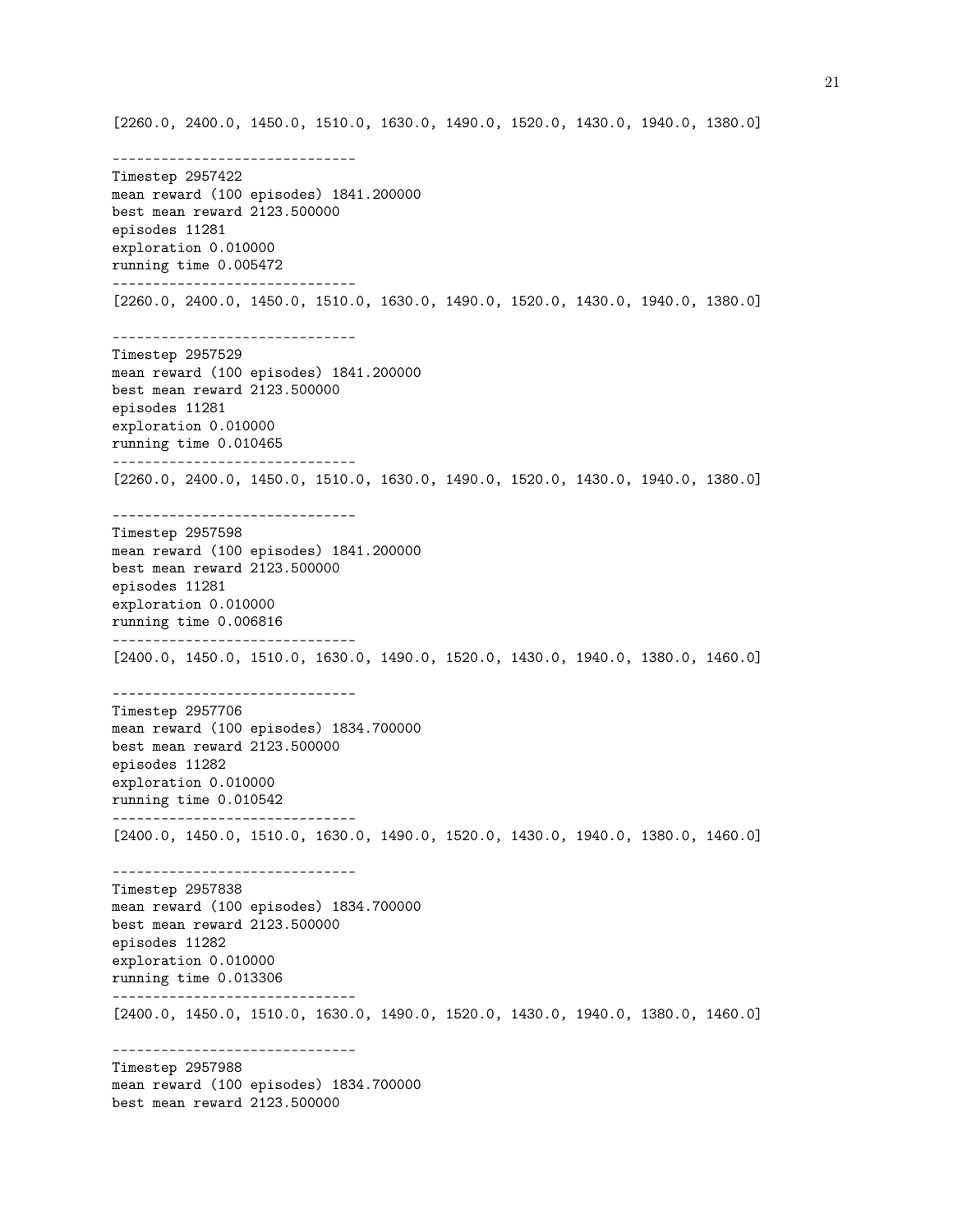episodes 11282 exploration 0.010000 running time 0.015055 ------------------------------ [1450.0, 1510.0, 1630.0, 1490.0, 1520.0, 1430.0, 1940.0, 1380.0, 1460.0, 2730.0] ------------------------------ Timestep 2958030 mean reward (100 episodes) 1848.600000 best mean reward 2123.500000 episodes 11283 exploration 0.010000 running time 0.004173 ------------------------------ [1450.0, 1510.0, 1630.0, 1490.0, 1520.0, 1430.0, 1940.0, 1380.0, 1460.0, 2730.0] ------------------------------ Timestep 2958129 mean reward (100 episodes) 1848.600000 best mean reward 2123.500000 episodes 11283 exploration 0.010000 running time 0.010281 ------------------------------ [1450.0, 1510.0, 1630.0, 1490.0, 1520.0, 1430.0, 1940.0, 1380.0, 1460.0, 2730.0] ------------------------------ Timestep 2958242 mean reward (100 episodes) 1848.600000 best mean reward 2123.500000 episodes 11283 exploration 0.010000 running time 0.011086 ------------------------------ [1510.0, 1630.0, 1490.0, 1520.0, 1430.0, 1940.0, 1380.0, 1460.0, 2730.0, 2090.0] ------------------------------ Timestep 2958294 mean reward (100 episodes) 1856.100000 best mean reward 2123.500000 episodes 11284 exploration 0.010000 running time 0.005193 ------------------------------ [1510.0, 1630.0, 1490.0, 1520.0, 1430.0, 1940.0, 1380.0, 1460.0, 2730.0, 2090.0] ------------------------------ Timestep 2958421 mean reward (100 episodes) 1856.100000 best mean reward 2123.500000 episodes 11284 exploration 0.010000 running time 0.012927 ------------------------------ [1510.0, 1630.0, 1490.0, 1520.0, 1430.0, 1940.0, 1380.0, 1460.0, 2730.0, 2090.0]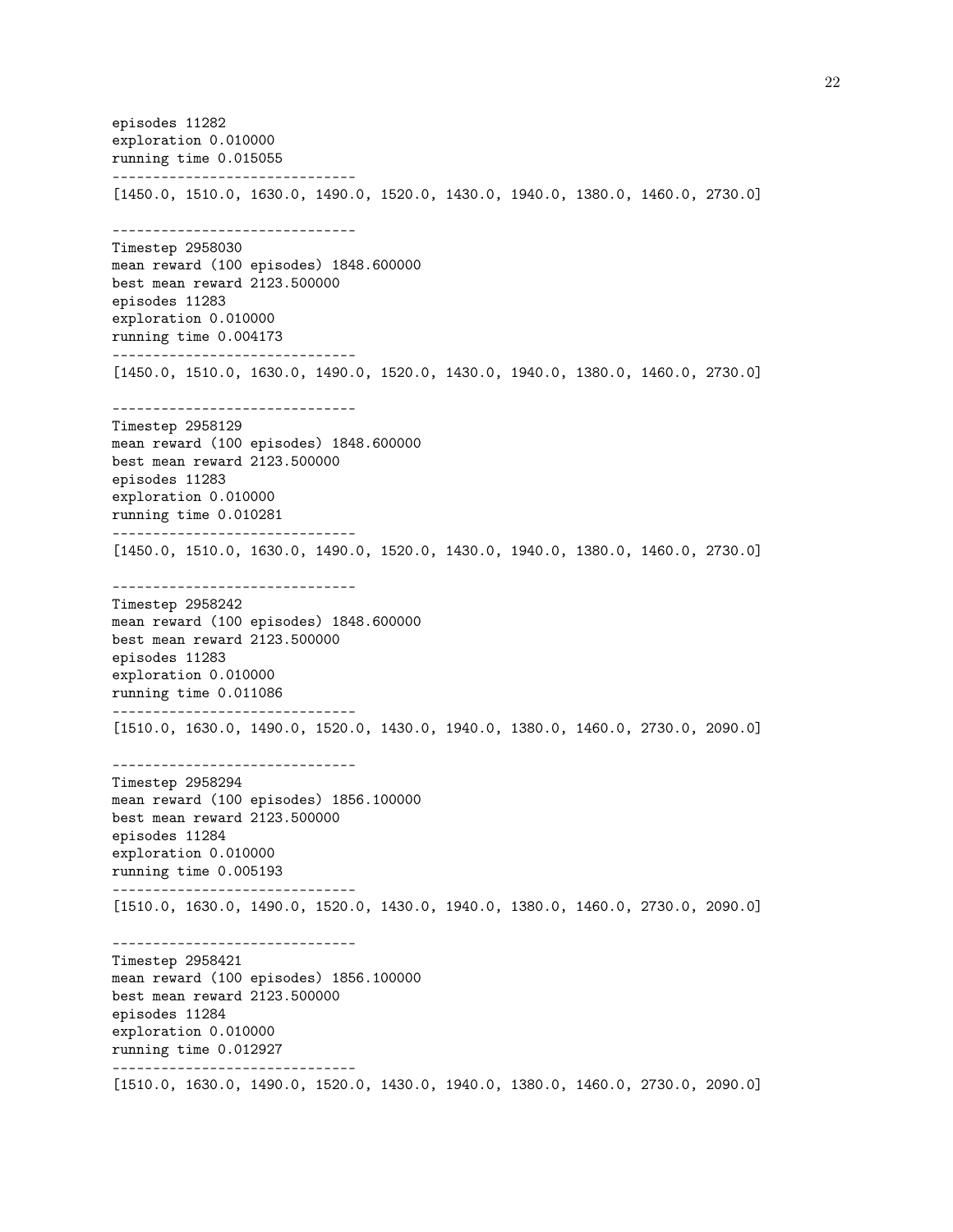------------------------------ Timestep 2958463 mean reward (100 episodes) 1856.100000 best mean reward 2123.500000 episodes 11284 exploration 0.010000 running time 0.004028 ------------------------------ [1630.0, 1490.0, 1520.0, 1430.0, 1940.0, 1380.0, 1460.0, 2730.0, 2090.0, 1080.0] ------------------------------ Timestep 2958491 mean reward (100 episodes) 1847.200000 best mean reward 2123.500000 episodes 11285 exploration 0.010000 running time 0.002846 ------------------------------ [1630.0, 1490.0, 1520.0, 1430.0, 1940.0, 1380.0, 1460.0, 2730.0, 2090.0, 1080.0] ------------------------------ Timestep 2958596 mean reward (100 episodes) 1847.200000 best mean reward 2123.500000 episodes 11285 exploration 0.010000 running time 0.010952 ------------------------------ [1630.0, 1490.0, 1520.0, 1430.0, 1940.0, 1380.0, 1460.0, 2730.0, 2090.0, 1080.0] ------------------------------ Timestep 2958692 mean reward (100 episodes) 1847.200000 best mean reward 2123.500000 episodes 11285 exploration 0.010000 running time 0.009313 ------------------------------ [1490.0, 1520.0, 1430.0, 1940.0, 1380.0, 1460.0, 2730.0, 2090.0, 1080.0, 1870.0] ------------------------------ Timestep 2958784 mean reward (100 episodes) 1850.600000 best mean reward 2123.500000 episodes 11286 exploration 0.010000 running time 0.009153 ------------------------------ [1490.0, 1520.0, 1430.0, 1940.0, 1380.0, 1460.0, 2730.0, 2090.0, 1080.0, 1870.0] ------------------------------ Timestep 2958926 mean reward (100 episodes) 1850.600000 best mean reward 2123.500000 episodes 11286 exploration 0.010000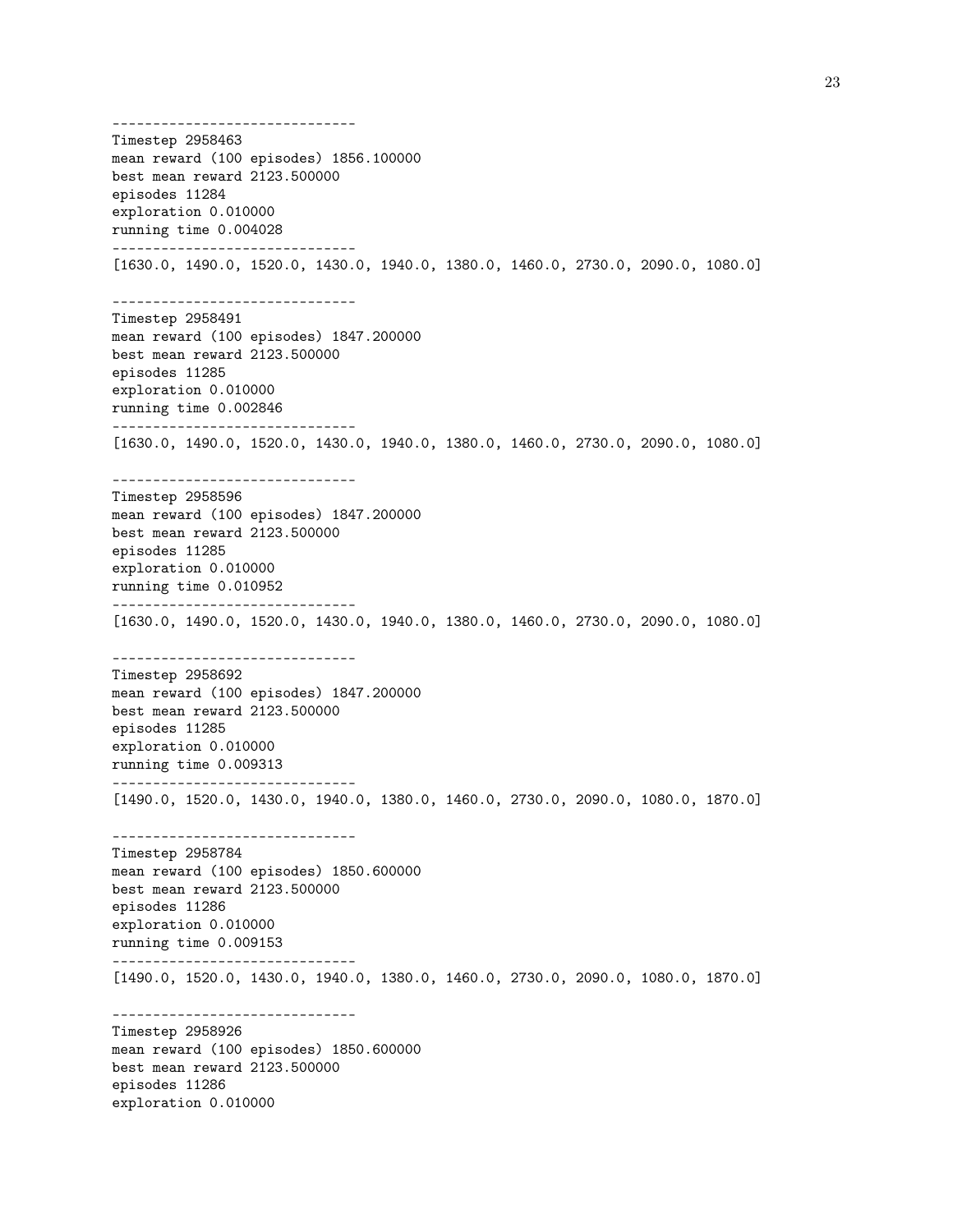running time 0.014253 ------------------------------ [1490.0, 1520.0, 1430.0, 1940.0, 1380.0, 1460.0, 2730.0, 2090.0, 1080.0, 1870.0] ------------------------------ Timestep 2958953 mean reward (100 episodes) 1850.600000 best mean reward 2123.500000 episodes 11286 exploration 0.010000 running time 0.002855 ------------------------------ [1520.0, 1430.0, 1940.0, 1380.0, 1460.0, 2730.0, 2090.0, 1080.0, 1870.0, 1520.0] ------------------------------ Timestep 2959003 mean reward (100 episodes) 1843.700000 best mean reward 2123.500000 episodes 11287 exploration 0.010000 running time 0.005021 ------------------------------ [1520.0, 1430.0, 1940.0, 1380.0, 1460.0, 2730.0, 2090.0, 1080.0, 1870.0, 1520.0] ------------------------------ Timestep 2959121 mean reward (100 episodes) 1843.700000 best mean reward 2123.500000 episodes 11287 exploration 0.010000 running time 0.011799 ------------------------------ [1520.0, 1430.0, 1940.0, 1380.0, 1460.0, 2730.0, 2090.0, 1080.0, 1870.0, 1520.0] ------------------------------ Timestep 2959164 mean reward (100 episodes) 1843.700000 best mean reward 2123.500000 episodes 11287 exploration 0.010000 running time 0.004247 ------------------------------ [1430.0, 1940.0, 1380.0, 1460.0, 2730.0, 2090.0, 1080.0, 1870.0, 1520.0, 1840.0] ------------------------------ Timestep 2959241 mean reward (100 episodes) 1842.500000 best mean reward 2123.500000 episodes 11288 exploration 0.010000 running time 0.007515 ------------------------------ [1430.0, 1940.0, 1380.0, 1460.0, 2730.0, 2090.0, 1080.0, 1870.0, 1520.0, 1840.0] ------------------------------

Timestep 2959354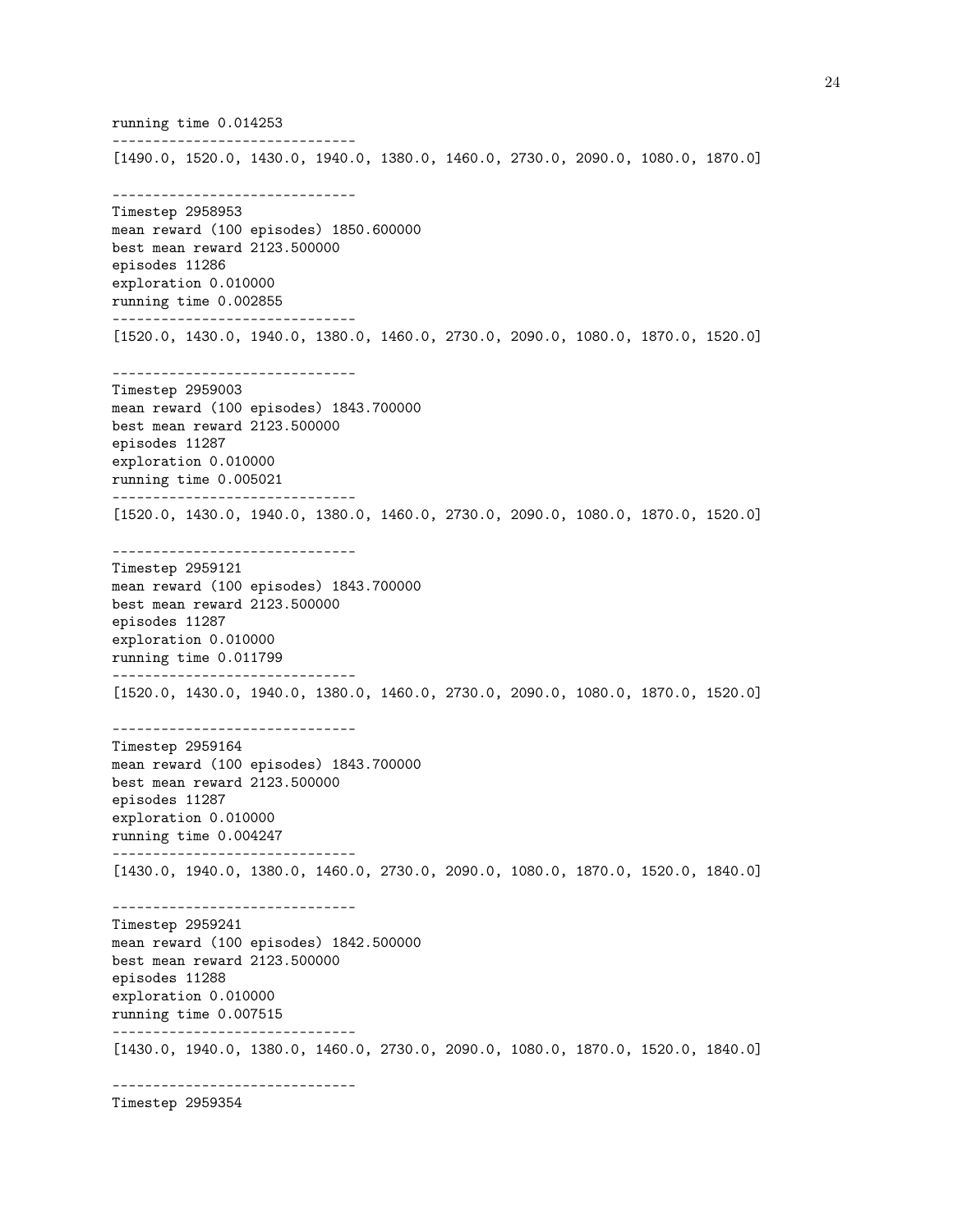mean reward (100 episodes) 1842.500000 best mean reward 2123.500000 episodes 11288 exploration 0.010000 running time 0.011177 ------------------------------ [1430.0, 1940.0, 1380.0, 1460.0, 2730.0, 2090.0, 1080.0, 1870.0, 1520.0, 1840.0] ------------------------------ Timestep 2959442 mean reward (100 episodes) 1842.500000 best mean reward 2123.500000 episodes 11288 exploration 0.010000 running time 0.008747 ------------------------------ [1940.0, 1380.0, 1460.0, 2730.0, 2090.0, 1080.0, 1870.0, 1520.0, 1840.0, 1400.0] ------------------------------ Timestep 2959486 mean reward (100 episodes) 1836.300000 best mean reward 2123.500000 episodes 11289 exploration 0.010000 running time 0.004545 ------------------------------ [1940.0, 1380.0, 1460.0, 2730.0, 2090.0, 1080.0, 1870.0, 1520.0, 1840.0, 1400.0] ------------------------------ Timestep 2959597 mean reward (100 episodes) 1836.300000 best mean reward 2123.500000 episodes 11289 exploration 0.010000 running time 0.011019 ------------------------------ [1940.0, 1380.0, 1460.0, 2730.0, 2090.0, 1080.0, 1870.0, 1520.0, 1840.0, 1400.0] ------------------------------ Timestep 2959705 mean reward (100 episodes) 1836.300000 best mean reward 2123.500000 episodes 11289 exploration 0.010000 running time 0.010512 ------------------------------ [1380.0, 1460.0, 2730.0, 2090.0, 1080.0, 1870.0, 1520.0, 1840.0, 1400.0, 1680.0] ------------------------------ Timestep 2959749 mean reward (100 episodes) 1840.400000 best mean reward 2123.500000 episodes 11290 exploration 0.010000 running time 0.004323 ------------------------------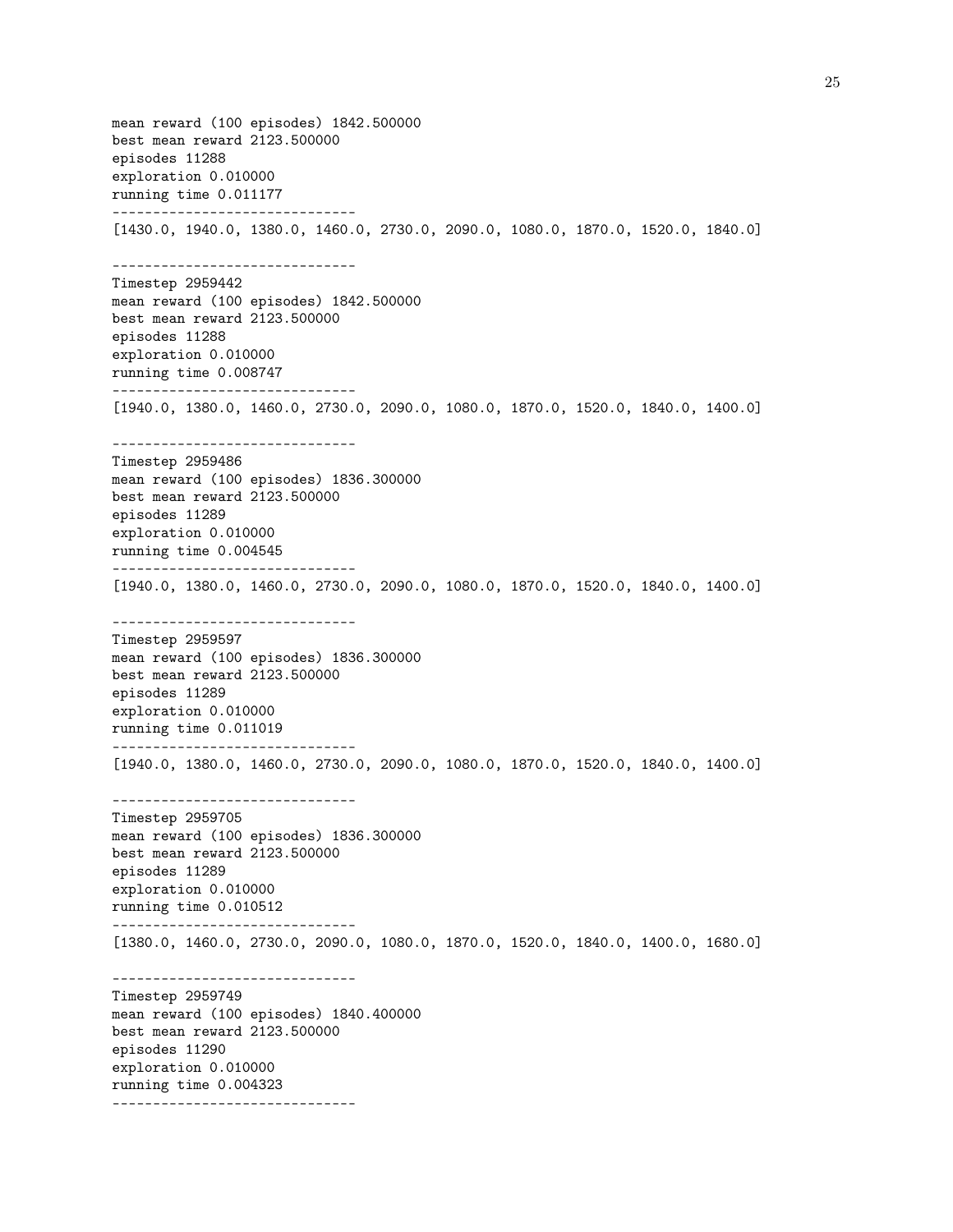[1380.0, 1460.0, 2730.0, 2090.0, 1080.0, 1870.0, 1520.0, 1840.0, 1400.0, 1680.0]

------------------------------ Timestep 2959965 mean reward (100 episodes) 1840.400000 best mean reward 2123.500000 episodes 11290 exploration 0.010000 running time 0.021164 ------------------------------ [1380.0, 1460.0, 2730.0, 2090.0, 1080.0, 1870.0, 1520.0, 1840.0, 1400.0, 1680.0] ------------------------------ Timestep 2960030 mean reward (100 episodes) 1840.400000 best mean reward 2123.500000 episodes 11290 exploration 0.010000 running time 0.006518 ------------------------------ [1460.0, 2730.0, 2090.0, 1080.0, 1870.0, 1520.0, 1840.0, 1400.0, 1680.0, 1870.0] ------------------------------ Timestep 2960070 mean reward (100 episodes) 1840.300000 best mean reward 2123.500000 episodes 11291 exploration 0.010000 running time 0.003996 ------------------------------ [1460.0, 2730.0, 2090.0, 1080.0, 1870.0, 1520.0, 1840.0, 1400.0, 1680.0, 1870.0] ------------------------------ Timestep 2960166 mean reward (100 episodes) 1840.300000 best mean reward 2123.500000 episodes 11291 exploration 0.010000 running time 0.009537 ------------------------------ [1460.0, 2730.0, 2090.0, 1080.0, 1870.0, 1520.0, 1840.0, 1400.0, 1680.0, 1870.0] ------------------------------ Timestep 2960289 mean reward (100 episodes) 1840.300000 best mean reward 2123.500000 episodes 11291 exploration 0.010000 running time 0.012238 ------------------------------ [2730.0, 2090.0, 1080.0, 1870.0, 1520.0, 1840.0, 1400.0, 1680.0, 1870.0, 1970.0] ------------------------------ Timestep 2960342 mean reward (100 episodes) 1840.800000 best mean reward 2123.500000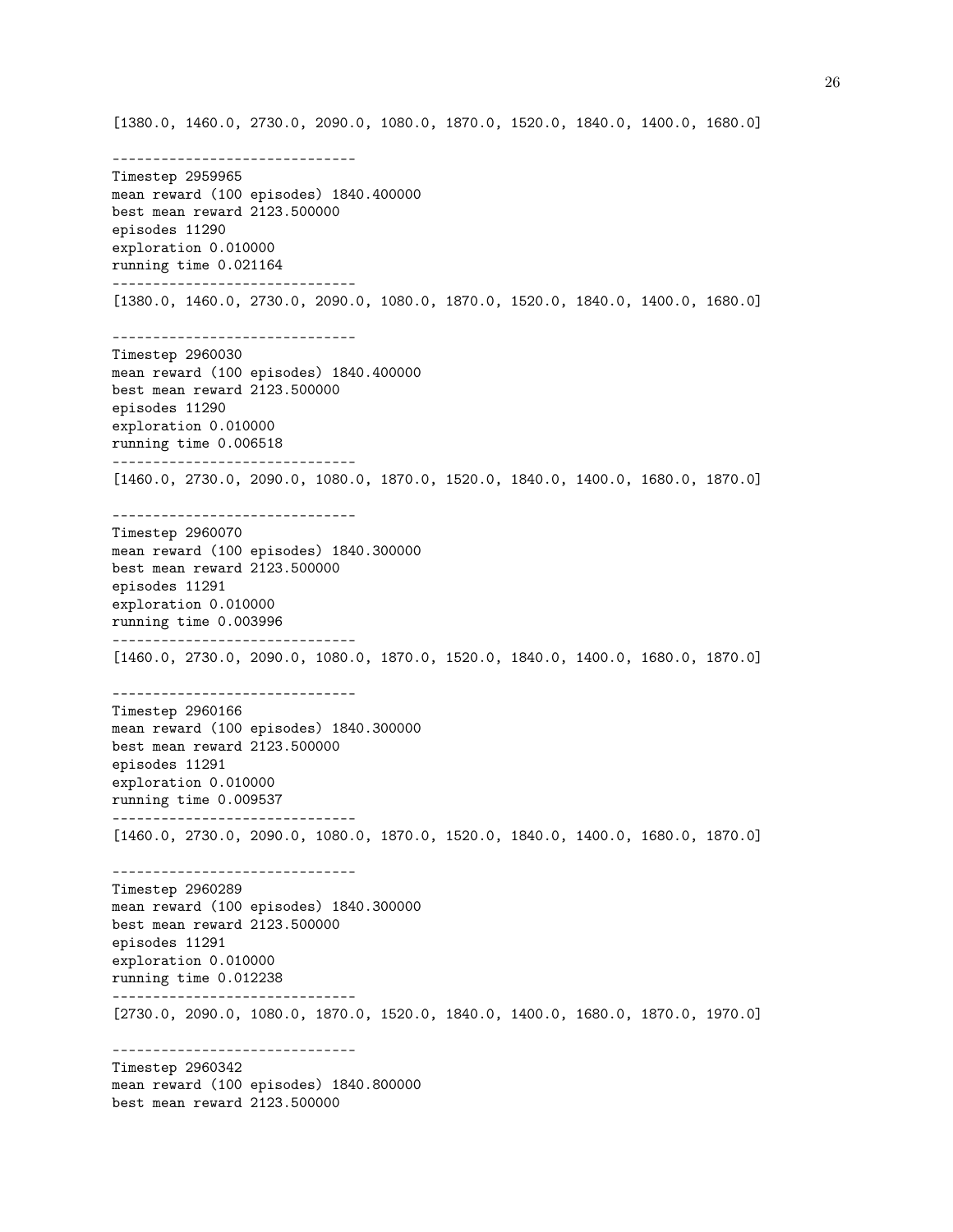episodes 11292 exploration 0.010000 running time 0.005388 ------------------------------ [2730.0, 2090.0, 1080.0, 1870.0, 1520.0, 1840.0, 1400.0, 1680.0, 1870.0, 1970.0] ------------------------------ Timestep 2960450 mean reward (100 episodes) 1840.800000 best mean reward 2123.500000 episodes 11292 exploration 0.010000 running time 0.010783 ------------------------------ [2730.0, 2090.0, 1080.0, 1870.0, 1520.0, 1840.0, 1400.0, 1680.0, 1870.0, 1970.0] ------------------------------ Timestep 2960505 mean reward (100 episodes) 1840.800000 best mean reward 2123.500000 episodes 11292 exploration 0.010000 running time 0.005346 ------------------------------ [2090.0, 1080.0, 1870.0, 1520.0, 1840.0, 1400.0, 1680.0, 1870.0, 1970.0, 1230.0] ------------------------------ Timestep 2960567 mean reward (100 episodes) 1839.500000 best mean reward 2123.500000 episodes 11293 exploration 0.010000 running time 0.006058 ------------------------------ [2090.0, 1080.0, 1870.0, 1520.0, 1840.0, 1400.0, 1680.0, 1870.0, 1970.0, 1230.0] ------------------------------ Timestep 2960701 mean reward (100 episodes) 1839.500000 best mean reward 2123.500000 episodes 11293 exploration 0.010000 running time 0.013341 ------------------------------ [2090.0, 1080.0, 1870.0, 1520.0, 1840.0, 1400.0, 1680.0, 1870.0, 1970.0, 1230.0] ------------------------------ Timestep 2960743 mean reward (100 episodes) 1839.500000 best mean reward 2123.500000 episodes 11293 exploration 0.010000 running time 0.004144 ------------------------------ [1080.0, 1870.0, 1520.0, 1840.0, 1400.0, 1680.0, 1870.0, 1970.0, 1230.0, 1410.0]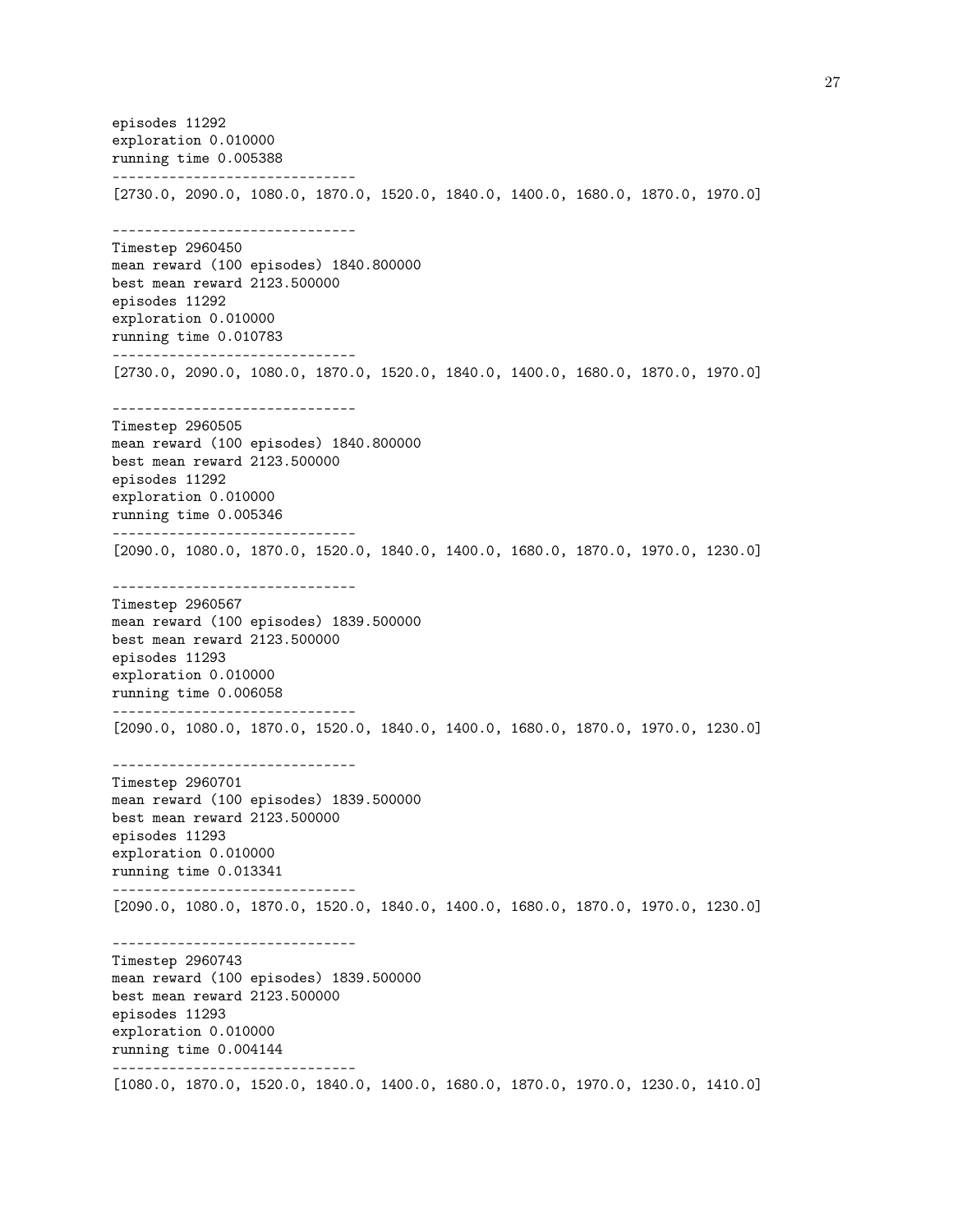------------------------------ Timestep 2960820 mean reward (100 episodes) 1843.400000 best mean reward 2123.500000 episodes 11294 exploration 0.010000 running time 0.007938 ------------------------------ [1080.0, 1870.0, 1520.0, 1840.0, 1400.0, 1680.0, 1870.0, 1970.0, 1230.0, 1410.0] ------------------------------ Timestep 2960978 mean reward (100 episodes) 1843.400000 best mean reward 2123.500000 episodes 11294 exploration 0.010000 running time 0.015893 ------------------------------ [1080.0, 1870.0, 1520.0, 1840.0, 1400.0, 1680.0, 1870.0, 1970.0, 1230.0, 1410.0] ------------------------------ Timestep 2961093 mean reward (100 episodes) 1843.400000 best mean reward 2123.500000 episodes 11294 exploration 0.010000 running time 0.011767 ------------------------------ [1870.0, 1520.0, 1840.0, 1400.0, 1680.0, 1870.0, 1970.0, 1230.0, 1410.0, 1770.0] ------------------------------ Timestep 2961203 mean reward (100 episodes) 1847.300000 best mean reward 2123.500000 episodes 11295 exploration 0.010000 running time 0.010838 ------------------------------ [1870.0, 1520.0, 1840.0, 1400.0, 1680.0, 1870.0, 1970.0, 1230.0, 1410.0, 1770.0] ------------------------------ Timestep 2961306 mean reward (100 episodes) 1847.300000 best mean reward 2123.500000 episodes 11295 exploration 0.010000 running time 0.010412 ------------------------------ [1870.0, 1520.0, 1840.0, 1400.0, 1680.0, 1870.0, 1970.0, 1230.0, 1410.0, 1770.0] ------------------------------ Timestep 2961426 mean reward (100 episodes) 1847.300000 best mean reward 2123.500000 episodes 11295 exploration 0.010000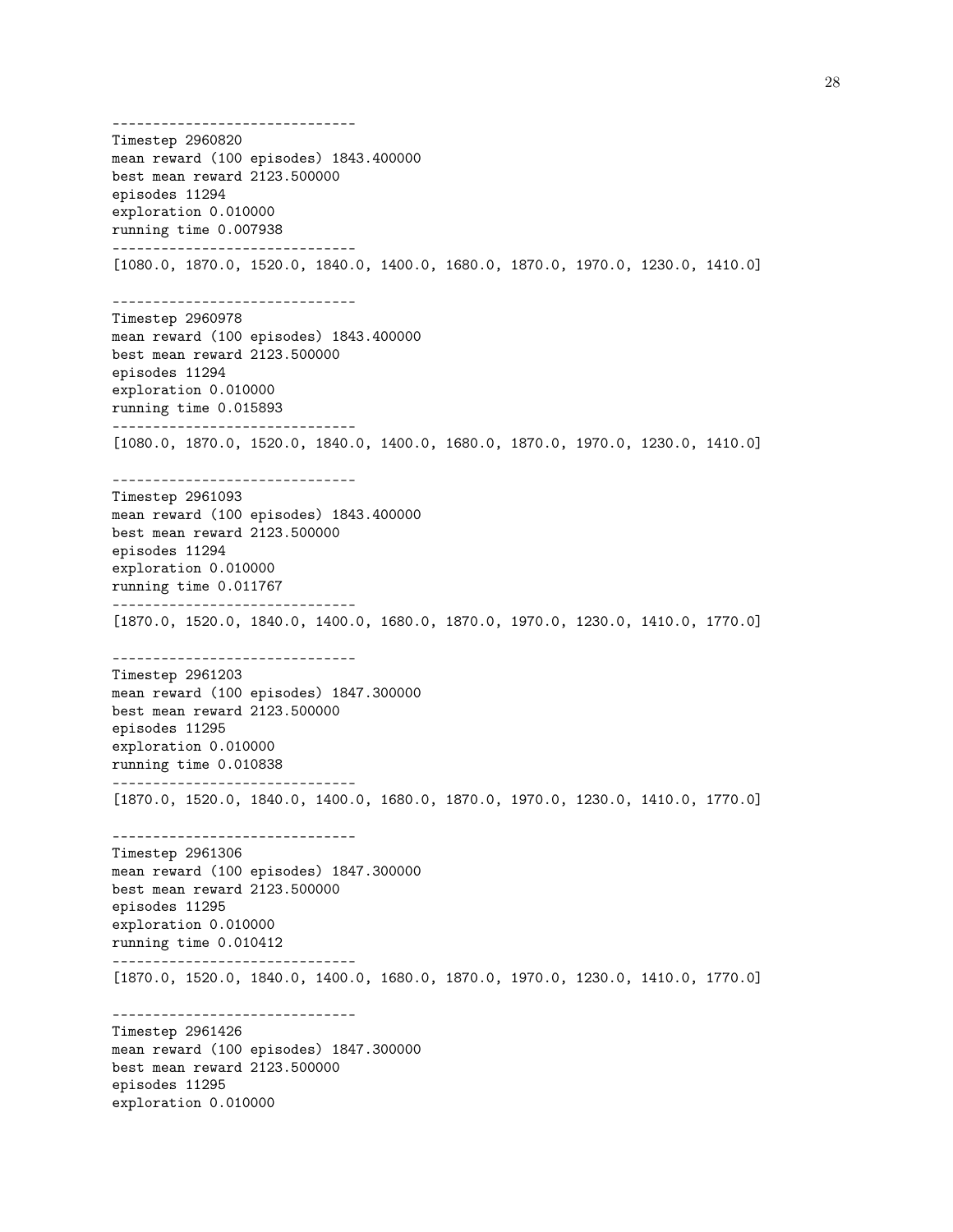running time 0.011986 ------------------------------ [1520.0, 1840.0, 1400.0, 1680.0, 1870.0, 1970.0, 1230.0, 1410.0, 1770.0, 1910.0] ------------------------------ Timestep 2961466 mean reward (100 episodes) 1849.100000 best mean reward 2123.500000 episodes 11296 exploration 0.010000 running time 0.004223 ------------------------------ [1520.0, 1840.0, 1400.0, 1680.0, 1870.0, 1970.0, 1230.0, 1410.0, 1770.0, 1910.0] ------------------------------ Timestep 2961622 mean reward (100 episodes) 1849.100000 best mean reward 2123.500000 episodes 11296 exploration 0.010000 running time 0.015544 ------------------------------ [1520.0, 1840.0, 1400.0, 1680.0, 1870.0, 1970.0, 1230.0, 1410.0, 1770.0, 1910.0] ------------------------------ Timestep 2961680 mean reward (100 episodes) 1849.100000 best mean reward 2123.500000 episodes 11296 exploration 0.010000 running time 0.005958 ------------------------------ [1840.0, 1400.0, 1680.0, 1870.0, 1970.0, 1230.0, 1410.0, 1770.0, 1910.0, 1540.0] ------------------------------ Timestep 2961706 mean reward (100 episodes) 1849.800000 best mean reward 2123.500000 episodes 11297 exploration 0.010000 running time 0.002762 ------------------------------ [1840.0, 1400.0, 1680.0, 1870.0, 1970.0, 1230.0, 1410.0, 1770.0, 1910.0, 1540.0] ------------------------------ Timestep 2961959 mean reward (100 episodes) 1849.800000 best mean reward 2123.500000 episodes 11297 exploration 0.010000 running time 0.024555 ------------------------------ [1840.0, 1400.0, 1680.0, 1870.0, 1970.0, 1230.0, 1410.0, 1770.0, 1910.0, 1540.0] ------------------------------

Timestep 2962011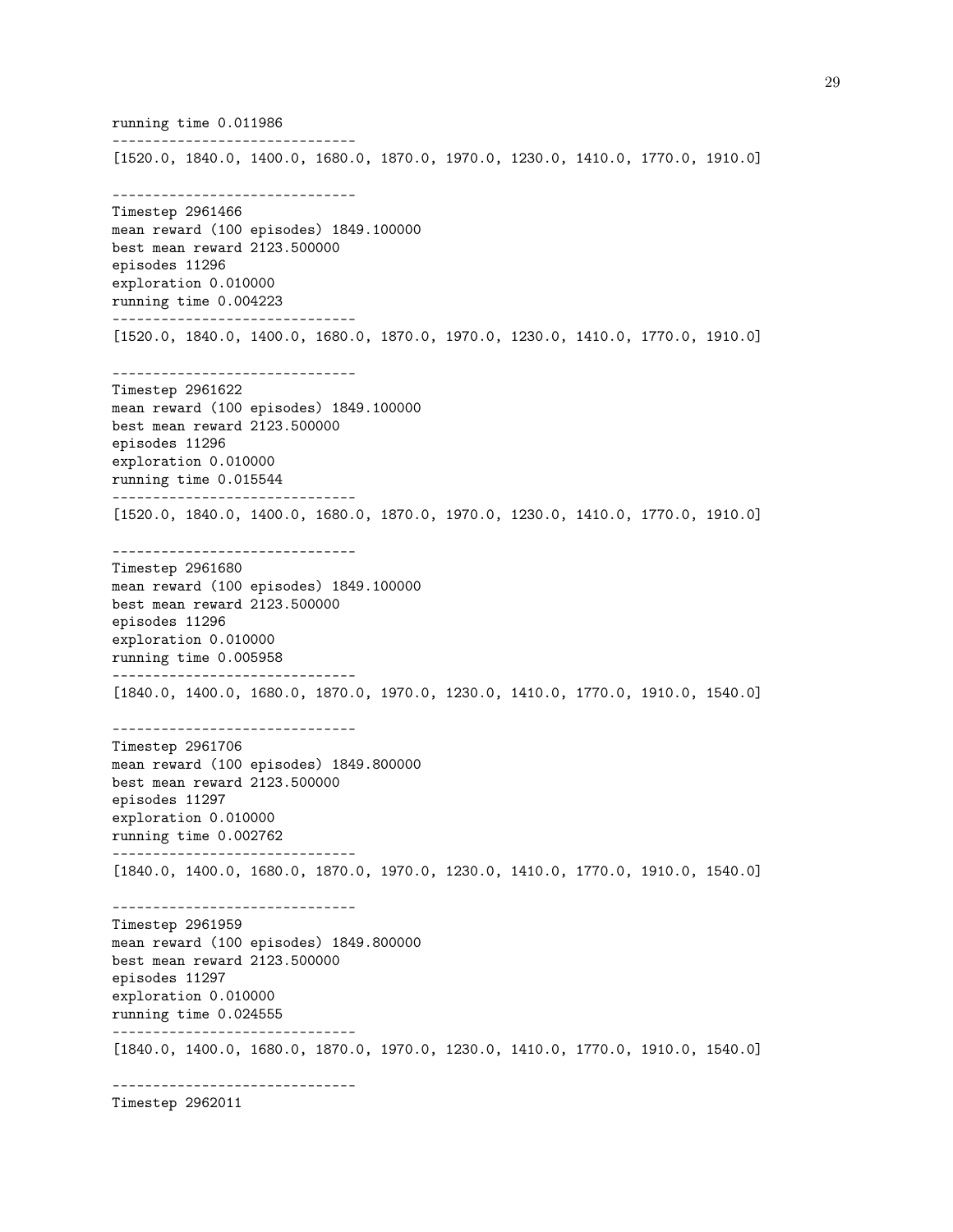mean reward (100 episodes) 1849.800000 best mean reward 2123.500000 episodes 11297 exploration 0.010000 running time 0.005374 ------------------------------ [1400.0, 1680.0, 1870.0, 1970.0, 1230.0, 1410.0, 1770.0, 1910.0, 1540.0, 1660.0] ------------------------------ Timestep 2962043 mean reward (100 episodes) 1853.600000 best mean reward 2123.500000 episodes 11298 exploration 0.010000 running time 0.003495 ------------------------------ [1400.0, 1680.0, 1870.0, 1970.0, 1230.0, 1410.0, 1770.0, 1910.0, 1540.0, 1660.0] ------------------------------ Timestep 2962183 mean reward (100 episodes) 1853.600000 best mean reward 2123.500000 episodes 11298 exploration 0.010000 running time 0.013889 ------------------------------ [1400.0, 1680.0, 1870.0, 1970.0, 1230.0, 1410.0, 1770.0, 1910.0, 1540.0, 1660.0] ------------------------------ Timestep 2962342 mean reward (100 episodes) 1853.600000 best mean reward 2123.500000 episodes 11298 exploration 0.010000 running time 0.015456 ------------------------------ [1680.0, 1870.0, 1970.0, 1230.0, 1410.0, 1770.0, 1910.0, 1540.0, 1660.0, 1870.0] ------------------------------ Timestep 2962386 mean reward (100 episodes) 1857.400000 best mean reward 2123.500000 episodes 11299 exploration 0.010000 running time 0.004314 ------------------------------ [1680.0, 1870.0, 1970.0, 1230.0, 1410.0, 1770.0, 1910.0, 1540.0, 1660.0, 1870.0] ------------------------------ Timestep 2962486 mean reward (100 episodes) 1857.400000 best mean reward 2123.500000 episodes 11299 exploration 0.010000 running time 0.009874 ------------------------------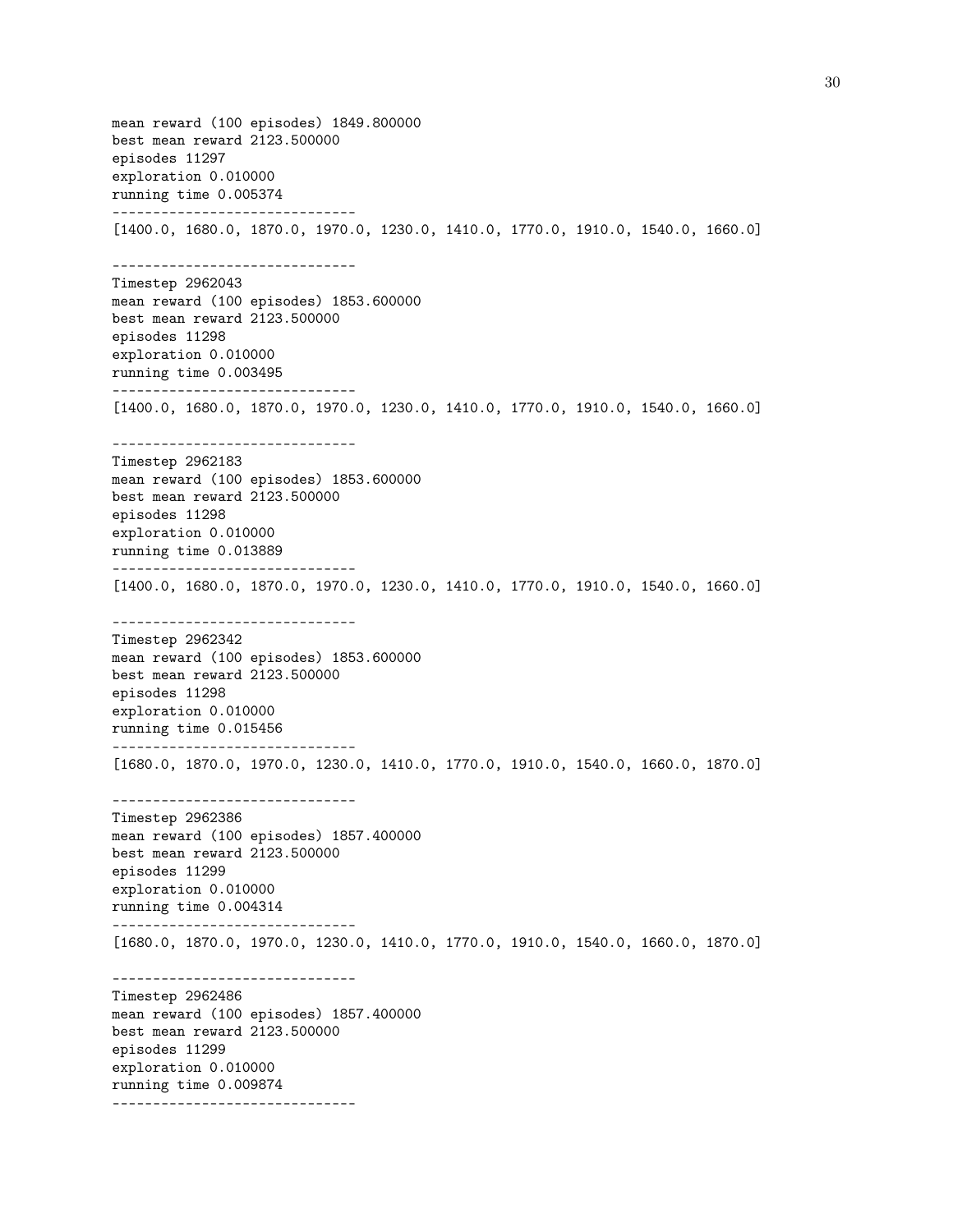[1680.0, 1870.0, 1970.0, 1230.0, 1410.0, 1770.0, 1910.0, 1540.0, 1660.0, 1870.0]

------------------------------ Timestep 2962523 mean reward (100 episodes) 1857.400000 best mean reward 2123.500000 episodes 11299 exploration 0.010000 running time 0.003702 ------------------------------ [1870.0, 1970.0, 1230.0, 1410.0, 1770.0, 1910.0, 1540.0, 1660.0, 1870.0, 1180.0] ------------------------------ Timestep 2962567 mean reward (100 episodes) 1847.000000 best mean reward 2123.500000 episodes 11300 exploration 0.010000 running time 0.004243 ------------------------------ [1870.0, 1970.0, 1230.0, 1410.0, 1770.0, 1910.0, 1540.0, 1660.0, 1870.0, 1180.0] ------------------------------ Timestep 2962634 mean reward (100 episodes) 1847.000000 best mean reward 2123.500000 episodes 11300 exploration 0.010000 running time 0.006646 ------------------------------ [1870.0, 1970.0, 1230.0, 1410.0, 1770.0, 1910.0, 1540.0, 1660.0, 1870.0, 1180.0] ------------------------------ Timestep 2962851 mean reward (100 episodes) 1847.000000 best mean reward 2123.500000 episodes 11300 exploration 0.010000 running time 0.021458 ------------------------------ [1970.0, 1230.0, 1410.0, 1770.0, 1910.0, 1540.0, 1660.0, 1870.0, 1180.0, 2280.0] ------------------------------ Timestep 2962938 mean reward (100 episodes) 1856.500000 best mean reward 2123.500000 episodes 11301 exploration 0.010000 running time 0.008500 ------------------------------ [1970.0, 1230.0, 1410.0, 1770.0, 1910.0, 1540.0, 1660.0, 1870.0, 1180.0, 2280.0] ------------------------------ Timestep 2963065 mean reward (100 episodes) 1856.500000 best mean reward 2123.500000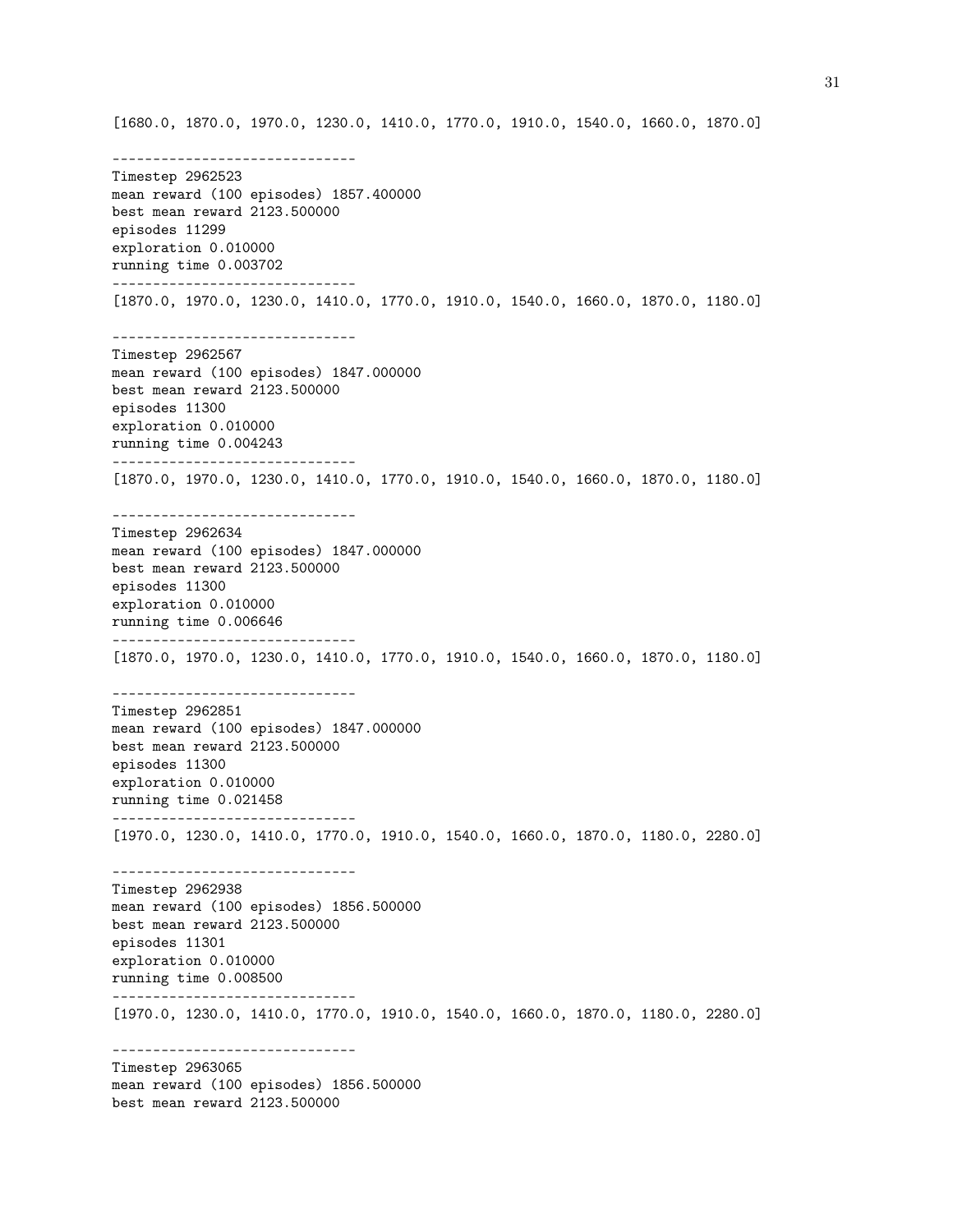episodes 11301 exploration 0.010000 running time 0.012936 ------------------------------ [1970.0, 1230.0, 1410.0, 1770.0, 1910.0, 1540.0, 1660.0, 1870.0, 1180.0, 2280.0] ------------------------------ Timestep 2963116 mean reward (100 episodes) 1856.500000 best mean reward 2123.500000 episodes 11301 exploration 0.010000 running time 0.005173 ------------------------------ [1230.0, 1410.0, 1770.0, 1910.0, 1540.0, 1660.0, 1870.0, 1180.0, 2280.0, 2600.0] ------------------------------ Timestep 2963161 mean reward (100 episodes) 1869.000000 best mean reward 2123.500000 episodes 11302 exploration 0.010000 running time 0.004630 ------------------------------ [1230.0, 1410.0, 1770.0, 1910.0, 1540.0, 1660.0, 1870.0, 1180.0, 2280.0, 2600.0] ------------------------------ Timestep 2963261 mean reward (100 episodes) 1869.000000 best mean reward 2123.500000 episodes 11302 exploration 0.010000 running time 0.010167 ------------------------------ [1230.0, 1410.0, 1770.0, 1910.0, 1540.0, 1660.0, 1870.0, 1180.0, 2280.0, 2600.0] ------------------------------ Timestep 2963303 mean reward (100 episodes) 1869.000000 best mean reward 2123.500000 episodes 11302 exploration 0.010000 running time 0.004054 ------------------------------ [1410.0, 1770.0, 1910.0, 1540.0, 1660.0, 1870.0, 1180.0, 2280.0, 2600.0, 1120.0] ------------------------------ Timestep 2963347 mean reward (100 episodes) 1857.300000 best mean reward 2123.500000 episodes 11303 exploration 0.010000 running time 0.004751 ------------------------------ [1410.0, 1770.0, 1910.0, 1540.0, 1660.0, 1870.0, 1180.0, 2280.0, 2600.0, 1120.0]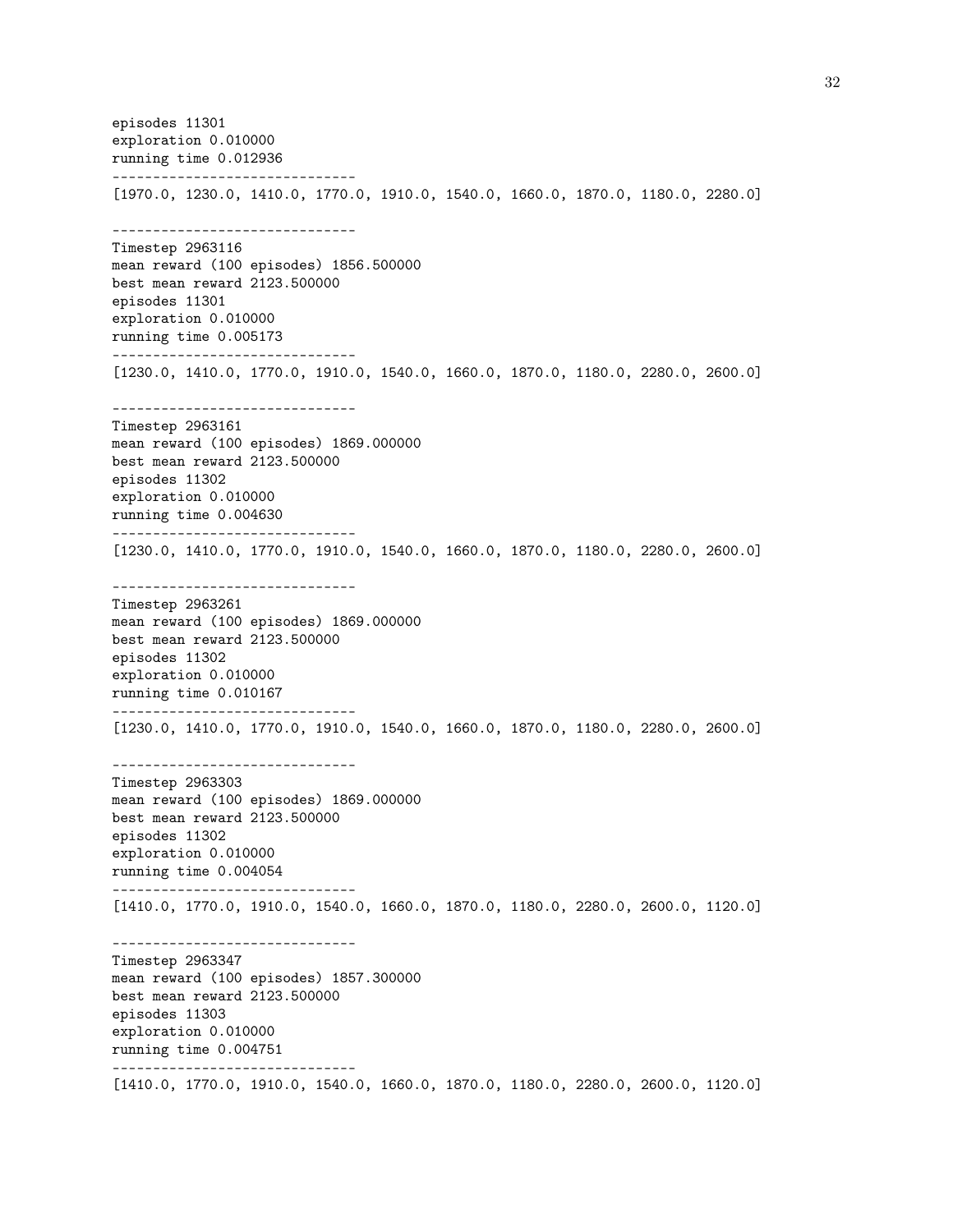------------------------------ Timestep 2963480 mean reward (100 episodes) 1857.300000 best mean reward 2123.500000 episodes 11303 exploration 0.010000 running time 0.013110 ------------------------------ [1410.0, 1770.0, 1910.0, 1540.0, 1660.0, 1870.0, 1180.0, 2280.0, 2600.0, 1120.0] ------------------------------ Timestep 2963538 mean reward (100 episodes) 1857.300000 best mean reward 2123.500000 episodes 11303 exploration 0.010000 running time 0.006057 ------------------------------ [1770.0, 1910.0, 1540.0, 1660.0, 1870.0, 1180.0, 2280.0, 2600.0, 1120.0, 1990.0] ------------------------------ Timestep 2963600 mean reward (100 episodes) 1860.400000 best mean reward 2123.500000 episodes 11304 exploration 0.010000 running time 0.006017 ------------------------------ [1770.0, 1910.0, 1540.0, 1660.0, 1870.0, 1180.0, 2280.0, 2600.0, 1120.0, 1990.0] ------------------------------ Timestep 2963768 mean reward (100 episodes) 1860.400000 best mean reward 2123.500000 episodes 11304 exploration 0.010000 running time 0.016364 ------------------------------ [1770.0, 1910.0, 1540.0, 1660.0, 1870.0, 1180.0, 2280.0, 2600.0, 1120.0, 1990.0] ------------------------------ Timestep 2963822 mean reward (100 episodes) 1860.400000 best mean reward 2123.500000 episodes 11304 exploration 0.010000 running time 0.005447 ------------------------------ [1910.0, 1540.0, 1660.0, 1870.0, 1180.0, 2280.0, 2600.0, 1120.0, 1990.0, 1510.0] ------------------------------ Timestep 2963913 mean reward (100 episodes) 1858.800000 best mean reward 2123.500000 episodes 11305 exploration 0.010000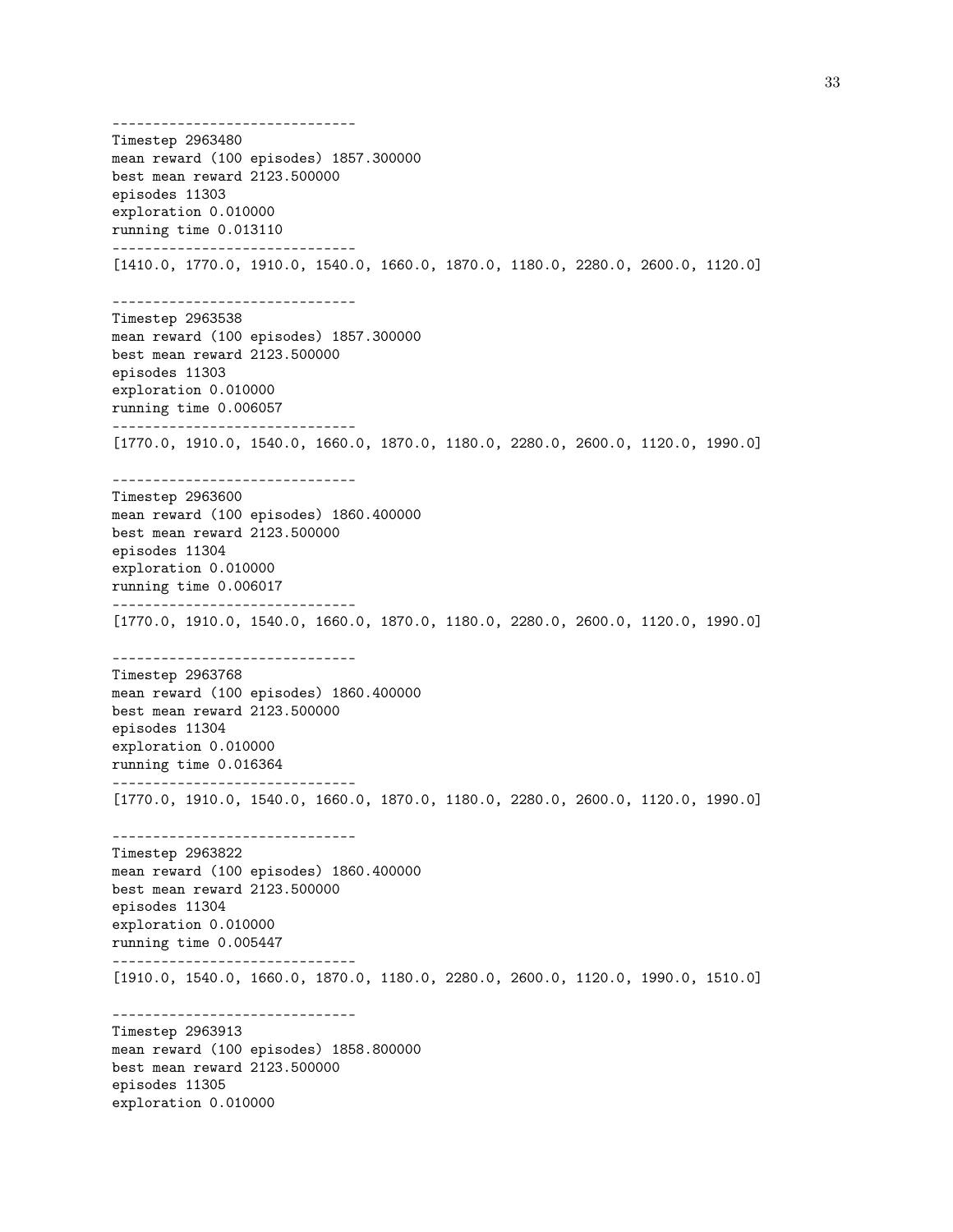running time 0.009253 ------------------------------ [1910.0, 1540.0, 1660.0, 1870.0, 1180.0, 2280.0, 2600.0, 1120.0, 1990.0, 1510.0] ------------------------------ Timestep 2964020 mean reward (100 episodes) 1858.800000 best mean reward 2123.500000 episodes 11305 exploration 0.010000 running time 0.010812 ------------------------------ [1910.0, 1540.0, 1660.0, 1870.0, 1180.0, 2280.0, 2600.0, 1120.0, 1990.0, 1510.0] ------------------------------ Timestep 2964108 mean reward (100 episodes) 1858.800000 best mean reward 2123.500000 episodes 11305 exploration 0.010000 running time 0.009038 ------------------------------ [1540.0, 1660.0, 1870.0, 1180.0, 2280.0, 2600.0, 1120.0, 1990.0, 1510.0, 1500.0] ------------------------------ Timestep 2964199 mean reward (100 episodes) 1850.100000 best mean reward 2123.500000 episodes 11306 exploration 0.010000 running time 0.008948 ------------------------------ [1540.0, 1660.0, 1870.0, 1180.0, 2280.0, 2600.0, 1120.0, 1990.0, 1510.0, 1500.0] ------------------------------ Timestep 2964309 mean reward (100 episodes) 1850.100000 best mean reward 2123.500000 episodes 11306 exploration 0.010000 running time 0.010873 ------------------------------ [1540.0, 1660.0, 1870.0, 1180.0, 2280.0, 2600.0, 1120.0, 1990.0, 1510.0, 1500.0] ------------------------------ Timestep 2964345 mean reward (100 episodes) 1850.100000 best mean reward 2123.500000 episodes 11306 exploration 0.010000 running time 0.003711 ------------------------------ [1660.0, 1870.0, 1180.0, 2280.0, 2600.0, 1120.0, 1990.0, 1510.0, 1500.0, 1480.0] ------------------------------

Timestep 2964626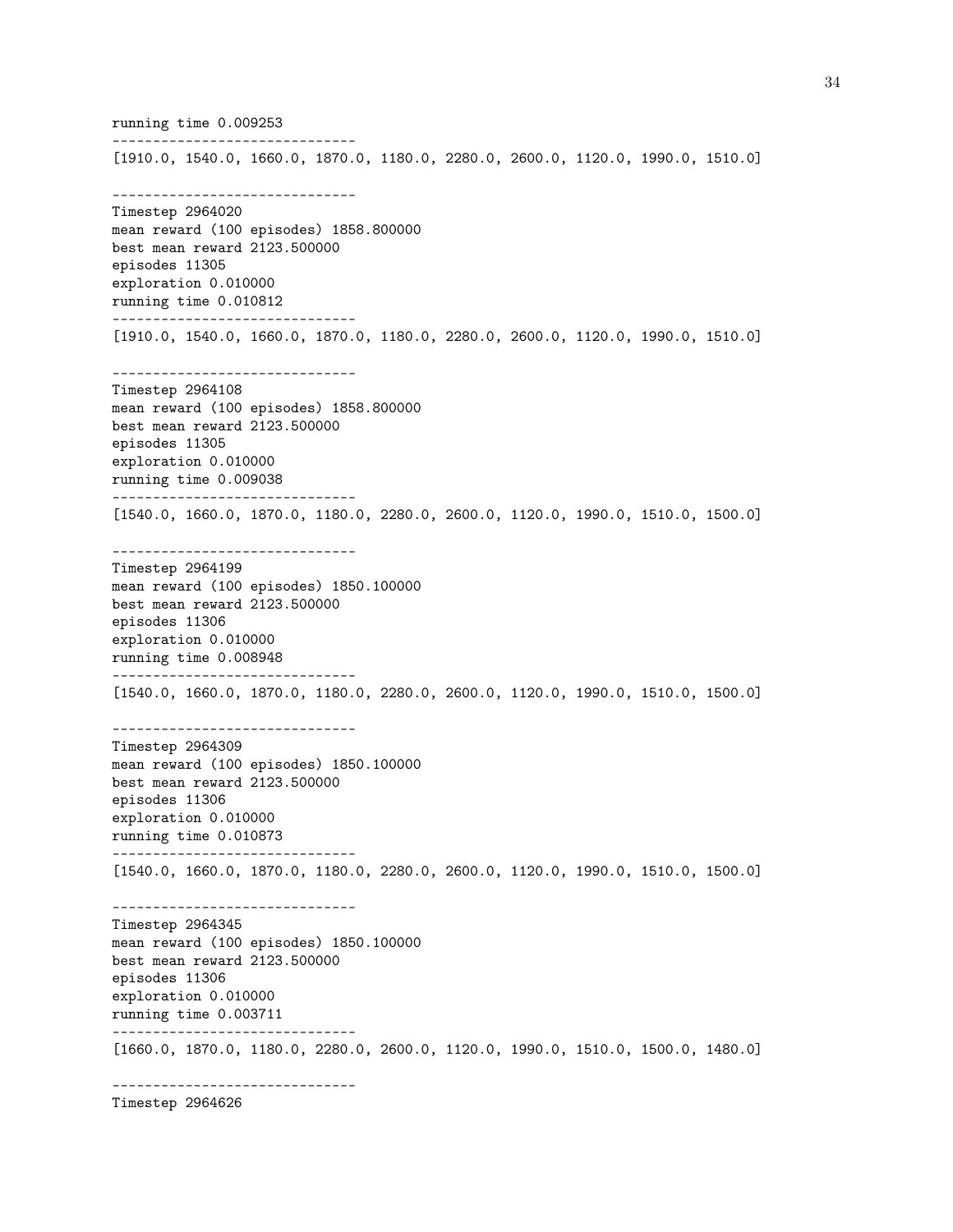mean reward (100 episodes) 1839.500000 best mean reward 2123.500000 episodes 11307 exploration 0.010000 running time 0.027569 ------------------------------ [1660.0, 1870.0, 1180.0, 2280.0, 2600.0, 1120.0, 1990.0, 1510.0, 1500.0, 1480.0] ------------------------------ Timestep 2964993 mean reward (100 episodes) 1839.500000 best mean reward 2123.500000 episodes 11307 exploration 0.010000 running time 0.037939 ------------------------------ [1660.0, 1870.0, 1180.0, 2280.0, 2600.0, 1120.0, 1990.0, 1510.0, 1500.0, 1480.0] ------------------------------ Timestep 2965032 mean reward (100 episodes) 1839.500000 best mean reward 2123.500000 episodes 11307 exploration 0.010000 running time 0.004287 ------------------------------ [1870.0, 1180.0, 2280.0, 2600.0, 1120.0, 1990.0, 1510.0, 1500.0, 1480.0, 3340.0] ------------------------------ Timestep 2965074 mean reward (100 episodes) 1852.400000 best mean reward 2123.500000 episodes 11308 exploration 0.010000 running time 0.004354 ------------------------------ [1870.0, 1180.0, 2280.0, 2600.0, 1120.0, 1990.0, 1510.0, 1500.0, 1480.0, 3340.0] ------------------------------ Timestep 2965255 mean reward (100 episodes) 1852.400000 best mean reward 2123.500000 episodes 11308 exploration 0.010000 running time 0.018571 ------------------------------ [1870.0, 1180.0, 2280.0, 2600.0, 1120.0, 1990.0, 1510.0, 1500.0, 1480.0, 3340.0] ------------------------------ Timestep 2965313 mean reward (100 episodes) 1852.400000 best mean reward 2123.500000 episodes 11308 exploration 0.010000 running time 0.005869 ------------------------------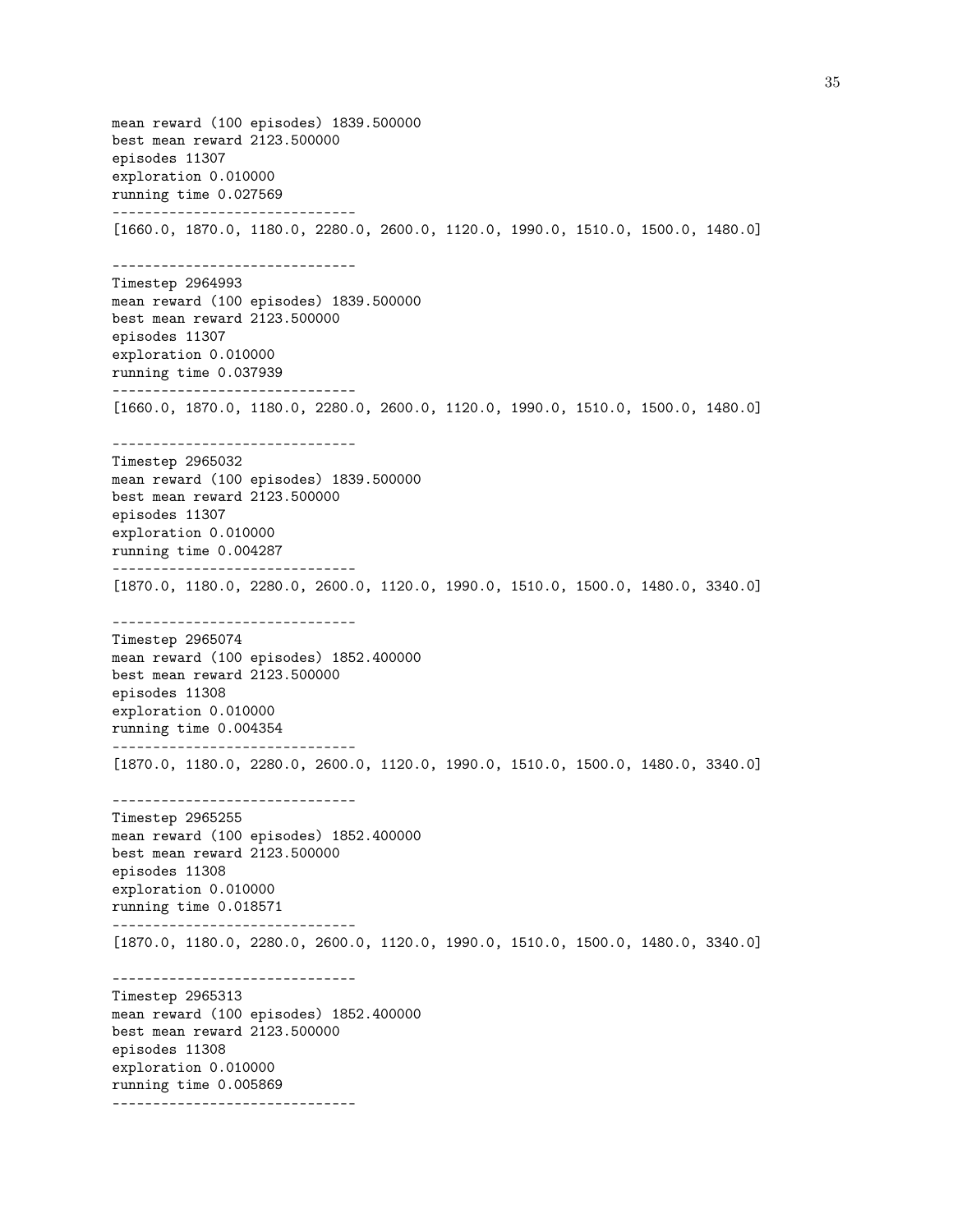[1180.0, 2280.0, 2600.0, 1120.0, 1990.0, 1510.0, 1500.0, 1480.0, 3340.0, 3430.0]

------------------------------ Timestep 2965355 mean reward (100 episodes) 1863.700000 best mean reward 2123.500000 episodes 11309 exploration 0.010000 running time 0.004482 ------------------------------ [1180.0, 2280.0, 2600.0, 1120.0, 1990.0, 1510.0, 1500.0, 1480.0, 3340.0, 3430.0] ------------------------------ Timestep 2965567 mean reward (100 episodes) 1863.700000 best mean reward 2123.500000 episodes 11309 exploration 0.010000 running time 0.021858 ------------------------------ [1180.0, 2280.0, 2600.0, 1120.0, 1990.0, 1510.0, 1500.0, 1480.0, 3340.0, 3430.0] ------------------------------ Timestep 2965657 mean reward (100 episodes) 1863.700000 best mean reward 2123.500000 episodes 11309 exploration 0.010000 running time 0.009676 ------------------------------ [2280.0, 2600.0, 1120.0, 1990.0, 1510.0, 1500.0, 1480.0, 3340.0, 3430.0, 1700.0] ------------------------------ Timestep 2965735 mean reward (100 episodes) 1863.000000 best mean reward 2123.500000 episodes 11310 exploration 0.010000 running time 0.008040 ------------------------------ [2280.0, 2600.0, 1120.0, 1990.0, 1510.0, 1500.0, 1480.0, 3340.0, 3430.0, 1700.0] ------------------------------ Timestep 2965892 mean reward (100 episodes) 1863.000000 best mean reward 2123.500000 episodes 11310 exploration 0.010000 running time 0.016408 ------------------------------ [2280.0, 2600.0, 1120.0, 1990.0, 1510.0, 1500.0, 1480.0, 3340.0, 3430.0, 1700.0] ------------------------------ Timestep 2965914 mean reward (100 episodes) 1863.000000 best mean reward 2123.500000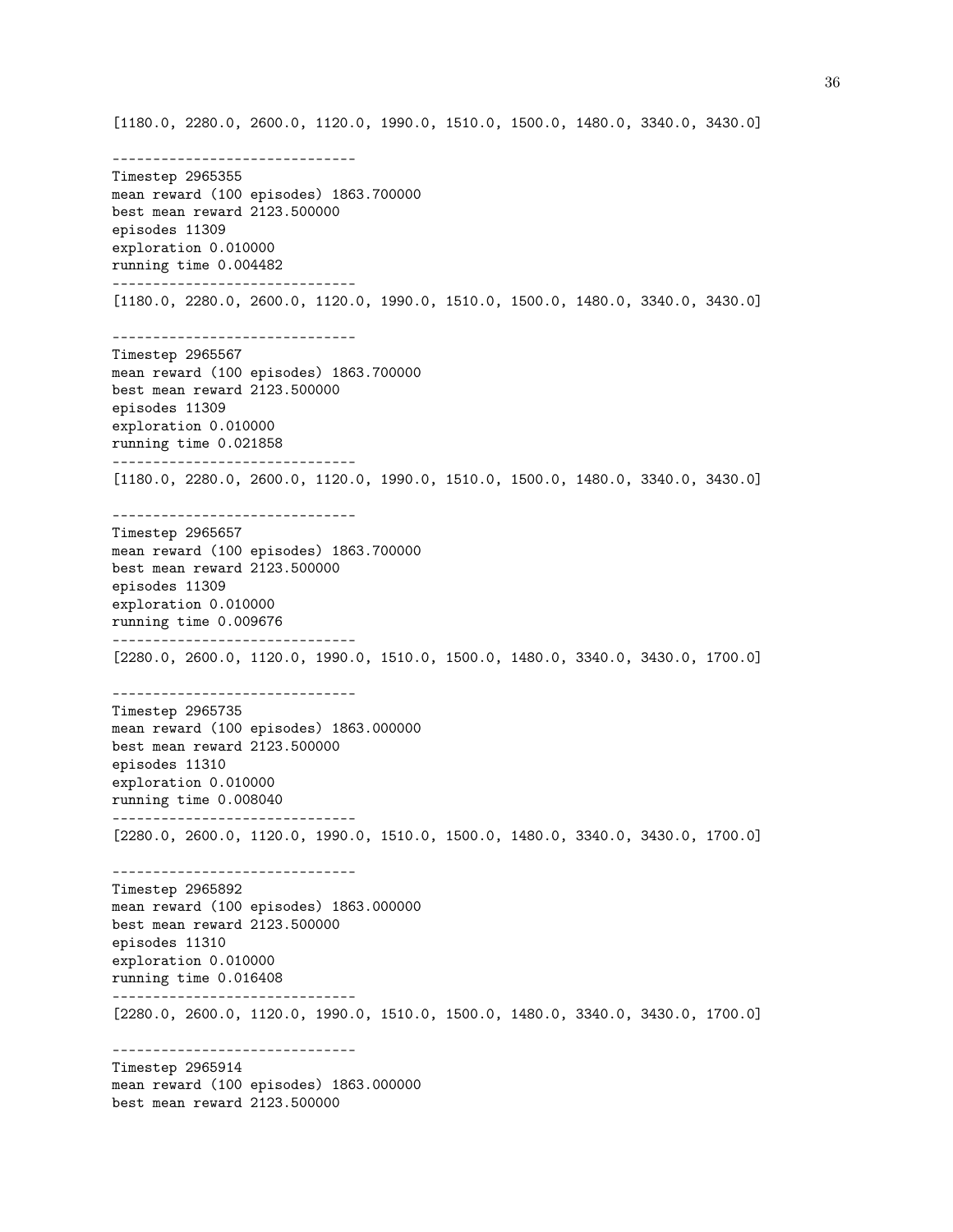episodes 11310 exploration 0.010000 running time 0.002269 ------------------------------ [2600.0, 1120.0, 1990.0, 1510.0, 1500.0, 1480.0, 3340.0, 3430.0, 1700.0, 1250.0] ------------------------------ Timestep 2965954 mean reward (100 episodes) 1857.100000 best mean reward 2123.500000 episodes 11311 exploration 0.010000 running time 0.004300 ------------------------------ [2600.0, 1120.0, 1990.0, 1510.0, 1500.0, 1480.0, 3340.0, 3430.0, 1700.0, 1250.0] ------------------------------ Timestep 2966086 mean reward (100 episodes) 1857.100000 best mean reward 2123.500000 episodes 11311 exploration 0.010000 running time 0.013714 ------------------------------ [2600.0, 1120.0, 1990.0, 1510.0, 1500.0, 1480.0, 3340.0, 3430.0, 1700.0, 1250.0] ------------------------------ Timestep 2966131 mean reward (100 episodes) 1857.100000 best mean reward 2123.500000 episodes 11311 exploration 0.010000 running time 0.004757 ------------------------------ [1120.0, 1990.0, 1510.0, 1500.0, 1480.0, 3340.0, 3430.0, 1700.0, 1250.0, 1580.0] ------------------------------ Timestep 2966183 mean reward (100 episodes) 1856.000000 best mean reward 2123.500000 episodes 11312 exploration 0.010000 running time 0.005773 ------------------------------ [1120.0, 1990.0, 1510.0, 1500.0, 1480.0, 3340.0, 3430.0, 1700.0, 1250.0, 1580.0] ------------------------------ Timestep 2966457 mean reward (100 episodes) 1856.000000 best mean reward 2123.500000 episodes 11312 exploration 0.010000 running time 0.029160 ------------------------------ [1120.0, 1990.0, 1510.0, 1500.0, 1480.0, 3340.0, 3430.0, 1700.0, 1250.0, 1580.0]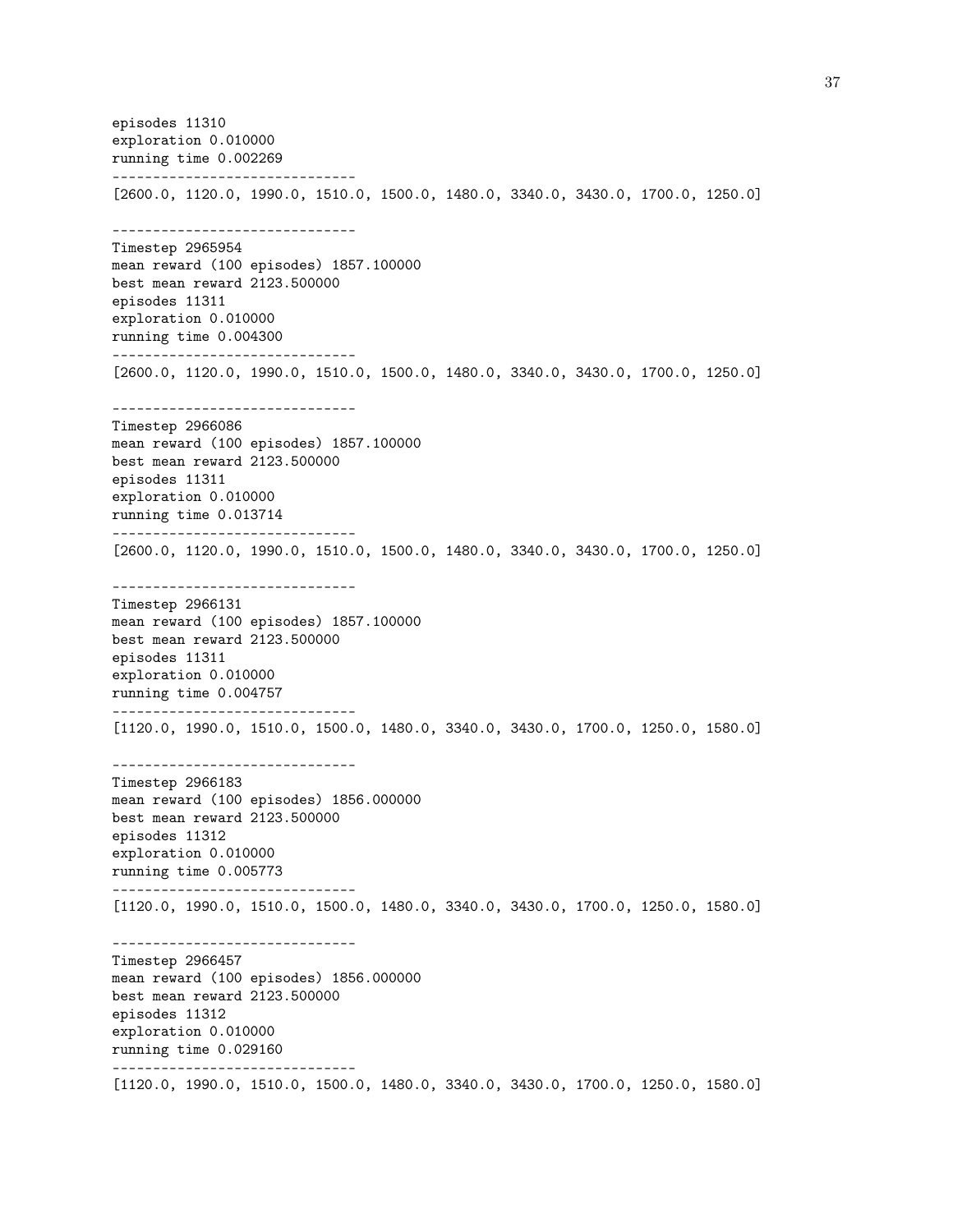------------------------------ Timestep 2966510 mean reward (100 episodes) 1856.000000 best mean reward 2123.500000 episodes 11312 exploration 0.010000 running time 0.005428 ------------------------------ [1990.0, 1510.0, 1500.0, 1480.0, 3340.0, 3430.0, 1700.0, 1250.0, 1580.0, 2570.0] ------------------------------ Timestep 2966615 mean reward (100 episodes) 1857.900000 best mean reward 2123.500000 episodes 11313 exploration 0.010000 running time 0.010717 ------------------------------ [1990.0, 1510.0, 1500.0, 1480.0, 3340.0, 3430.0, 1700.0, 1250.0, 1580.0, 2570.0] ------------------------------ Timestep 2966750 mean reward (100 episodes) 1857.900000 best mean reward 2123.500000 episodes 11313 exploration 0.010000 running time 0.013364 ------------------------------ [1990.0, 1510.0, 1500.0, 1480.0, 3340.0, 3430.0, 1700.0, 1250.0, 1580.0, 2570.0] ------------------------------ Timestep 2966790 mean reward (100 episodes) 1857.900000 best mean reward 2123.500000 episodes 11313 exploration 0.010000 running time 0.004184 ------------------------------ [1510.0, 1500.0, 1480.0, 3340.0, 3430.0, 1700.0, 1250.0, 1580.0, 2570.0, 1600.0] ------------------------------ Timestep 2966918 mean reward (100 episodes) 1856.400000 best mean reward 2123.500000 episodes 11314 exploration 0.010000 running time 0.013046 ------------------------------ [1510.0, 1500.0, 1480.0, 3340.0, 3430.0, 1700.0, 1250.0, 1580.0, 2570.0, 1600.0] ------------------------------ Timestep 2967016 mean reward (100 episodes) 1856.400000 best mean reward 2123.500000 episodes 11314 exploration 0.010000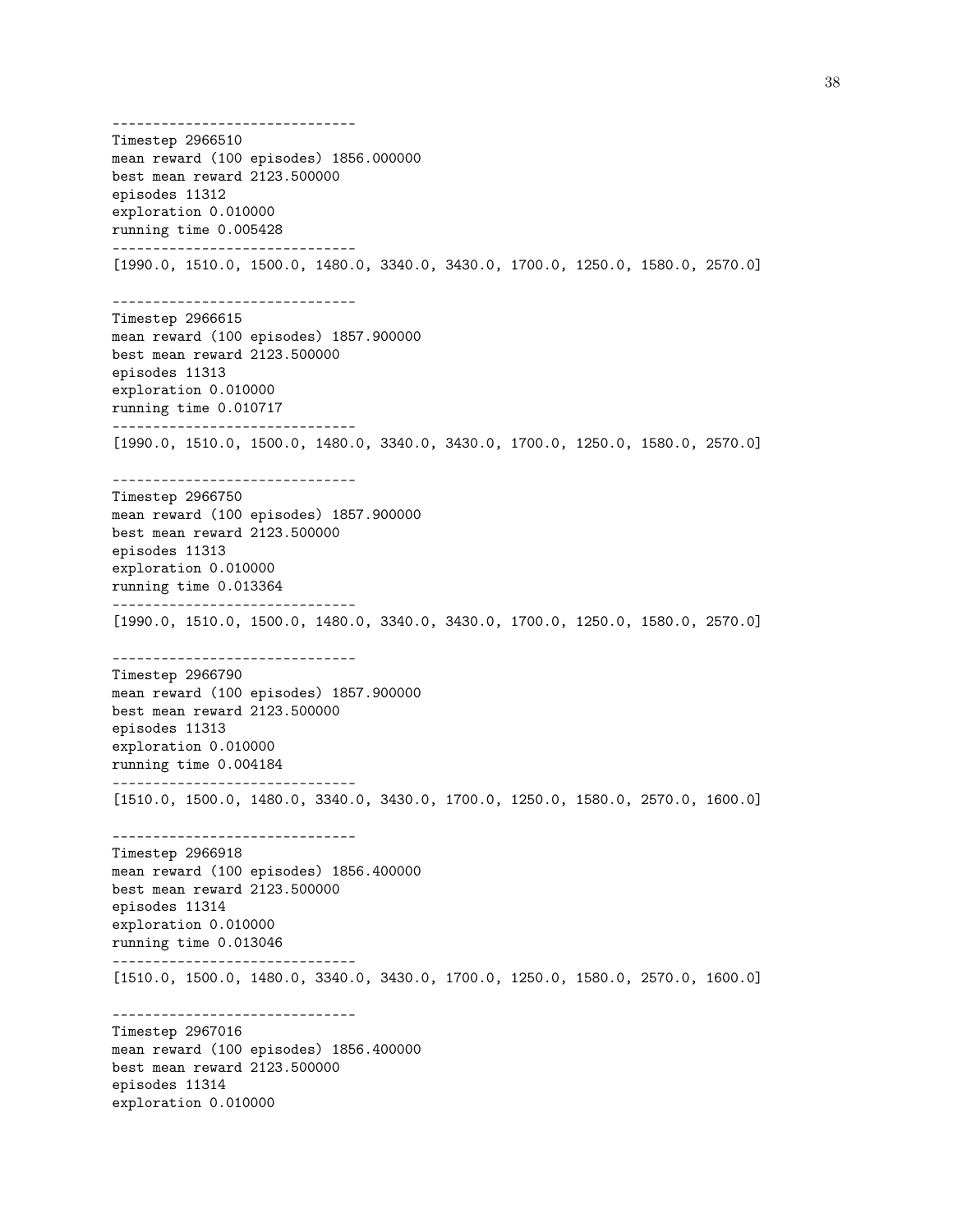running time 0.010005 ------------------------------ [1510.0, 1500.0, 1480.0, 3340.0, 3430.0, 1700.0, 1250.0, 1580.0, 2570.0, 1600.0] ------------------------------ Timestep 2967236 mean reward (100 episodes) 1856.400000 best mean reward 2123.500000 episodes 11314 exploration 0.010000 running time 0.021679 ------------------------------ [1500.0, 1480.0, 3340.0, 3430.0, 1700.0, 1250.0, 1580.0, 2570.0, 1600.0, 1710.0] ------------------------------ Timestep 2967281 mean reward (100 episodes) 1854.000000 best mean reward 2123.500000 episodes 11315 exploration 0.010000 running time 0.004495 ------------------------------ [1500.0, 1480.0, 3340.0, 3430.0, 1700.0, 1250.0, 1580.0, 2570.0, 1600.0, 1710.0] ------------------------------ Timestep 2967489 mean reward (100 episodes) 1854.000000 best mean reward 2123.500000 episodes 11315 exploration 0.010000 running time 0.021026 ------------------------------ [1500.0, 1480.0, 3340.0, 3430.0, 1700.0, 1250.0, 1580.0, 2570.0, 1600.0, 1710.0] ------------------------------ Timestep 2967542 mean reward (100 episodes) 1854.000000 best mean reward 2123.500000 episodes 11315 exploration 0.010000 running time 0.005470 ------------------------------ [1480.0, 3340.0, 3430.0, 1700.0, 1250.0, 1580.0, 2570.0, 1600.0, 1710.0, 2320.0] ------------------------------ Timestep 2967622 mean reward (100 episodes) 1859.500000 best mean reward 2123.500000 episodes 11316 exploration 0.010000 running time 0.007804 ------------------------------ [1480.0, 3340.0, 3430.0, 1700.0, 1250.0, 1580.0, 2570.0, 1600.0, 1710.0, 2320.0] ------------------------------

Timestep 2967727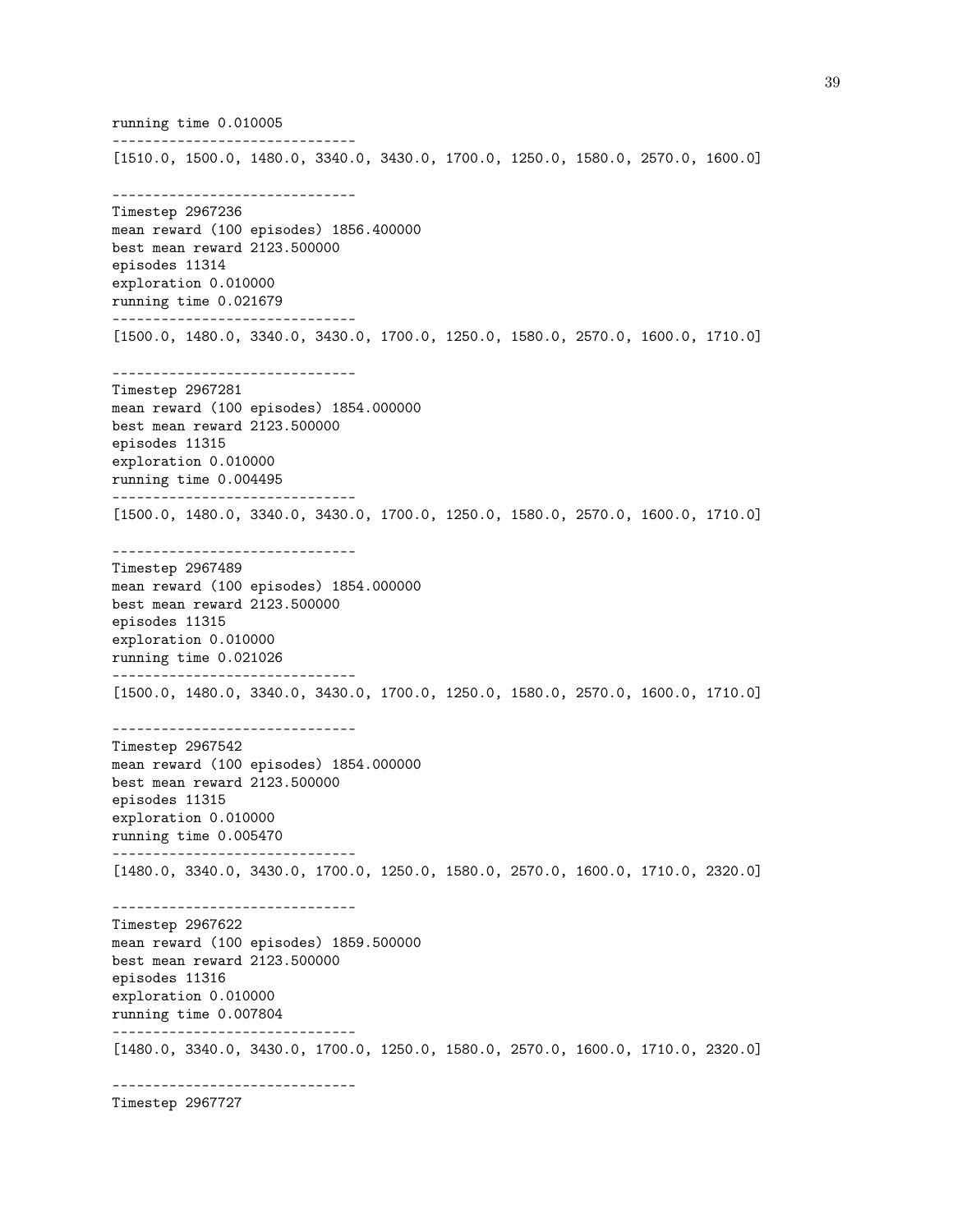mean reward (100 episodes) 1859.500000 best mean reward 2123.500000 episodes 11316 exploration 0.010000 running time 0.010652 ------------------------------ [1480.0, 3340.0, 3430.0, 1700.0, 1250.0, 1580.0, 2570.0, 1600.0, 1710.0, 2320.0] ------------------------------ Timestep 2967759 mean reward (100 episodes) 1859.500000 best mean reward 2123.500000 episodes 11316 exploration 0.010000 running time 0.003328 ------------------------------ [3340.0, 3430.0, 1700.0, 1250.0, 1580.0, 2570.0, 1600.0, 1710.0, 2320.0, 1130.0] ------------------------------ Timestep 2967816 mean reward (100 episodes) 1851.100000 best mean reward 2123.500000 episodes 11317 exploration 0.010000 running time 0.006043 ------------------------------ [3340.0, 3430.0, 1700.0, 1250.0, 1580.0, 2570.0, 1600.0, 1710.0, 2320.0, 1130.0] ------------------------------ Timestep 2967909 mean reward (100 episodes) 1851.100000 best mean reward 2123.500000 episodes 11317 exploration 0.010000 running time 0.009905 ------------------------------ [3340.0, 3430.0, 1700.0, 1250.0, 1580.0, 2570.0, 1600.0, 1710.0, 2320.0, 1130.0] ------------------------------ Timestep 2968095 mean reward (100 episodes) 1851.100000 best mean reward 2123.500000 episodes 11317 exploration 0.010000 running time 0.018379 ------------------------------ [3430.0, 1700.0, 1250.0, 1580.0, 2570.0, 1600.0, 1710.0, 2320.0, 1130.0, 1790.0] ------------------------------ Timestep 2968329 mean reward (100 episodes) 1849.600000 best mean reward 2123.500000 episodes 11318 exploration 0.010000 running time 0.023681 ------------------------------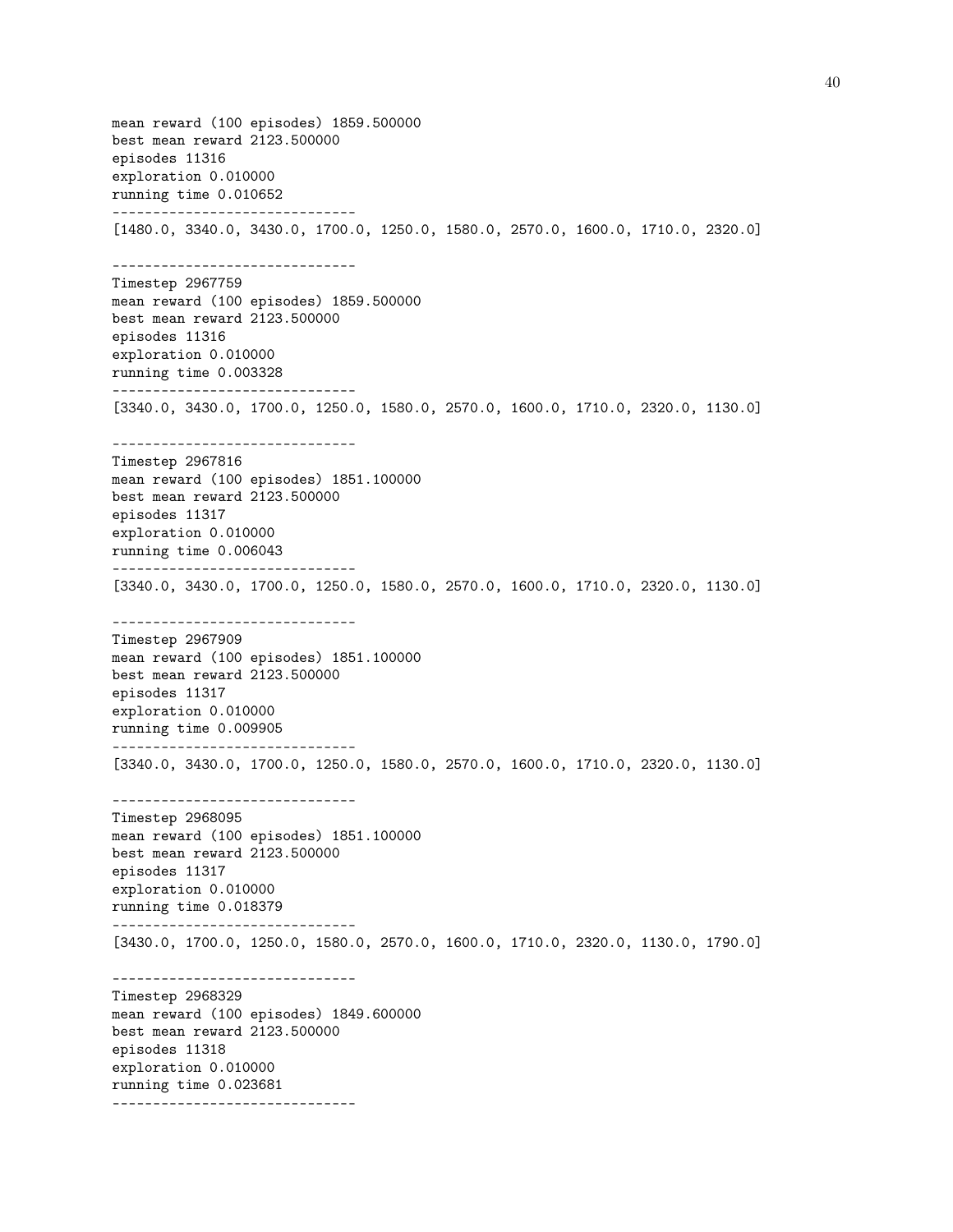[3430.0, 1700.0, 1250.0, 1580.0, 2570.0, 1600.0, 1710.0, 2320.0, 1130.0, 1790.0]

------------------------------ Timestep 2968461 mean reward (100 episodes) 1849.600000 best mean reward 2123.500000 episodes 11318 exploration 0.010000 running time 0.013310 ------------------------------ [3430.0, 1700.0, 1250.0, 1580.0, 2570.0, 1600.0, 1710.0, 2320.0, 1130.0, 1790.0] ------------------------------ Timestep 2968489 mean reward (100 episodes) 1849.600000 best mean reward 2123.500000 episodes 11318 exploration 0.010000 running time 0.003174 ------------------------------ [1700.0, 1250.0, 1580.0, 2570.0, 1600.0, 1710.0, 2320.0, 1130.0, 1790.0, 1680.0] ------------------------------ Timestep 2968691 mean reward (100 episodes) 1849.300000 best mean reward 2123.500000 episodes 11319 exploration 0.010000 running time 0.020074 ------------------------------ [1700.0, 1250.0, 1580.0, 2570.0, 1600.0, 1710.0, 2320.0, 1130.0, 1790.0, 1680.0] ------------------------------ Timestep 2968859 mean reward (100 episodes) 1849.300000 best mean reward 2123.500000 episodes 11319 exploration 0.010000 running time 0.017083 ------------------------------ [1700.0, 1250.0, 1580.0, 2570.0, 1600.0, 1710.0, 2320.0, 1130.0, 1790.0, 1680.0] ------------------------------ Timestep 2968907 mean reward (100 episodes) 1849.300000 best mean reward 2123.500000 episodes 11319 exploration 0.010000 running time 0.004859 ------------------------------ [1250.0, 1580.0, 2570.0, 1600.0, 1710.0, 2320.0, 1130.0, 1790.0, 1680.0, 2090.0] ------------------------------ Timestep 2969081 mean reward (100 episodes) 1849.400000 best mean reward 2123.500000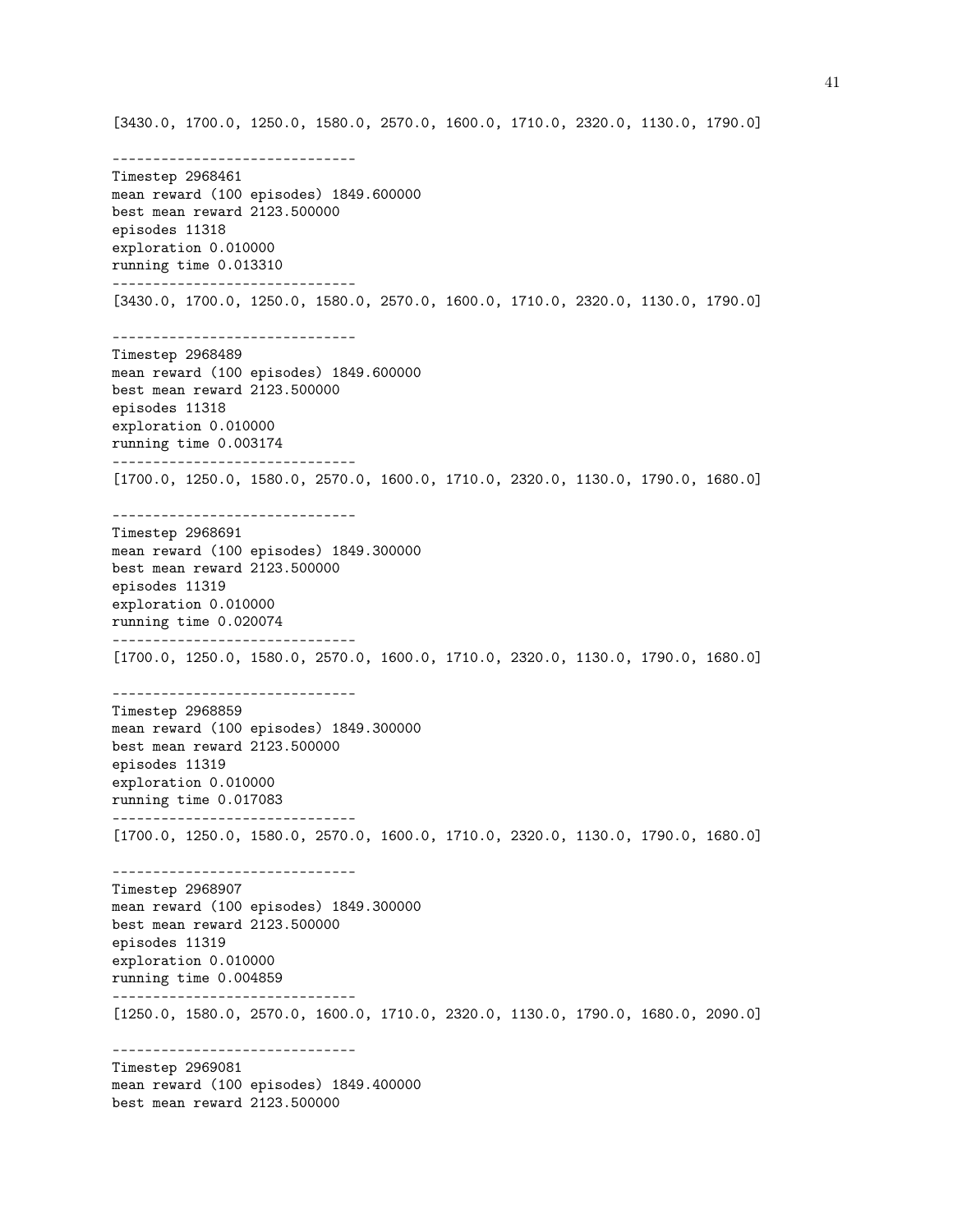episodes 11320 exploration 0.010000 running time 0.017249 ------------------------------ [1250.0, 1580.0, 2570.0, 1600.0, 1710.0, 2320.0, 1130.0, 1790.0, 1680.0, 2090.0] ------------------------------ Timestep 2969196 mean reward (100 episodes) 1849.400000 best mean reward 2123.500000 episodes 11320 exploration 0.010000 running time 0.011589 ------------------------------ [1250.0, 1580.0, 2570.0, 1600.0, 1710.0, 2320.0, 1130.0, 1790.0, 1680.0, 2090.0] ------------------------------ Timestep 2969239 mean reward (100 episodes) 1849.400000 best mean reward 2123.500000 episodes 11320 exploration 0.010000 running time 0.004433 ------------------------------ [1580.0, 2570.0, 1600.0, 1710.0, 2320.0, 1130.0, 1790.0, 1680.0, 2090.0, 2070.0] ------------------------------ Timestep 2969330 mean reward (100 episodes) 1847.300000 best mean reward 2123.500000 episodes 11321 exploration 0.010000 running time 0.009174 ------------------------------ [1580.0, 2570.0, 1600.0, 1710.0, 2320.0, 1130.0, 1790.0, 1680.0, 2090.0, 2070.0] ------------------------------ Timestep 2969434 mean reward (100 episodes) 1847.300000 best mean reward 2123.500000 episodes 11321 exploration 0.010000 running time 0.010379 ------------------------------ [1580.0, 2570.0, 1600.0, 1710.0, 2320.0, 1130.0, 1790.0, 1680.0, 2090.0, 2070.0] ------------------------------ Timestep 2969528 mean reward (100 episodes) 1847.300000 best mean reward 2123.500000 episodes 11321 exploration 0.010000 running time 0.009663 ------------------------------ [2570.0, 1600.0, 1710.0, 2320.0, 1130.0, 1790.0, 1680.0, 2090.0, 2070.0, 1420.0]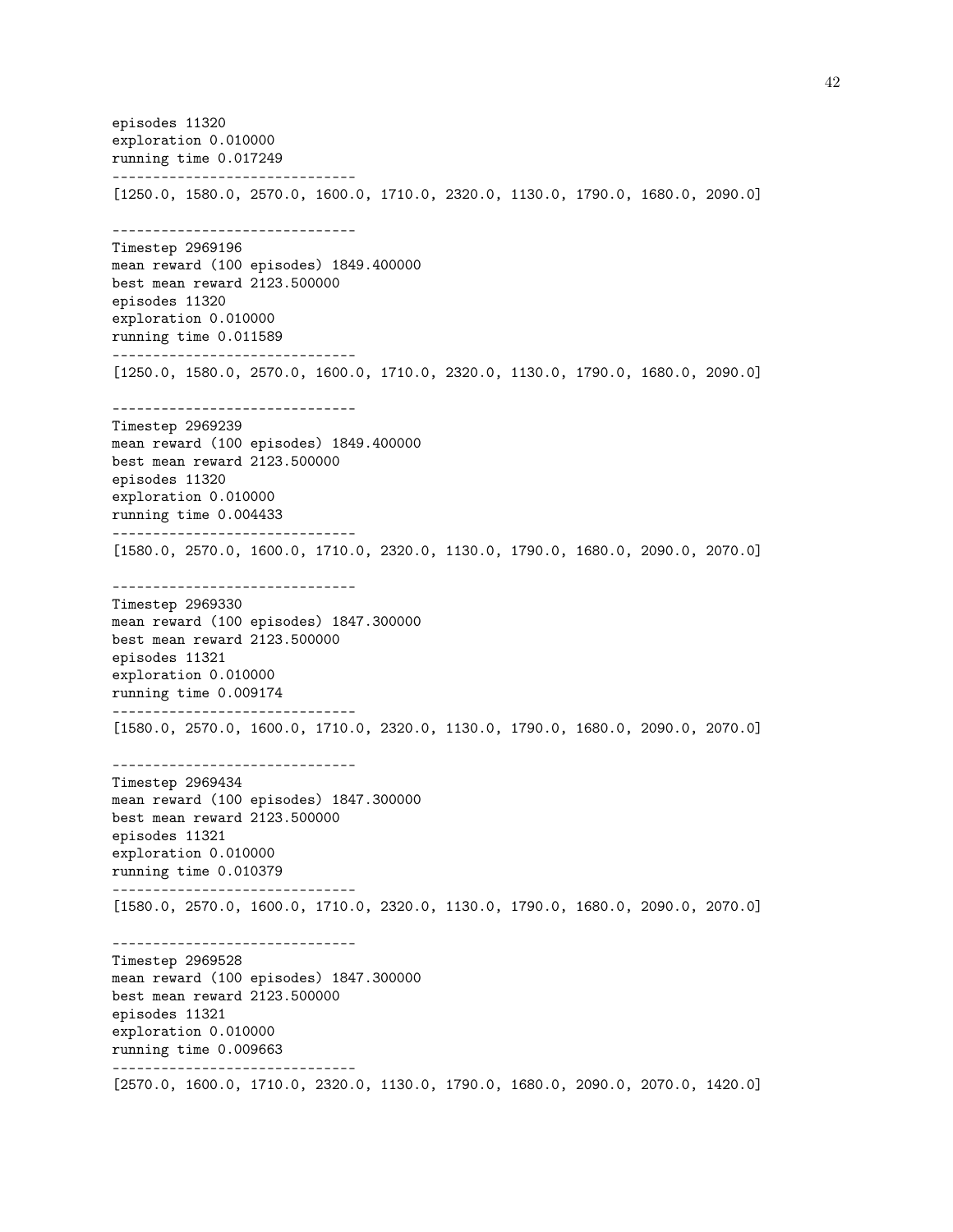------------------------------ Timestep 2969579 mean reward (100 episodes) 1834.300000 best mean reward 2123.500000 episodes 11322 exploration 0.010000 running time 0.005074 ------------------------------ [2570.0, 1600.0, 1710.0, 2320.0, 1130.0, 1790.0, 1680.0, 2090.0, 2070.0, 1420.0] ------------------------------ Timestep 2969713 mean reward (100 episodes) 1834.300000 best mean reward 2123.500000 episodes 11322 exploration 0.010000 running time 0.013703 ------------------------------ [2570.0, 1600.0, 1710.0, 2320.0, 1130.0, 1790.0, 1680.0, 2090.0, 2070.0, 1420.0] ------------------------------ Timestep 2969754 mean reward (100 episodes) 1834.300000 best mean reward 2123.500000 episodes 11322 exploration 0.010000 running time 0.004111 ------------------------------ [1600.0, 1710.0, 2320.0, 1130.0, 1790.0, 1680.0, 2090.0, 2070.0, 1420.0, 1340.0] ------------------------------ Timestep 2969799 mean reward (100 episodes) 1828.000000 best mean reward 2123.500000 episodes 11323 exploration 0.010000 running time 0.004428 ------------------------------ [1600.0, 1710.0, 2320.0, 1130.0, 1790.0, 1680.0, 2090.0, 2070.0, 1420.0, 1340.0] ------------------------------ Timestep 2969937 mean reward (100 episodes) 1828.000000 best mean reward 2123.500000 episodes 11323 exploration 0.010000 running time 0.013728 ------------------------------ [1600.0, 1710.0, 2320.0, 1130.0, 1790.0, 1680.0, 2090.0, 2070.0, 1420.0, 1340.0] ------------------------------ Timestep 2969989 mean reward (100 episodes) 1828.000000 best mean reward 2123.500000 episodes 11323 exploration 0.010000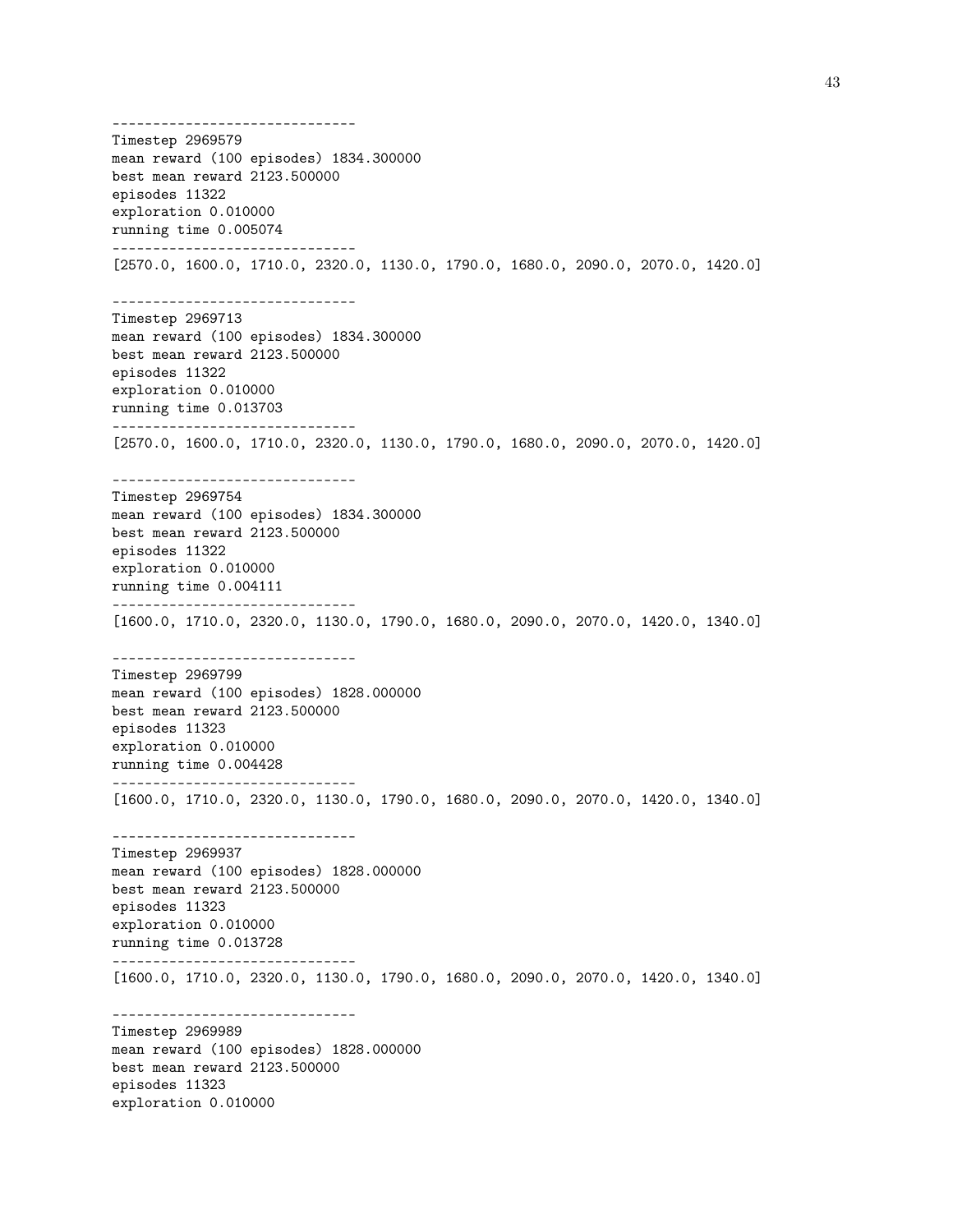running time 0.005194 ------------------------------ [1710.0, 2320.0, 1130.0, 1790.0, 1680.0, 2090.0, 2070.0, 1420.0, 1340.0, 1520.0] ------------------------------ Timestep 2970025 mean reward (100 episodes) 1821.700000 best mean reward 2123.500000 episodes 11324 exploration 0.010000 running time 0.003609 ------------------------------ [1710.0, 2320.0, 1130.0, 1790.0, 1680.0, 2090.0, 2070.0, 1420.0, 1340.0, 1520.0] ------------------------------ Timestep 2970131 mean reward (100 episodes) 1821.700000 best mean reward 2123.500000 episodes 11324 exploration 0.010000 running time 0.010547 ------------------------------ [1710.0, 2320.0, 1130.0, 1790.0, 1680.0, 2090.0, 2070.0, 1420.0, 1340.0, 1520.0] ------------------------------ Timestep 2970252 mean reward (100 episodes) 1821.700000 best mean reward 2123.500000 episodes 11324 exploration 0.010000 running time 0.012176 ------------------------------ [2320.0, 1130.0, 1790.0, 1680.0, 2090.0, 2070.0, 1420.0, 1340.0, 1520.0, 1990.0] ------------------------------ Timestep 2970308 mean reward (100 episodes) 1821.000000 best mean reward 2123.500000 episodes 11325 exploration 0.010000 running time 0.005407 ------------------------------ [2320.0, 1130.0, 1790.0, 1680.0, 2090.0, 2070.0, 1420.0, 1340.0, 1520.0, 1990.0] ------------------------------ Timestep 2970445 mean reward (100 episodes) 1821.000000 best mean reward 2123.500000 episodes 11325 exploration 0.010000 running time 0.013510 ------------------------------ [2320.0, 1130.0, 1790.0, 1680.0, 2090.0, 2070.0, 1420.0, 1340.0, 1520.0, 1990.0] ------------------------------

Timestep 2970478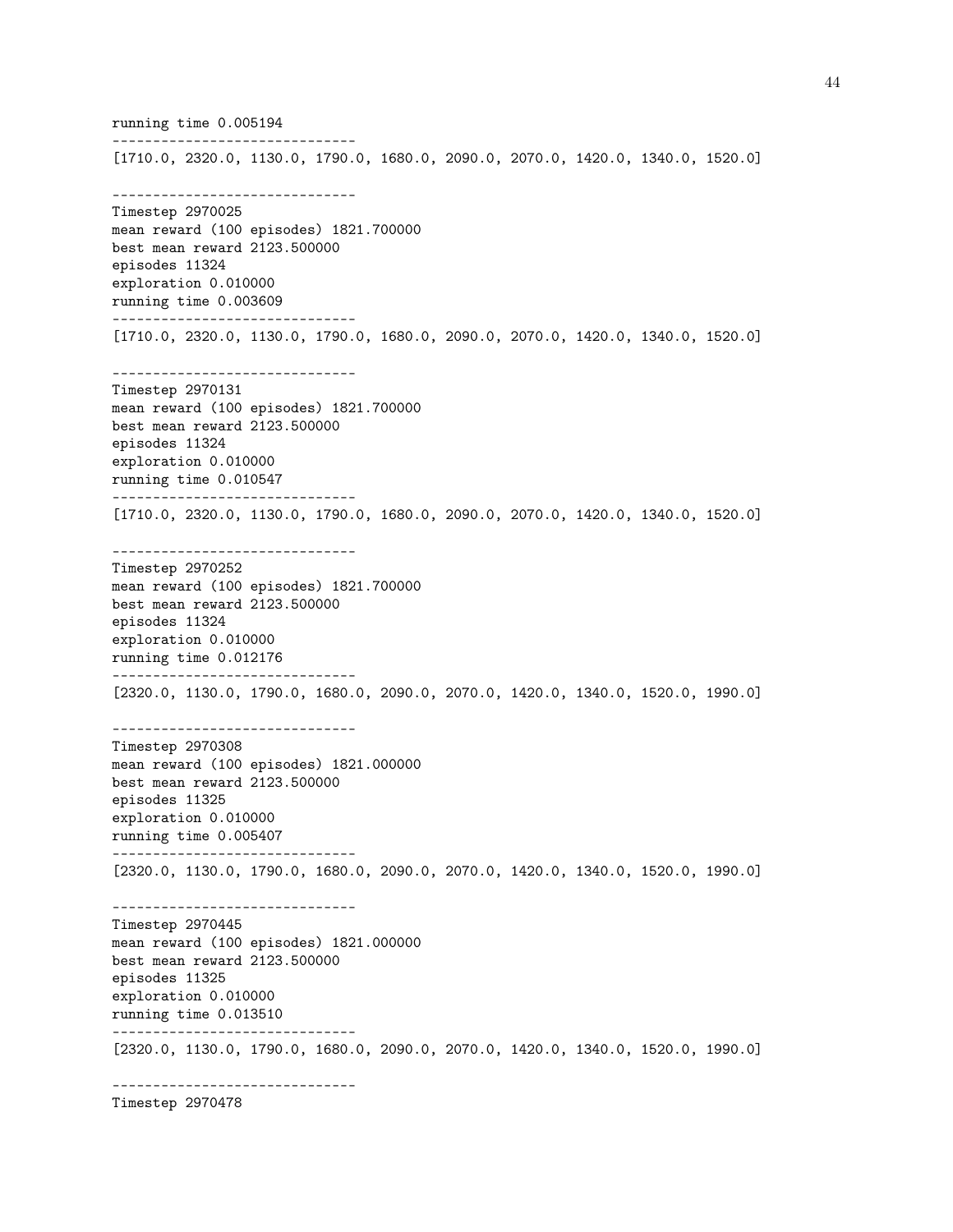mean reward (100 episodes) 1821.000000 best mean reward 2123.500000 episodes 11325 exploration 0.010000 running time 0.003334 ------------------------------ [1130.0, 1790.0, 1680.0, 2090.0, 2070.0, 1420.0, 1340.0, 1520.0, 1990.0, 1210.0] ------------------------------ Timestep 2970509 mean reward (100 episodes) 1814.000000 best mean reward 2123.500000 episodes 11326 exploration 0.010000 running time 0.003404 ------------------------------ [1130.0, 1790.0, 1680.0, 2090.0, 2070.0, 1420.0, 1340.0, 1520.0, 1990.0, 1210.0] ------------------------------ Timestep 2970617 mean reward (100 episodes) 1814.000000 best mean reward 2123.500000 episodes 11326 exploration 0.010000 running time 0.010893 ------------------------------ [1130.0, 1790.0, 1680.0, 2090.0, 2070.0, 1420.0, 1340.0, 1520.0, 1990.0, 1210.0] ------------------------------ Timestep 2970796 mean reward (100 episodes) 1814.000000 best mean reward 2123.500000 episodes 11326 exploration 0.010000 running time 0.017712 ------------------------------ [1790.0, 1680.0, 2090.0, 2070.0, 1420.0, 1340.0, 1520.0, 1990.0, 1210.0, 1310.0] ------------------------------ Timestep 2970844 mean reward (100 episodes) 1810.000000 best mean reward 2123.500000 episodes 11327 exploration 0.010000 running time 0.005008 ------------------------------ [1790.0, 1680.0, 2090.0, 2070.0, 1420.0, 1340.0, 1520.0, 1990.0, 1210.0, 1310.0] ------------------------------ Timestep 2970954 mean reward (100 episodes) 1810.000000 best mean reward 2123.500000 episodes 11327 exploration 0.010000 running time 0.010774 ------------------------------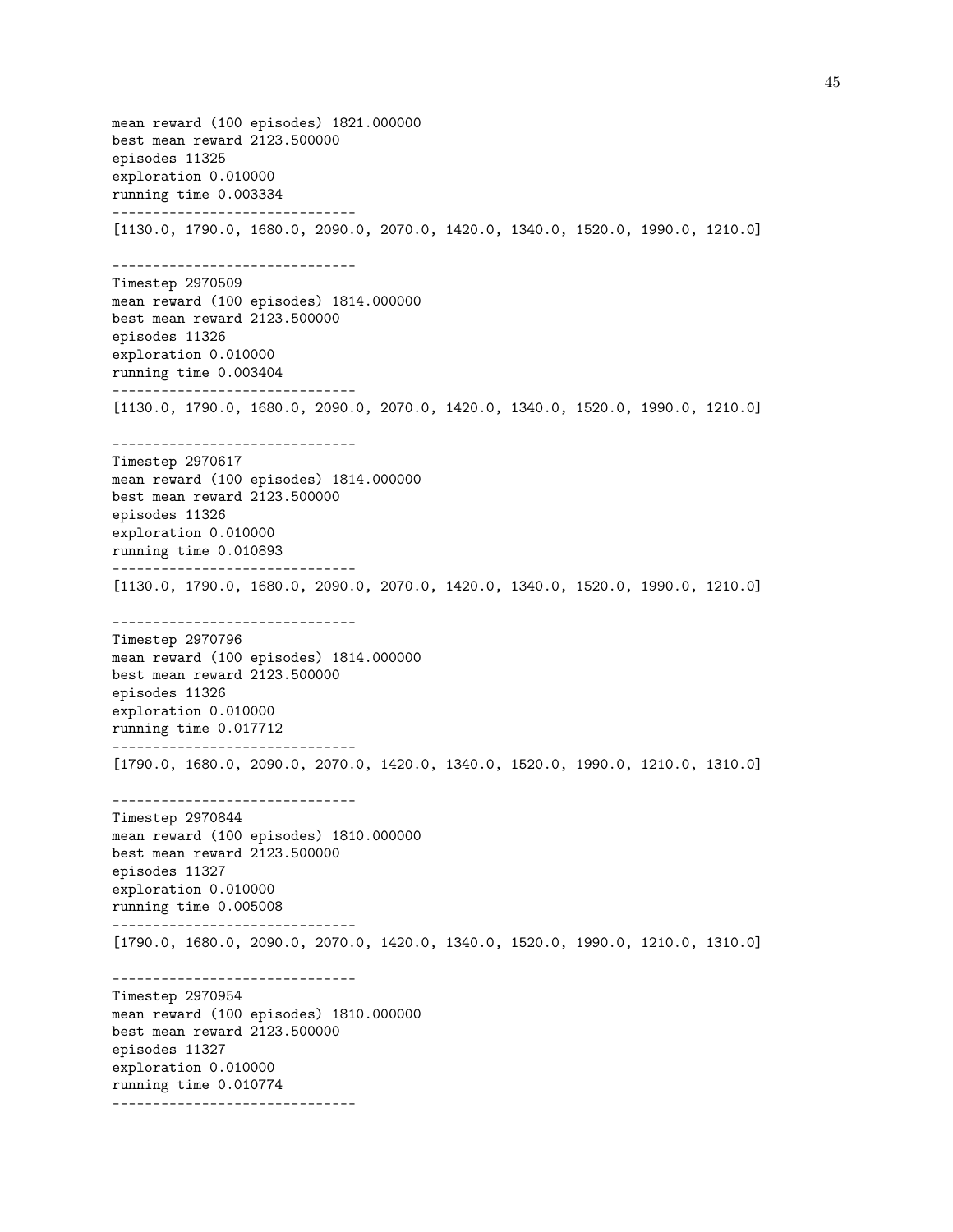[1790.0, 1680.0, 2090.0, 2070.0, 1420.0, 1340.0, 1520.0, 1990.0, 1210.0, 1310.0] ------------------------------ Timestep 2971051 mean reward (100 episodes) 1810.000000 best mean reward 2123.500000 episodes 11327 exploration 0.010000 running time 0.009686 ------------------------------ [1680.0, 2090.0, 2070.0, 1420.0, 1340.0, 1520.0, 1990.0, 1210.0, 1310.0, 1530.0] ------------------------------ Timestep 2971097 mean reward (100 episodes) 1805.400000 best mean reward 2123.500000 episodes 11328 exploration 0.010000 running time 0.004931 ------------------------------ [1680.0, 2090.0, 2070.0, 1420.0, 1340.0, 1520.0, 1990.0, 1210.0, 1310.0, 1530.0] ------------------------------ Timestep 2971201 mean reward (100 episodes) 1805.400000 best mean reward 2123.500000 episodes 11328 exploration 0.010000 running time 0.010510 ------------------------------ [1680.0, 2090.0, 2070.0, 1420.0, 1340.0, 1520.0, 1990.0, 1210.0, 1310.0, 1530.0] ------------------------------ Timestep 2971298 mean reward (100 episodes) 1805.400000 best mean reward 2123.500000 episodes 11328 exploration 0.010000 running time 0.009790 ------------------------------ [2090.0, 2070.0, 1420.0, 1340.0, 1520.0, 1990.0, 1210.0, 1310.0, 1530.0, 2090.0] ------------------------------ Timestep 2971444 mean reward (100 episodes) 1805.100000 best mean reward 2123.500000 episodes 11329 exploration 0.010000 running time 0.014505 ------------------------------ [2090.0, 2070.0, 1420.0, 1340.0, 1520.0, 1990.0, 1210.0, 1310.0, 1530.0, 2090.0] ------------------------------ Timestep 2971629 mean reward (100 episodes) 1805.100000 best mean reward 2123.500000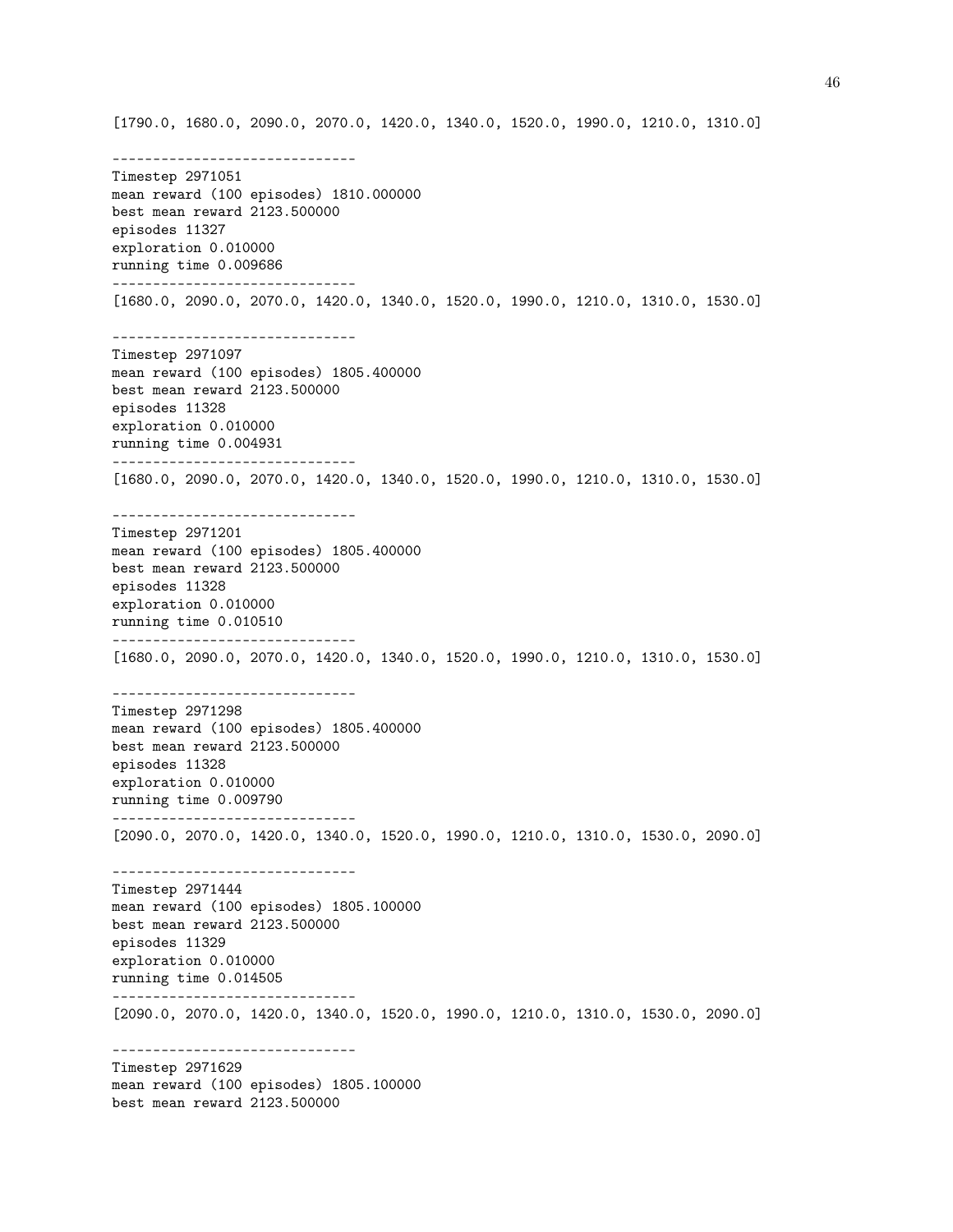episodes 11329 exploration 0.010000 running time 0.018518 ------------------------------ [2090.0, 2070.0, 1420.0, 1340.0, 1520.0, 1990.0, 1210.0, 1310.0, 1530.0, 2090.0] ------------------------------ Timestep 2971647 mean reward (100 episodes) 1805.100000 best mean reward 2123.500000 episodes 11329 exploration 0.010000 running time 0.001882 ------------------------------ [2070.0, 1420.0, 1340.0, 1520.0, 1990.0, 1210.0, 1310.0, 1530.0, 2090.0, 1470.0] ------------------------------ Timestep 2971710 mean reward (100 episodes) 1799.900000 best mean reward 2123.500000 episodes 11330 exploration 0.010000 running time 0.006304 ------------------------------ [2070.0, 1420.0, 1340.0, 1520.0, 1990.0, 1210.0, 1310.0, 1530.0, 2090.0, 1470.0] ------------------------------ Timestep 2971876 mean reward (100 episodes) 1799.900000 best mean reward 2123.500000 episodes 11330 exploration 0.010000 running time 0.016867 ------------------------------ [2070.0, 1420.0, 1340.0, 1520.0, 1990.0, 1210.0, 1310.0, 1530.0, 2090.0, 1470.0] ------------------------------ Timestep 2971891 mean reward (100 episodes) 1799.900000 best mean reward 2123.500000 episodes 11330 exploration 0.010000 running time 0.001653 ------------------------------ [1420.0, 1340.0, 1520.0, 1990.0, 1210.0, 1310.0, 1530.0, 2090.0, 1470.0, 1390.0] ------------------------------ Timestep 2971909 mean reward (100 episodes) 1801.500000 best mean reward 2123.500000 episodes 11331 exploration 0.010000 running time 0.001982 ------------------------------ [1420.0, 1340.0, 1520.0, 1990.0, 1210.0, 1310.0, 1530.0, 2090.0, 1470.0, 1390.0]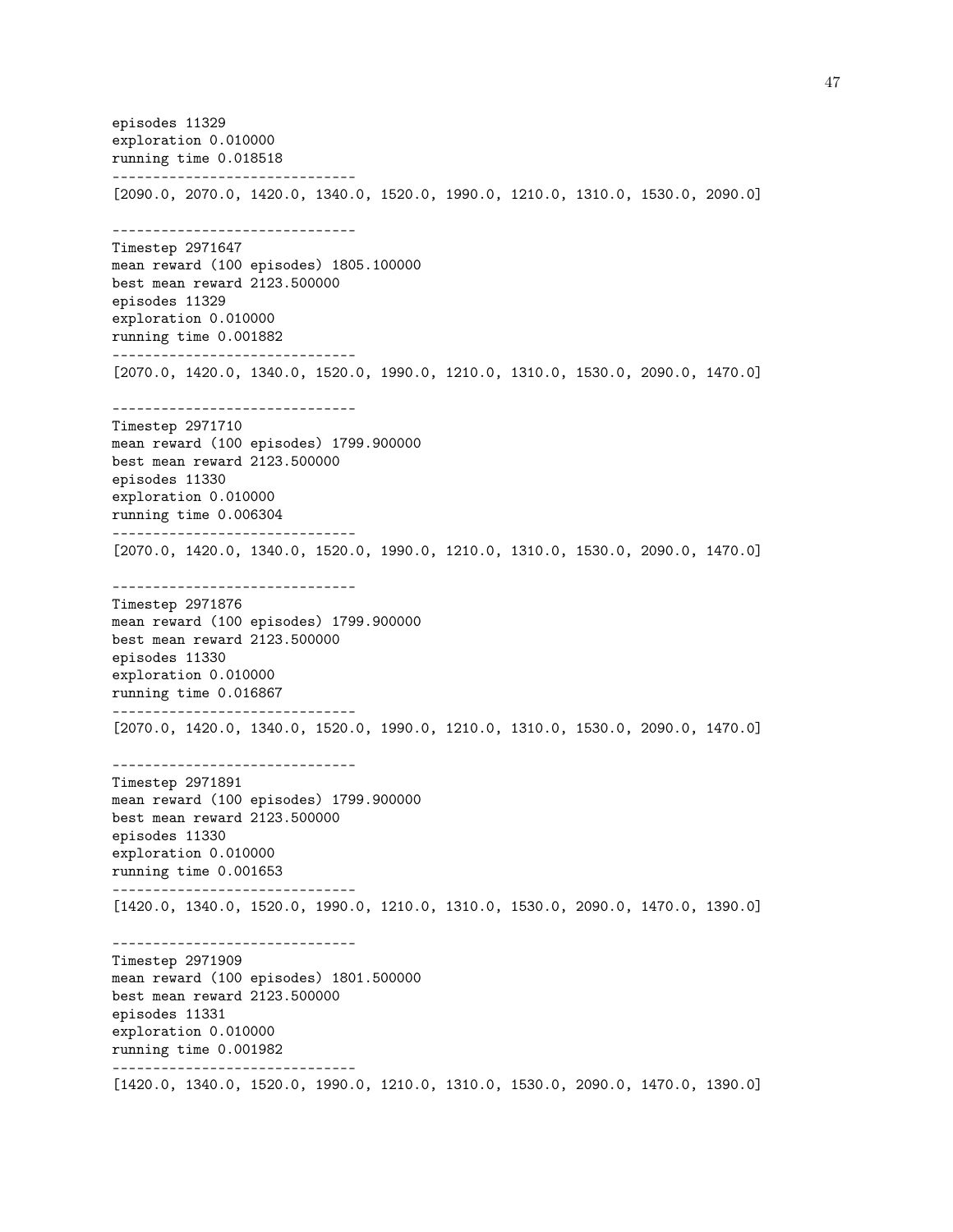------------------------------ Timestep 2972050 mean reward (100 episodes) 1801.500000 best mean reward 2123.500000 episodes 11331 exploration 0.010000 running time 0.013998 ------------------------------ [1420.0, 1340.0, 1520.0, 1990.0, 1210.0, 1310.0, 1530.0, 2090.0, 1470.0, 1390.0] ------------------------------ Timestep 2972110 mean reward (100 episodes) 1801.500000 best mean reward 2123.500000 episodes 11331 exploration 0.010000 running time 0.006068 ------------------------------ [1340.0, 1520.0, 1990.0, 1210.0, 1310.0, 1530.0, 2090.0, 1470.0, 1390.0, 1410.0] ------------------------------ Timestep 2972149 mean reward (100 episodes) 1805.700000 best mean reward 2123.500000 episodes 11332 exploration 0.010000 running time 0.003944 ------------------------------ [1340.0, 1520.0, 1990.0, 1210.0, 1310.0, 1530.0, 2090.0, 1470.0, 1390.0, 1410.0] ------------------------------ Timestep 2972354 mean reward (100 episodes) 1805.700000 best mean reward 2123.500000 episodes 11332 exploration 0.010000 running time 0.020438 ------------------------------ [1340.0, 1520.0, 1990.0, 1210.0, 1310.0, 1530.0, 2090.0, 1470.0, 1390.0, 1410.0] ------------------------------ Timestep 2972465 mean reward (100 episodes) 1805.700000 best mean reward 2123.500000 episodes 11332 exploration 0.010000 running time 0.010950 ------------------------------ [1520.0, 1990.0, 1210.0, 1310.0, 1530.0, 2090.0, 1470.0, 1390.0, 1410.0, 2060.0] ------------------------------ Timestep 2972522 mean reward (100 episodes) 1798.800000 best mean reward 2123.500000 episodes 11333 exploration 0.010000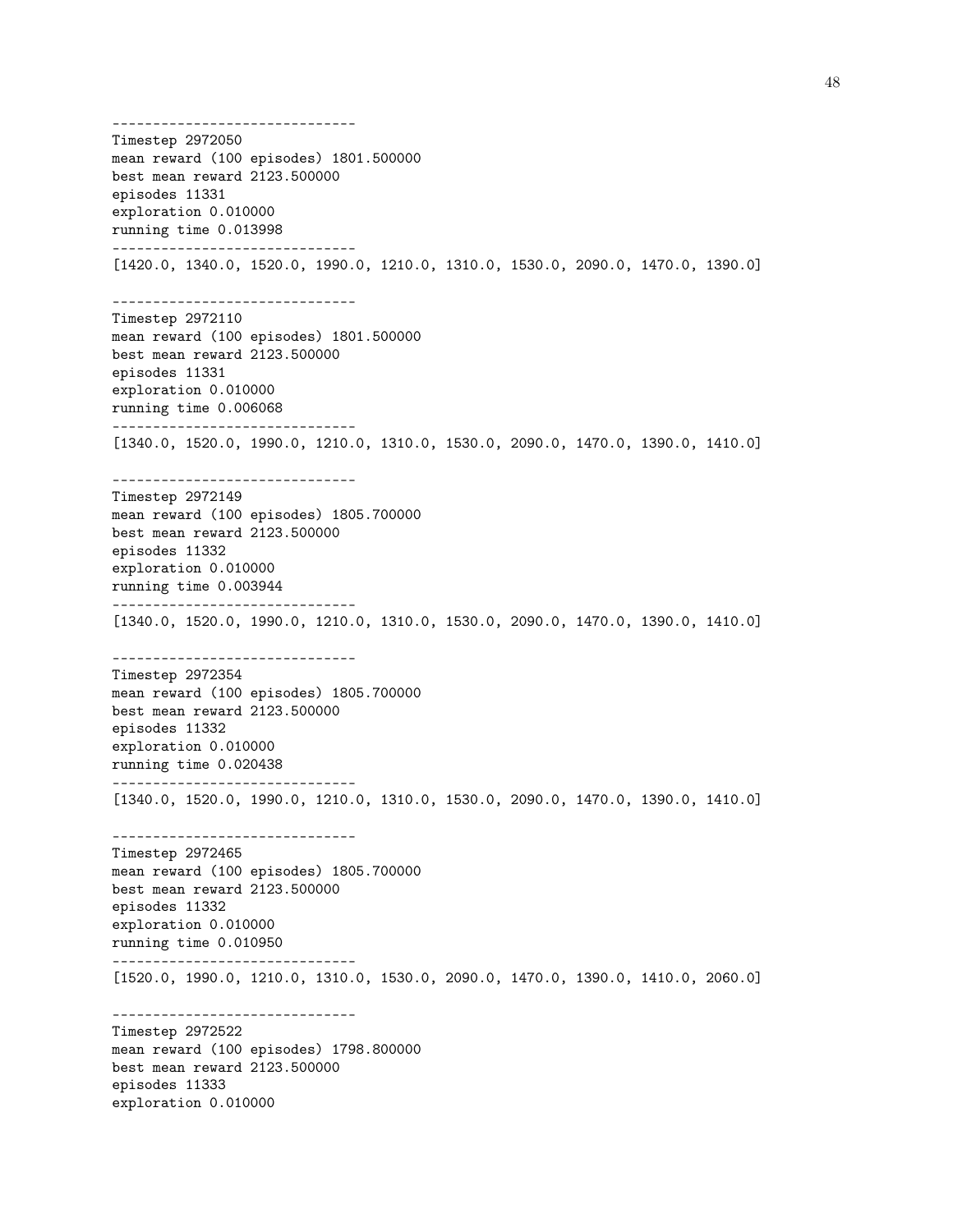running time 0.006283 ------------------------------ [1520.0, 1990.0, 1210.0, 1310.0, 1530.0, 2090.0, 1470.0, 1390.0, 1410.0, 2060.0] ------------------------------ Timestep 2972649 mean reward (100 episodes) 1798.800000 best mean reward 2123.500000 episodes 11333 exploration 0.010000 running time 0.012793 ------------------------------ [1520.0, 1990.0, 1210.0, 1310.0, 1530.0, 2090.0, 1470.0, 1390.0, 1410.0, 2060.0] ------------------------------ Timestep 2972707 mean reward (100 episodes) 1798.800000 best mean reward 2123.500000 episodes 11333 exploration 0.010000 running time 0.005992 ------------------------------ [1990.0, 1210.0, 1310.0, 1530.0, 2090.0, 1470.0, 1390.0, 1410.0, 2060.0, 1290.0] ------------------------------ Timestep 2972738 mean reward (100 episodes) 1794.500000 best mean reward 2123.500000 episodes 11334 exploration 0.010000 running time 0.003150 ------------------------------ [1990.0, 1210.0, 1310.0, 1530.0, 2090.0, 1470.0, 1390.0, 1410.0, 2060.0, 1290.0] ------------------------------ Timestep 2972844 mean reward (100 episodes) 1794.500000 best mean reward 2123.500000 episodes 11334 exploration 0.010000 running time 0.010796 ------------------------------ [1990.0, 1210.0, 1310.0, 1530.0, 2090.0, 1470.0, 1390.0, 1410.0, 2060.0, 1290.0] ------------------------------ Timestep 2972937 mean reward (100 episodes) 1794.500000 best mean reward 2123.500000 episodes 11334 exploration 0.010000 running time 0.009230 ------------------------------ [1210.0, 1310.0, 1530.0, 2090.0, 1470.0, 1390.0, 1410.0, 2060.0, 1290.0, 2430.0] ------------------------------

Timestep 2972992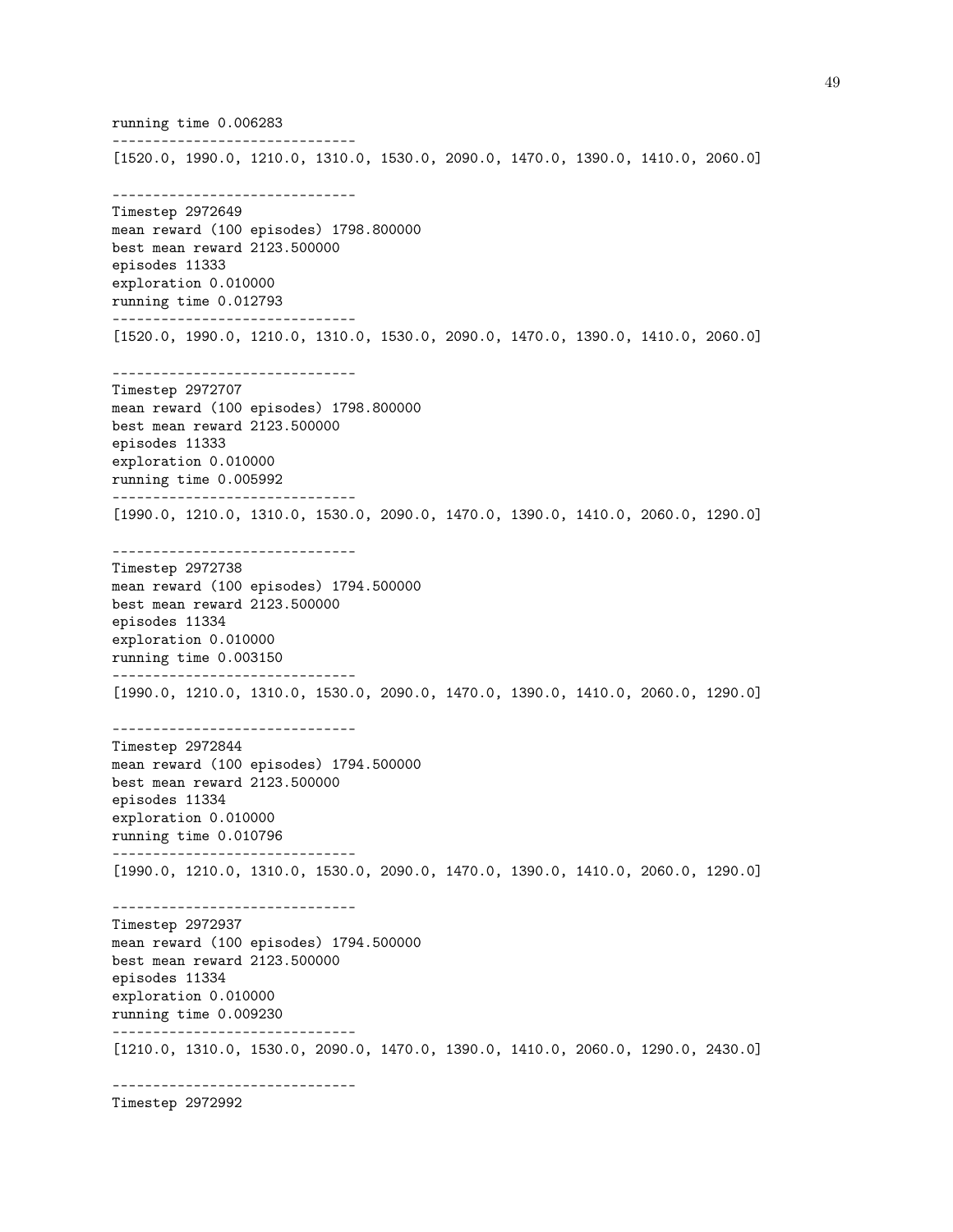mean reward (100 episodes) 1803.900000 best mean reward 2123.500000 episodes 11335 exploration 0.010000 running time 0.005623 ------------------------------ [1210.0, 1310.0, 1530.0, 2090.0, 1470.0, 1390.0, 1410.0, 2060.0, 1290.0, 2430.0] ------------------------------ Timestep 2973225 mean reward (100 episodes) 1803.900000 best mean reward 2123.500000 episodes 11335 exploration 0.010000 running time 0.023202 ------------------------------ [1210.0, 1310.0, 1530.0, 2090.0, 1470.0, 1390.0, 1410.0, 2060.0, 1290.0, 2430.0] ------------------------------ Timestep 2973265 mean reward (100 episodes) 1803.900000 best mean reward 2123.500000 episodes 11335 exploration 0.010000 running time 0.004254 ------------------------------ [1310.0, 1530.0, 2090.0, 1470.0, 1390.0, 1410.0, 2060.0, 1290.0, 2430.0, 2210.0] ------------------------------ Timestep 2973333 mean reward (100 episodes) 1789.700000 best mean reward 2123.500000 episodes 11336 exploration 0.010000 running time 0.007130 ------------------------------ [1310.0, 1530.0, 2090.0, 1470.0, 1390.0, 1410.0, 2060.0, 1290.0, 2430.0, 2210.0] ------------------------------ Timestep 2973450 mean reward (100 episodes) 1789.700000 best mean reward 2123.500000 episodes 11336 exploration 0.010000 running time 0.011839 ------------------------------ [1310.0, 1530.0, 2090.0, 1470.0, 1390.0, 1410.0, 2060.0, 1290.0, 2430.0, 2210.0] ------------------------------ Timestep 2973499 mean reward (100 episodes) 1789.700000 best mean reward 2123.500000 episodes 11336 exploration 0.010000 running time 0.004994 ------------------------------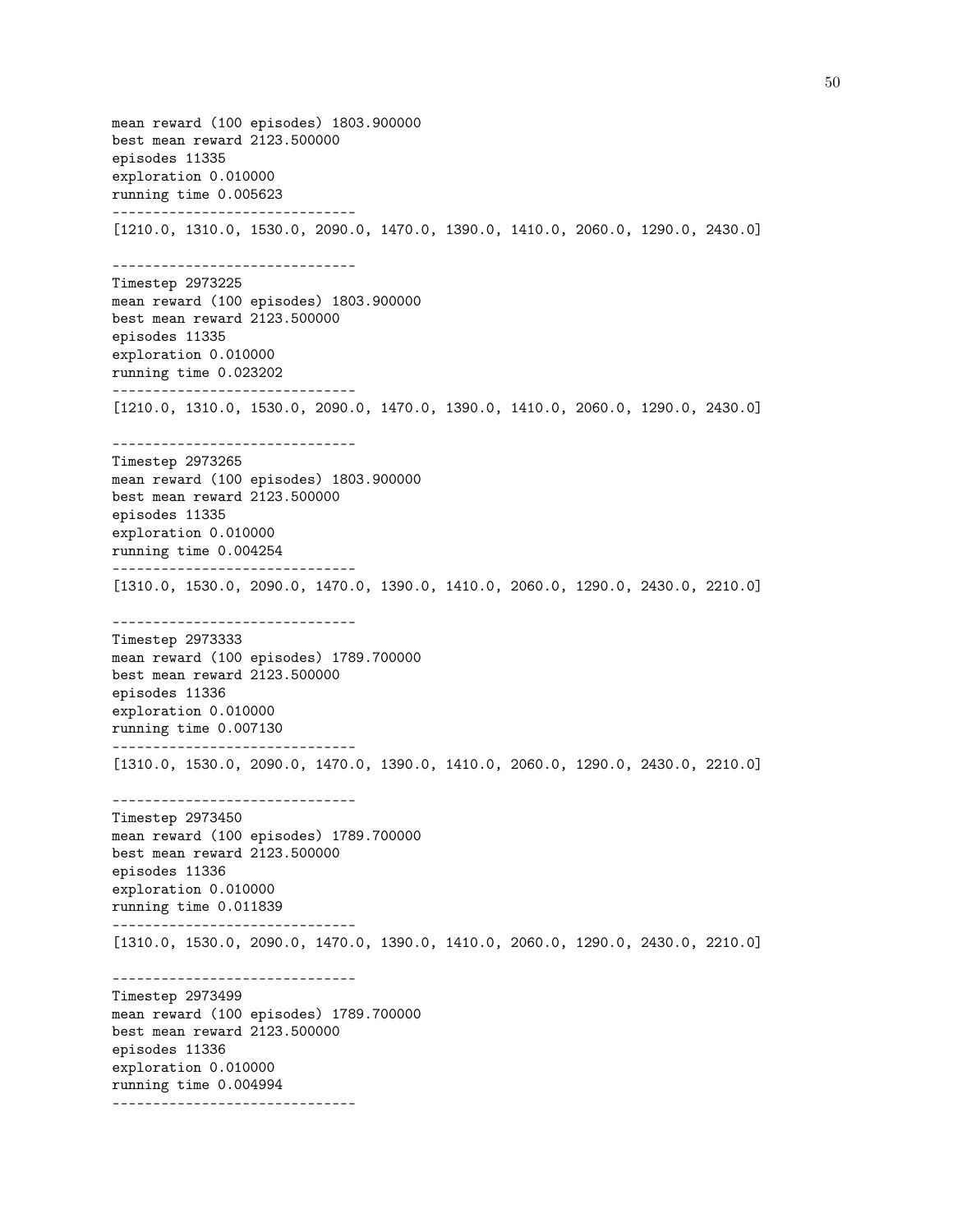------------------------------ Timestep 2973554 mean reward (100 episodes) 1787.600000 best mean reward 2123.500000 episodes 11337 exploration 0.010000 running time 0.005728 ------------------------------ [1530.0, 2090.0, 1470.0, 1390.0, 1410.0, 2060.0, 1290.0, 2430.0, 2210.0, 1480.0] ------------------------------ Timestep 2973812 mean reward (100 episodes) 1787.600000 best mean reward 2123.500000 episodes 11337 exploration 0.010000 running time 0.025925 ------------------------------ [1530.0, 2090.0, 1470.0, 1390.0, 1410.0, 2060.0, 1290.0, 2430.0, 2210.0, 1480.0] ------------------------------ Timestep 2973868 mean reward (100 episodes) 1787.600000 best mean reward 2123.500000 episodes 11337 exploration 0.010000 running time 0.005754 ------------------------------ [2090.0, 1470.0, 1390.0, 1410.0, 2060.0, 1290.0, 2430.0, 2210.0, 1480.0, 1720.0] ------------------------------ Timestep 2973909 mean reward (100 episodes) 1784.000000 best mean reward 2123.500000 episodes 11338 exploration 0.010000 running time 0.004194 ------------------------------ [2090.0, 1470.0, 1390.0, 1410.0, 2060.0, 1290.0, 2430.0, 2210.0, 1480.0, 1720.0] ------------------------------ Timestep 2974028 mean reward (100 episodes) 1784.000000 best mean reward 2123.500000 episodes 11338 exploration 0.010000 running time 0.012052 ------------------------------ [2090.0, 1470.0, 1390.0, 1410.0, 2060.0, 1290.0, 2430.0, 2210.0, 1480.0, 1720.0] ------------------------------ Timestep 2974091 mean reward (100 episodes) 1784.000000 best mean reward 2123.500000

[1530.0, 2090.0, 1470.0, 1390.0, 1410.0, 2060.0, 1290.0, 2430.0, 2210.0, 1480.0]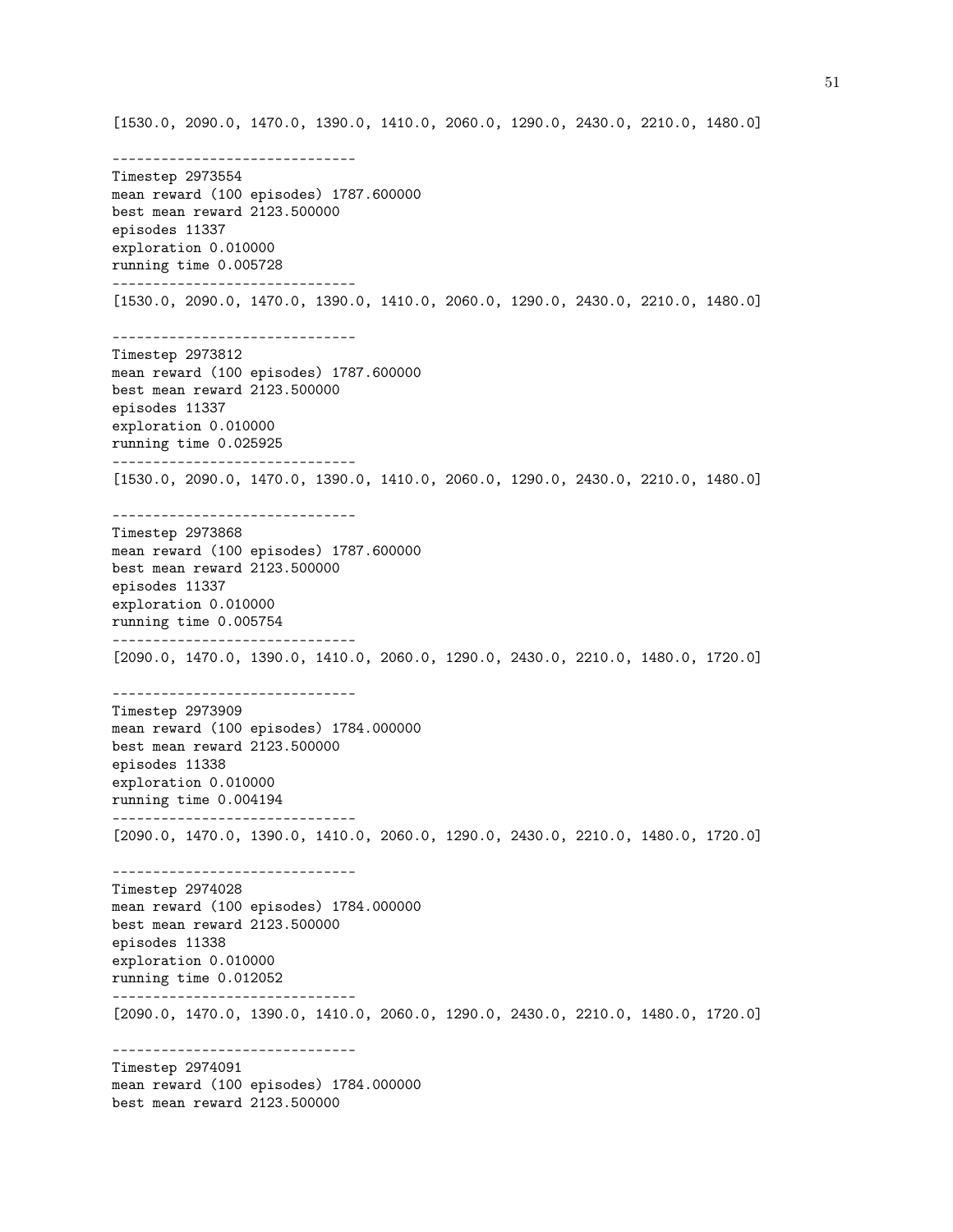episodes 11338 exploration 0.010000 running time 0.006209 ------------------------------ [1470.0, 1390.0, 1410.0, 2060.0, 1290.0, 2430.0, 2210.0, 1480.0, 1720.0, 1540.0] ------------------------------ Timestep 2974124 mean reward (100 episodes) 1784.300000 best mean reward 2123.500000 episodes 11339 exploration 0.010000 running time 0.003437 ------------------------------ [1470.0, 1390.0, 1410.0, 2060.0, 1290.0, 2430.0, 2210.0, 1480.0, 1720.0, 1540.0] ------------------------------ Timestep 2974251 mean reward (100 episodes) 1784.300000 best mean reward 2123.500000 episodes 11339 exploration 0.010000 running time 0.012879 ------------------------------ [1470.0, 1390.0, 1410.0, 2060.0, 1290.0, 2430.0, 2210.0, 1480.0, 1720.0, 1540.0] ------------------------------ Timestep 2974366 mean reward (100 episodes) 1784.300000 best mean reward 2123.500000 episodes 11339 exploration 0.010000 running time 0.011704 ------------------------------ [1390.0, 1410.0, 2060.0, 1290.0, 2430.0, 2210.0, 1480.0, 1720.0, 1540.0, 3630.0] ------------------------------ Timestep 2974478 mean reward (100 episodes) 1807.500000 best mean reward 2123.500000 episodes 11340 exploration 0.010000 running time 0.010942 ------------------------------ [1390.0, 1410.0, 2060.0, 1290.0, 2430.0, 2210.0, 1480.0, 1720.0, 1540.0, 3630.0] ------------------------------ Timestep 2974589 mean reward (100 episodes) 1807.500000 best mean reward 2123.500000 episodes 11340 exploration 0.010000 running time 0.011026 ------------------------------ [1390.0, 1410.0, 2060.0, 1290.0, 2430.0, 2210.0, 1480.0, 1720.0, 1540.0, 3630.0]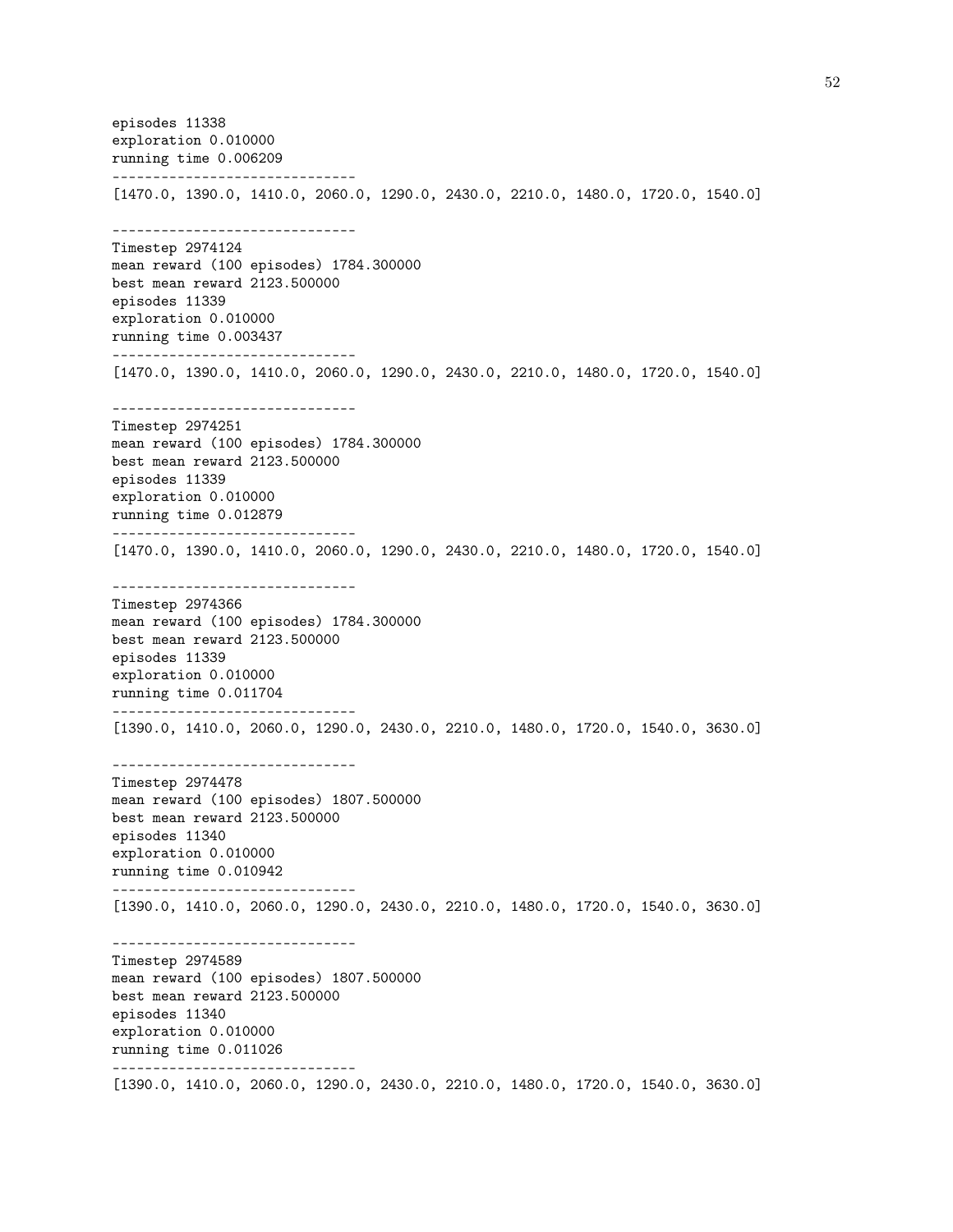------------------------------ Timestep 2974691 mean reward (100 episodes) 1807.500000 best mean reward 2123.500000 episodes 11340 exploration 0.010000 running time 0.010272 ------------------------------ [1410.0, 2060.0, 1290.0, 2430.0, 2210.0, 1480.0, 1720.0, 1540.0, 3630.0, 1650.0] ------------------------------ Timestep 2974735 mean reward (100 episodes) 1811.900000 best mean reward 2123.500000 episodes 11341 exploration 0.010000 running time 0.004394 ------------------------------ [1410.0, 2060.0, 1290.0, 2430.0, 2210.0, 1480.0, 1720.0, 1540.0, 3630.0, 1650.0] ------------------------------ Timestep 2974873 mean reward (100 episodes) 1811.900000 best mean reward 2123.500000 episodes 11341 exploration 0.010000 running time 0.013864 ------------------------------ [1410.0, 2060.0, 1290.0, 2430.0, 2210.0, 1480.0, 1720.0, 1540.0, 3630.0, 1650.0] ------------------------------ Timestep 2975111 mean reward (100 episodes) 1811.900000 best mean reward 2123.500000 episodes 11341 exploration 0.010000 running time 0.023865 ------------------------------ [2060.0, 1290.0, 2430.0, 2210.0, 1480.0, 1720.0, 1540.0, 3630.0, 1650.0, 2020.0] ------------------------------ Timestep 2975167 mean reward (100 episodes) 1811.300000 best mean reward 2123.500000 episodes 11342 exploration 0.010000 running time 0.005880 ------------------------------ [2060.0, 1290.0, 2430.0, 2210.0, 1480.0, 1720.0, 1540.0, 3630.0, 1650.0, 2020.0] ------------------------------ Timestep 2975309 mean reward (100 episodes) 1811.300000 best mean reward 2123.500000 episodes 11342 exploration 0.010000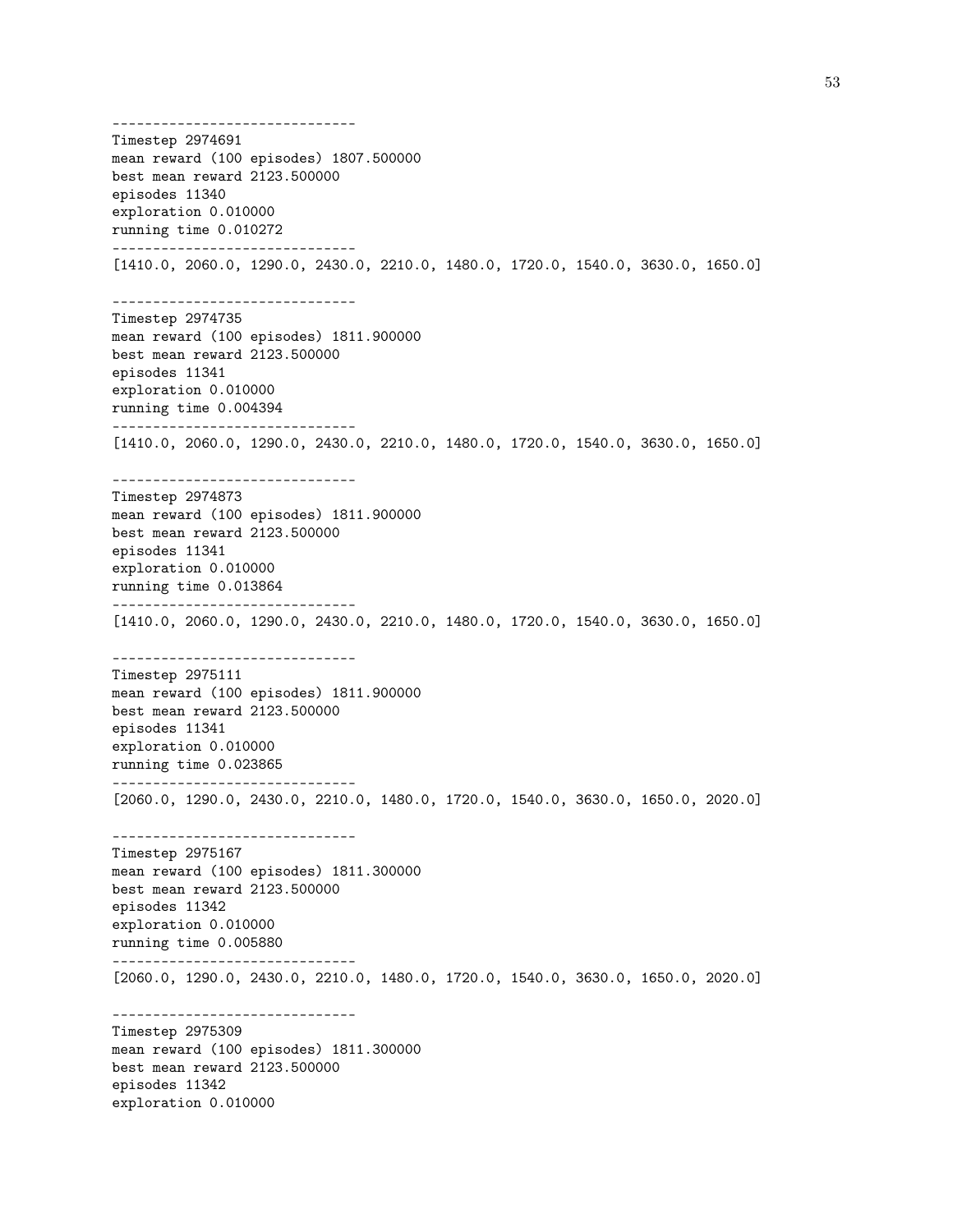running time 0.014561 ------------------------------ [2060.0, 1290.0, 2430.0, 2210.0, 1480.0, 1720.0, 1540.0, 3630.0, 1650.0, 2020.0] ------------------------------ Timestep 2975411 mean reward (100 episodes) 1811.300000 best mean reward 2123.500000 episodes 11342 exploration 0.010000 running time 0.010236 ------------------------------ [1290.0, 2430.0, 2210.0, 1480.0, 1720.0, 1540.0, 3630.0, 1650.0, 2020.0, 1990.0] ------------------------------ Timestep 2975459 mean reward (100 episodes) 1809.600000 best mean reward 2123.500000 episodes 11343 exploration 0.010000 running time 0.004719 ------------------------------ [1290.0, 2430.0, 2210.0, 1480.0, 1720.0, 1540.0, 3630.0, 1650.0, 2020.0, 1990.0] ------------------------------ Timestep 2975595 mean reward (100 episodes) 1809.600000 best mean reward 2123.500000 episodes 11343 exploration 0.010000 running time 0.013487 ------------------------------ [1290.0, 2430.0, 2210.0, 1480.0, 1720.0, 1540.0, 3630.0, 1650.0, 2020.0, 1990.0] ------------------------------ Timestep 2975635 mean reward (100 episodes) 1809.600000 best mean reward 2123.500000 episodes 11343 exploration 0.010000 running time 0.003990 ------------------------------ [2430.0, 2210.0, 1480.0, 1720.0, 1540.0, 3630.0, 1650.0, 2020.0, 1990.0, 1670.0] ------------------------------ Timestep 2975658 mean reward (100 episodes) 1781.200000 best mean reward 2123.500000 episodes 11344 exploration 0.010000 running time 0.002417 ------------------------------ [2430.0, 2210.0, 1480.0, 1720.0, 1540.0, 3630.0, 1650.0, 2020.0, 1990.0, 1670.0] ------------------------------

Timestep 2975797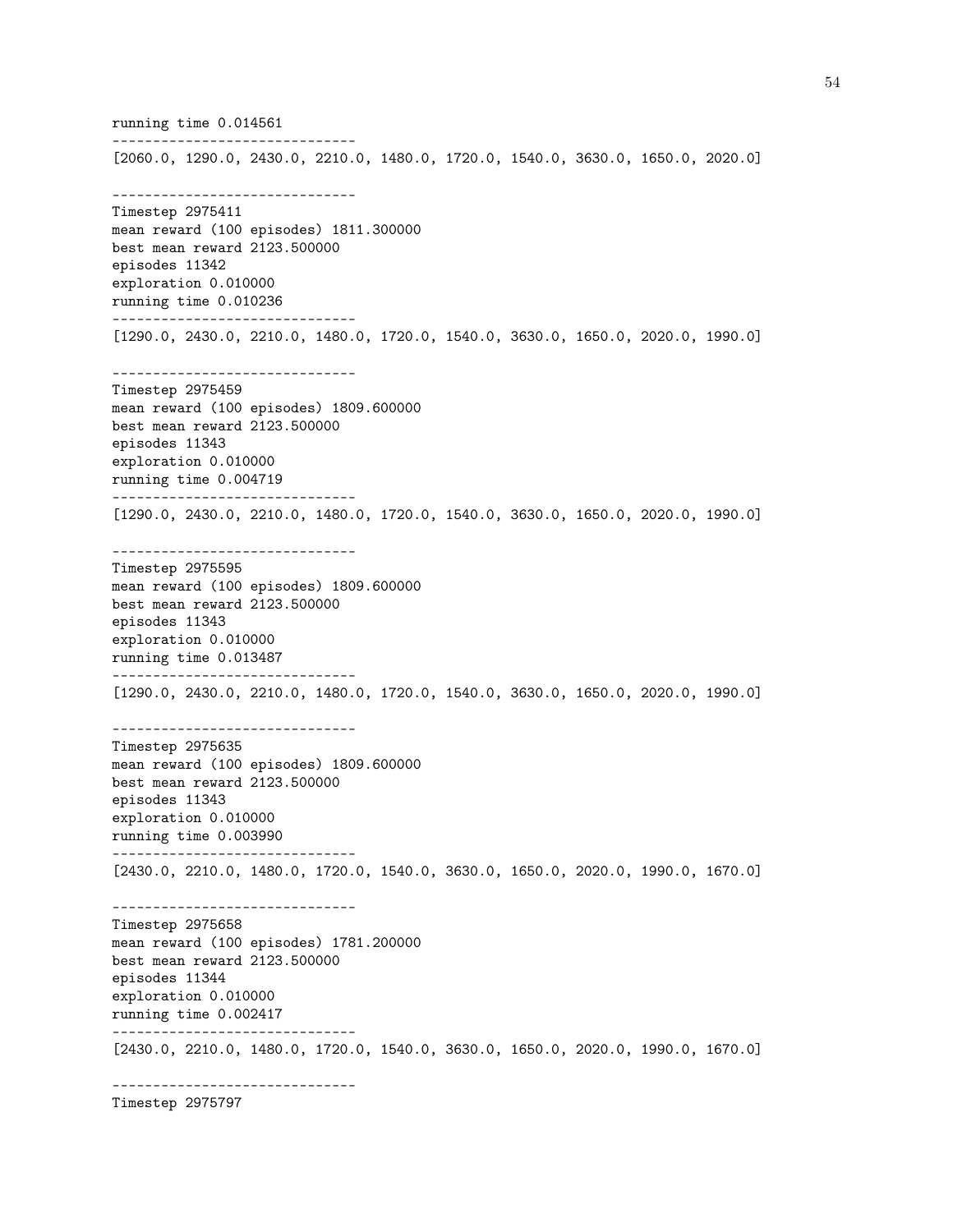mean reward (100 episodes) 1781.200000 best mean reward 2123.500000 episodes 11344 exploration 0.010000 running time 0.013911 ------------------------------ [2430.0, 2210.0, 1480.0, 1720.0, 1540.0, 3630.0, 1650.0, 2020.0, 1990.0, 1670.0] ------------------------------ Timestep 2975984 mean reward (100 episodes) 1781.200000 best mean reward 2123.500000 episodes 11344 exploration 0.010000 running time 0.018365 ------------------------------ [2210.0, 1480.0, 1720.0, 1540.0, 3630.0, 1650.0, 2020.0, 1990.0, 1670.0, 2090.0] ------------------------------ Timestep 2976030 mean reward (100 episodes) 1786.300000 best mean reward 2123.500000 episodes 11345 exploration 0.010000 running time 0.004784 ------------------------------ [2210.0, 1480.0, 1720.0, 1540.0, 3630.0, 1650.0, 2020.0, 1990.0, 1670.0, 2090.0] ------------------------------ Timestep 2976166 mean reward (100 episodes) 1786.300000 best mean reward 2123.500000 episodes 11345 exploration 0.010000 running time 0.013429 ------------------------------ [2210.0, 1480.0, 1720.0, 1540.0, 3630.0, 1650.0, 2020.0, 1990.0, 1670.0, 2090.0] ------------------------------ Timestep 2976202 mean reward (100 episodes) 1786.300000 best mean reward 2123.500000 episodes 11345 exploration 0.010000 running time 0.003757 ------------------------------ [1480.0, 1720.0, 1540.0, 3630.0, 1650.0, 2020.0, 1990.0, 1670.0, 2090.0, 1320.0] ------------------------------ Timestep 2976243 mean reward (100 episodes) 1782.500000 best mean reward 2123.500000 episodes 11346 exploration 0.010000 running time 0.004422 ------------------------------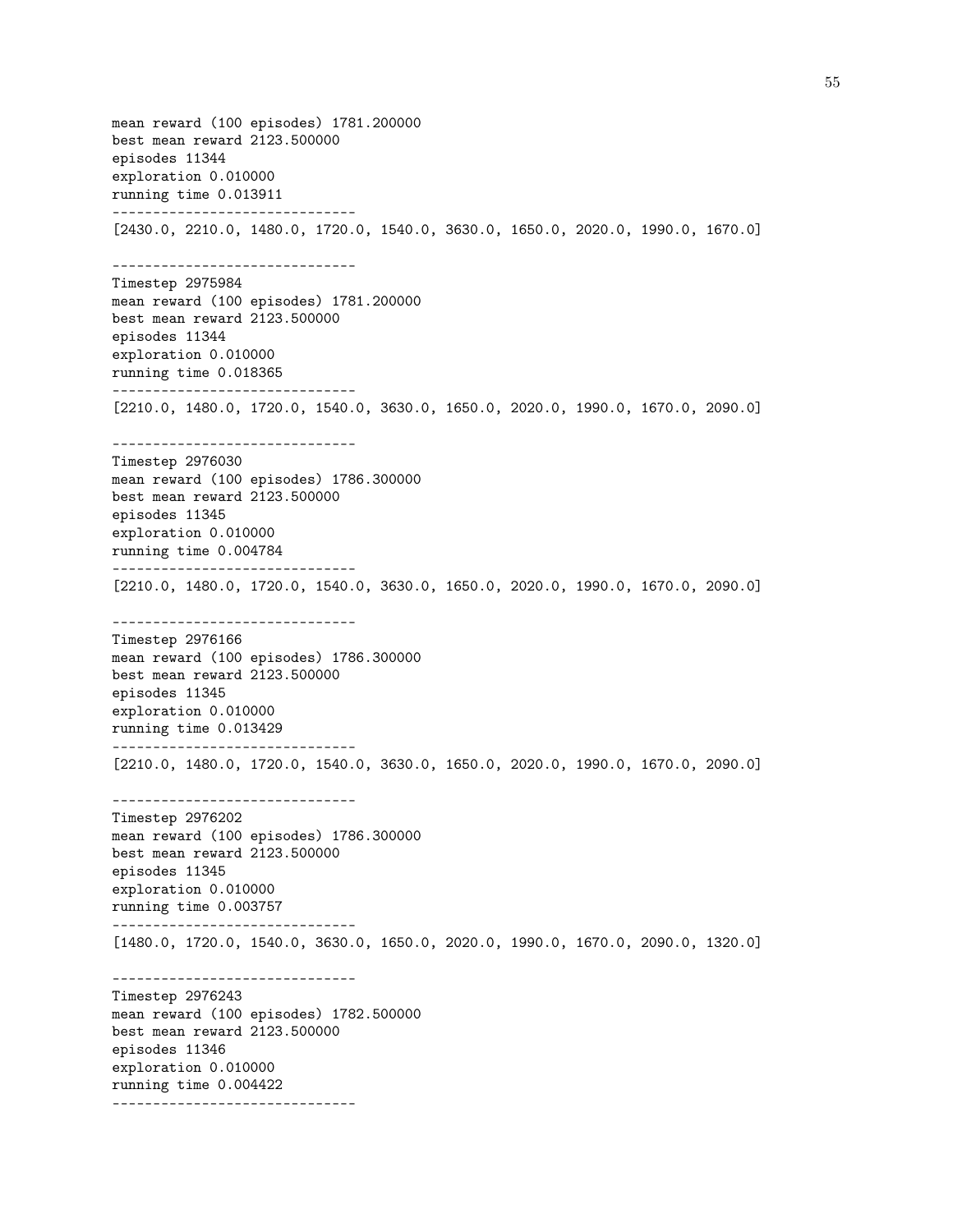[1480.0, 1720.0, 1540.0, 3630.0, 1650.0, 2020.0, 1990.0, 1670.0, 2090.0, 1320.0] ------------------------------ Timestep 2976344 mean reward (100 episodes) 1782.500000 best mean reward 2123.500000 episodes 11346 exploration 0.010000 running time 0.009949 ------------------------------ [1480.0, 1720.0, 1540.0, 3630.0, 1650.0, 2020.0, 1990.0, 1670.0, 2090.0, 1320.0] ------------------------------ Timestep 2976443 mean reward (100 episodes) 1782.500000 best mean reward 2123.500000 episodes 11346 exploration 0.010000 running time 0.009717 ------------------------------ [1720.0, 1540.0, 3630.0, 1650.0, 2020.0, 1990.0, 1670.0, 2090.0, 1320.0, 1760.0] ------------------------------ Timestep 2976490 mean reward (100 episodes) 1787.400000 best mean reward 2123.500000 episodes 11347 exploration 0.010000 running time 0.004744 ------------------------------ [1720.0, 1540.0, 3630.0, 1650.0, 2020.0, 1990.0, 1670.0, 2090.0, 1320.0, 1760.0] ------------------------------ Timestep 2976657 mean reward (100 episodes) 1787.400000 best mean reward 2123.500000 episodes 11347 exploration 0.010000 running time 0.016542 ------------------------------ [1720.0, 1540.0, 3630.0, 1650.0, 2020.0, 1990.0, 1670.0, 2090.0, 1320.0, 1760.0] ------------------------------ Timestep 2976767 mean reward (100 episodes) 1787.400000 best mean reward 2123.500000 episodes 11347 exploration 0.010000 running time 0.010958 ------------------------------ [1540.0, 3630.0, 1650.0, 2020.0, 1990.0, 1670.0, 2090.0, 1320.0, 1760.0, 1880.0] ------------------------------ Timestep 2976865 mean reward (100 episodes) 1784.200000 best mean reward 2123.500000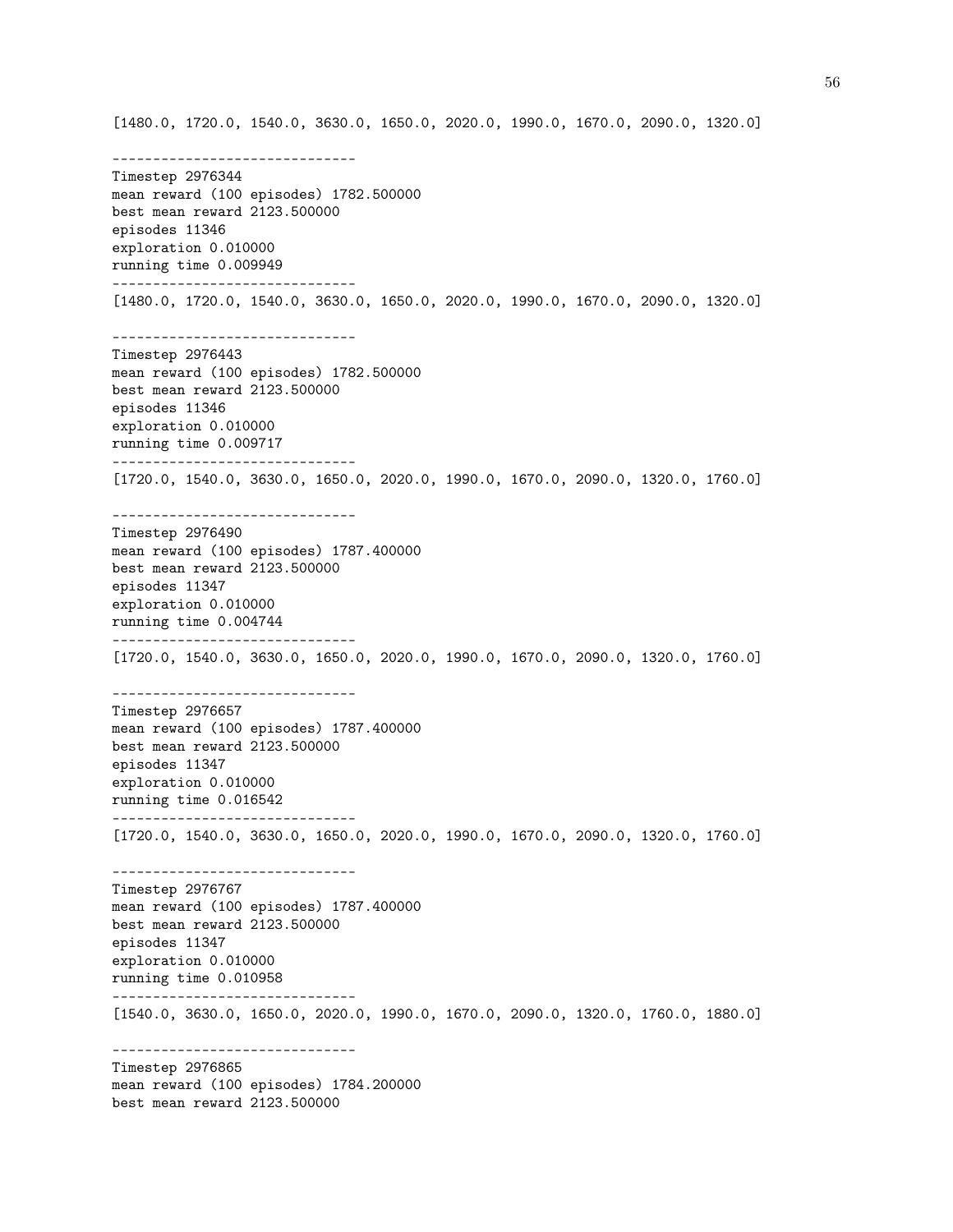episodes 11348 exploration 0.010000 running time 0.009582 ------------------------------ [1540.0, 3630.0, 1650.0, 2020.0, 1990.0, 1670.0, 2090.0, 1320.0, 1760.0, 1880.0] ------------------------------ Timestep 2976981 mean reward (100 episodes) 1784.200000 best mean reward 2123.500000 episodes 11348 exploration 0.010000 running time 0.011535 ------------------------------ [1540.0, 3630.0, 1650.0, 2020.0, 1990.0, 1670.0, 2090.0, 1320.0, 1760.0, 1880.0] ------------------------------ Timestep 2977080 mean reward (100 episodes) 1784.200000 best mean reward 2123.500000 episodes 11348 exploration 0.010000 running time 0.009934 ------------------------------ [3630.0, 1650.0, 2020.0, 1990.0, 1670.0, 2090.0, 1320.0, 1760.0, 1880.0, 1760.0] ------------------------------ Timestep 2977113 mean reward (100 episodes) 1781.800000 best mean reward 2123.500000 episodes 11349 exploration 0.010000 running time 0.003992 ------------------------------ [3630.0, 1650.0, 2020.0, 1990.0, 1670.0, 2090.0, 1320.0, 1760.0, 1880.0, 1760.0] ------------------------------ Timestep 2977254 mean reward (100 episodes) 1781.800000 best mean reward 2123.500000 episodes 11349 exploration 0.010000 running time 0.014183 ------------------------------ [3630.0, 1650.0, 2020.0, 1990.0, 1670.0, 2090.0, 1320.0, 1760.0, 1880.0, 1760.0] ------------------------------ Timestep 2977302 mean reward (100 episodes) 1781.800000 best mean reward 2123.500000 episodes 11349 exploration 0.010000 running time 0.004691 ------------------------------ [1650.0, 2020.0, 1990.0, 1670.0, 2090.0, 1320.0, 1760.0, 1880.0, 1760.0, 1270.0]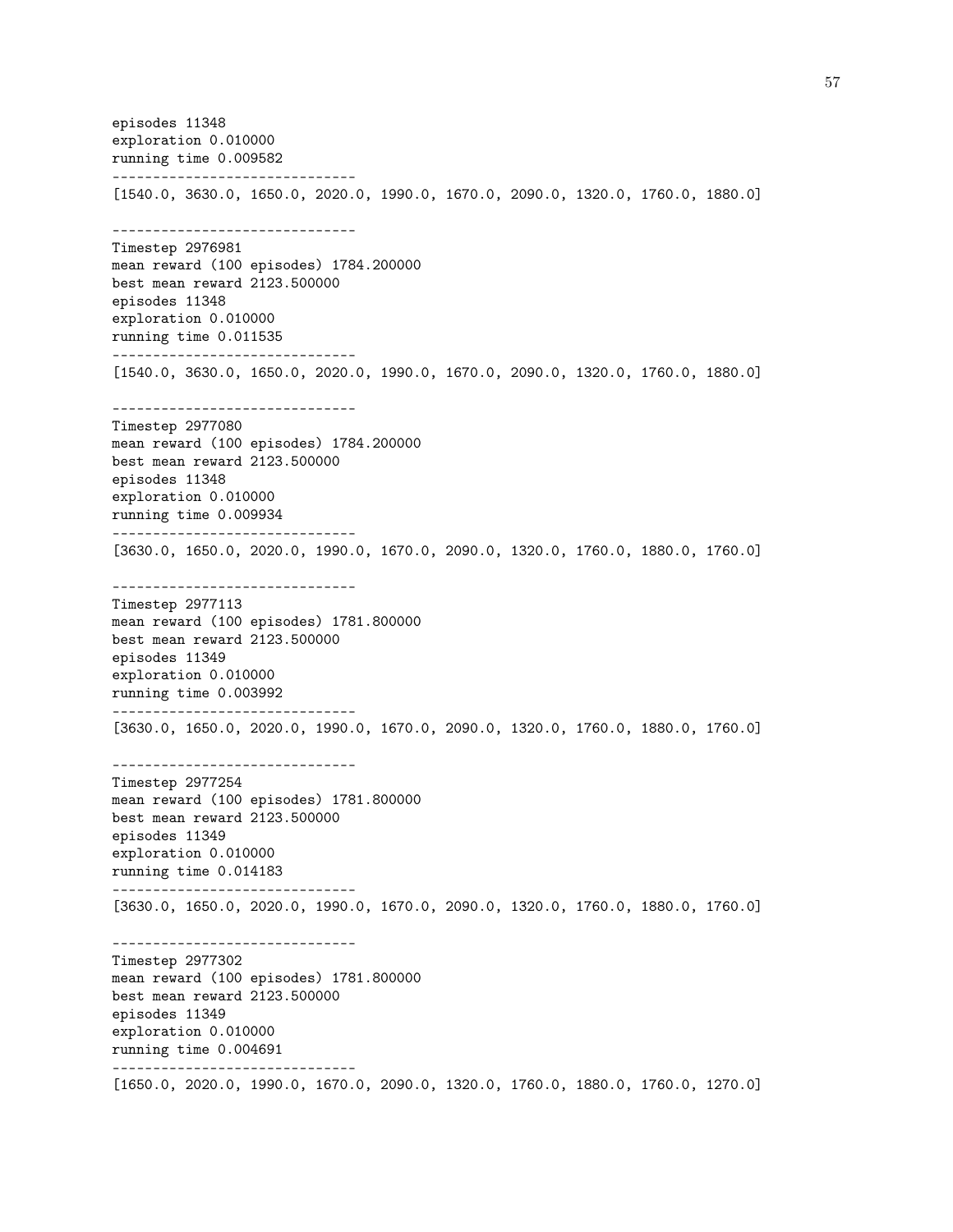------------------------------ Timestep 2977335 mean reward (100 episodes) 1773.300000 best mean reward 2123.500000 episodes 11350 exploration 0.010000 running time 0.003259 ------------------------------ [1650.0, 2020.0, 1990.0, 1670.0, 2090.0, 1320.0, 1760.0, 1880.0, 1760.0, 1270.0] ------------------------------ Timestep 2977473 mean reward (100 episodes) 1773.300000 best mean reward 2123.500000 episodes 11350 exploration 0.010000 running time 0.013822 ------------------------------ [1650.0, 2020.0, 1990.0, 1670.0, 2090.0, 1320.0, 1760.0, 1880.0, 1760.0, 1270.0] ------------------------------ Timestep 2977487 mean reward (100 episodes) 1773.300000 best mean reward 2123.500000 episodes 11350 exploration 0.010000 running time 0.001673 ------------------------------ [2020.0, 1990.0, 1670.0, 2090.0, 1320.0, 1760.0, 1880.0, 1760.0, 1270.0, 2630.0] ------------------------------ Timestep 2977544 mean reward (100 episodes) 1776.100000 best mean reward 2123.500000 episodes 11351 exploration 0.010000 running time 0.006055 ------------------------------ [2020.0, 1990.0, 1670.0, 2090.0, 1320.0, 1760.0, 1880.0, 1760.0, 1270.0, 2630.0] ------------------------------ Timestep 2977738 mean reward (100 episodes) 1776.100000 best mean reward 2123.500000 episodes 11351 exploration 0.010000 running time 0.019310 ------------------------------ [2020.0, 1990.0, 1670.0, 2090.0, 1320.0, 1760.0, 1880.0, 1760.0, 1270.0, 2630.0] ------------------------------ Timestep 2977797 mean reward (100 episodes) 1776.100000 best mean reward 2123.500000 episodes 11351 exploration 0.010000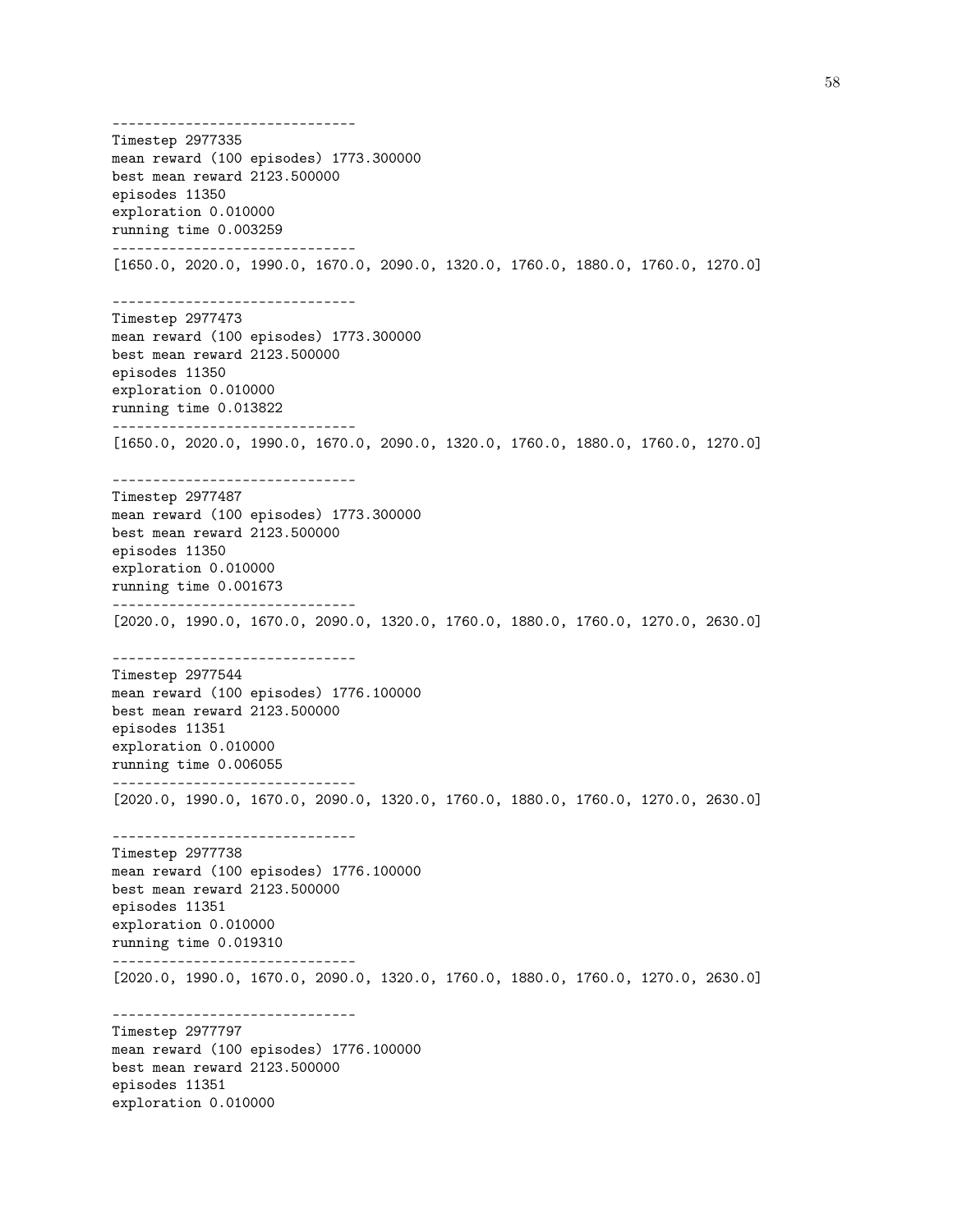running time 0.005974 ------------------------------ [1990.0, 1670.0, 2090.0, 1320.0, 1760.0, 1880.0, 1760.0, 1270.0, 2630.0, 1800.0] ------------------------------ Timestep 2977982 mean reward (100 episodes) 1778.200000 best mean reward 2123.500000 episodes 11352 exploration 0.010000 running time 0.018177 ------------------------------ [1990.0, 1670.0, 2090.0, 1320.0, 1760.0, 1880.0, 1760.0, 1270.0, 2630.0, 1800.0] ------------------------------ Timestep 2978090 mean reward (100 episodes) 1778.200000 best mean reward 2123.500000 episodes 11352 exploration 0.010000 running time 0.010832 ------------------------------ [1990.0, 1670.0, 2090.0, 1320.0, 1760.0, 1880.0, 1760.0, 1270.0, 2630.0, 1800.0] ------------------------------ Timestep 2978173 mean reward (100 episodes) 1778.200000 best mean reward 2123.500000 episodes 11352 exploration 0.010000 running time 0.008083 ------------------------------ [1670.0, 2090.0, 1320.0, 1760.0, 1880.0, 1760.0, 1270.0, 2630.0, 1800.0, 1760.0] ------------------------------ Timestep 2978219 mean reward (100 episodes) 1774.100000 best mean reward 2123.500000 episodes 11353 exploration 0.010000 running time 0.004734 ------------------------------ [1670.0, 2090.0, 1320.0, 1760.0, 1880.0, 1760.0, 1270.0, 2630.0, 1800.0, 1760.0] ------------------------------ Timestep 2978466 mean reward (100 episodes) 1774.100000 best mean reward 2123.500000 episodes 11353 exploration 0.010000 running time 0.024461 ------------------------------ [1670.0, 2090.0, 1320.0, 1760.0, 1880.0, 1760.0, 1270.0, 2630.0, 1800.0, 1760.0] ------------------------------

Timestep 2978533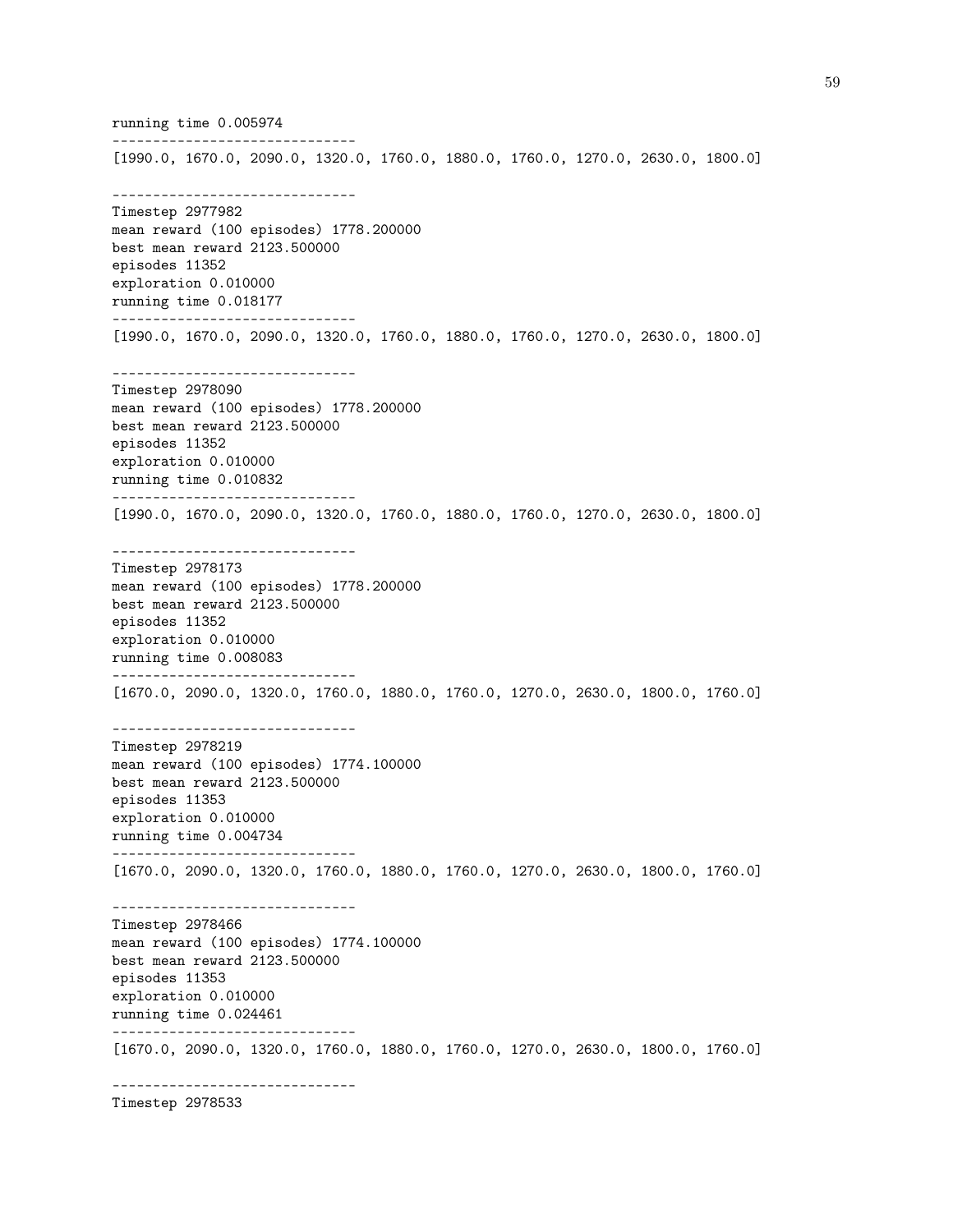mean reward (100 episodes) 1774.100000 best mean reward 2123.500000 episodes 11353 exploration 0.010000 running time 0.006686 ------------------------------ [2090.0, 1320.0, 1760.0, 1880.0, 1760.0, 1270.0, 2630.0, 1800.0, 1760.0, 1810.0] ------------------------------ Timestep 2978643 mean reward (100 episodes) 1775.100000 best mean reward 2123.500000 episodes 11354 exploration 0.010000 running time 0.010719 ------------------------------ [2090.0, 1320.0, 1760.0, 1880.0, 1760.0, 1270.0, 2630.0, 1800.0, 1760.0, 1810.0] ------------------------------ Timestep 2978804 mean reward (100 episodes) 1775.100000 best mean reward 2123.500000 episodes 11354 exploration 0.010000 running time 0.016376 ------------------------------ [2090.0, 1320.0, 1760.0, 1880.0, 1760.0, 1270.0, 2630.0, 1800.0, 1760.0, 1810.0] ------------------------------ Timestep 2978844 mean reward (100 episodes) 1775.100000 best mean reward 2123.500000 episodes 11354 exploration 0.010000 running time 0.004093 ------------------------------ [1320.0, 1760.0, 1880.0, 1760.0, 1270.0, 2630.0, 1800.0, 1760.0, 1810.0, 1490.0] ------------------------------ Timestep 2978867 mean reward (100 episodes) 1777.500000 best mean reward 2123.500000 episodes 11355 exploration 0.010000 running time 0.002245 ------------------------------ [1320.0, 1760.0, 1880.0, 1760.0, 1270.0, 2630.0, 1800.0, 1760.0, 1810.0, 1490.0] ------------------------------ Timestep 2979003 mean reward (100 episodes) 1777.500000 best mean reward 2123.500000 episodes 11355 exploration 0.010000 running time 0.014000 ------------------------------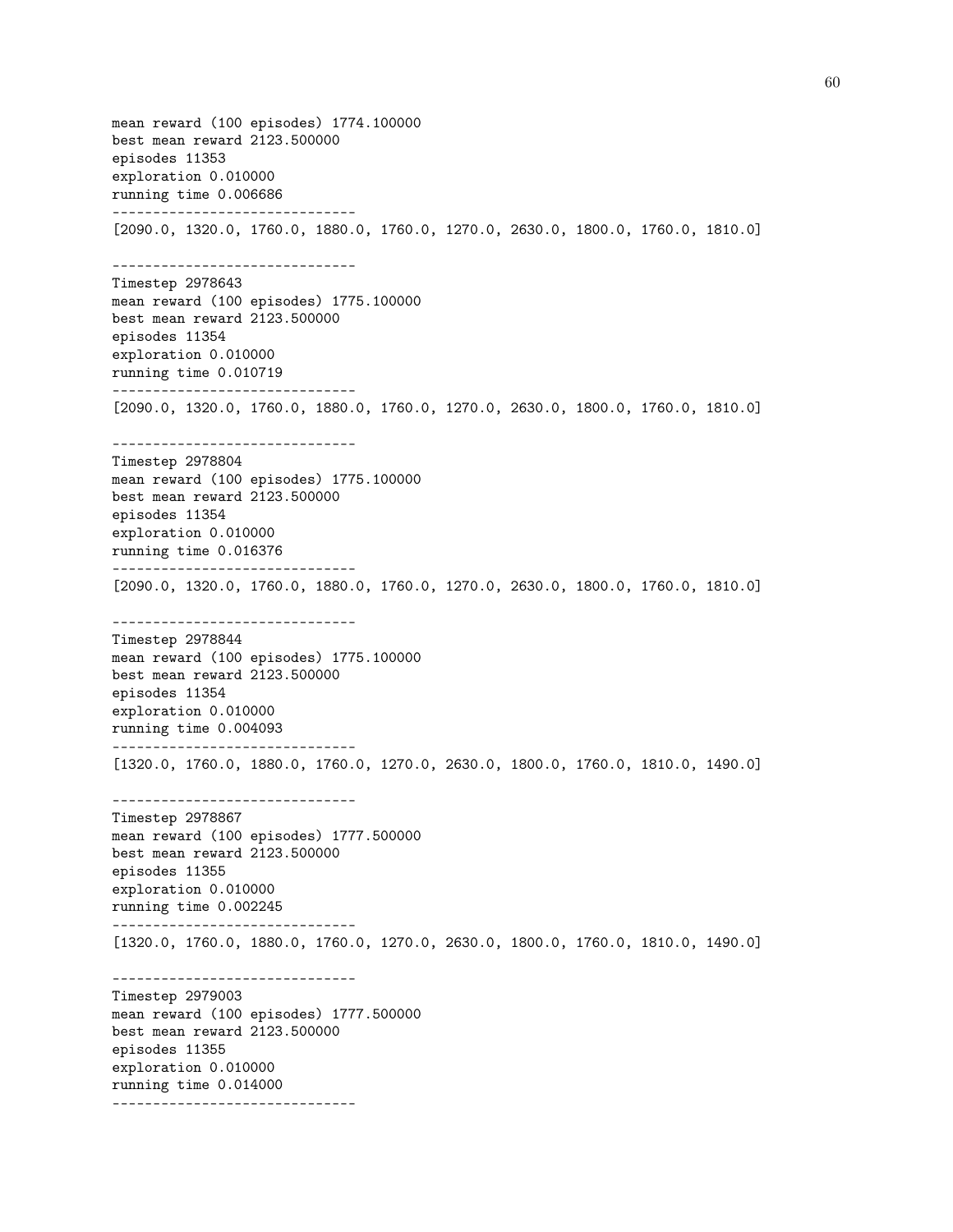[1320.0, 1760.0, 1880.0, 1760.0, 1270.0, 2630.0, 1800.0, 1760.0, 1810.0, 1490.0]

------------------------------ Timestep 2979066 mean reward (100 episodes) 1777.500000 best mean reward 2123.500000 episodes 11355 exploration 0.010000 running time 0.006564 ------------------------------ [1760.0, 1880.0, 1760.0, 1270.0, 2630.0, 1800.0, 1760.0, 1810.0, 1490.0, 1810.0] ------------------------------ Timestep 2979267 mean reward (100 episodes) 1781.400000 best mean reward 2123.500000 episodes 11356 exploration 0.010000 running time 0.019610 ------------------------------ [1760.0, 1880.0, 1760.0, 1270.0, 2630.0, 1800.0, 1760.0, 1810.0, 1490.0, 1810.0] ------------------------------ Timestep 2979372 mean reward (100 episodes) 1781.400000 best mean reward 2123.500000 episodes 11356 exploration 0.010000 running time 0.010741 ------------------------------ [1760.0, 1880.0, 1760.0, 1270.0, 2630.0, 1800.0, 1760.0, 1810.0, 1490.0, 1810.0] ------------------------------ Timestep 2979462 mean reward (100 episodes) 1781.400000 best mean reward 2123.500000 episodes 11356 exploration 0.010000 running time 0.009181 ------------------------------ [1880.0, 1760.0, 1270.0, 2630.0, 1800.0, 1760.0, 1810.0, 1490.0, 1810.0, 1520.0] ------------------------------ Timestep 2979567 mean reward (100 episodes) 1771.800000 best mean reward 2123.500000 episodes 11357 exploration 0.010000 running time 0.010880 ------------------------------ [1880.0, 1760.0, 1270.0, 2630.0, 1800.0, 1760.0, 1810.0, 1490.0, 1810.0, 1520.0] ------------------------------ Timestep 2979795 mean reward (100 episodes) 1771.800000 best mean reward 2123.500000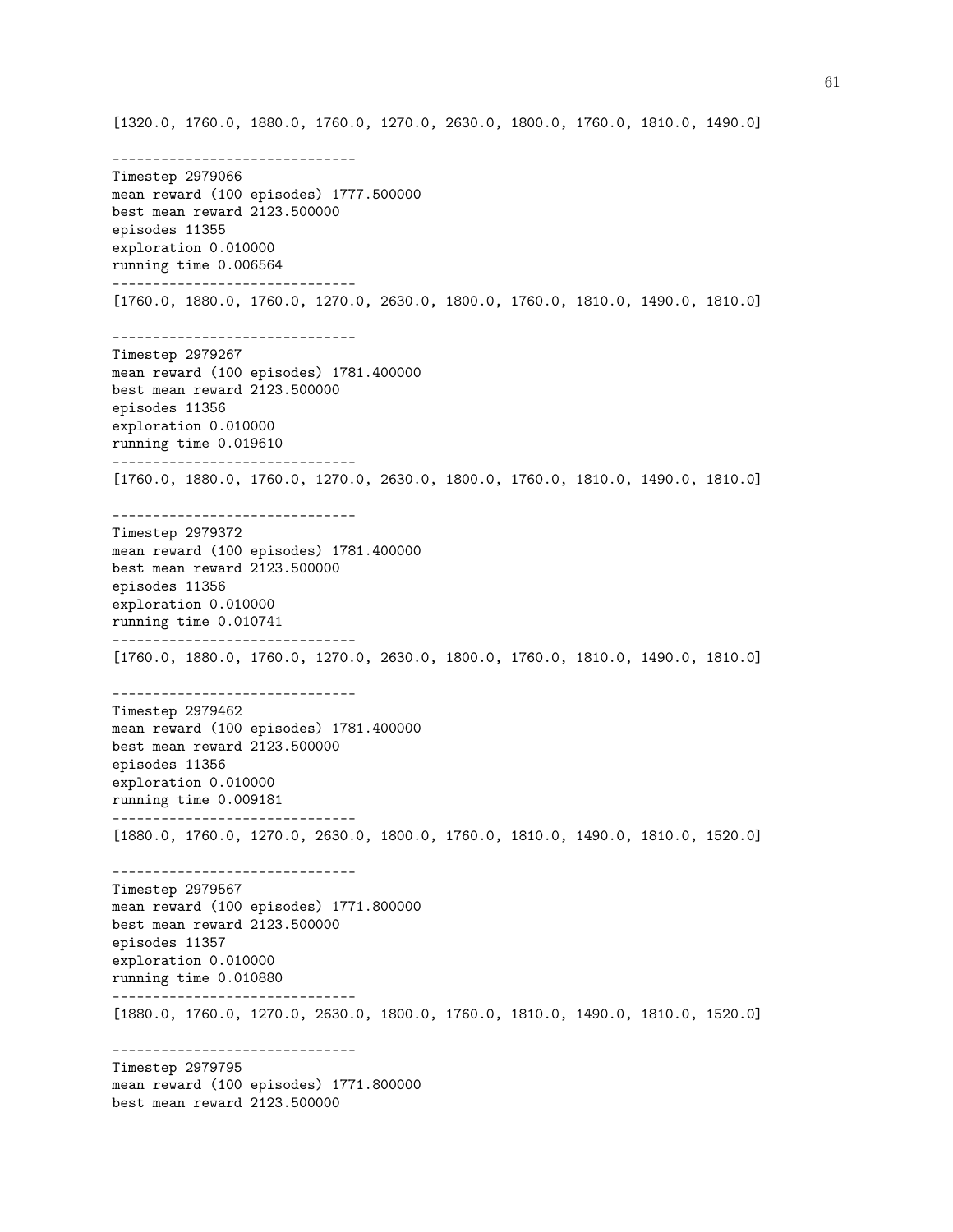episodes 11357 exploration 0.010000 running time 0.022755 ------------------------------ [1880.0, 1760.0, 1270.0, 2630.0, 1800.0, 1760.0, 1810.0, 1490.0, 1810.0, 1520.0] ------------------------------ Timestep 2979843 mean reward (100 episodes) 1771.800000 best mean reward 2123.500000 episodes 11357 exploration 0.010000 running time 0.004973 ------------------------------ [1760.0, 1270.0, 2630.0, 1800.0, 1760.0, 1810.0, 1490.0, 1810.0, 1520.0, 1740.0] ------------------------------ Timestep 2979882 mean reward (100 episodes) 1776.300000 best mean reward 2123.500000 episodes 11358 exploration 0.010000 running time 0.004067 ------------------------------ [1760.0, 1270.0, 2630.0, 1800.0, 1760.0, 1810.0, 1490.0, 1810.0, 1520.0, 1740.0] ------------------------------ Timestep 2980061 mean reward (100 episodes) 1776.300000 best mean reward 2123.500000 episodes 11358 exploration 0.010000 running time 0.017949 ------------------------------ [1760.0, 1270.0, 2630.0, 1800.0, 1760.0, 1810.0, 1490.0, 1810.0, 1520.0, 1740.0] ------------------------------ Timestep 2980122 mean reward (100 episodes) 1776.300000 best mean reward 2123.500000 episodes 11358 exploration 0.010000 running time 0.006068 ------------------------------ [1270.0, 2630.0, 1800.0, 1760.0, 1810.0, 1490.0, 1810.0, 1520.0, 1740.0, 1600.0] ------------------------------ Timestep 2980184 mean reward (100 episodes) 1762.300000 best mean reward 2123.500000 episodes 11359 exploration 0.010000 running time 0.006362 ------------------------------ [1270.0, 2630.0, 1800.0, 1760.0, 1810.0, 1490.0, 1810.0, 1520.0, 1740.0, 1600.0]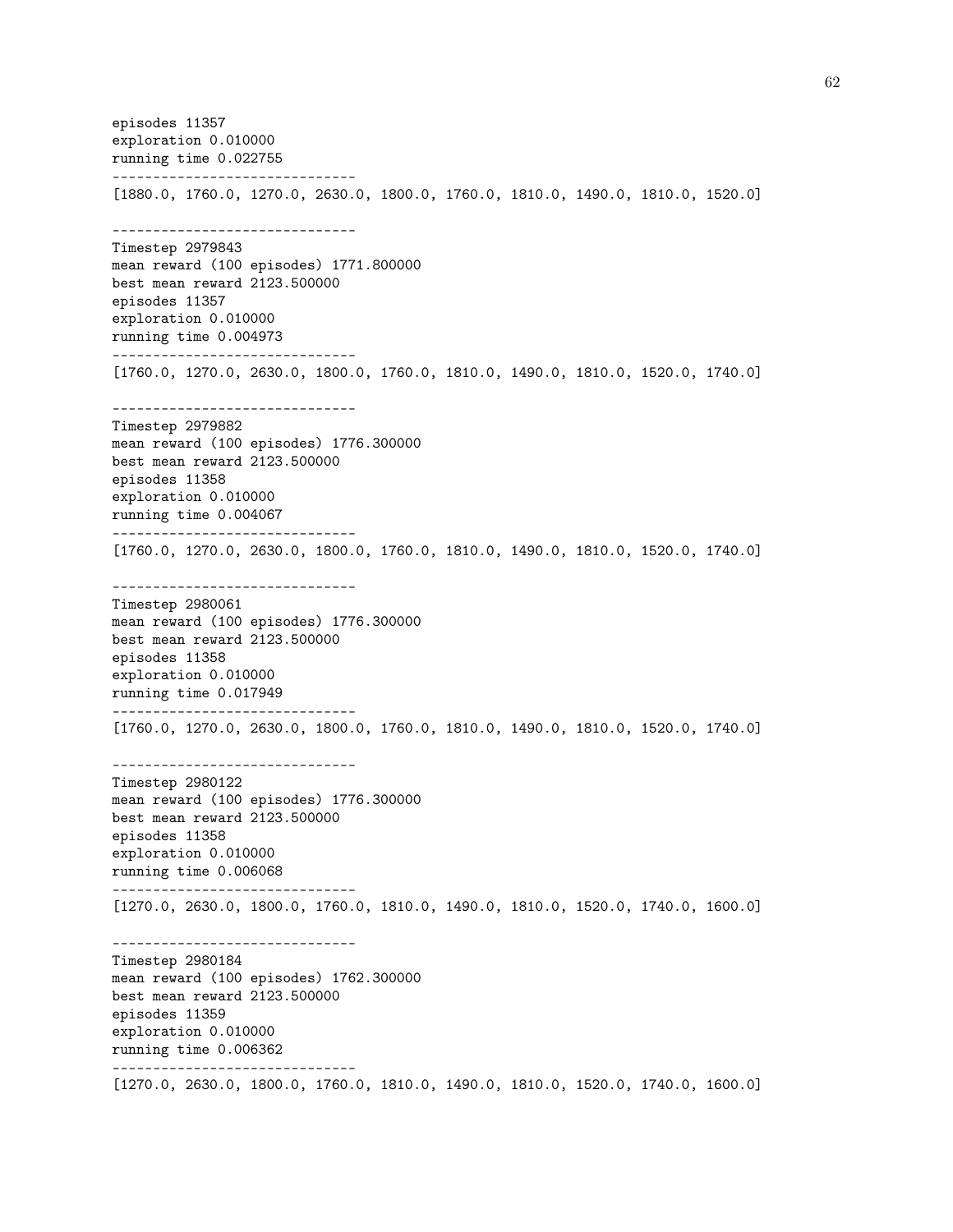------------------------------ Timestep 2980457 mean reward (100 episodes) 1762.300000 best mean reward 2123.500000 episodes 11359 exploration 0.010000 running time 0.027706 ------------------------------ [1270.0, 2630.0, 1800.0, 1760.0, 1810.0, 1490.0, 1810.0, 1520.0, 1740.0, 1600.0] ------------------------------ Timestep 2980503 mean reward (100 episodes) 1762.300000 best mean reward 2123.500000 episodes 11359 exploration 0.010000 running time 0.004717 ------------------------------ [2630.0, 1800.0, 1760.0, 1810.0, 1490.0, 1810.0, 1520.0, 1740.0, 1600.0, 2250.0] ------------------------------ Timestep 2980582 mean reward (100 episodes) 1768.500000 best mean reward 2123.500000 episodes 11360 exploration 0.010000 running time 0.007822 ------------------------------ [2630.0, 1800.0, 1760.0, 1810.0, 1490.0, 1810.0, 1520.0, 1740.0, 1600.0, 2250.0] ------------------------------ Timestep 2980704 mean reward (100 episodes) 1768.500000 best mean reward 2123.500000 episodes 11360 exploration 0.010000 running time 0.012308 ------------------------------ [2630.0, 1800.0, 1760.0, 1810.0, 1490.0, 1810.0, 1520.0, 1740.0, 1600.0, 2250.0] ------------------------------ Timestep 2980810 mean reward (100 episodes) 1768.500000 best mean reward 2123.500000 episodes 11360 exploration 0.010000 running time 0.010586 ------------------------------ [1800.0, 1760.0, 1810.0, 1490.0, 1810.0, 1520.0, 1740.0, 1600.0, 2250.0, 2140.0] ------------------------------ Timestep 2980879 mean reward (100 episodes) 1777.600000 best mean reward 2123.500000 episodes 11361 exploration 0.010000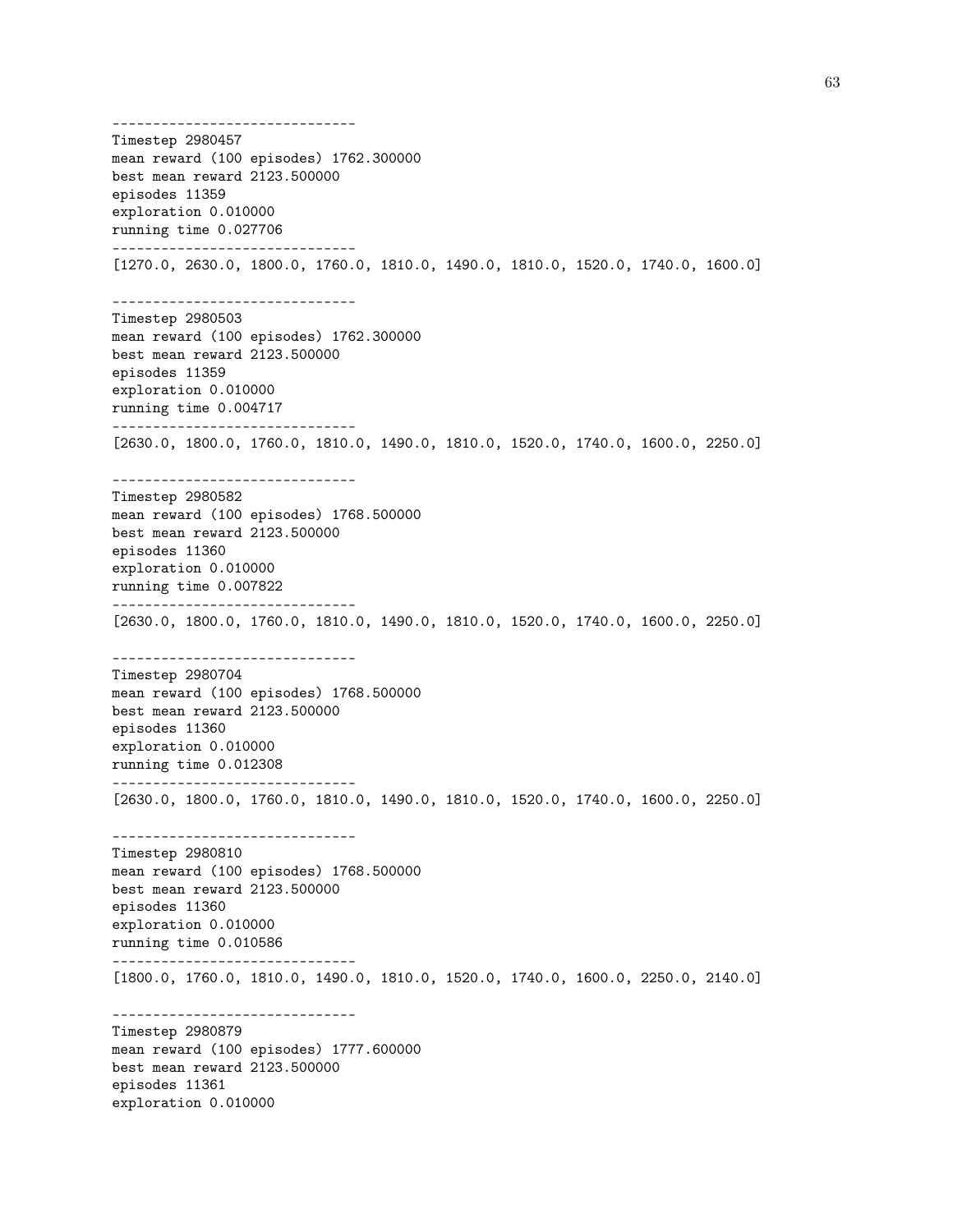running time 0.006973 ------------------------------ [1800.0, 1760.0, 1810.0, 1490.0, 1810.0, 1520.0, 1740.0, 1600.0, 2250.0, 2140.0] ------------------------------ Timestep 2981018 mean reward (100 episodes) 1777.600000 best mean reward 2123.500000 episodes 11361 exploration 0.010000 running time 0.014234 ------------------------------ [1800.0, 1760.0, 1810.0, 1490.0, 1810.0, 1520.0, 1740.0, 1600.0, 2250.0, 2140.0] ------------------------------ Timestep 2981065 mean reward (100 episodes) 1777.600000 best mean reward 2123.500000 episodes 11361 exploration 0.010000 running time 0.005045 ------------------------------ [1760.0, 1810.0, 1490.0, 1810.0, 1520.0, 1740.0, 1600.0, 2250.0, 2140.0, 1260.0] ------------------------------ Timestep 2981095 mean reward (100 episodes) 1769.000000 best mean reward 2123.500000 episodes 11362 exploration 0.010000 running time 0.003099 ------------------------------ [1760.0, 1810.0, 1490.0, 1810.0, 1520.0, 1740.0, 1600.0, 2250.0, 2140.0, 1260.0] ------------------------------ Timestep 2981286 mean reward (100 episodes) 1769.000000 best mean reward 2123.500000 episodes 11362 exploration 0.010000 running time 0.019252 ------------------------------ [1760.0, 1810.0, 1490.0, 1810.0, 1520.0, 1740.0, 1600.0, 2250.0, 2140.0, 1260.0] ------------------------------ Timestep 2981318 mean reward (100 episodes) 1769.000000 best mean reward 2123.500000 episodes 11362 exploration 0.010000 running time 0.003365 ------------------------------ [1810.0, 1490.0, 1810.0, 1520.0, 1740.0, 1600.0, 2250.0, 2140.0, 1260.0, 1980.0] ------------------------------

Timestep 2981370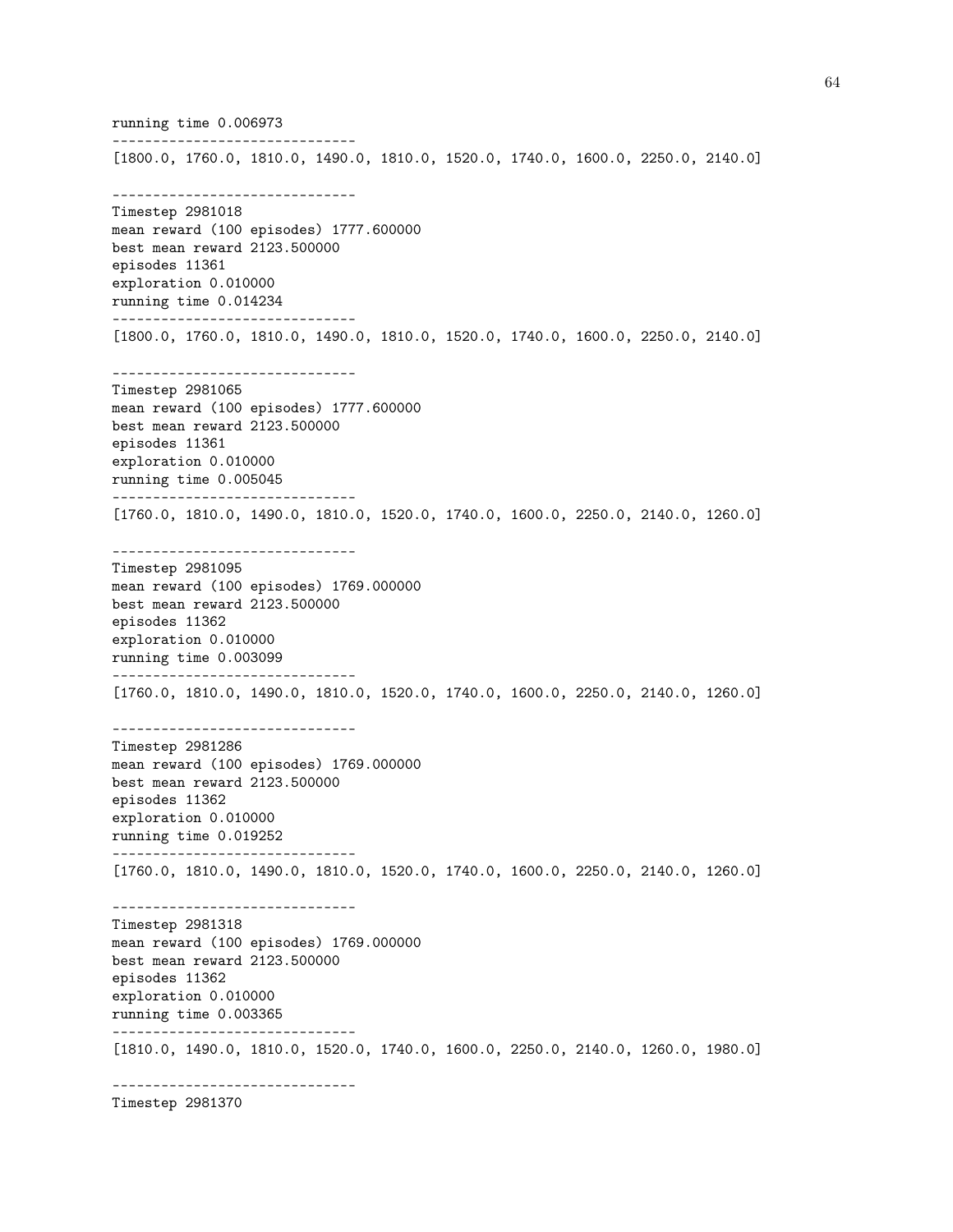mean reward (100 episodes) 1771.200000 best mean reward 2123.500000 episodes 11363 exploration 0.010000 running time 0.005149 ------------------------------ [1810.0, 1490.0, 1810.0, 1520.0, 1740.0, 1600.0, 2250.0, 2140.0, 1260.0, 1980.0] ------------------------------ Timestep 2981557 mean reward (100 episodes) 1771.200000 best mean reward 2123.500000 episodes 11363 exploration 0.010000 running time 0.018653 ------------------------------ [1810.0, 1490.0, 1810.0, 1520.0, 1740.0, 1600.0, 2250.0, 2140.0, 1260.0, 1980.0] ------------------------------ Timestep 2981576 mean reward (100 episodes) 1771.200000 best mean reward 2123.500000 episodes 11363 exploration 0.010000 running time 0.002141 ------------------------------ [1490.0, 1810.0, 1520.0, 1740.0, 1600.0, 2250.0, 2140.0, 1260.0, 1980.0, 1880.0] ------------------------------ Timestep 2981714 mean reward (100 episodes) 1774.600000 best mean reward 2123.500000 episodes 11364 exploration 0.010000 running time 0.013540 ------------------------------ [1490.0, 1810.0, 1520.0, 1740.0, 1600.0, 2250.0, 2140.0, 1260.0, 1980.0, 1880.0] ------------------------------ Timestep 2981910 mean reward (100 episodes) 1774.600000 best mean reward 2123.500000 episodes 11364 exploration 0.010000 running time 0.019959 ------------------------------ [1490.0, 1810.0, 1520.0, 1740.0, 1600.0, 2250.0, 2140.0, 1260.0, 1980.0, 1880.0] ------------------------------ Timestep 2981973 mean reward (100 episodes) 1774.600000 best mean reward 2123.500000 episodes 11364 exploration 0.010000 running time 0.006333 ------------------------------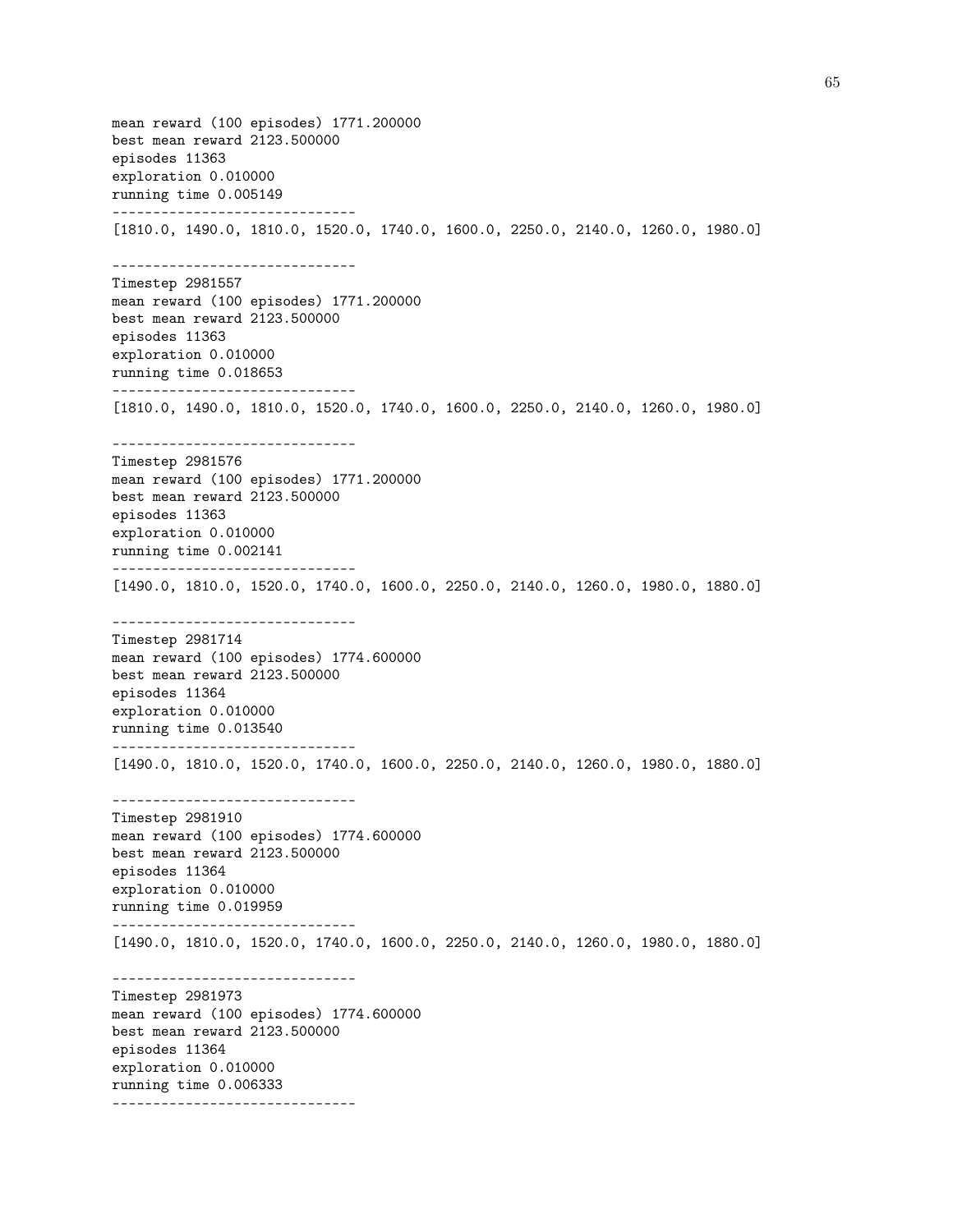[1810.0, 1520.0, 1740.0, 1600.0, 2250.0, 2140.0, 1260.0, 1980.0, 1880.0, 2510.0]

------------------------------ Timestep 2982074 mean reward (100 episodes) 1788.300000 best mean reward 2123.500000 episodes 11365 exploration 0.010000 running time 0.010603 ------------------------------ [1810.0, 1520.0, 1740.0, 1600.0, 2250.0, 2140.0, 1260.0, 1980.0, 1880.0, 2510.0] ------------------------------ Timestep 2982235 mean reward (100 episodes) 1788.300000 best mean reward 2123.500000 episodes 11365 exploration 0.010000 running time 0.015896 ------------------------------ [1810.0, 1520.0, 1740.0, 1600.0, 2250.0, 2140.0, 1260.0, 1980.0, 1880.0, 2510.0] ------------------------------ Timestep 2982293 mean reward (100 episodes) 1788.300000 best mean reward 2123.500000 episodes 11365 exploration 0.010000 running time 0.005841 ------------------------------ [1520.0, 1740.0, 1600.0, 2250.0, 2140.0, 1260.0, 1980.0, 1880.0, 2510.0, 1700.0] ------------------------------ Timestep 2982415 mean reward (100 episodes) 1784.900000 best mean reward 2123.500000 episodes 11366 exploration 0.010000 running time 0.012126 ------------------------------ [1520.0, 1740.0, 1600.0, 2250.0, 2140.0, 1260.0, 1980.0, 1880.0, 2510.0, 1700.0] ------------------------------ Timestep 2982537 mean reward (100 episodes) 1784.900000 best mean reward 2123.500000 episodes 11366 exploration 0.010000 running time 0.012437 ------------------------------ [1520.0, 1740.0, 1600.0, 2250.0, 2140.0, 1260.0, 1980.0, 1880.0, 2510.0, 1700.0] ------------------------------ Timestep 2982631 mean reward (100 episodes) 1784.900000 best mean reward 2123.500000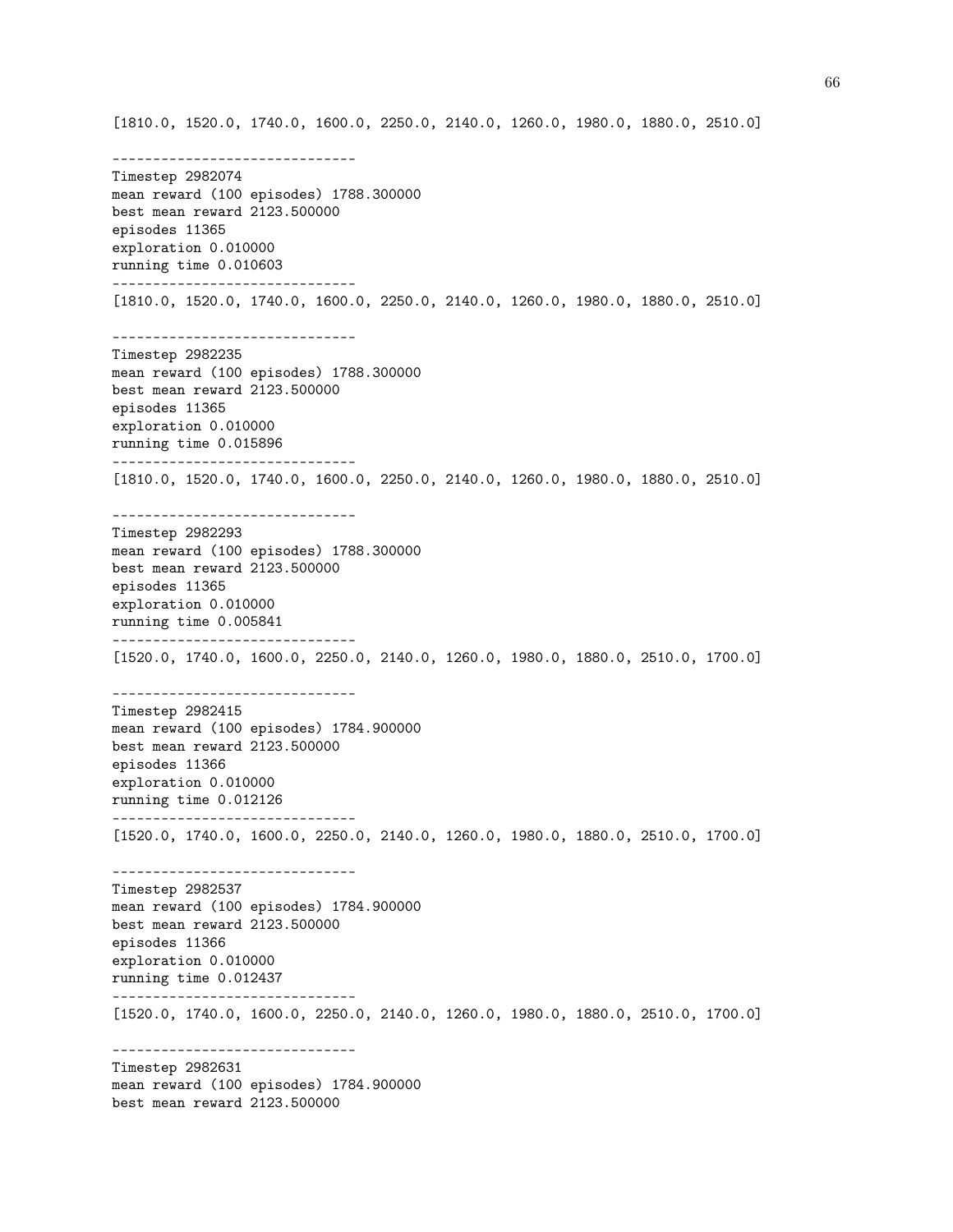episodes 11366 exploration 0.010000 running time 0.009639 ------------------------------ [1740.0, 1600.0, 2250.0, 2140.0, 1260.0, 1980.0, 1880.0, 2510.0, 1700.0, 1500.0] ------------------------------ Timestep 2982686 mean reward (100 episodes) 1775.400000 best mean reward 2123.500000 episodes 11367 exploration 0.010000 running time 0.005568 ------------------------------ [1740.0, 1600.0, 2250.0, 2140.0, 1260.0, 1980.0, 1880.0, 2510.0, 1700.0, 1500.0] ------------------------------ Timestep 2982925 mean reward (100 episodes) 1775.400000 best mean reward 2123.500000 episodes 11367 exploration 0.010000 running time 0.023797 ------------------------------ [1740.0, 1600.0, 2250.0, 2140.0, 1260.0, 1980.0, 1880.0, 2510.0, 1700.0, 1500.0] ------------------------------ Timestep 2983035 mean reward (100 episodes) 1775.400000 best mean reward 2123.500000 episodes 11367 exploration 0.010000 running time 0.010761 ------------------------------ [1600.0, 2250.0, 2140.0, 1260.0, 1980.0, 1880.0, 2510.0, 1700.0, 1500.0, 4350.0] ------------------------------ Timestep 2983094 mean reward (100 episodes) 1805.900000 best mean reward 2123.500000 episodes 11368 exploration 0.010000 running time 0.005973 ------------------------------ [1600.0, 2250.0, 2140.0, 1260.0, 1980.0, 1880.0, 2510.0, 1700.0, 1500.0, 4350.0] ------------------------------ Timestep 2983198 mean reward (100 episodes) 1805.900000 best mean reward 2123.500000 episodes 11368 exploration 0.010000 running time 0.010490 ------------------------------ [1600.0, 2250.0, 2140.0, 1260.0, 1980.0, 1880.0, 2510.0, 1700.0, 1500.0, 4350.0]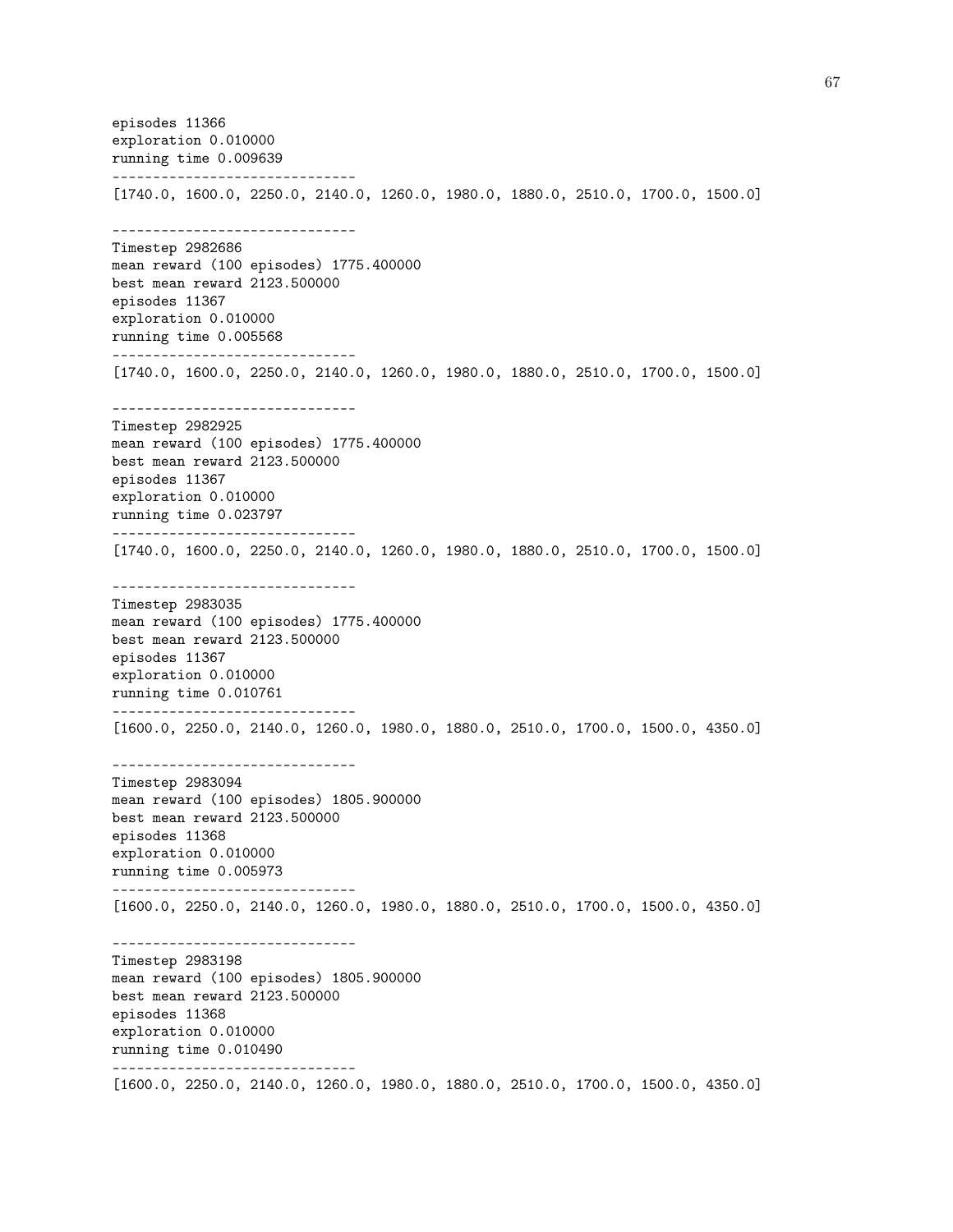------------------------------ Timestep 2983290 mean reward (100 episodes) 1805.900000 best mean reward 2123.500000 episodes 11368 exploration 0.010000 running time 0.009231 ------------------------------ [2250.0, 2140.0, 1260.0, 1980.0, 1880.0, 2510.0, 1700.0, 1500.0, 4350.0, 1340.0] ------------------------------ Timestep 2983381 mean reward (100 episodes) 1800.100000 best mean reward 2123.500000 episodes 11369 exploration 0.010000 running time 0.009151 ------------------------------ [2250.0, 2140.0, 1260.0, 1980.0, 1880.0, 2510.0, 1700.0, 1500.0, 4350.0, 1340.0] ------------------------------ Timestep 2983533 mean reward (100 episodes) 1800.100000 best mean reward 2123.500000 episodes 11369 exploration 0.010000 running time 0.015224 ------------------------------ [2250.0, 2140.0, 1260.0, 1980.0, 1880.0, 2510.0, 1700.0, 1500.0, 4350.0, 1340.0] ------------------------------ Timestep 2983590 mean reward (100 episodes) 1800.100000 best mean reward 2123.500000 episodes 11369 exploration 0.010000 running time 0.005937 ------------------------------ [2140.0, 1260.0, 1980.0, 1880.0, 2510.0, 1700.0, 1500.0, 4350.0, 1340.0, 1480.0] ------------------------------ Timestep 2983645 mean reward (100 episodes) 1804.100000 best mean reward 2123.500000 episodes 11370 exploration 0.010000 running time 0.005463 ------------------------------ [2140.0, 1260.0, 1980.0, 1880.0, 2510.0, 1700.0, 1500.0, 4350.0, 1340.0, 1480.0] ------------------------------ Timestep 2983800 mean reward (100 episodes) 1804.100000 best mean reward 2123.500000 episodes 11370 exploration 0.010000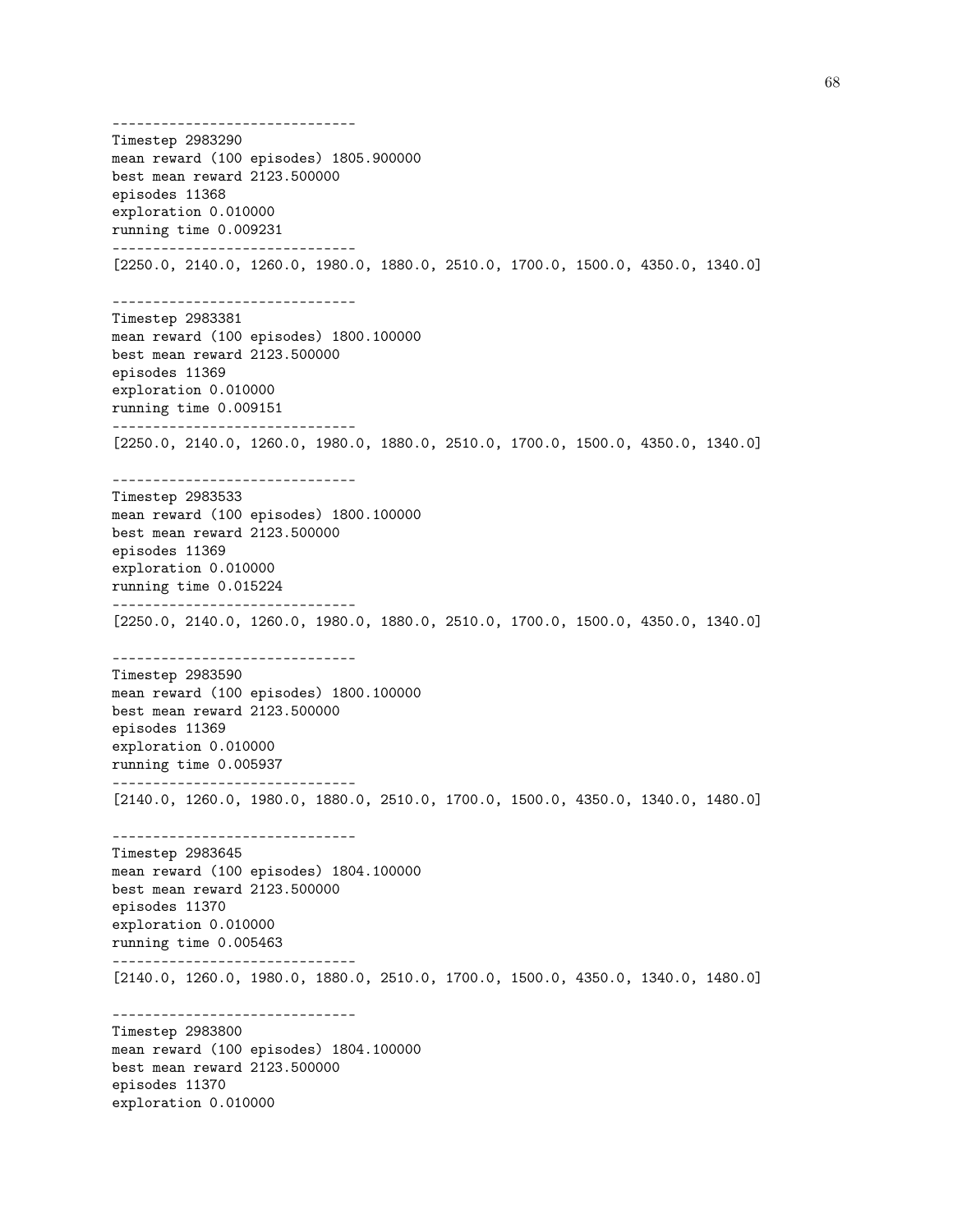running time 0.015691 ------------------------------ [2140.0, 1260.0, 1980.0, 1880.0, 2510.0, 1700.0, 1500.0, 4350.0, 1340.0, 1480.0] ------------------------------ Timestep 2983815 mean reward (100 episodes) 1804.100000 best mean reward 2123.500000 episodes 11370 exploration 0.010000 running time 0.001623 ------------------------------ [1260.0, 1980.0, 1880.0, 2510.0, 1700.0, 1500.0, 4350.0, 1340.0, 1480.0, 2010.0] ------------------------------ Timestep 2983871 mean reward (100 episodes) 1808.400000 best mean reward 2123.500000 episodes 11371 exploration 0.010000 running time 0.005617 ------------------------------ [1260.0, 1980.0, 1880.0, 2510.0, 1700.0, 1500.0, 4350.0, 1340.0, 1480.0, 2010.0] ------------------------------ Timestep 2983992 mean reward (100 episodes) 1808.400000 best mean reward 2123.500000 episodes 11371 exploration 0.010000 running time 0.012391 ------------------------------ [1260.0, 1980.0, 1880.0, 2510.0, 1700.0, 1500.0, 4350.0, 1340.0, 1480.0, 2010.0] ------------------------------ Timestep 2984081 mean reward (100 episodes) 1808.400000 best mean reward 2123.500000 episodes 11371 exploration 0.010000 running time 0.009212 ------------------------------ [1980.0, 1880.0, 2510.0, 1700.0, 1500.0, 4350.0, 1340.0, 1480.0, 2010.0, 1560.0] ------------------------------ Timestep 2984129 mean reward (100 episodes) 1801.400000 best mean reward 2123.500000 episodes 11372 exploration 0.010000 running time 0.005112 ------------------------------ [1980.0, 1880.0, 2510.0, 1700.0, 1500.0, 4350.0, 1340.0, 1480.0, 2010.0, 1560.0] ------------------------------

Timestep 2984286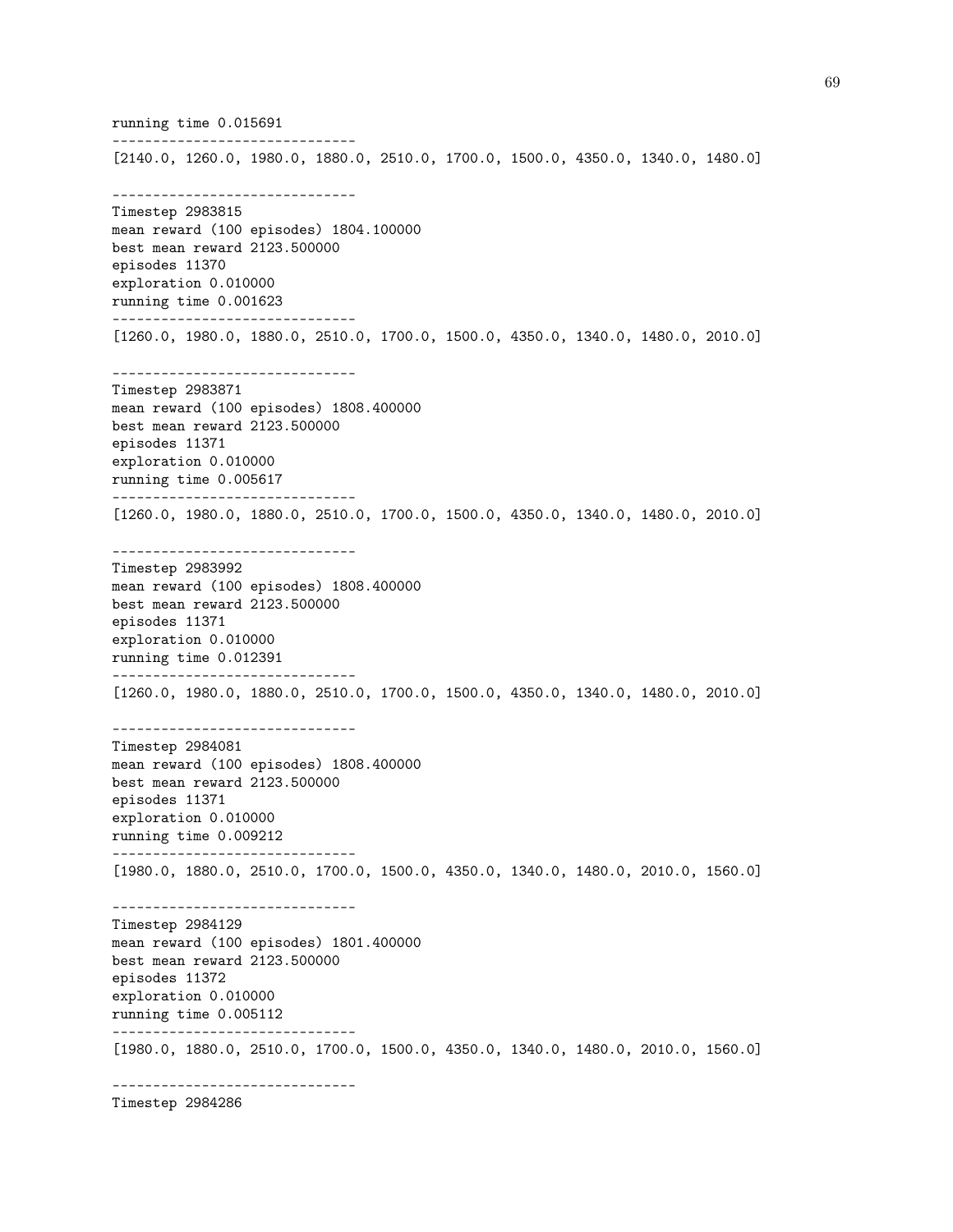mean reward (100 episodes) 1801.400000 best mean reward 2123.500000 episodes 11372 exploration 0.010000 running time 0.015947 ------------------------------ [1980.0, 1880.0, 2510.0, 1700.0, 1500.0, 4350.0, 1340.0, 1480.0, 2010.0, 1560.0] ------------------------------ Timestep 2984326 mean reward (100 episodes) 1801.400000 best mean reward 2123.500000 episodes 11372 exploration 0.010000 running time 0.004267 ------------------------------ [1880.0, 2510.0, 1700.0, 1500.0, 4350.0, 1340.0, 1480.0, 2010.0, 1560.0, 1200.0] ------------------------------ Timestep 2984386 mean reward (100 episodes) 1789.400000 best mean reward 2123.500000 episodes 11373 exploration 0.010000 running time 0.006077 ------------------------------ [1880.0, 2510.0, 1700.0, 1500.0, 4350.0, 1340.0, 1480.0, 2010.0, 1560.0, 1200.0] ------------------------------ Timestep 2984515 mean reward (100 episodes) 1789.400000 best mean reward 2123.500000 episodes 11373 exploration 0.010000 running time 0.013134 ------------------------------ [1880.0, 2510.0, 1700.0, 1500.0, 4350.0, 1340.0, 1480.0, 2010.0, 1560.0, 1200.0] ------------------------------ Timestep 2984530 mean reward (100 episodes) 1789.400000 best mean reward 2123.500000 episodes 11373 exploration 0.010000 running time 0.001818 ------------------------------ [2510.0, 1700.0, 1500.0, 4350.0, 1340.0, 1480.0, 2010.0, 1560.0, 1200.0, 810.0] ------------------------------ Timestep 2984544 mean reward (100 episodes) 1783.000000 best mean reward 2123.500000 episodes 11374 exploration 0.010000 running time 0.001743 ------------------------------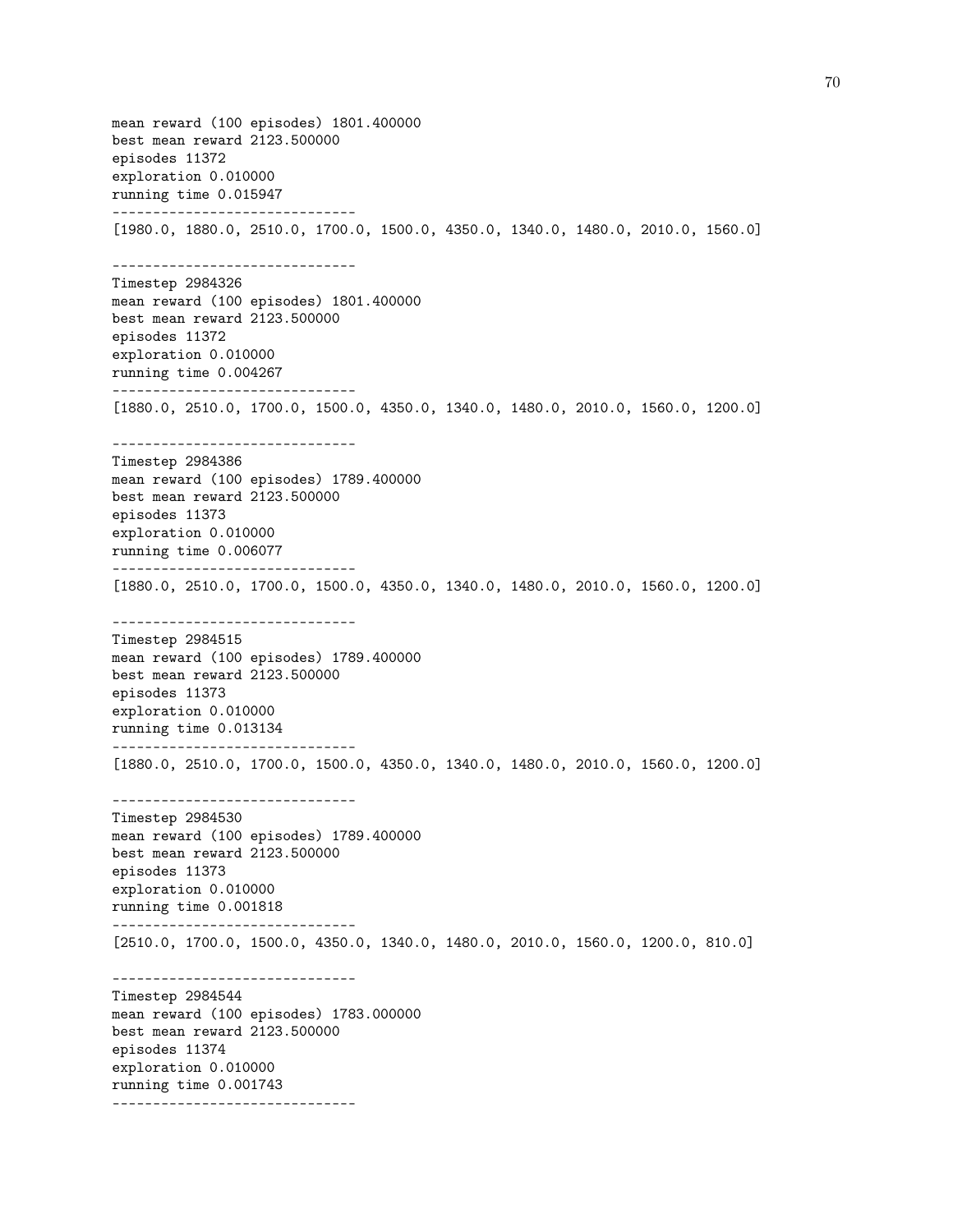Timestep 2984659 mean reward (100 episodes) 1783.000000 best mean reward 2123.500000 episodes 11374 exploration 0.010000 running time 0.011549 ------------------------------ [2510.0, 1700.0, 1500.0, 4350.0, 1340.0, 1480.0, 2010.0, 1560.0, 1200.0, 810.0] ------------------------------ Timestep 2984704 mean reward (100 episodes) 1783.000000 best mean reward 2123.500000 episodes 11374 exploration 0.010000 running time 0.004560 ------------------------------ [1700.0, 1500.0, 4350.0, 1340.0, 1480.0, 2010.0, 1560.0, 1200.0, 810.0, 1840.0] ------------------------------ Timestep 2984800 mean reward (100 episodes) 1786.300000 best mean reward 2123.500000 episodes 11375 exploration 0.010000 running time 0.009781 ------------------------------ [1700.0, 1500.0, 4350.0, 1340.0, 1480.0, 2010.0, 1560.0, 1200.0, 810.0, 1840.0] ------------------------------ Timestep 2984991 mean reward (100 episodes) 1786.300000 best mean reward 2123.500000 episodes 11375 exploration 0.010000 running time 0.018941 ------------------------------ [1700.0, 1500.0, 4350.0, 1340.0, 1480.0, 2010.0, 1560.0, 1200.0, 810.0, 1840.0] ------------------------------ Timestep 2985031 mean reward (100 episodes) 1786.300000 best mean reward 2123.500000 episodes 11375 exploration 0.010000 running time 0.004012 ------------------------------ [1500.0, 4350.0, 1340.0, 1480.0, 2010.0, 1560.0, 1200.0, 810.0, 1840.0, 1800.0] ------------------------------ Timestep 2985101 mean reward (100 episodes) 1788.000000 best mean reward 2123.500000

[2510.0, 1700.0, 1500.0, 4350.0, 1340.0, 1480.0, 2010.0, 1560.0, 1200.0, 810.0]

------------------------------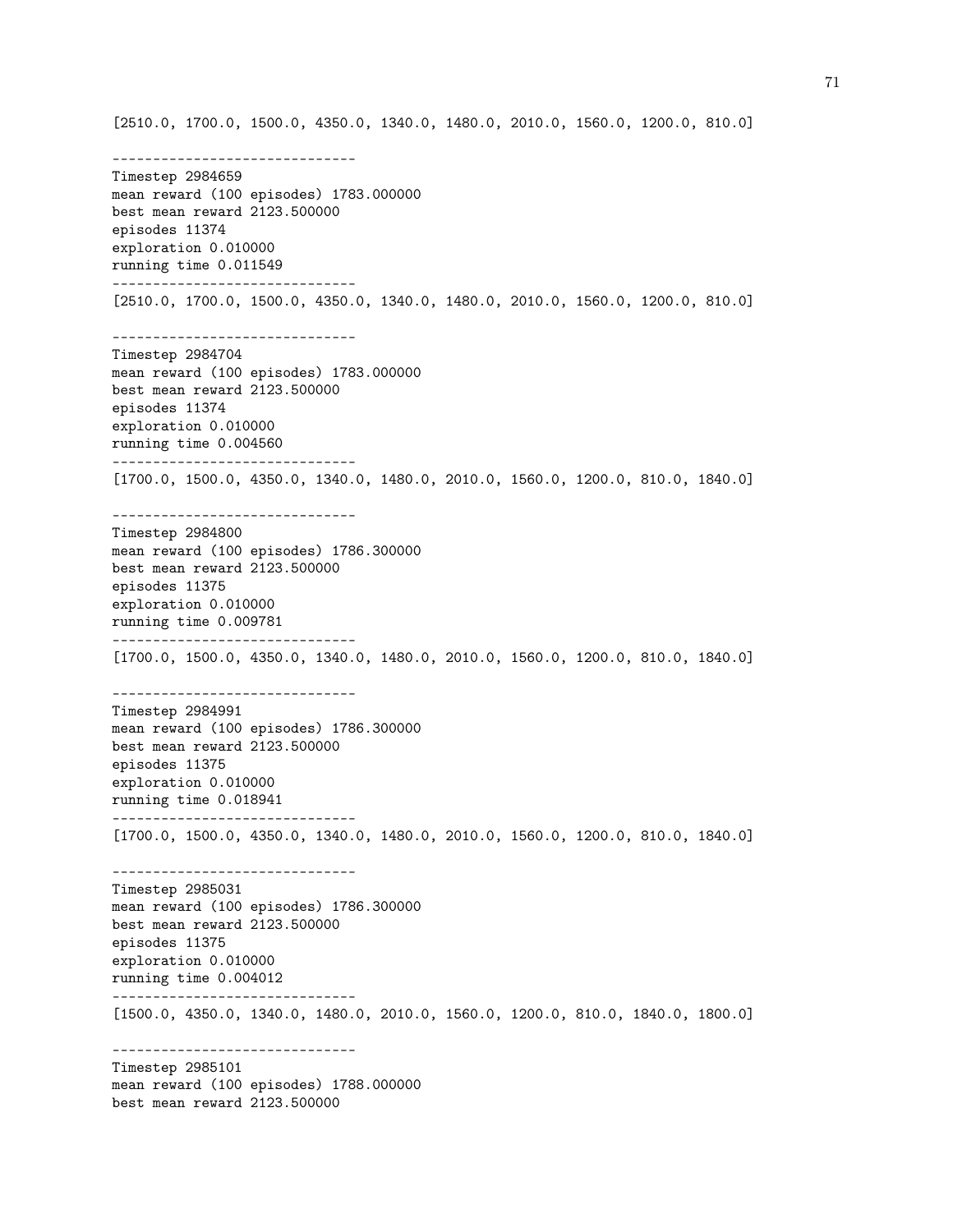episodes 11376 exploration 0.010000 running time 0.006940 ------------------------------ [1500.0, 4350.0, 1340.0, 1480.0, 2010.0, 1560.0, 1200.0, 810.0, 1840.0, 1800.0] ------------------------------ Timestep 2985233 mean reward (100 episodes) 1788.000000 best mean reward 2123.500000 episodes 11376 exploration 0.010000 running time 0.013120 ------------------------------ [1500.0, 4350.0, 1340.0, 1480.0, 2010.0, 1560.0, 1200.0, 810.0, 1840.0, 1800.0] ------------------------------ Timestep 2985287 mean reward (100 episodes) 1788.000000 best mean reward 2123.500000 episodes 11376 exploration 0.010000 running time 0.005394 ------------------------------ [4350.0, 1340.0, 1480.0, 2010.0, 1560.0, 1200.0, 810.0, 1840.0, 1800.0, 3250.0] ------------------------------ Timestep 2985437 mean reward (100 episodes) 1805.600000 best mean reward 2123.500000 episodes 11377 exploration 0.010000 running time 0.014918 ------------------------------ [4350.0, 1340.0, 1480.0, 2010.0, 1560.0, 1200.0, 810.0, 1840.0, 1800.0, 3250.0] ------------------------------ Timestep 2985651 mean reward (100 episodes) 1805.600000 best mean reward 2123.500000 episodes 11377 exploration 0.010000 running time 0.021467 ------------------------------ [4350.0, 1340.0, 1480.0, 2010.0, 1560.0, 1200.0, 810.0, 1840.0, 1800.0, 3250.0] ------------------------------ Timestep 2985697 mean reward (100 episodes) 1805.600000 best mean reward 2123.500000 episodes 11377 exploration 0.010000 running time 0.004894 ------------------------------ [1340.0, 1480.0, 2010.0, 1560.0, 1200.0, 810.0, 1840.0, 1800.0, 3250.0, 1700.0]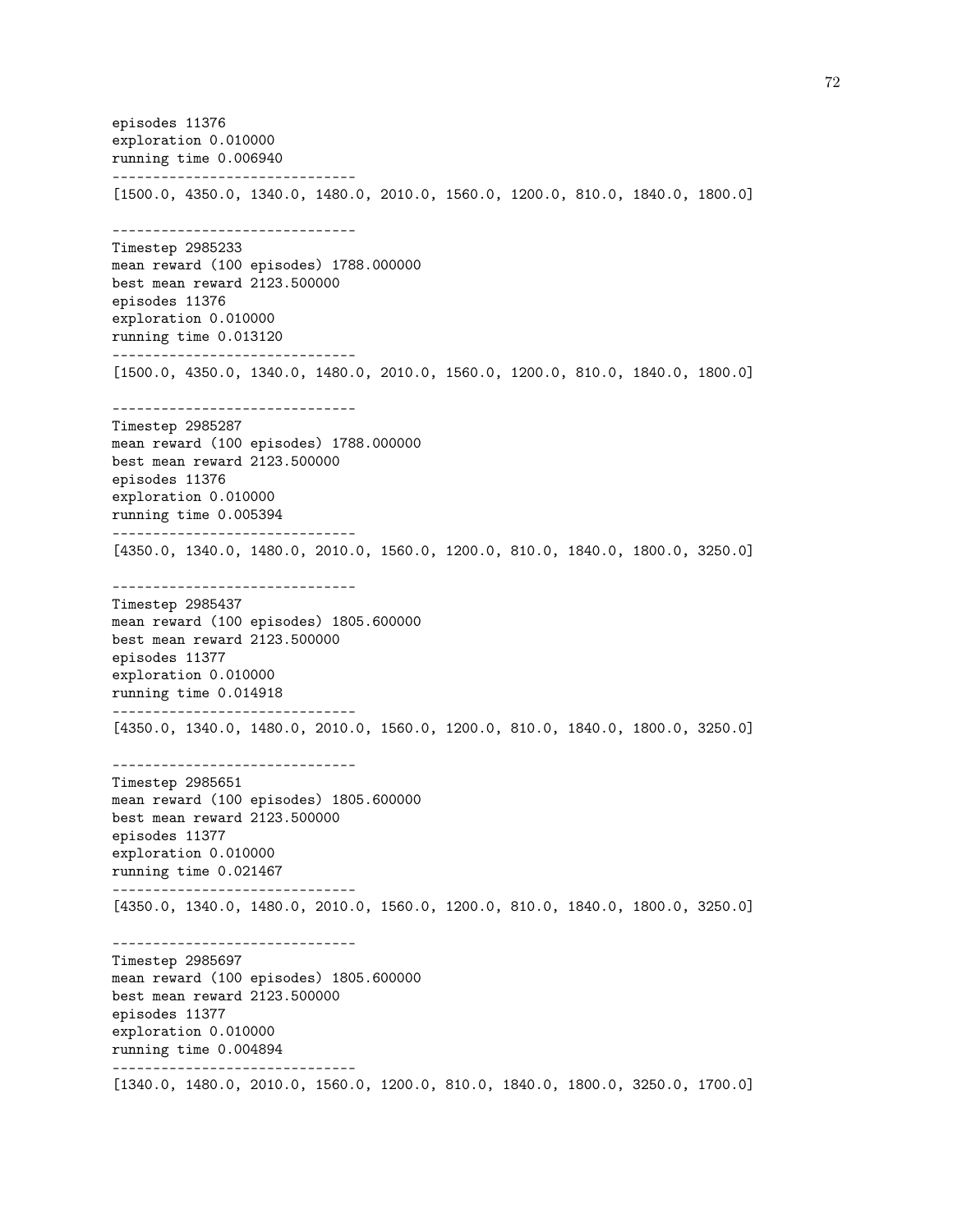------------------------------ Timestep 2985737 mean reward (100 episodes) 1807.400000 best mean reward 2123.500000 episodes 11378 exploration 0.010000 running time 0.004114 ------------------------------ [1340.0, 1480.0, 2010.0, 1560.0, 1200.0, 810.0, 1840.0, 1800.0, 3250.0, 1700.0] ------------------------------ Timestep 2985898 mean reward (100 episodes) 1807.400000 best mean reward 2123.500000 episodes 11378 exploration 0.010000 running time 0.015914 ------------------------------ [1340.0, 1480.0, 2010.0, 1560.0, 1200.0, 810.0, 1840.0, 1800.0, 3250.0, 1700.0] ------------------------------ Timestep 2985993 mean reward (100 episodes) 1807.400000 best mean reward 2123.500000 episodes 11378 exploration 0.010000 running time 0.009895 ------------------------------ [1480.0, 2010.0, 1560.0, 1200.0, 810.0, 1840.0, 1800.0, 3250.0, 1700.0, 2210.0] ------------------------------ Timestep 2986143 mean reward (100 episodes) 1815.200000 best mean reward 2123.500000 episodes 11379 exploration 0.010000 running time 0.015685 ------------------------------ [1480.0, 2010.0, 1560.0, 1200.0, 810.0, 1840.0, 1800.0, 3250.0, 1700.0, 2210.0] ------------------------------ Timestep 2986268 mean reward (100 episodes) 1815.200000 best mean reward 2123.500000 episodes 11379 exploration 0.010000 running time 0.013382 ------------------------------ [1480.0, 2010.0, 1560.0, 1200.0, 810.0, 1840.0, 1800.0, 3250.0, 1700.0, 2210.0] ------------------------------ Timestep 2986306 mean reward (100 episodes) 1815.200000 best mean reward 2123.500000 episodes 11379 exploration 0.010000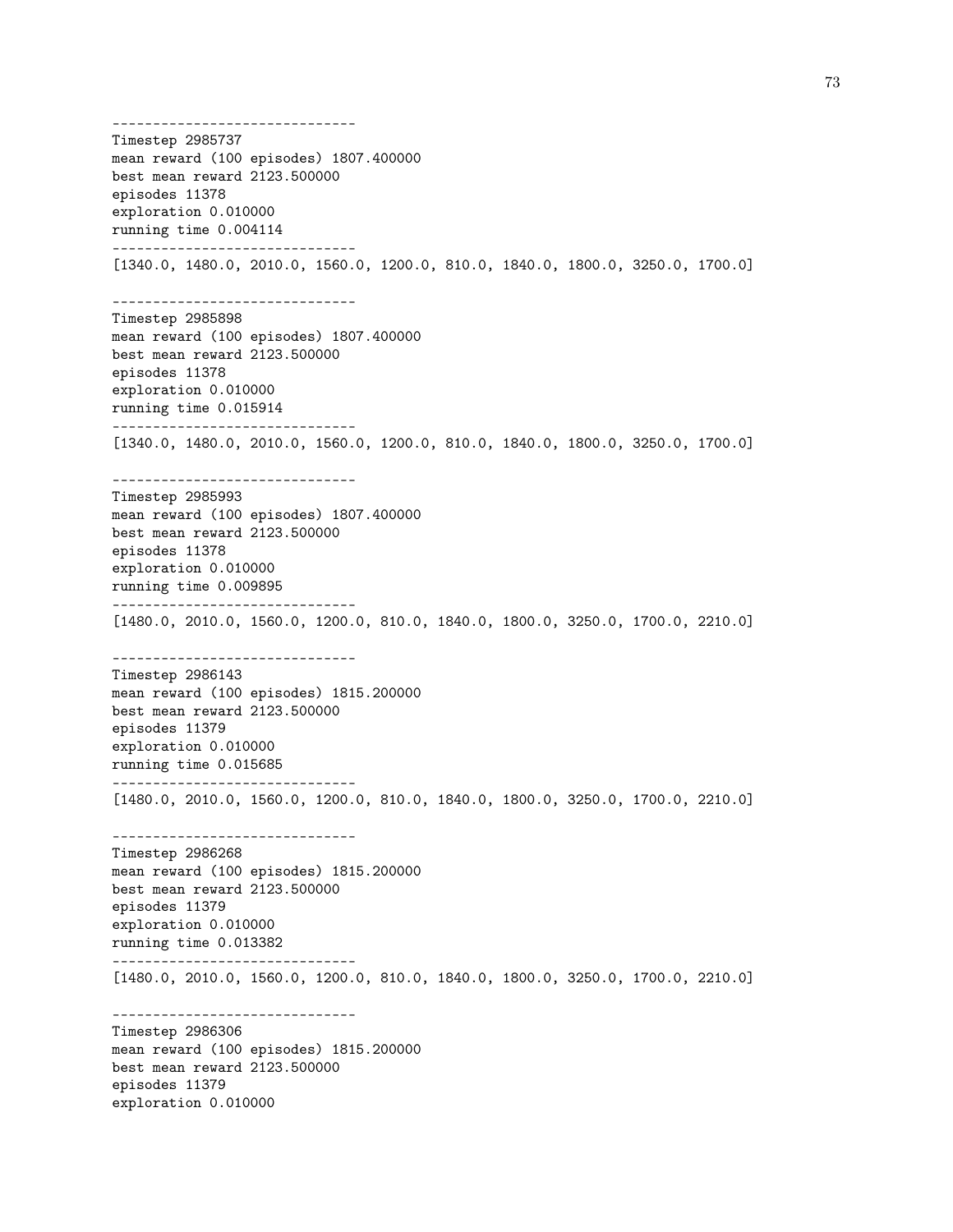running time 0.003958 ------------------------------ [2010.0, 1560.0, 1200.0, 810.0, 1840.0, 1800.0, 3250.0, 1700.0, 2210.0, 2300.0] ------------------------------ Timestep 2986423 mean reward (100 episodes) 1818.800000 best mean reward 2123.500000 episodes 11380 exploration 0.010000 running time 0.012435 ------------------------------ [2010.0, 1560.0, 1200.0, 810.0, 1840.0, 1800.0, 3250.0, 1700.0, 2210.0, 2300.0] ------------------------------ Timestep 2986552 mean reward (100 episodes) 1818.800000 best mean reward 2123.500000 episodes 11380 exploration 0.010000 running time 0.012737 ------------------------------ [2010.0, 1560.0, 1200.0, 810.0, 1840.0, 1800.0, 3250.0, 1700.0, 2210.0, 2300.0] ------------------------------ Timestep 2986585 mean reward (100 episodes) 1818.800000 best mean reward 2123.500000 episodes 11380 exploration 0.010000 running time 0.003608 ------------------------------ [1560.0, 1200.0, 810.0, 1840.0, 1800.0, 3250.0, 1700.0, 2210.0, 2300.0, 1370.0] ------------------------------ Timestep 2986638 mean reward (100 episodes) 1818.700000 best mean reward 2123.500000 episodes 11381 exploration 0.010000 running time 0.005769 ------------------------------ [1560.0, 1200.0, 810.0, 1840.0, 1800.0, 3250.0, 1700.0, 2210.0, 2300.0, 1370.0] ------------------------------ Timestep 2986770 mean reward (100 episodes) 1818.700000 best mean reward 2123.500000 episodes 11381 exploration 0.010000 running time 0.013327 ------------------------------ [1560.0, 1200.0, 810.0, 1840.0, 1800.0, 3250.0, 1700.0, 2210.0, 2300.0, 1370.0] ------------------------------

Timestep 2986800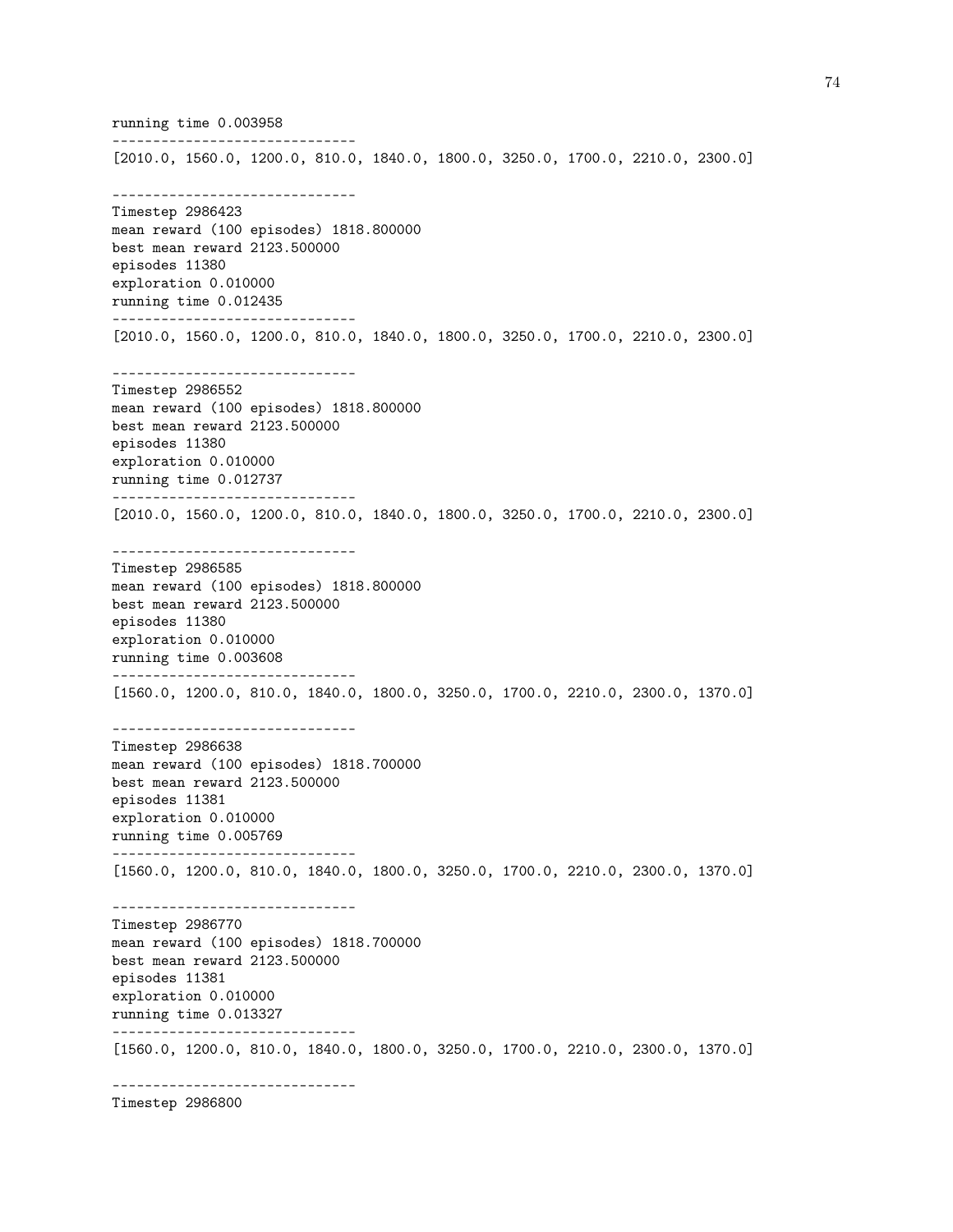mean reward (100 episodes) 1818.700000 best mean reward 2123.500000 episodes 11381 exploration 0.010000 running time 0.002985 ------------------------------ [1200.0, 810.0, 1840.0, 1800.0, 3250.0, 1700.0, 2210.0, 2300.0, 1370.0, 4380.0] ------------------------------ Timestep 2986906 mean reward (100 episodes) 1847.900000 best mean reward 2123.500000 episodes 11382 exploration 0.010000 running time 0.010759 ------------------------------ [1200.0, 810.0, 1840.0, 1800.0, 3250.0, 1700.0, 2210.0, 2300.0, 1370.0, 4380.0] ------------------------------ Timestep 2987066 mean reward (100 episodes) 1847.900000 best mean reward 2123.500000 episodes 11382 exploration 0.010000 running time 0.015926 ------------------------------ [1200.0, 810.0, 1840.0, 1800.0, 3250.0, 1700.0, 2210.0, 2300.0, 1370.0, 4380.0] ------------------------------ Timestep 2987127 mean reward (100 episodes) 1847.900000 best mean reward 2123.500000 episodes 11382 exploration 0.010000 running time 0.005966 ------------------------------ [810.0, 1840.0, 1800.0, 3250.0, 1700.0, 2210.0, 2300.0, 1370.0, 4380.0, 1170.0] ------------------------------ Timestep 2987139 mean reward (100 episodes) 1832.300000 best mean reward 2123.500000 episodes 11383 exploration 0.010000 running time 0.001457 ------------------------------ [810.0, 1840.0, 1800.0, 3250.0, 1700.0, 2210.0, 2300.0, 1370.0, 4380.0, 1170.0] ------------------------------ Timestep 2987232 mean reward (100 episodes) 1832.300000 best mean reward 2123.500000 episodes 11383 exploration 0.010000 running time 0.009428 ------------------------------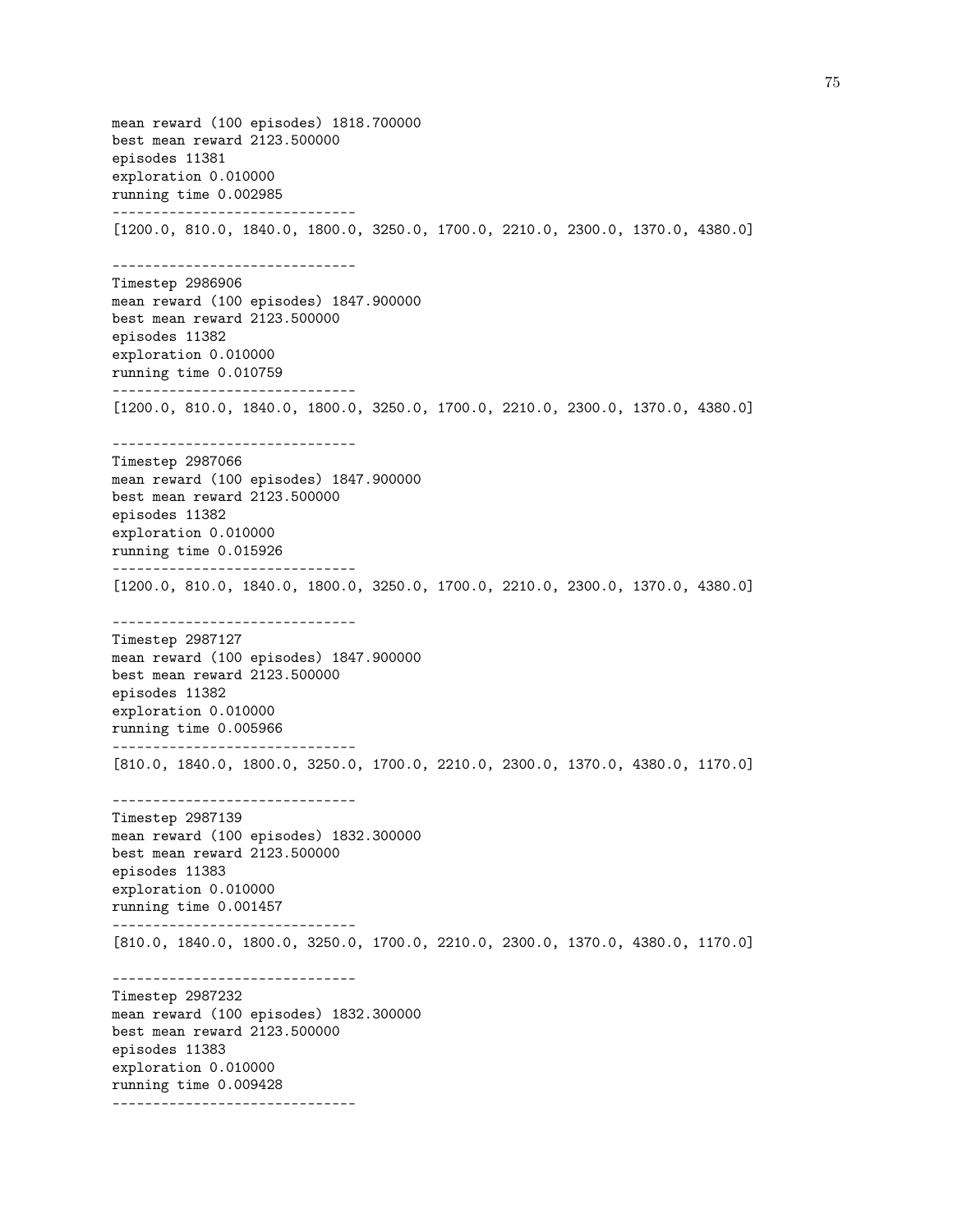[810.0, 1840.0, 1800.0, 3250.0, 1700.0, 2210.0, 2300.0, 1370.0, 4380.0, 1170.0]

------------------------------ Timestep 2987348 mean reward (100 episodes) 1832.300000 best mean reward 2123.500000 episodes 11383 exploration 0.010000 running time 0.011697 ------------------------------ [1840.0, 1800.0, 3250.0, 1700.0, 2210.0, 2300.0, 1370.0, 4380.0, 1170.0, 1650.0] ------------------------------ Timestep 2987391 mean reward (100 episodes) 1827.900000 best mean reward 2123.500000 episodes 11384 exploration 0.010000 running time 0.004532 ------------------------------ [1840.0, 1800.0, 3250.0, 1700.0, 2210.0, 2300.0, 1370.0, 4380.0, 1170.0, 1650.0] ------------------------------ Timestep 2987517 mean reward (100 episodes) 1827.900000 best mean reward 2123.500000 episodes 11384 exploration 0.010000 running time 0.012744 ------------------------------ [1840.0, 1800.0, 3250.0, 1700.0, 2210.0, 2300.0, 1370.0, 4380.0, 1170.0, 1650.0] ------------------------------ Timestep 2987556 mean reward (100 episodes) 1827.900000 best mean reward 2123.500000 episodes 11384 exploration 0.010000 running time 0.004019 ------------------------------ [1800.0, 3250.0, 1700.0, 2210.0, 2300.0, 1370.0, 4380.0, 1170.0, 1650.0, 2460.0] ------------------------------ Timestep 2987658 mean reward (100 episodes) 1841.700000 best mean reward 2123.500000 episodes 11385 exploration 0.010000 running time 0.010177 ------------------------------ [1800.0, 3250.0, 1700.0, 2210.0, 2300.0, 1370.0, 4380.0, 1170.0, 1650.0, 2460.0] ------------------------------ Timestep 2987760 mean reward (100 episodes) 1841.700000 best mean reward 2123.500000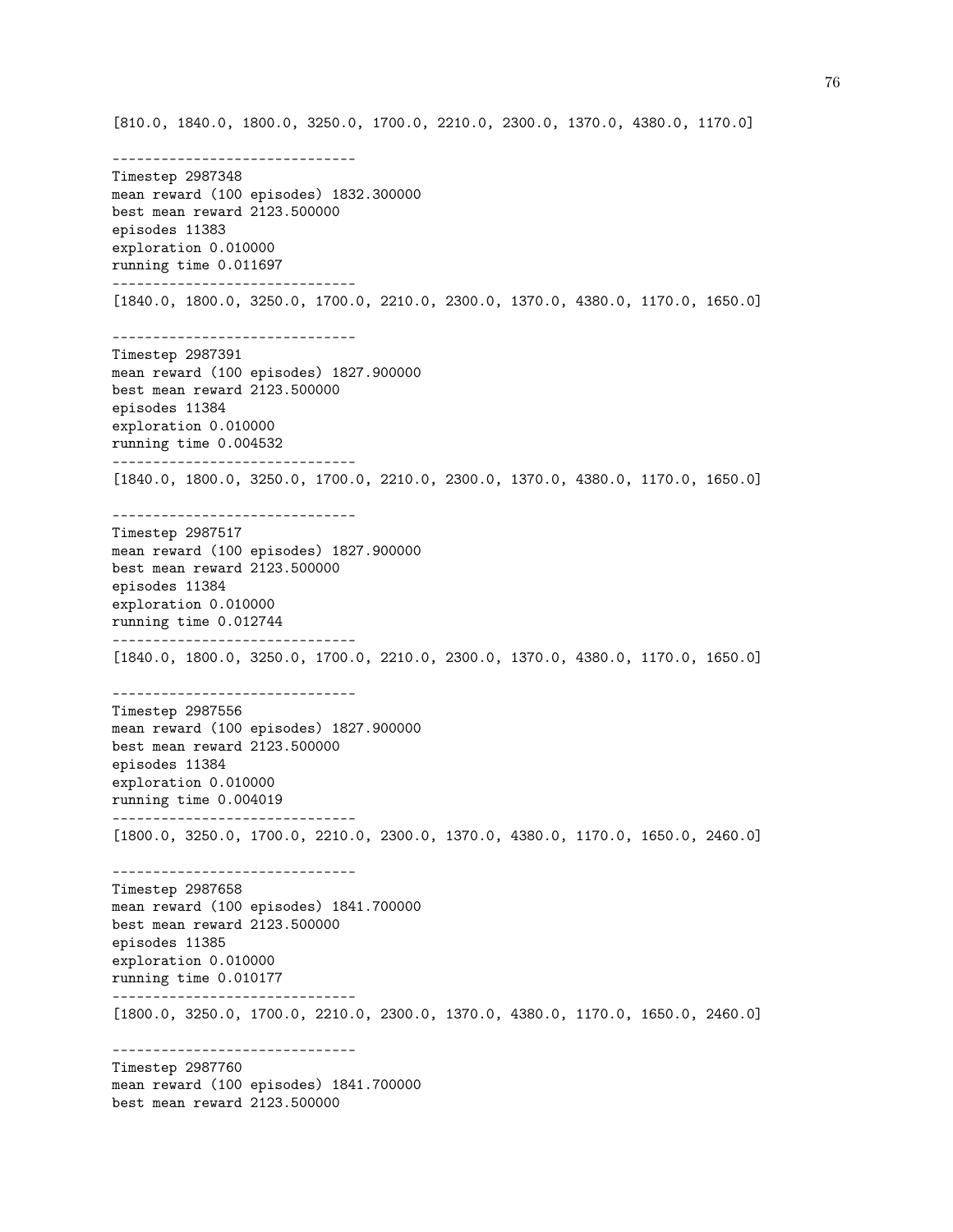episodes 11385 exploration 0.010000 running time 0.010456 ------------------------------ [1800.0, 3250.0, 1700.0, 2210.0, 2300.0, 1370.0, 4380.0, 1170.0, 1650.0, 2460.0] ------------------------------ Timestep 2987852 mean reward (100 episodes) 1841.700000 best mean reward 2123.500000 episodes 11385 exploration 0.010000 running time 0.009046 ------------------------------ [3250.0, 1700.0, 2210.0, 2300.0, 1370.0, 4380.0, 1170.0, 1650.0, 2460.0, 2270.0] ------------------------------ Timestep 2987969 mean reward (100 episodes) 1845.700000 best mean reward 2123.500000 episodes 11386 exploration 0.010000 running time 0.011815 ------------------------------ [3250.0, 1700.0, 2210.0, 2300.0, 1370.0, 4380.0, 1170.0, 1650.0, 2460.0, 2270.0] ------------------------------ Timestep 2988087 mean reward (100 episodes) 1845.700000 best mean reward 2123.500000 episodes 11386 exploration 0.010000 running time 0.011996 ------------------------------ [3250.0, 1700.0, 2210.0, 2300.0, 1370.0, 4380.0, 1170.0, 1650.0, 2460.0, 2270.0] ------------------------------ Timestep 2988161 mean reward (100 episodes) 1845.700000 best mean reward 2123.500000 episodes 11386 exploration 0.010000 running time 0.007455 ------------------------------ [1700.0, 2210.0, 2300.0, 1370.0, 4380.0, 1170.0, 1650.0, 2460.0, 2270.0, 2990.0] ------------------------------ Timestep 2988256 mean reward (100 episodes) 1860.400000 best mean reward 2123.500000 episodes 11387 exploration 0.010000 running time 0.009585 ------------------------------ [1700.0, 2210.0, 2300.0, 1370.0, 4380.0, 1170.0, 1650.0, 2460.0, 2270.0, 2990.0]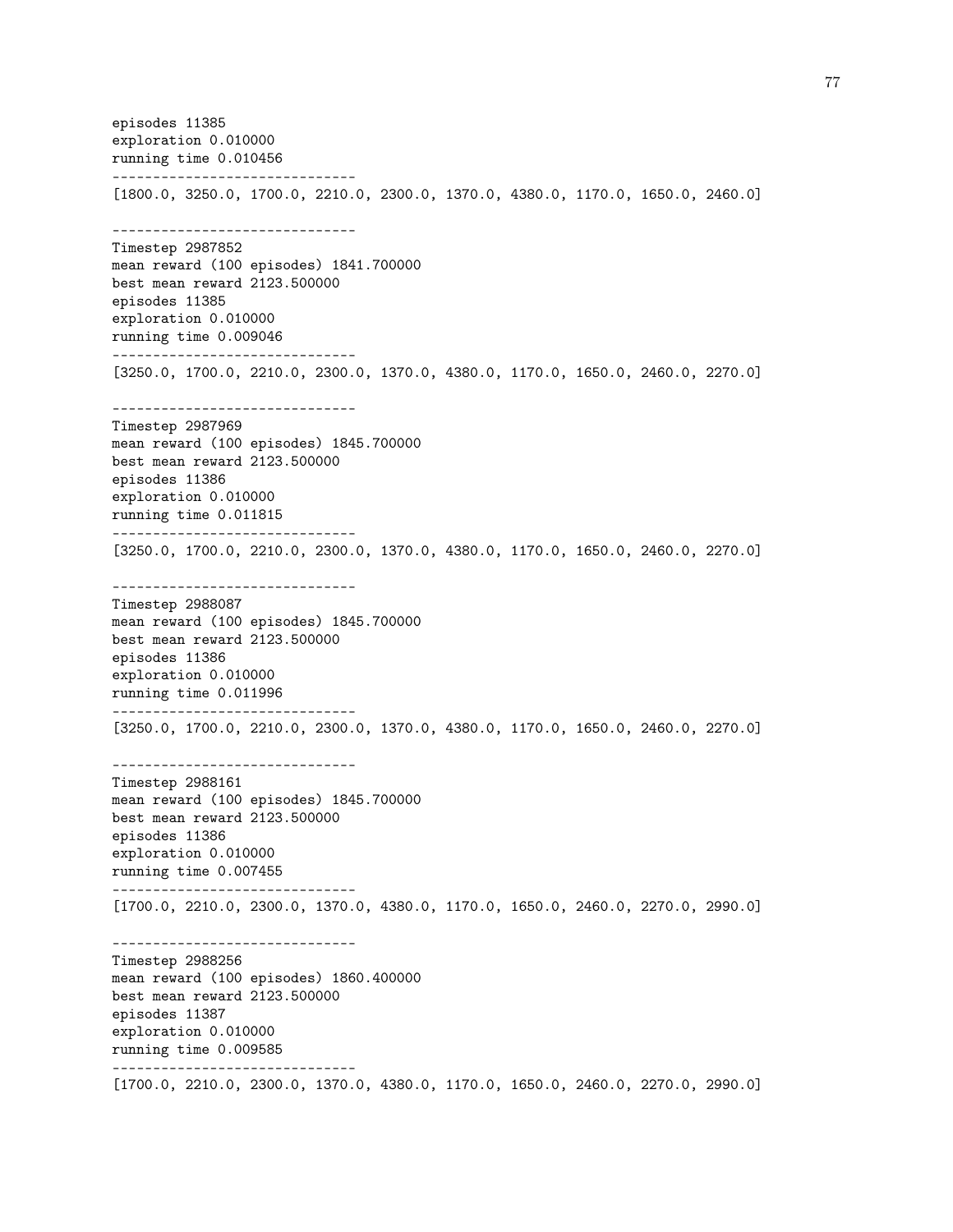------------------------------ Timestep 2988366 mean reward (100 episodes) 1860.400000 best mean reward 2123.500000 episodes 11387 exploration 0.010000 running time 0.011131 ------------------------------ [1700.0, 2210.0, 2300.0, 1370.0, 4380.0, 1170.0, 1650.0, 2460.0, 2270.0, 2990.0] ------------------------------ Timestep 2988446 mean reward (100 episodes) 1860.400000 best mean reward 2123.500000 episodes 11387 exploration 0.010000 running time 0.008201 ------------------------------ [2210.0, 2300.0, 1370.0, 4380.0, 1170.0, 1650.0, 2460.0, 2270.0, 2990.0, 1400.0] ------------------------------ Timestep 2988501 mean reward (100 episodes) 1856.000000 best mean reward 2123.500000 episodes 11388 exploration 0.010000 running time 0.005442 ------------------------------ [2210.0, 2300.0, 1370.0, 4380.0, 1170.0, 1650.0, 2460.0, 2270.0, 2990.0, 1400.0] ------------------------------ Timestep 2988585 mean reward (100 episodes) 1856.000000 best mean reward 2123.500000 episodes 11388 exploration 0.010000 running time 0.008692 ------------------------------ [2210.0, 2300.0, 1370.0, 4380.0, 1170.0, 1650.0, 2460.0, 2270.0, 2990.0, 1400.0] ------------------------------ Timestep 2988671 mean reward (100 episodes) 1856.000000 best mean reward 2123.500000 episodes 11388 exploration 0.010000 running time 0.008534 ------------------------------ [2300.0, 1370.0, 4380.0, 1170.0, 1650.0, 2460.0, 2270.0, 2990.0, 1400.0, 1410.0] ------------------------------ Timestep 2988755 mean reward (100 episodes) 1856.100000 best mean reward 2123.500000 episodes 11389 exploration 0.010000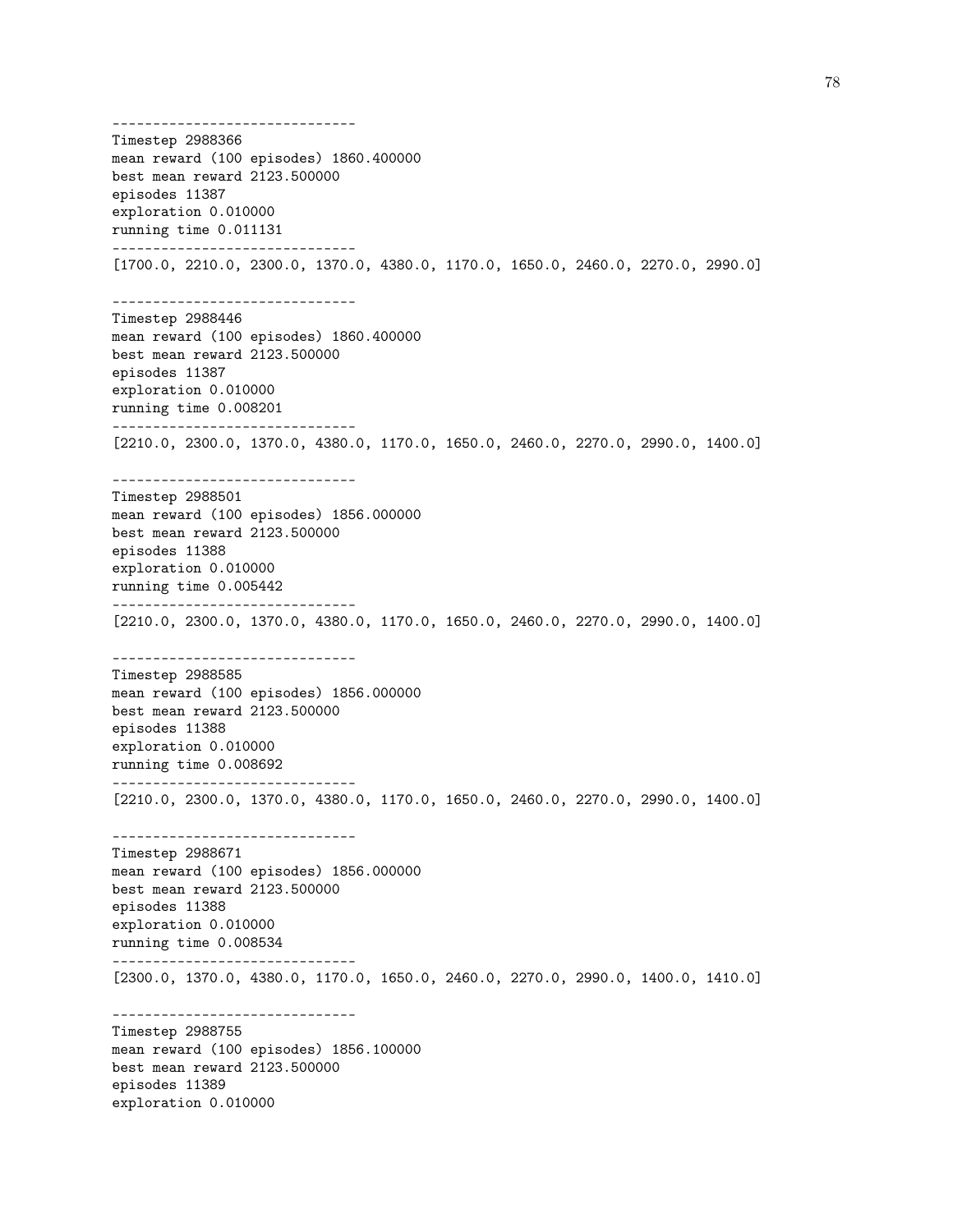running time 0.008708 ------------------------------ [2300.0, 1370.0, 4380.0, 1170.0, 1650.0, 2460.0, 2270.0, 2990.0, 1400.0, 1410.0] ------------------------------ Timestep 2988934 mean reward (100 episodes) 1856.100000 best mean reward 2123.500000 episodes 11389 exploration 0.010000 running time 0.018037 ------------------------------ [2300.0, 1370.0, 4380.0, 1170.0, 1650.0, 2460.0, 2270.0, 2990.0, 1400.0, 1410.0] ------------------------------ Timestep 2988948 mean reward (100 episodes) 1856.100000 best mean reward 2123.500000 episodes 11389 exploration 0.010000 running time 0.001647 ------------------------------ [1370.0, 4380.0, 1170.0, 1650.0, 2460.0, 2270.0, 2990.0, 1400.0, 1410.0, 2760.0] ------------------------------ Timestep 2988962 mean reward (100 episodes) 1866.900000 best mean reward 2123.500000 episodes 11390 exploration 0.010000 running time 0.001585 ------------------------------ [1370.0, 4380.0, 1170.0, 1650.0, 2460.0, 2270.0, 2990.0, 1400.0, 1410.0, 2760.0] ------------------------------ Timestep 2989158 mean reward (100 episodes) 1866.900000 best mean reward 2123.500000 episodes 11390 exploration 0.010000 running time 0.019852 ------------------------------ [1370.0, 4380.0, 1170.0, 1650.0, 2460.0, 2270.0, 2990.0, 1400.0, 1410.0, 2760.0] ------------------------------ Timestep 2989212 mean reward (100 episodes) 1866.900000 best mean reward 2123.500000 episodes 11390 exploration 0.010000 running time 0.005624 ------------------------------ [4380.0, 1170.0, 1650.0, 2460.0, 2270.0, 2990.0, 1400.0, 1410.0, 2760.0, 2320.0] ------------------------------

Timestep 2989351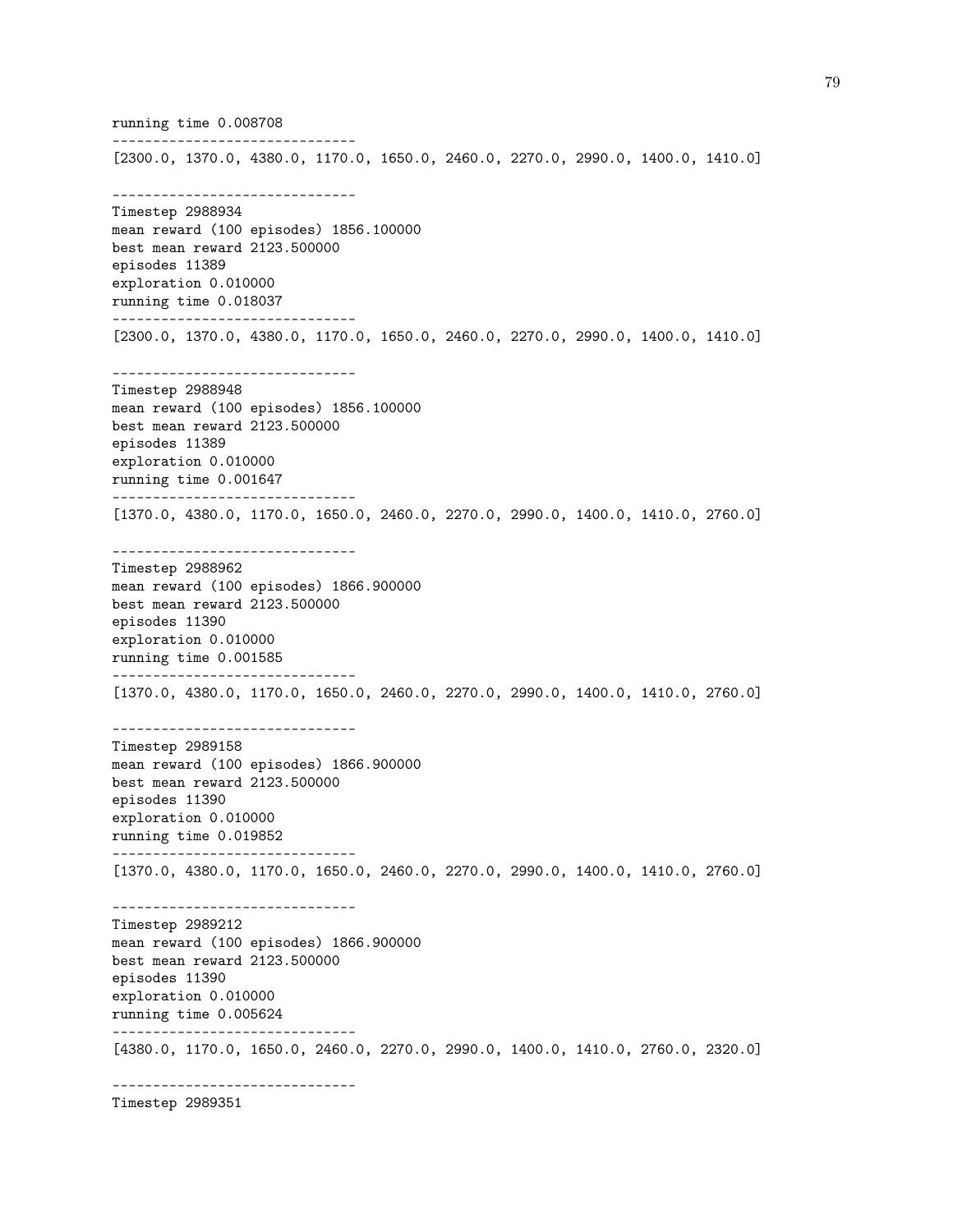mean reward (100 episodes) 1871.400000 best mean reward 2123.500000 episodes 11391 exploration 0.010000 running time 0.014017 ------------------------------ [4380.0, 1170.0, 1650.0, 2460.0, 2270.0, 2990.0, 1400.0, 1410.0, 2760.0, 2320.0] ------------------------------ Timestep 2989453 mean reward (100 episodes) 1871.400000 best mean reward 2123.500000 episodes 11391 exploration 0.010000 running time 0.010583 ------------------------------ [4380.0, 1170.0, 1650.0, 2460.0, 2270.0, 2990.0, 1400.0, 1410.0, 2760.0, 2320.0] ------------------------------ Timestep 2989673 mean reward (100 episodes) 1871.400000 best mean reward 2123.500000 episodes 11391 exploration 0.010000 running time 0.022021 ------------------------------ [1170.0, 1650.0, 2460.0, 2270.0, 2990.0, 1400.0, 1410.0, 2760.0, 2320.0, 2740.0] ------------------------------ Timestep 2989784 mean reward (100 episodes) 1879.100000 best mean reward 2123.500000 episodes 11392 exploration 0.010000 running time 0.011148 ------------------------------ [1170.0, 1650.0, 2460.0, 2270.0, 2990.0, 1400.0, 1410.0, 2760.0, 2320.0, 2740.0] ------------------------------ Timestep 2989875 mean reward (100 episodes) 1879.100000 best mean reward 2123.500000 episodes 11392 exploration 0.010000 running time 0.008826 ------------------------------ [1170.0, 1650.0, 2460.0, 2270.0, 2990.0, 1400.0, 1410.0, 2760.0, 2320.0, 2740.0] ------------------------------ Timestep 2989954 mean reward (100 episodes) 1879.100000 best mean reward 2123.500000 episodes 11392 exploration 0.010000 running time 0.008308 ------------------------------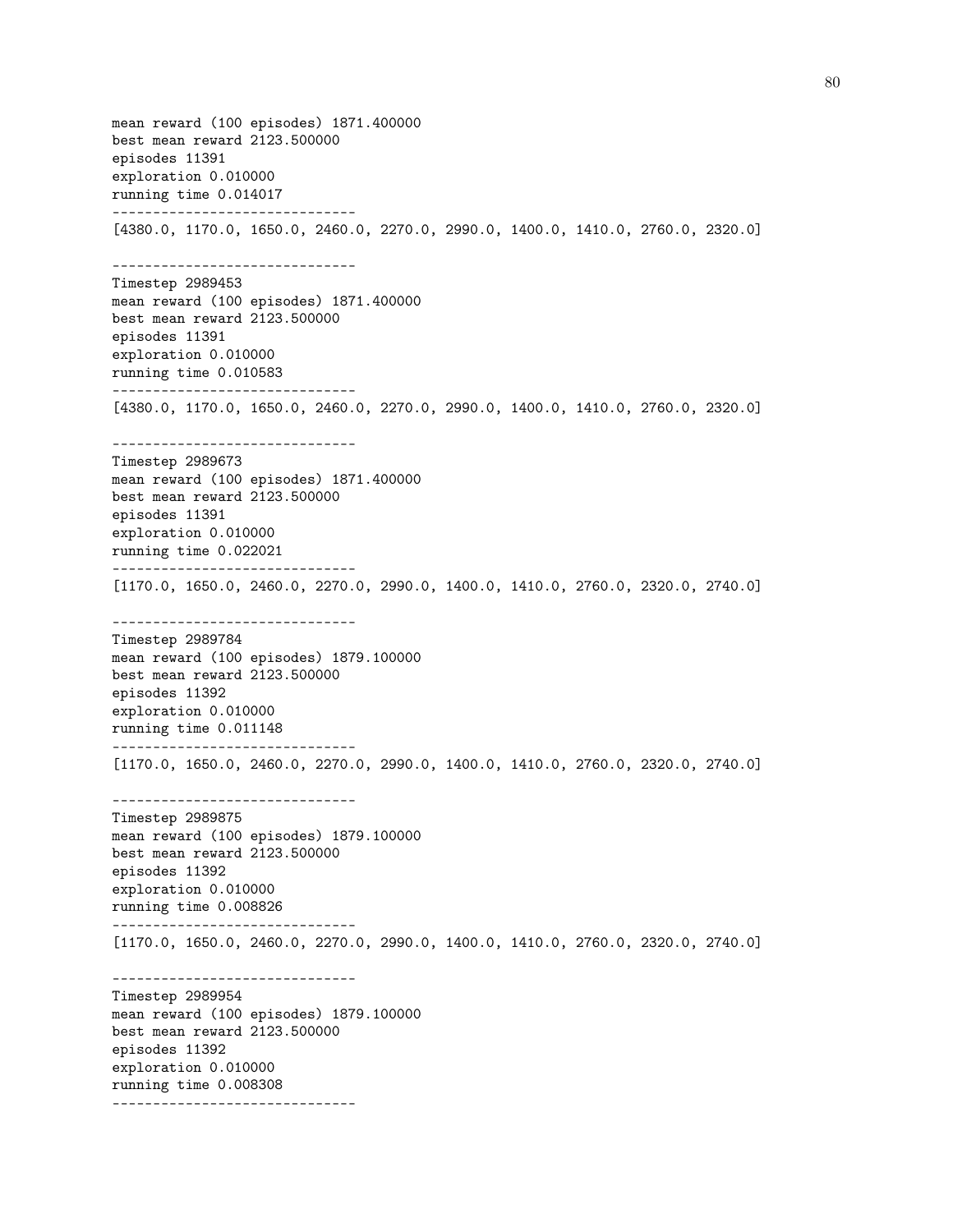[1650.0, 2460.0, 2270.0, 2990.0, 1400.0, 1410.0, 2760.0, 2320.0, 2740.0, 1990.0] ------------------------------ Timestep 2990021 mean reward (100 episodes) 1886.700000 best mean reward 2123.500000 episodes 11393 exploration 0.010000 running time 0.007057 ------------------------------ [1650.0, 2460.0, 2270.0, 2990.0, 1400.0, 1410.0, 2760.0, 2320.0, 2740.0, 1990.0] ------------------------------ Timestep 2990146 mean reward (100 episodes) 1886.700000 best mean reward 2123.500000 episodes 11393 exploration 0.010000 running time 0.012520 ------------------------------ [1650.0, 2460.0, 2270.0, 2990.0, 1400.0, 1410.0, 2760.0, 2320.0, 2740.0, 1990.0] ------------------------------ Timestep 2990188 mean reward (100 episodes) 1886.700000 best mean reward 2123.500000 episodes 11393 exploration 0.010000 running time 0.004517 ------------------------------ [2460.0, 2270.0, 2990.0, 1400.0, 1410.0, 2760.0, 2320.0, 2740.0, 1990.0, 1460.0] ------------------------------ Timestep 2990244 mean reward (100 episodes) 1887.200000 best mean reward 2123.500000 episodes 11394 exploration 0.010000 running time 0.005879 ------------------------------ [2460.0, 2270.0, 2990.0, 1400.0, 1410.0, 2760.0, 2320.0, 2740.0, 1990.0, 1460.0] ------------------------------ Timestep 2990386 mean reward (100 episodes) 1887.200000 best mean reward 2123.500000 episodes 11394 exploration 0.010000 running time 0.013994 ------------------------------ [2460.0, 2270.0, 2990.0, 1400.0, 1410.0, 2760.0, 2320.0, 2740.0, 1990.0, 1460.0] ------------------------------ Timestep 2990453 mean reward (100 episodes) 1887.200000 best mean reward 2123.500000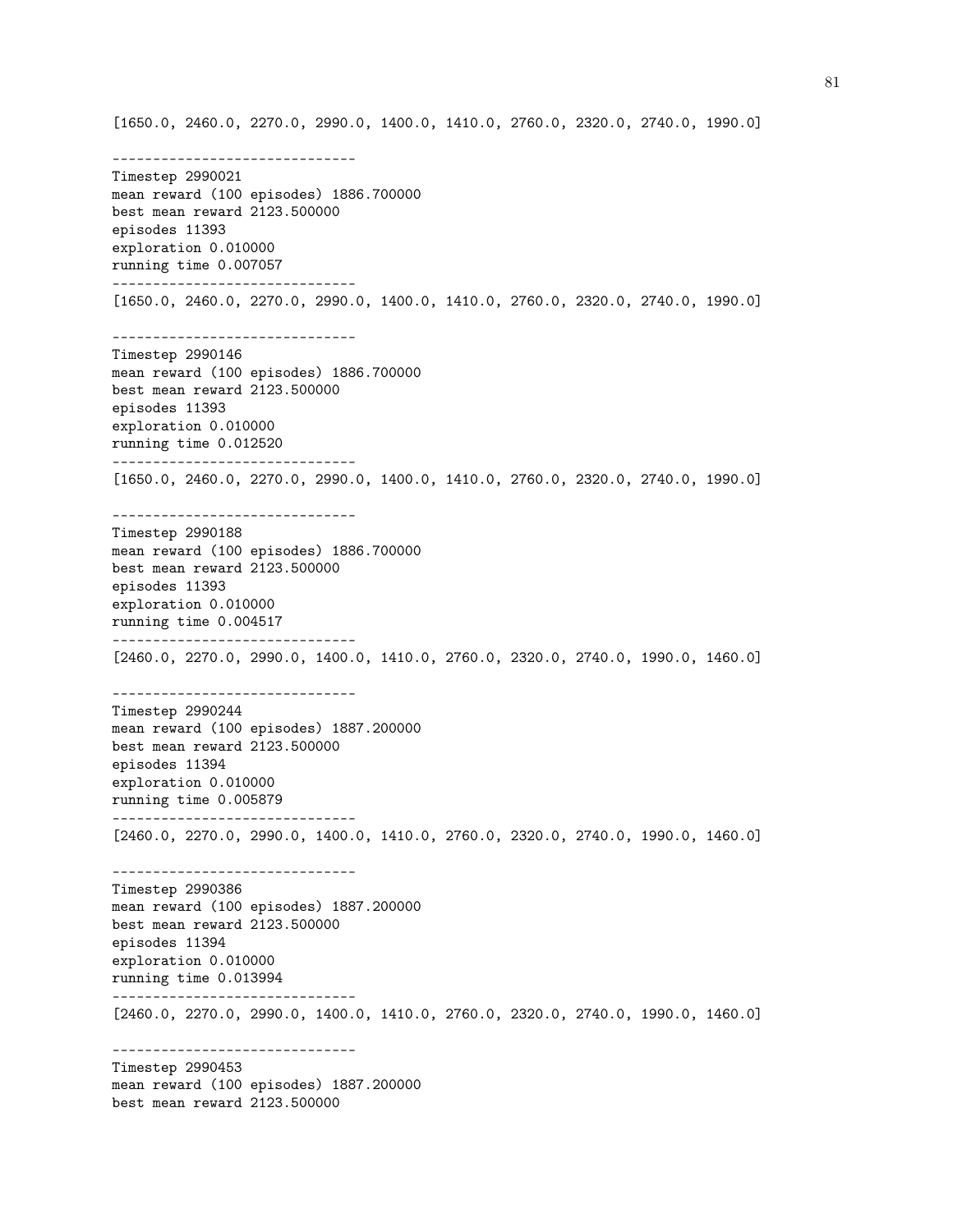episodes 11394 exploration 0.010000 running time 0.006925 ------------------------------ [2270.0, 2990.0, 1400.0, 1410.0, 2760.0, 2320.0, 2740.0, 1990.0, 1460.0, 1500.0] ------------------------------ Timestep 2990513 mean reward (100 episodes) 1884.500000 best mean reward 2123.500000 episodes 11395 exploration 0.010000 running time 0.006125 ------------------------------ [2270.0, 2990.0, 1400.0, 1410.0, 2760.0, 2320.0, 2740.0, 1990.0, 1460.0, 1500.0] ------------------------------ Timestep 2990632 mean reward (100 episodes) 1884.500000 best mean reward 2123.500000 episodes 11395 exploration 0.010000 running time 0.012186 ------------------------------ [2270.0, 2990.0, 1400.0, 1410.0, 2760.0, 2320.0, 2740.0, 1990.0, 1460.0, 1500.0] ------------------------------ Timestep 2990724 mean reward (100 episodes) 1884.500000 best mean reward 2123.500000 episodes 11395 exploration 0.010000 running time 0.009377 ------------------------------ [2990.0, 1400.0, 1410.0, 2760.0, 2320.0, 2740.0, 1990.0, 1460.0, 1500.0, 1500.0] ------------------------------ Timestep 2990769 mean reward (100 episodes) 1880.400000 best mean reward 2123.500000 episodes 11396 exploration 0.010000 running time 0.004697 ------------------------------ [2990.0, 1400.0, 1410.0, 2760.0, 2320.0, 2740.0, 1990.0, 1460.0, 1500.0, 1500.0] ------------------------------ Timestep 2990942 mean reward (100 episodes) 1880.400000 best mean reward 2123.500000 episodes 11396 exploration 0.010000 running time 0.017345 ------------------------------ [2990.0, 1400.0, 1410.0, 2760.0, 2320.0, 2740.0, 1990.0, 1460.0, 1500.0, 1500.0]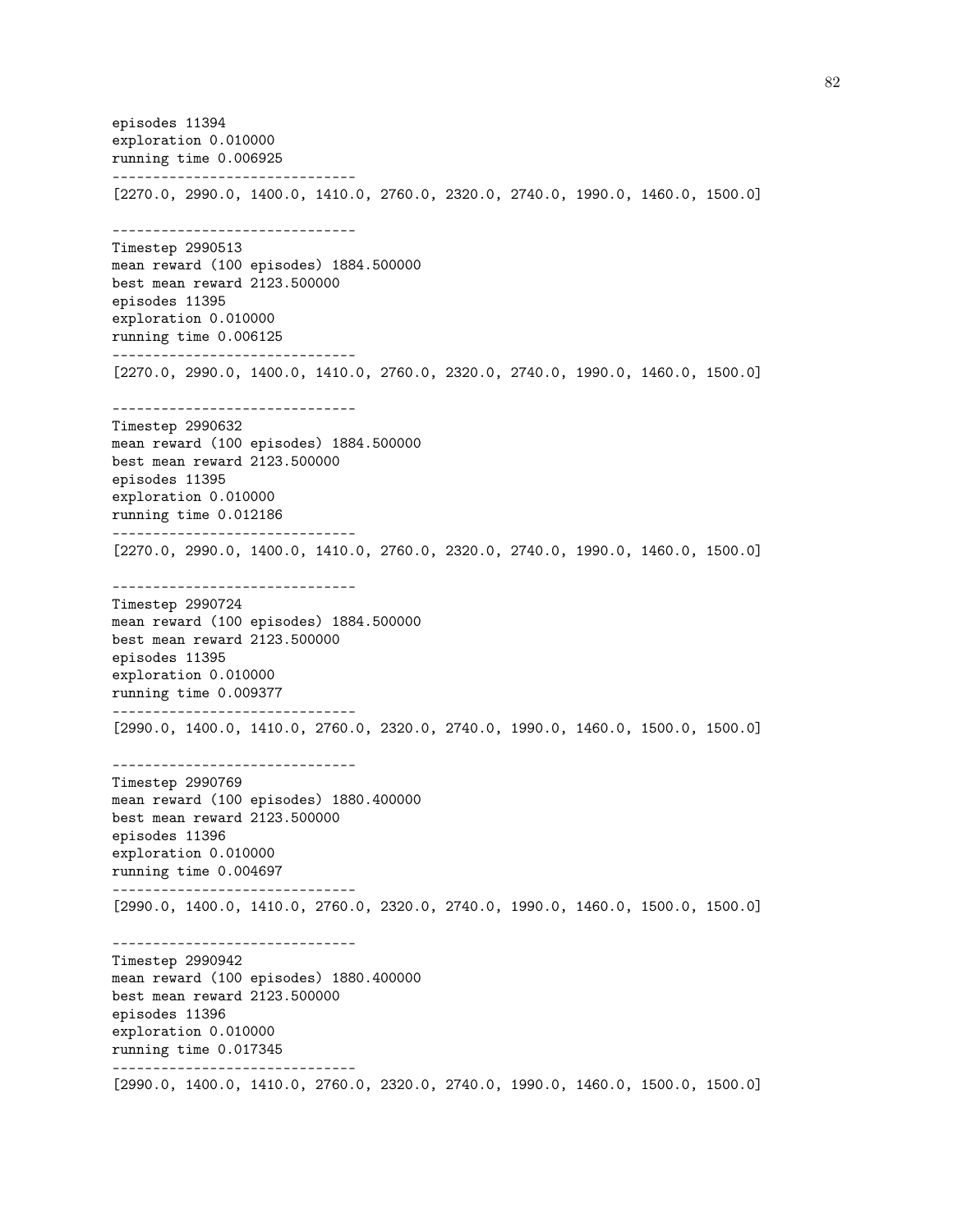------------------------------ Timestep 2990985 mean reward (100 episodes) 1880.400000 best mean reward 2123.500000 episodes 11396 exploration 0.010000 running time 0.004718 ------------------------------ [1400.0, 1410.0, 2760.0, 2320.0, 2740.0, 1990.0, 1460.0, 1500.0, 1500.0, 1280.0] ------------------------------ Timestep 2991004 mean reward (100 episodes) 1877.800000 best mean reward 2123.500000 episodes 11397 exploration 0.010000 running time 0.002542 ------------------------------ [1400.0, 1410.0, 2760.0, 2320.0, 2740.0, 1990.0, 1460.0, 1500.0, 1500.0, 1280.0] ------------------------------ Timestep 2991235 mean reward (100 episodes) 1877.800000 best mean reward 2123.500000 episodes 11397 exploration 0.010000 running time 0.023167 ------------------------------ [1400.0, 1410.0, 2760.0, 2320.0, 2740.0, 1990.0, 1460.0, 1500.0, 1500.0, 1280.0] ------------------------------ Timestep 2991339 mean reward (100 episodes) 1877.800000 best mean reward 2123.500000 episodes 11397 exploration 0.010000 running time 0.010472 ------------------------------ [1410.0, 2760.0, 2320.0, 2740.0, 1990.0, 1460.0, 1500.0, 1500.0, 1280.0, 1970.0] ------------------------------ Timestep 2991407 mean reward (100 episodes) 1880.900000 best mean reward 2123.500000 episodes 11398 exploration 0.010000 running time 0.006942 ------------------------------ [1410.0, 2760.0, 2320.0, 2740.0, 1990.0, 1460.0, 1500.0, 1500.0, 1280.0, 1970.0] ------------------------------ Timestep 2991510 mean reward (100 episodes) 1880.900000 best mean reward 2123.500000 episodes 11398 exploration 0.010000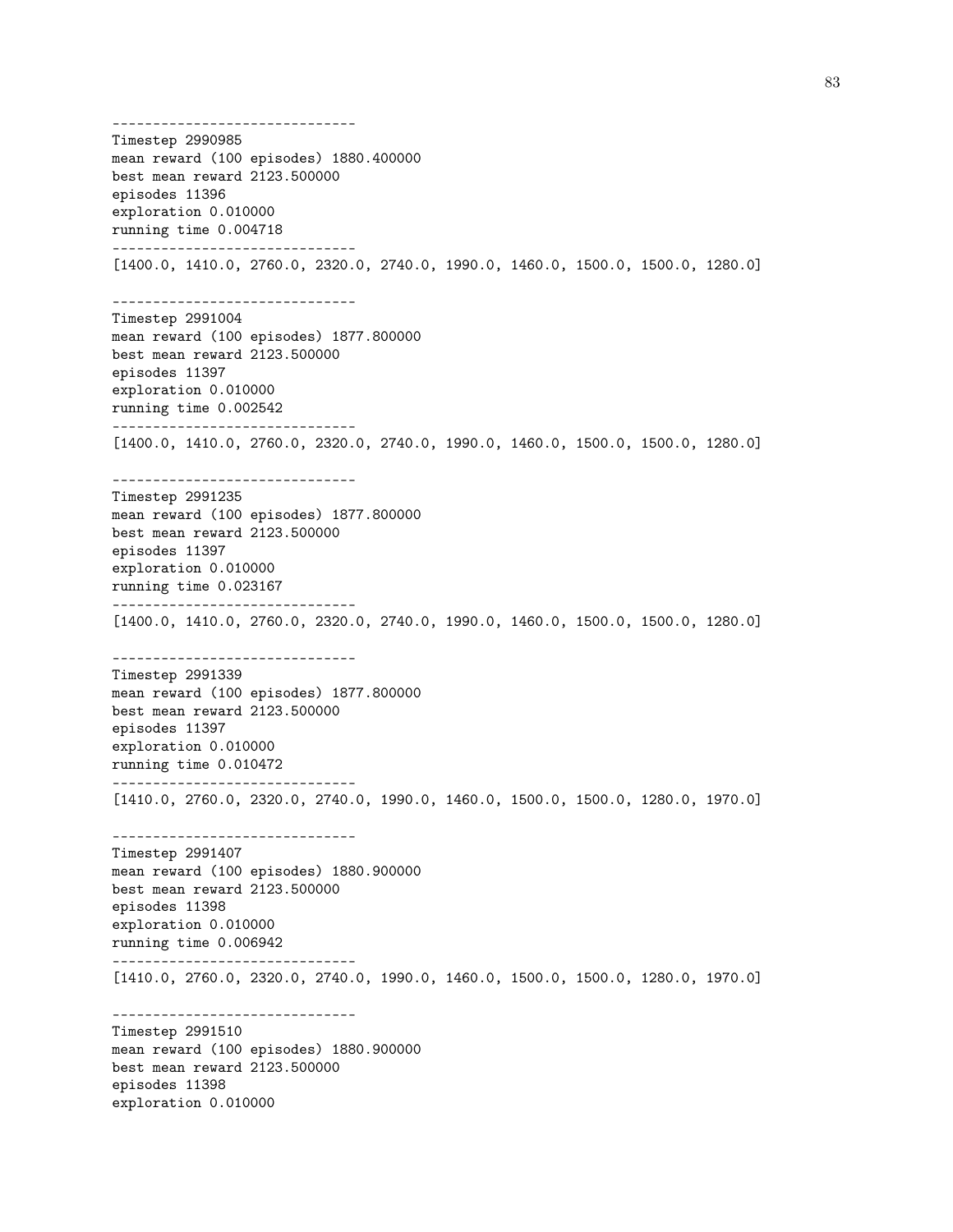running time 0.010374 ------------------------------ [1410.0, 2760.0, 2320.0, 2740.0, 1990.0, 1460.0, 1500.0, 1500.0, 1280.0, 1970.0] ------------------------------ Timestep 2991546 mean reward (100 episodes) 1880.900000 best mean reward 2123.500000 episodes 11398 exploration 0.010000 running time 0.003649 ------------------------------ [2760.0, 2320.0, 2740.0, 1990.0, 1460.0, 1500.0, 1500.0, 1280.0, 1970.0, 1310.0] ------------------------------ Timestep 2991642 mean reward (100 episodes) 1875.300000 best mean reward 2123.500000 episodes 11399 exploration 0.010000 running time 0.009951 ------------------------------ [2760.0, 2320.0, 2740.0, 1990.0, 1460.0, 1500.0, 1500.0, 1280.0, 1970.0, 1310.0] ------------------------------ Timestep 2991761 mean reward (100 episodes) 1875.300000 best mean reward 2123.500000 episodes 11399 exploration 0.010000 running time 0.012285 ------------------------------ [2760.0, 2320.0, 2740.0, 1990.0, 1460.0, 1500.0, 1500.0, 1280.0, 1970.0, 1310.0] ------------------------------ Timestep 2991923 mean reward (100 episodes) 1875.300000 best mean reward 2123.500000 episodes 11399 exploration 0.010000 running time 0.016306 ------------------------------ [2320.0, 2740.0, 1990.0, 1460.0, 1500.0, 1500.0, 1280.0, 1970.0, 1310.0, 2240.0] ------------------------------ Timestep 2991970 mean reward (100 episodes) 1885.900000 best mean reward 2123.500000 episodes 11400 exploration 0.010000 running time 0.004622 ------------------------------ [2320.0, 2740.0, 1990.0, 1460.0, 1500.0, 1500.0, 1280.0, 1970.0, 1310.0, 2240.0] ------------------------------

Timestep 2992073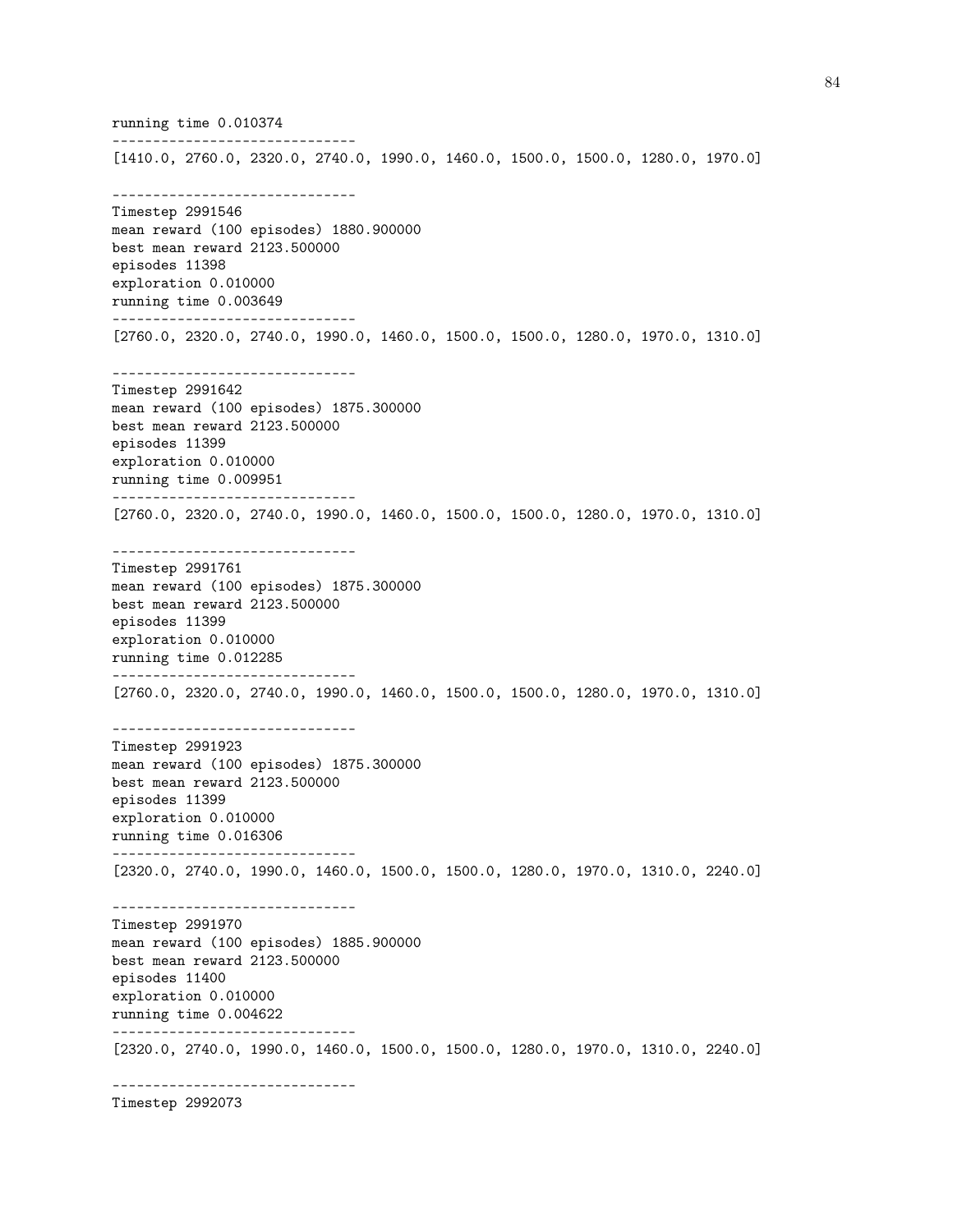mean reward (100 episodes) 1885.900000 best mean reward 2123.500000 episodes 11400 exploration 0.010000 running time 0.010655 ------------------------------ [2320.0, 2740.0, 1990.0, 1460.0, 1500.0, 1500.0, 1280.0, 1970.0, 1310.0, 2240.0] ------------------------------ Timestep 2992207 mean reward (100 episodes) 1885.900000 best mean reward 2123.500000 episodes 11400 exploration 0.010000 running time 0.013109 ------------------------------ [2740.0, 1990.0, 1460.0, 1500.0, 1500.0, 1280.0, 1970.0, 1310.0, 2240.0, 1920.0] ------------------------------ Timestep 2992329 mean reward (100 episodes) 1882.300000 best mean reward 2123.500000 episodes 11401 exploration 0.010000 running time 0.012088 ------------------------------ [2740.0, 1990.0, 1460.0, 1500.0, 1500.0, 1280.0, 1970.0, 1310.0, 2240.0, 1920.0] ------------------------------ Timestep 2992484 mean reward (100 episodes) 1882.300000 best mean reward 2123.500000 episodes 11401 exploration 0.010000 running time 0.015940 ------------------------------ [2740.0, 1990.0, 1460.0, 1500.0, 1500.0, 1280.0, 1970.0, 1310.0, 2240.0, 1920.0] ------------------------------ Timestep 2992543 mean reward (100 episodes) 1882.300000 best mean reward 2123.500000 episodes 11401 exploration 0.010000 running time 0.006114 ------------------------------ [1990.0, 1460.0, 1500.0, 1500.0, 1280.0, 1970.0, 1310.0, 2240.0, 1920.0, 2120.0] ------------------------------ Timestep 2992594 mean reward (100 episodes) 1877.500000 best mean reward 2123.500000 episodes 11402 exploration 0.010000 running time 0.005350 ------------------------------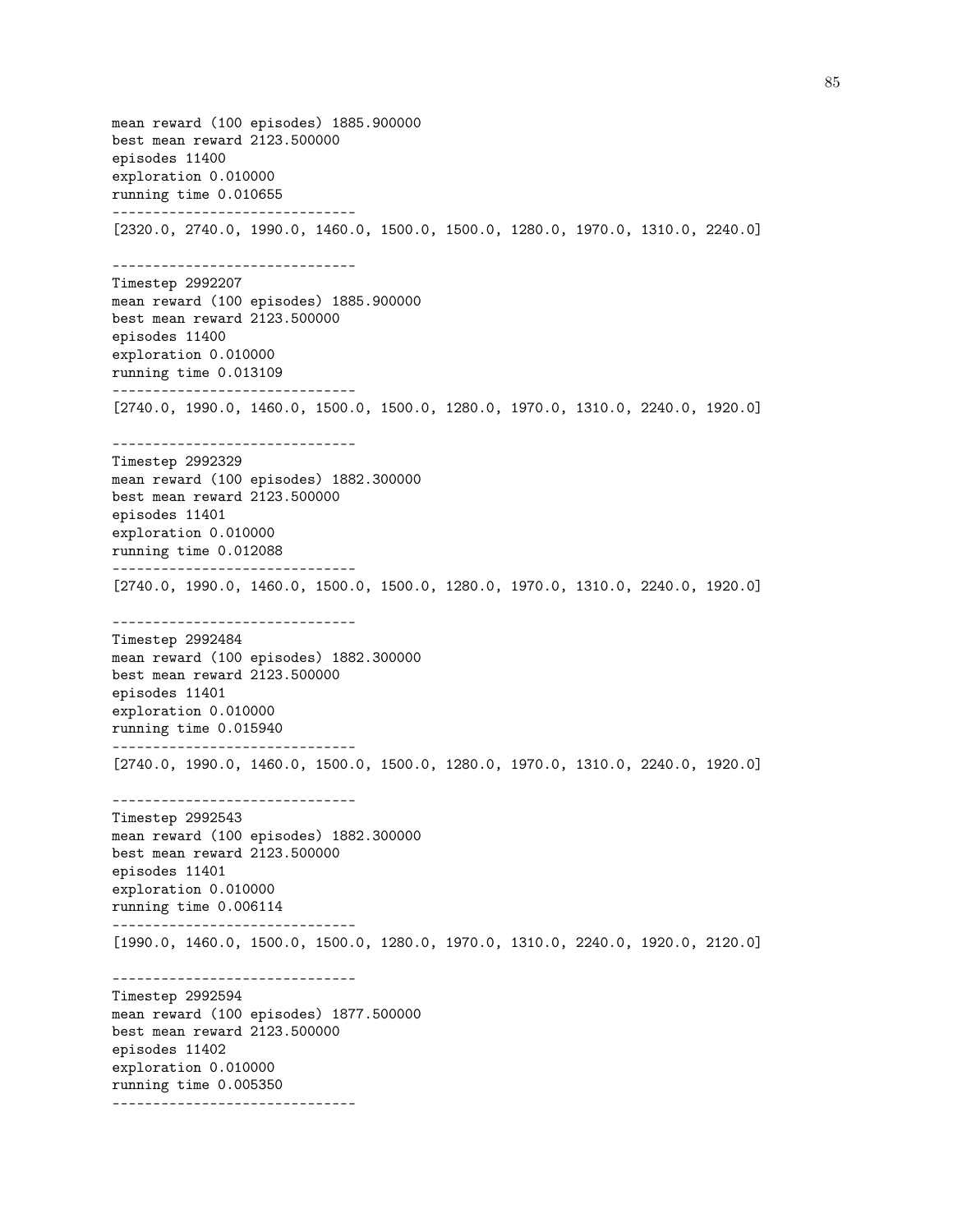[1990.0, 1460.0, 1500.0, 1500.0, 1280.0, 1970.0, 1310.0, 2240.0, 1920.0, 2120.0] ------------------------------ Timestep 2992690 mean reward (100 episodes) 1877.500000 best mean reward 2123.500000 episodes 11402 exploration 0.010000 running time 0.009652 ------------------------------ [1990.0, 1460.0, 1500.0, 1500.0, 1280.0, 1970.0, 1310.0, 2240.0, 1920.0, 2120.0] ------------------------------ Timestep 2992775 mean reward (100 episodes) 1877.500000 best mean reward 2123.500000 episodes 11402 exploration 0.010000 running time 0.008281 ------------------------------ [1460.0, 1500.0, 1500.0, 1280.0, 1970.0, 1310.0, 2240.0, 1920.0, 2120.0, 1950.0] ------------------------------ Timestep 2992821 mean reward (100 episodes) 1885.800000 best mean reward 2123.500000 episodes 11403 exploration 0.010000 running time 0.004739 ------------------------------ [1460.0, 1500.0, 1500.0, 1280.0, 1970.0, 1310.0, 2240.0, 1920.0, 2120.0, 1950.0] ------------------------------ Timestep 2992992 mean reward (100 episodes) 1885.800000 best mean reward 2123.500000 episodes 11403 exploration 0.010000 running time 0.017157 ------------------------------ [1460.0, 1500.0, 1500.0, 1280.0, 1970.0, 1310.0, 2240.0, 1920.0, 2120.0, 1950.0] ------------------------------ Timestep 2993046 mean reward (100 episodes) 1885.800000 best mean reward 2123.500000 episodes 11403 exploration 0.010000 running time 0.005242 ------------------------------ [1500.0, 1500.0, 1280.0, 1970.0, 1310.0, 2240.0, 1920.0, 2120.0, 1950.0, 1530.0] ------------------------------ Timestep 2993074 mean reward (100 episodes) 1881.200000 best mean reward 2123.500000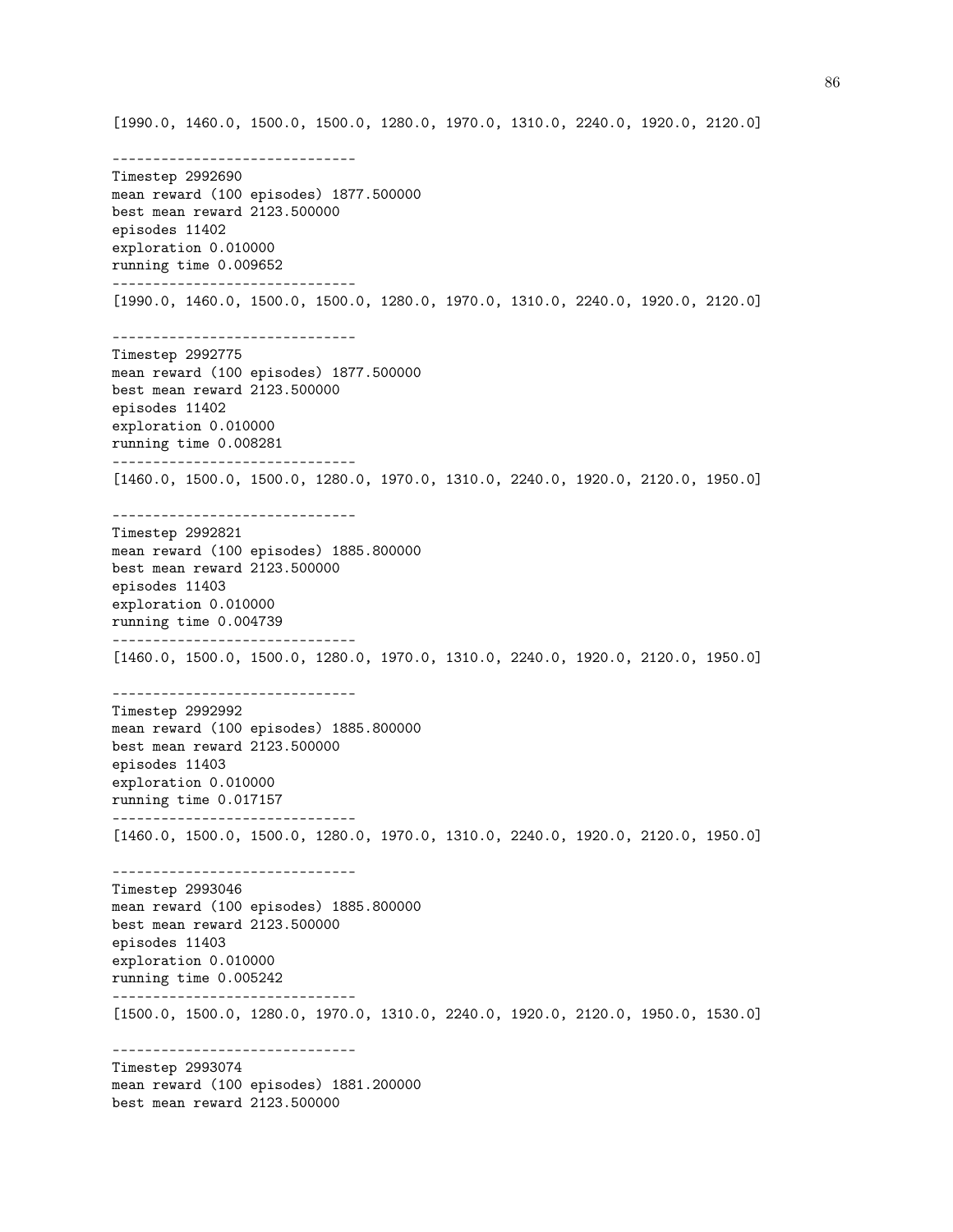episodes 11404 exploration 0.010000 running time 0.003070 ------------------------------ [1500.0, 1500.0, 1280.0, 1970.0, 1310.0, 2240.0, 1920.0, 2120.0, 1950.0, 1530.0] ------------------------------ Timestep 2993164 mean reward (100 episodes) 1881.200000 best mean reward 2123.500000 episodes 11404 exploration 0.010000 running time 0.009296 ------------------------------ [1500.0, 1500.0, 1280.0, 1970.0, 1310.0, 2240.0, 1920.0, 2120.0, 1950.0, 1530.0] ------------------------------ Timestep 2993215 mean reward (100 episodes) 1881.200000 best mean reward 2123.500000 episodes 11404 exploration 0.010000 running time 0.005242 ------------------------------ [1500.0, 1280.0, 1970.0, 1310.0, 2240.0, 1920.0, 2120.0, 1950.0, 1530.0, 3460.0] ------------------------------ Timestep 2993393 mean reward (100 episodes) 1900.700000 best mean reward 2123.500000 episodes 11405 exploration 0.010000 running time 0.017915 ------------------------------ [1500.0, 1280.0, 1970.0, 1310.0, 2240.0, 1920.0, 2120.0, 1950.0, 1530.0, 3460.0] ------------------------------ Timestep 2993526 mean reward (100 episodes) 1900.700000 best mean reward 2123.500000 episodes 11405 exploration 0.010000 running time 0.013120 ------------------------------ [1500.0, 1280.0, 1970.0, 1310.0, 2240.0, 1920.0, 2120.0, 1950.0, 1530.0, 3460.0] ------------------------------ Timestep 2993618 mean reward (100 episodes) 1900.700000 best mean reward 2123.500000 episodes 11405 exploration 0.010000 running time 0.009243 ------------------------------ [1280.0, 1970.0, 1310.0, 2240.0, 1920.0, 2120.0, 1950.0, 1530.0, 3460.0, 1750.0]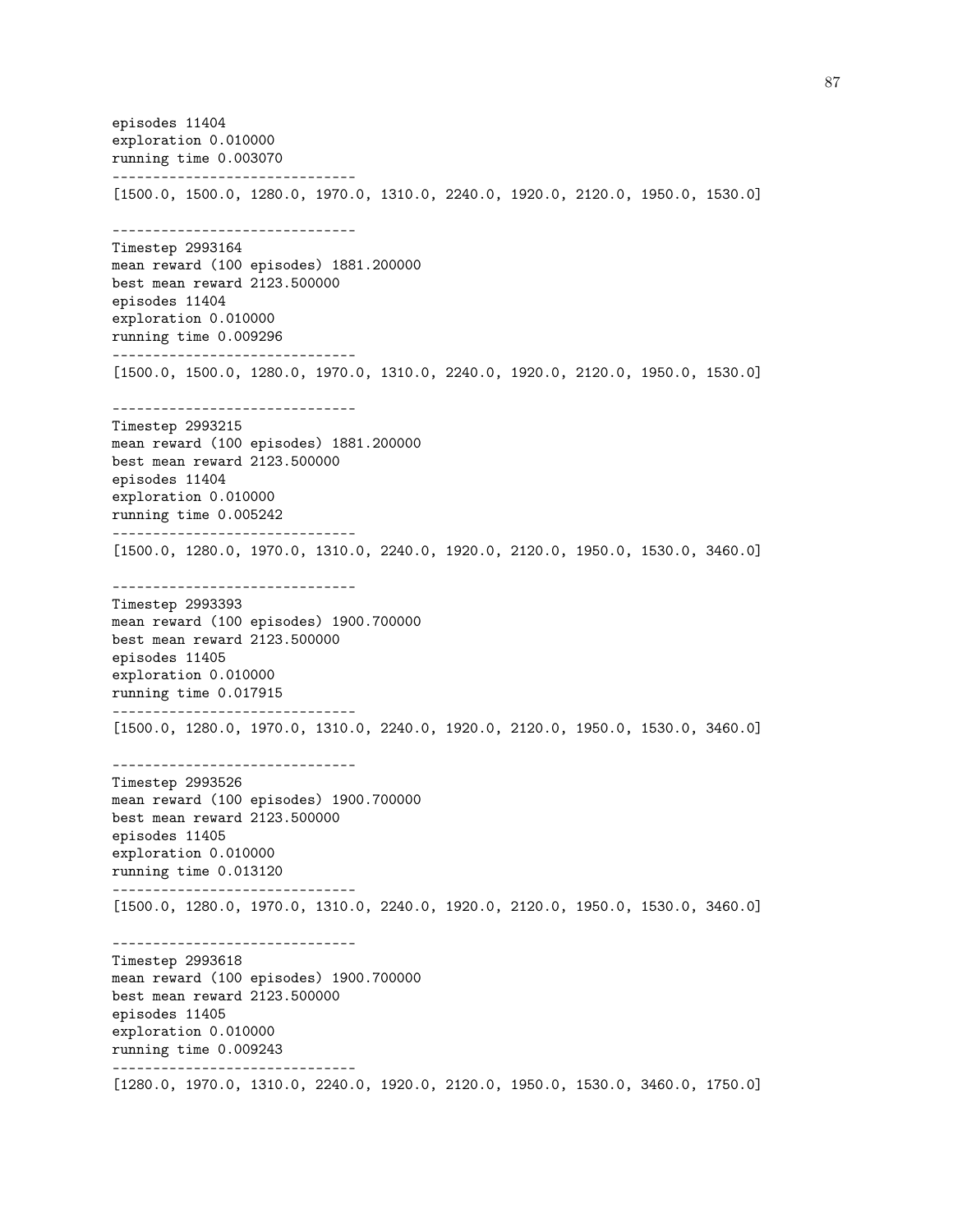------------------------------ Timestep 2993675 mean reward (100 episodes) 1903.200000 best mean reward 2123.500000 episodes 11406 exploration 0.010000 running time 0.005776 ------------------------------ [1280.0, 1970.0, 1310.0, 2240.0, 1920.0, 2120.0, 1950.0, 1530.0, 3460.0, 1750.0] ------------------------------ Timestep 2993800 mean reward (100 episodes) 1903.200000 best mean reward 2123.500000 episodes 11406 exploration 0.010000 running time 0.012822 ------------------------------ [1280.0, 1970.0, 1310.0, 2240.0, 1920.0, 2120.0, 1950.0, 1530.0, 3460.0, 1750.0] ------------------------------ Timestep 2993845 mean reward (100 episodes) 1903.200000 best mean reward 2123.500000 episodes 11406 exploration 0.010000 running time 0.004482 ------------------------------ [1970.0, 1310.0, 2240.0, 1920.0, 2120.0, 1950.0, 1530.0, 3460.0, 1750.0, 1870.0] ------------------------------ Timestep 2993952 mean reward (100 episodes) 1907.100000 best mean reward 2123.500000 episodes 11407 exploration 0.010000 running time 0.011357 ------------------------------ [1970.0, 1310.0, 2240.0, 1920.0, 2120.0, 1950.0, 1530.0, 3460.0, 1750.0, 1870.0] ------------------------------ Timestep 2994122 mean reward (100 episodes) 1907.100000 best mean reward 2123.500000 episodes 11407 exploration 0.010000 running time 0.017416 ------------------------------ [1970.0, 1310.0, 2240.0, 1920.0, 2120.0, 1950.0, 1530.0, 3460.0, 1750.0, 1870.0] ------------------------------ Timestep 2994168 mean reward (100 episodes) 1907.100000 best mean reward 2123.500000 episodes 11407 exploration 0.010000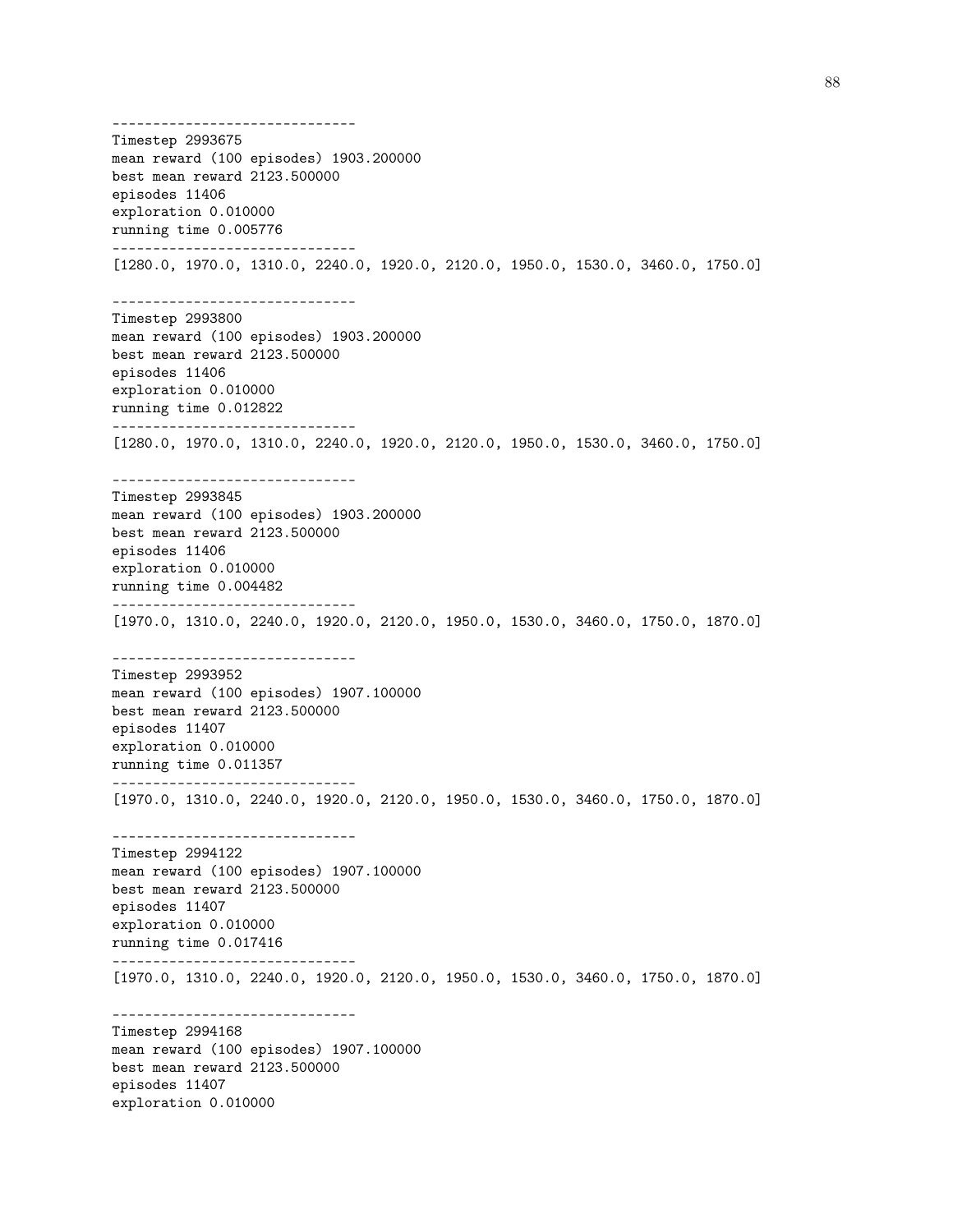running time 0.004863 ------------------------------ [1310.0, 2240.0, 1920.0, 2120.0, 1950.0, 1530.0, 3460.0, 1750.0, 1870.0, 2120.0] ------------------------------ Timestep 2994213 mean reward (100 episodes) 1894.900000 best mean reward 2123.500000 episodes 11408 exploration 0.010000 running time 0.004745 ------------------------------ [1310.0, 2240.0, 1920.0, 2120.0, 1950.0, 1530.0, 3460.0, 1750.0, 1870.0, 2120.0] ------------------------------ Timestep 2994375 mean reward (100 episodes) 1894.900000 best mean reward 2123.500000 episodes 11408 exploration 0.010000 running time 0.016494 ------------------------------ [1310.0, 2240.0, 1920.0, 2120.0, 1950.0, 1530.0, 3460.0, 1750.0, 1870.0, 2120.0] ------------------------------ Timestep 2994446 mean reward (100 episodes) 1894.900000 best mean reward 2123.500000 episodes 11408 exploration 0.010000 running time 0.007440 ------------------------------ [2240.0, 1920.0, 2120.0, 1950.0, 1530.0, 3460.0, 1750.0, 1870.0, 2120.0, 1850.0] ------------------------------ Timestep 2994509 mean reward (100 episodes) 1879.100000 best mean reward 2123.500000 episodes 11409 exploration 0.010000 running time 0.006513 ------------------------------ [2240.0, 1920.0, 2120.0, 1950.0, 1530.0, 3460.0, 1750.0, 1870.0, 2120.0, 1850.0] ------------------------------ Timestep 2994621 mean reward (100 episodes) 1879.100000 best mean reward 2123.500000 episodes 11409 exploration 0.010000 running time 0.011505 ------------------------------ [2240.0, 1920.0, 2120.0, 1950.0, 1530.0, 3460.0, 1750.0, 1870.0, 2120.0, 1850.0] ------------------------------

Timestep 2994659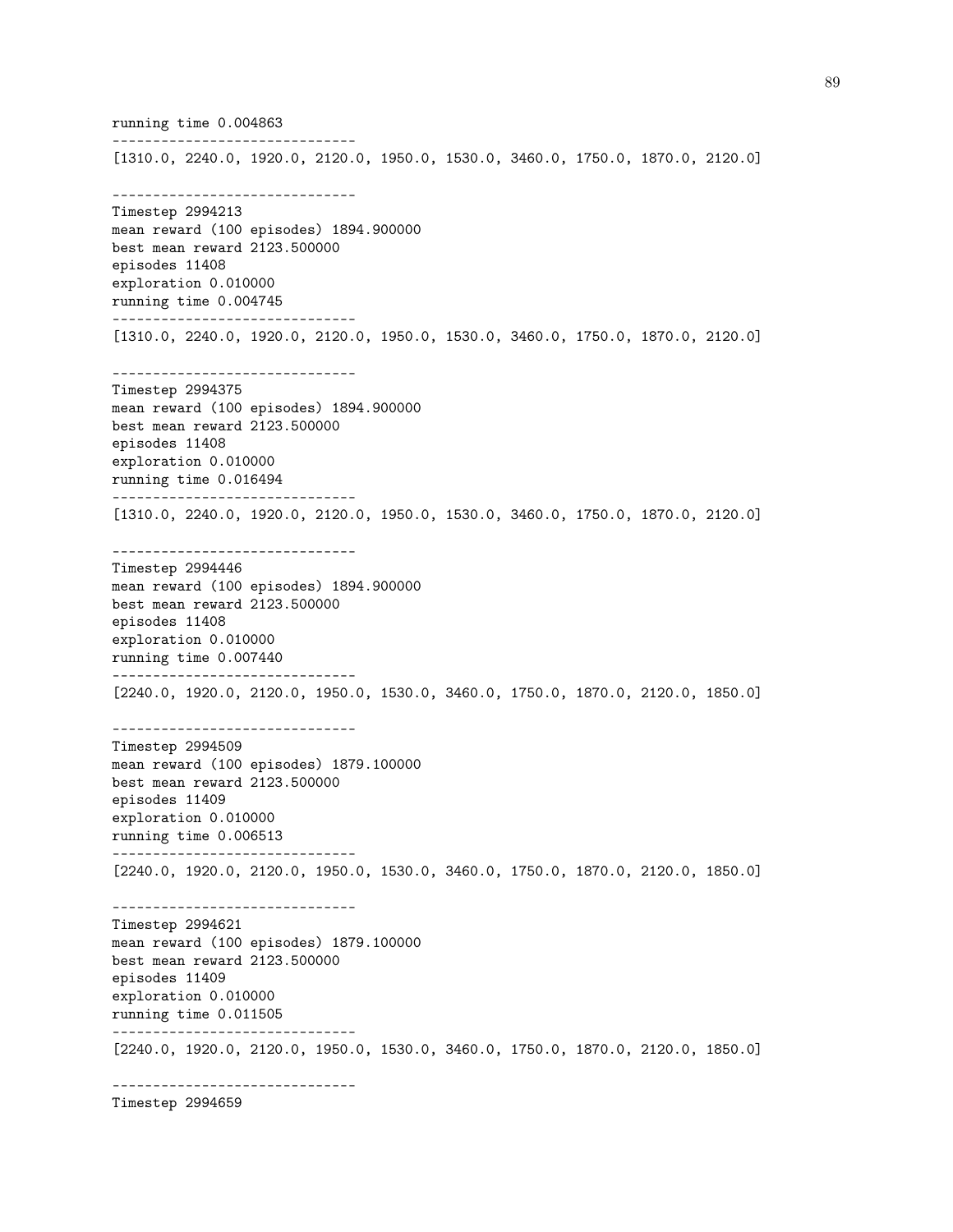mean reward (100 episodes) 1879.100000 best mean reward 2123.500000 episodes 11409 exploration 0.010000 running time 0.003875 ------------------------------ [1920.0, 2120.0, 1950.0, 1530.0, 3460.0, 1750.0, 1870.0, 2120.0, 1850.0, 1430.0] ------------------------------ Timestep 2994814 mean reward (100 episodes) 1876.400000 best mean reward 2123.500000 episodes 11410 exploration 0.010000 running time 0.015931 ------------------------------ [1920.0, 2120.0, 1950.0, 1530.0, 3460.0, 1750.0, 1870.0, 2120.0, 1850.0, 1430.0] ------------------------------ Timestep 2995033 mean reward (100 episodes) 1876.400000 best mean reward 2123.500000 episodes 11410 exploration 0.010000 running time 0.021923 ------------------------------ [1920.0, 2120.0, 1950.0, 1530.0, 3460.0, 1750.0, 1870.0, 2120.0, 1850.0, 1430.0] ------------------------------ Timestep 2995063 mean reward (100 episodes) 1876.400000 best mean reward 2123.500000 episodes 11410 exploration 0.010000 running time 0.003206 ------------------------------ [2120.0, 1950.0, 1530.0, 3460.0, 1750.0, 1870.0, 2120.0, 1850.0, 1430.0, 2050.0] ------------------------------ Timestep 2995112 mean reward (100 episodes) 1884.400000 best mean reward 2123.500000 episodes 11411 exploration 0.010000 running time 0.005301 ------------------------------ [2120.0, 1950.0, 1530.0, 3460.0, 1750.0, 1870.0, 2120.0, 1850.0, 1430.0, 2050.0] ------------------------------ Timestep 2995204 mean reward (100 episodes) 1884.400000 best mean reward 2123.500000 episodes 11411 exploration 0.010000 running time 0.009493 ------------------------------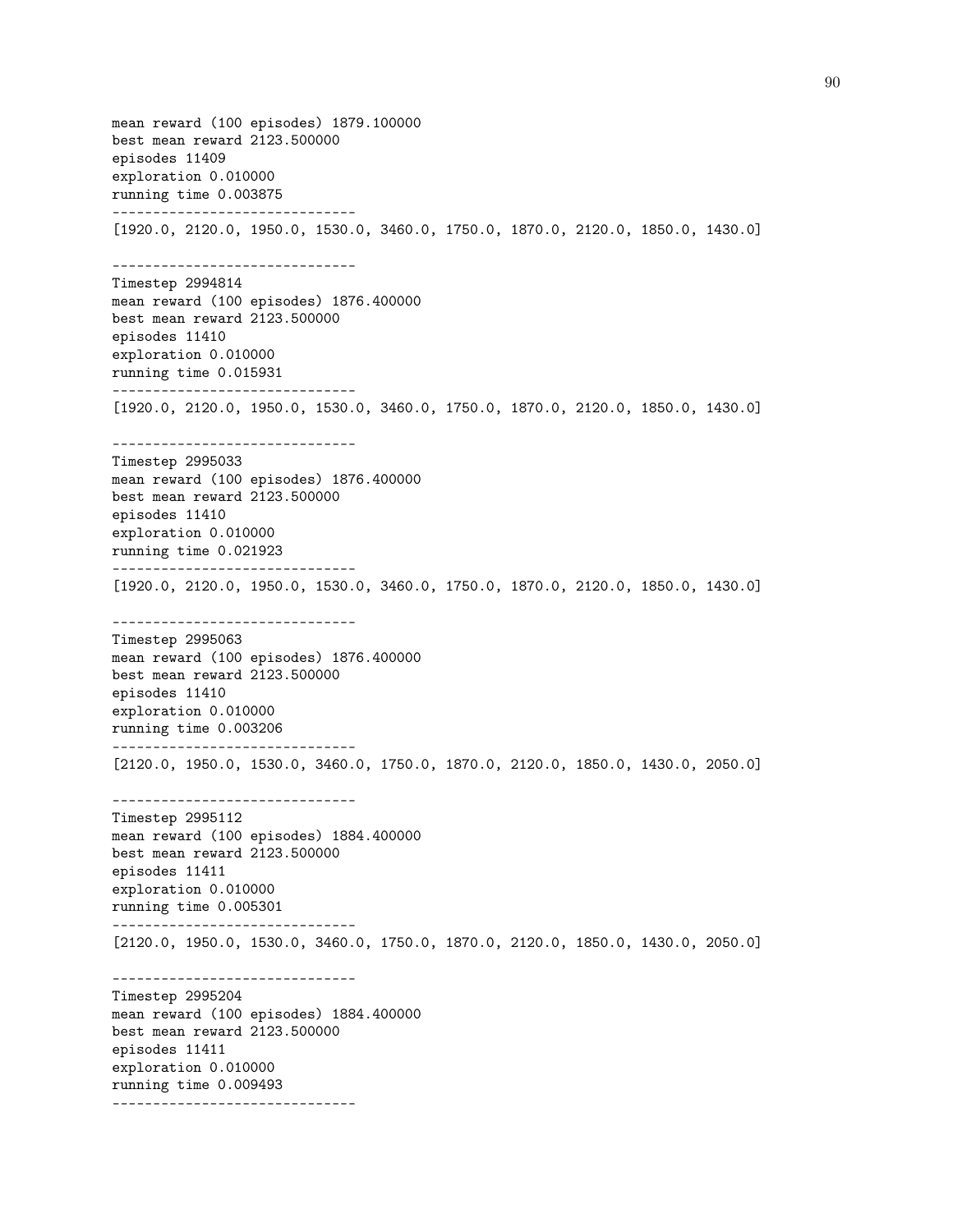[2120.0, 1950.0, 1530.0, 3460.0, 1750.0, 1870.0, 2120.0, 1850.0, 1430.0, 2050.0] ------------------------------ Timestep 2995350 mean reward (100 episodes) 1884.400000 best mean reward 2123.500000 episodes 11411 exploration 0.010000 running time 0.014435 ------------------------------ [1950.0, 1530.0, 3460.0, 1750.0, 1870.0, 2120.0, 1850.0, 1430.0, 2050.0, 1860.0] ------------------------------ Timestep 2995410 mean reward (100 episodes) 1887.200000 best mean reward 2123.500000 episodes 11412 exploration 0.010000 running time 0.006098 ------------------------------ [1950.0, 1530.0, 3460.0, 1750.0, 1870.0, 2120.0, 1850.0, 1430.0, 2050.0, 1860.0] ------------------------------ Timestep 2995686 mean reward (100 episodes) 1887.200000 best mean reward 2123.500000 episodes 11412 exploration 0.010000 running time 0.027264 ------------------------------ [1950.0, 1530.0, 3460.0, 1750.0, 1870.0, 2120.0, 1850.0, 1430.0, 2050.0, 1860.0] ------------------------------ Timestep 2995721 mean reward (100 episodes) 1887.200000 best mean reward 2123.500000 episodes 11412 exploration 0.010000 running time 0.003689 ------------------------------ [1530.0, 3460.0, 1750.0, 1870.0, 2120.0, 1850.0, 1430.0, 2050.0, 1860.0, 1720.0] ------------------------------ Timestep 2995837 mean reward (100 episodes) 1878.700000 best mean reward 2123.500000 episodes 11413 exploration 0.010000 running time 0.011953 ------------------------------ [1530.0, 3460.0, 1750.0, 1870.0, 2120.0, 1850.0, 1430.0, 2050.0, 1860.0, 1720.0] ------------------------------ Timestep 2995964 mean reward (100 episodes) 1878.700000 best mean reward 2123.500000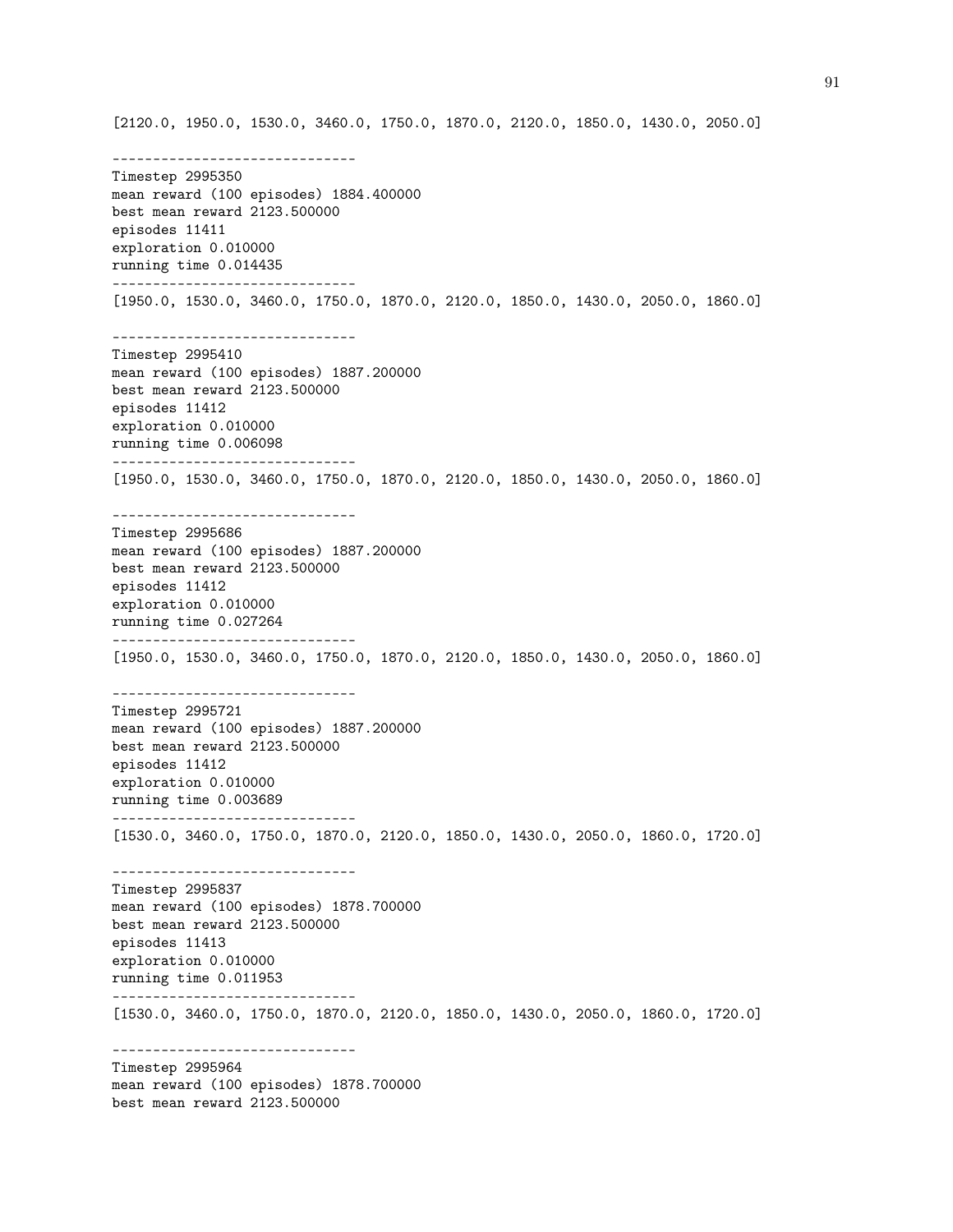episodes 11413 exploration 0.010000 running time 0.012778 ------------------------------ [1530.0, 3460.0, 1750.0, 1870.0, 2120.0, 1850.0, 1430.0, 2050.0, 1860.0, 1720.0] ------------------------------ Timestep 2995980 mean reward (100 episodes) 1878.700000 best mean reward 2123.500000 episodes 11413 exploration 0.010000 running time 0.001779 ------------------------------ [3460.0, 1750.0, 1870.0, 2120.0, 1850.0, 1430.0, 2050.0, 1860.0, 1720.0, 1170.0] ------------------------------ Timestep 2996052 mean reward (100 episodes) 1874.400000 best mean reward 2123.500000 episodes 11414 exploration 0.010000 running time 0.007318 ------------------------------ [3460.0, 1750.0, 1870.0, 2120.0, 1850.0, 1430.0, 2050.0, 1860.0, 1720.0, 1170.0] ------------------------------ Timestep 2996152 mean reward (100 episodes) 1874.400000 best mean reward 2123.500000 episodes 11414 exploration 0.010000 running time 0.009894 ------------------------------ [3460.0, 1750.0, 1870.0, 2120.0, 1850.0, 1430.0, 2050.0, 1860.0, 1720.0, 1170.0] ------------------------------ Timestep 2996304 mean reward (100 episodes) 1874.400000 best mean reward 2123.500000 episodes 11414 exploration 0.010000 running time 0.015219 ------------------------------ [1750.0, 1870.0, 2120.0, 1850.0, 1430.0, 2050.0, 1860.0, 1720.0, 1170.0, 1870.0] ------------------------------ Timestep 2996347 mean reward (100 episodes) 1876.000000 best mean reward 2123.500000 episodes 11415 exploration 0.010000 running time 0.004245 ------------------------------ [1750.0, 1870.0, 2120.0, 1850.0, 1430.0, 2050.0, 1860.0, 1720.0, 1170.0, 1870.0]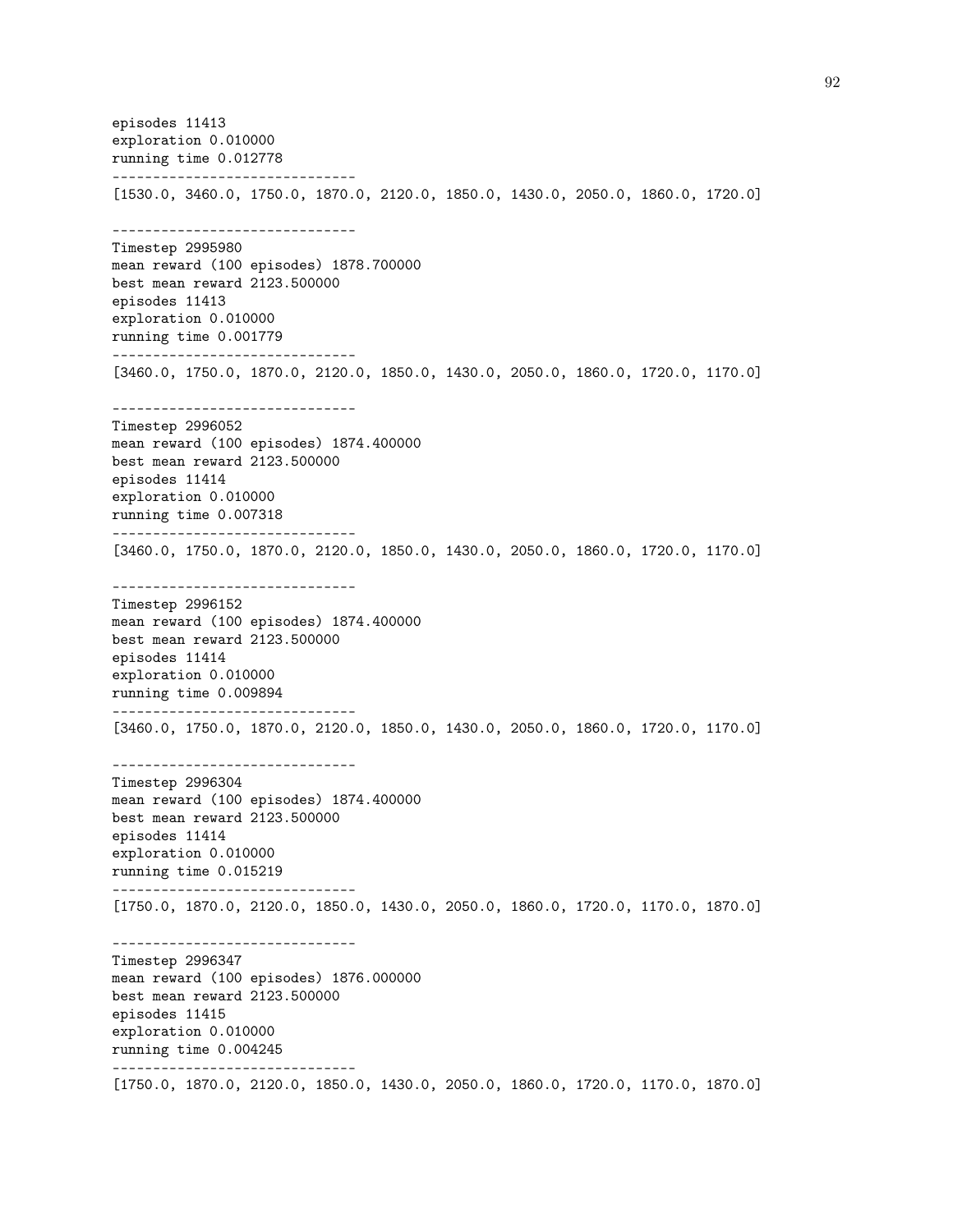------------------------------ Timestep 2996430 mean reward (100 episodes) 1876.000000 best mean reward 2123.500000 episodes 11415 exploration 0.010000 running time 0.008503 ------------------------------ [1750.0, 1870.0, 2120.0, 1850.0, 1430.0, 2050.0, 1860.0, 1720.0, 1170.0, 1870.0] ------------------------------ Timestep 2996519 mean reward (100 episodes) 1876.000000 best mean reward 2123.500000 episodes 11415 exploration 0.010000 running time 0.009205 ------------------------------ [1870.0, 2120.0, 1850.0, 1430.0, 2050.0, 1860.0, 1720.0, 1170.0, 1870.0, 1340.0] ------------------------------ Timestep 2996547 mean reward (100 episodes) 1866.200000 best mean reward 2123.500000 episodes 11416 exploration 0.010000 running time 0.003106 ------------------------------ [1870.0, 2120.0, 1850.0, 1430.0, 2050.0, 1860.0, 1720.0, 1170.0, 1870.0, 1340.0] ------------------------------ Timestep 2996740 mean reward (100 episodes) 1866.200000 best mean reward 2123.500000 episodes 11416 exploration 0.010000 running time 0.019288 ------------------------------ [1870.0, 2120.0, 1850.0, 1430.0, 2050.0, 1860.0, 1720.0, 1170.0, 1870.0, 1340.0] ------------------------------ Timestep 2996828 mean reward (100 episodes) 1866.200000 best mean reward 2123.500000 episodes 11416 exploration 0.010000 running time 0.008807 ------------------------------ [2120.0, 1850.0, 1430.0, 2050.0, 1860.0, 1720.0, 1170.0, 1870.0, 1340.0, 1720.0] ------------------------------ Timestep 2996865 mean reward (100 episodes) 1872.100000 best mean reward 2123.500000 episodes 11417 exploration 0.010000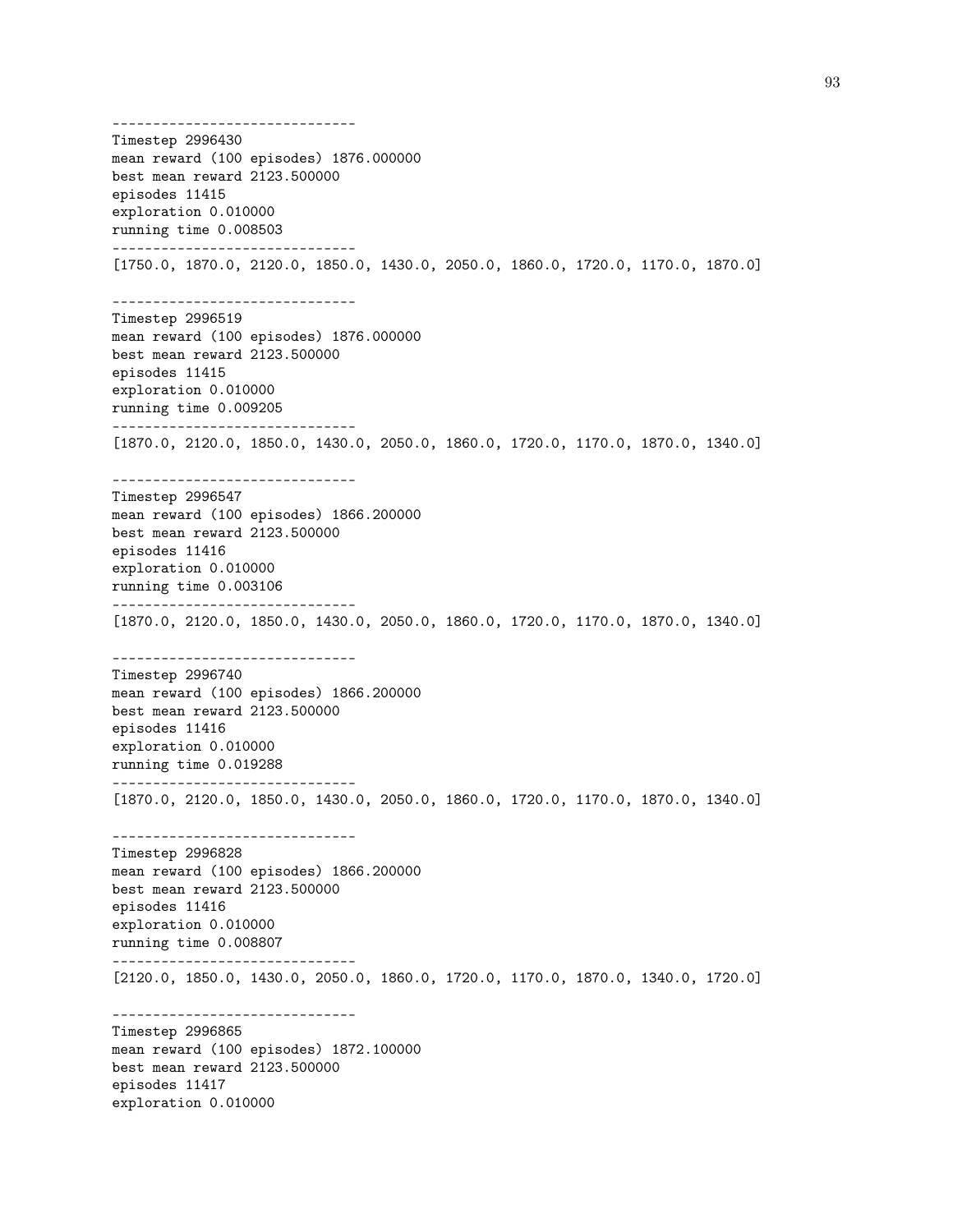running time 0.003552 ------------------------------ [2120.0, 1850.0, 1430.0, 2050.0, 1860.0, 1720.0, 1170.0, 1870.0, 1340.0, 1720.0] ------------------------------ Timestep 2996953 mean reward (100 episodes) 1872.100000 best mean reward 2123.500000 episodes 11417 exploration 0.010000 running time 0.009000 ------------------------------ [2120.0, 1850.0, 1430.0, 2050.0, 1860.0, 1720.0, 1170.0, 1870.0, 1340.0, 1720.0] ------------------------------ Timestep 2997048 mean reward (100 episodes) 1872.100000 best mean reward 2123.500000 episodes 11417 exploration 0.010000 running time 0.009557 ------------------------------ [1850.0, 1430.0, 2050.0, 1860.0, 1720.0, 1170.0, 1870.0, 1340.0, 1720.0, 2320.0] ------------------------------ Timestep 2997151 mean reward (100 episodes) 1877.400000 best mean reward 2123.500000 episodes 11418 exploration 0.010000 running time 0.010107 ------------------------------ [1850.0, 1430.0, 2050.0, 1860.0, 1720.0, 1170.0, 1870.0, 1340.0, 1720.0, 2320.0] ------------------------------ Timestep 2997382 mean reward (100 episodes) 1877.400000 best mean reward 2123.500000 episodes 11418 exploration 0.010000 running time 0.023071 ------------------------------ [1850.0, 1430.0, 2050.0, 1860.0, 1720.0, 1170.0, 1870.0, 1340.0, 1720.0, 2320.0] ------------------------------ Timestep 2997430 mean reward (100 episodes) 1877.400000 best mean reward 2123.500000 episodes 11418 exploration 0.010000 running time 0.004976 ------------------------------ [1430.0, 2050.0, 1860.0, 1720.0, 1170.0, 1870.0, 1340.0, 1720.0, 2320.0, 1990.0] ------------------------------

Timestep 2997505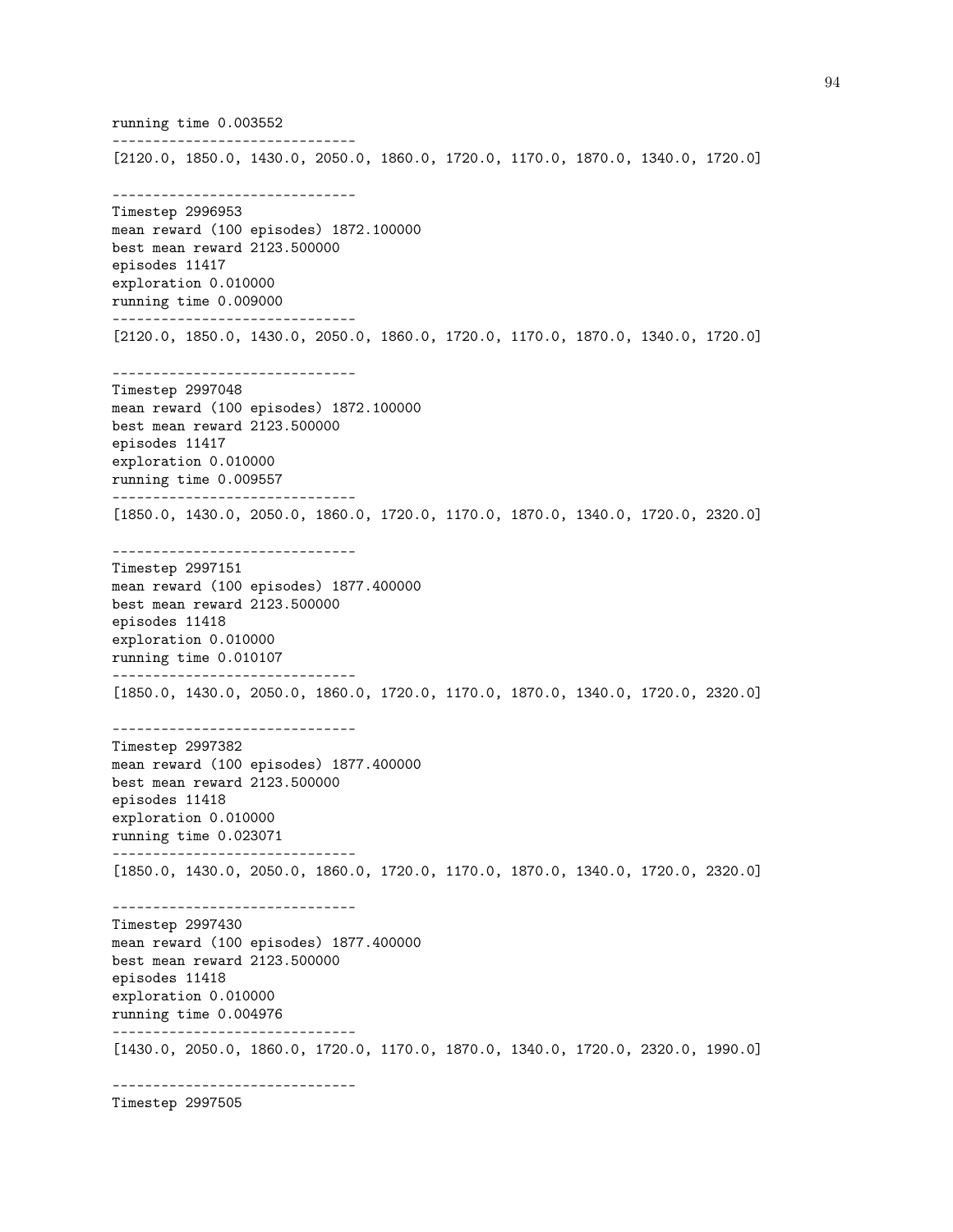mean reward (100 episodes) 1880.500000 best mean reward 2123.500000 episodes 11419 exploration 0.010000 running time 0.007508 ------------------------------ [1430.0, 2050.0, 1860.0, 1720.0, 1170.0, 1870.0, 1340.0, 1720.0, 2320.0, 1990.0] ------------------------------ Timestep 2997664 mean reward (100 episodes) 1880.500000 best mean reward 2123.500000 episodes 11419 exploration 0.010000 running time 0.016225 ------------------------------ [1430.0, 2050.0, 1860.0, 1720.0, 1170.0, 1870.0, 1340.0, 1720.0, 2320.0, 1990.0] ------------------------------ Timestep 2997725 mean reward (100 episodes) 1880.500000 best mean reward 2123.500000 episodes 11419 exploration 0.010000 running time 0.006072 ------------------------------ [2050.0, 1860.0, 1720.0, 1170.0, 1870.0, 1340.0, 1720.0, 2320.0, 1990.0, 1430.0] ------------------------------ Timestep 2997757 mean reward (100 episodes) 1873.900000 best mean reward 2123.500000 episodes 11420 exploration 0.010000 running time 0.003365 ------------------------------ [2050.0, 1860.0, 1720.0, 1170.0, 1870.0, 1340.0, 1720.0, 2320.0, 1990.0, 1430.0] ------------------------------ Timestep 2997907 mean reward (100 episodes) 1873.900000 best mean reward 2123.500000 episodes 11420 exploration 0.010000 running time 0.015238 ------------------------------ [2050.0, 1860.0, 1720.0, 1170.0, 1870.0, 1340.0, 1720.0, 2320.0, 1990.0, 1430.0] ------------------------------ Timestep 2997955 mean reward (100 episodes) 1873.900000 best mean reward 2123.500000 episodes 11420 exploration 0.010000 running time 0.004836 ------------------------------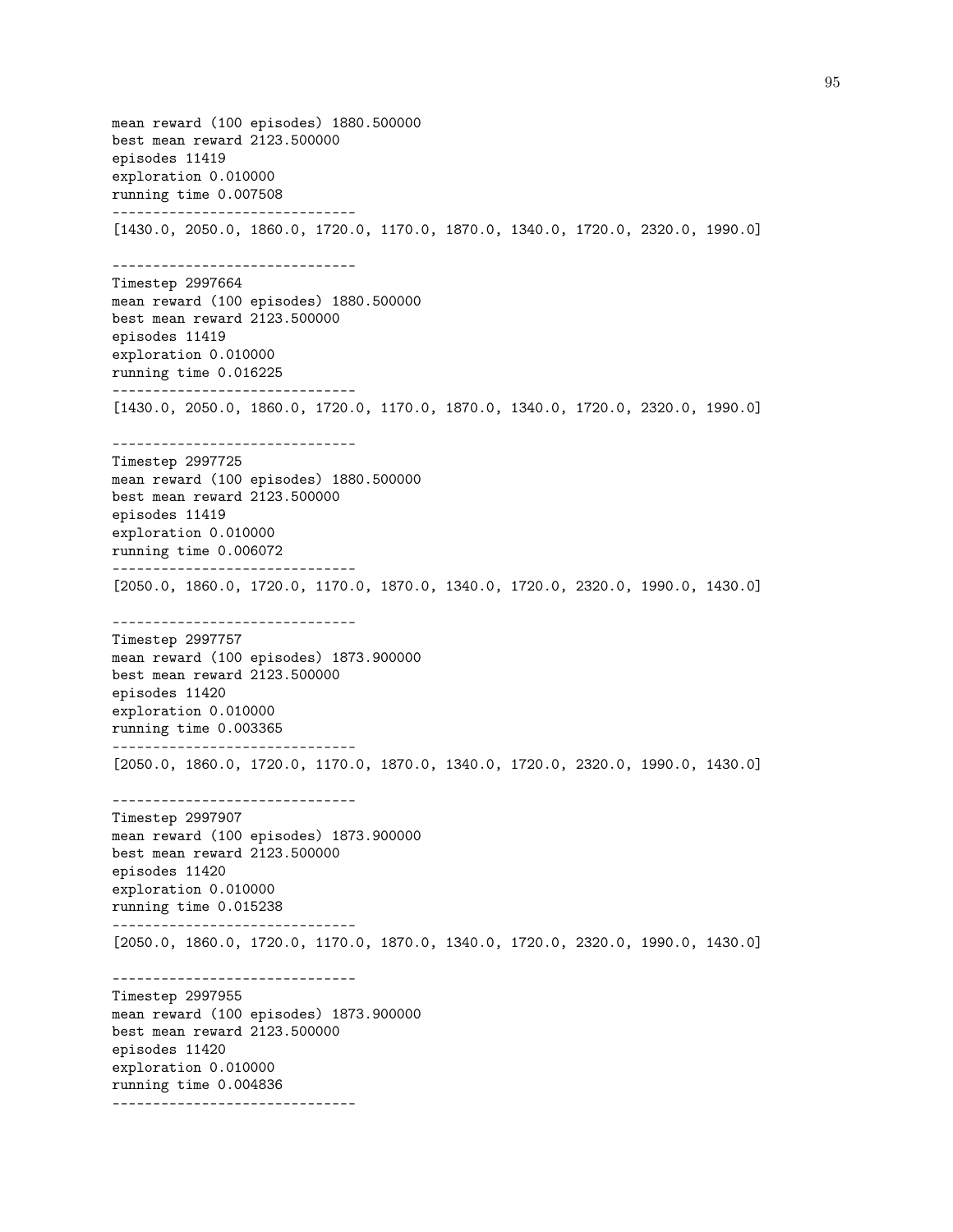[1860.0, 1720.0, 1170.0, 1870.0, 1340.0, 1720.0, 2320.0, 1990.0, 1430.0, 1220.0]

------------------------------ Timestep 2998007 mean reward (100 episodes) 1865.400000 best mean reward 2123.500000 episodes 11421 exploration 0.010000 running time 0.005252 ------------------------------ [1860.0, 1720.0, 1170.0, 1870.0, 1340.0, 1720.0, 2320.0, 1990.0, 1430.0, 1220.0] ------------------------------ Timestep 2998130 mean reward (100 episodes) 1865.400000 best mean reward 2123.500000 episodes 11421 exploration 0.010000 running time 0.012451 ------------------------------ [1860.0, 1720.0, 1170.0, 1870.0, 1340.0, 1720.0, 2320.0, 1990.0, 1430.0, 1220.0] ------------------------------ Timestep 2998200 mean reward (100 episodes) 1865.400000 best mean reward 2123.500000 episodes 11421 exploration 0.010000 running time 0.006935 ------------------------------ [1720.0, 1170.0, 1870.0, 1340.0, 1720.0, 2320.0, 1990.0, 1430.0, 1220.0, 1390.0] ------------------------------ Timestep 2998260 mean reward (100 episodes) 1865.100000 best mean reward 2123.500000 episodes 11422 exploration 0.010000 running time 0.006232 ------------------------------ [1720.0, 1170.0, 1870.0, 1340.0, 1720.0, 2320.0, 1990.0, 1430.0, 1220.0, 1390.0] ------------------------------ Timestep 2998459 mean reward (100 episodes) 1865.100000 best mean reward 2123.500000 episodes 11422 exploration 0.010000 running time 0.019563 ------------------------------ [1720.0, 1170.0, 1870.0, 1340.0, 1720.0, 2320.0, 1990.0, 1430.0, 1220.0, 1390.0] ------------------------------ Timestep 2998514 mean reward (100 episodes) 1865.100000 best mean reward 2123.500000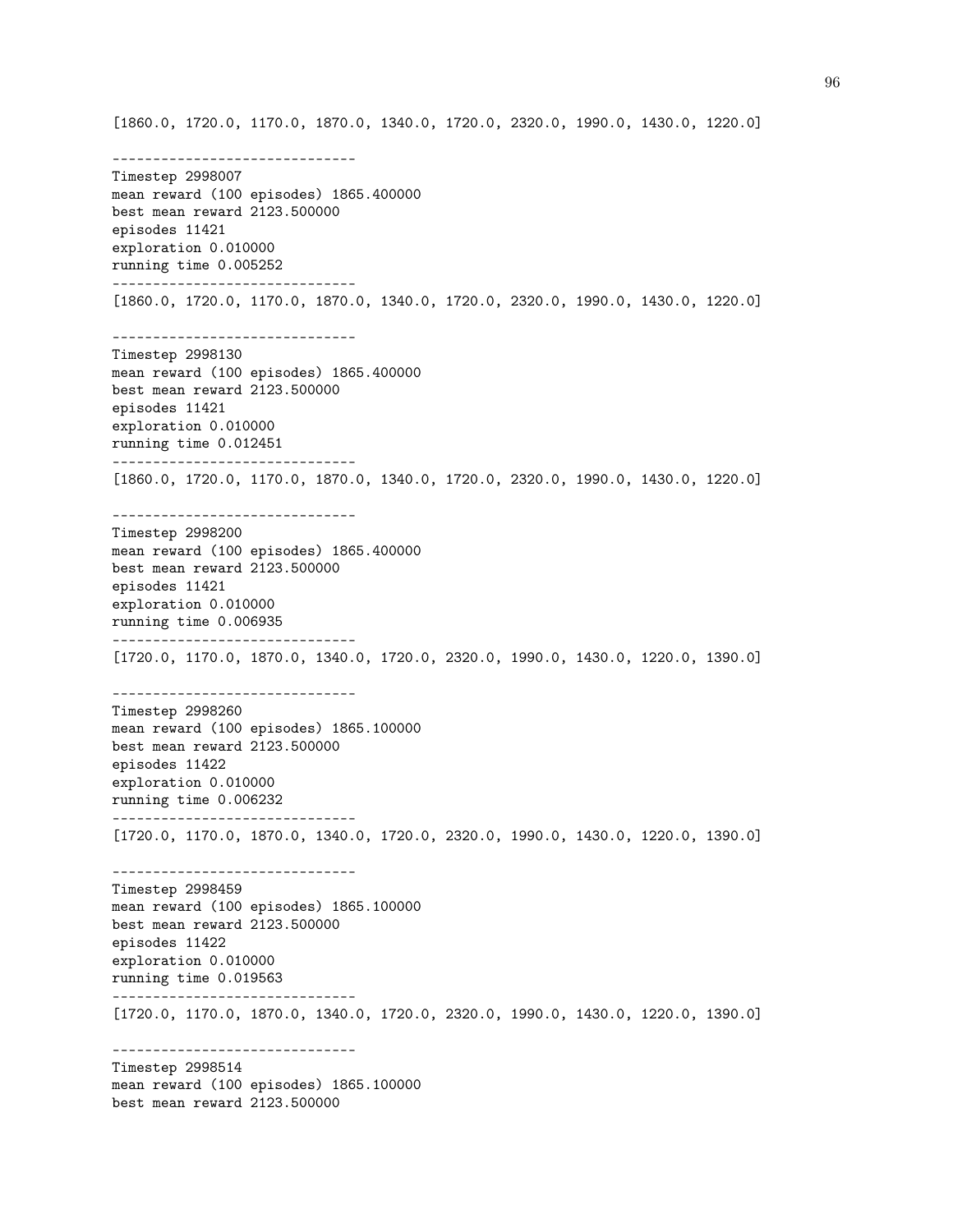episodes 11422 exploration 0.010000 running time 0.005474 ------------------------------ [1170.0, 1870.0, 1340.0, 1720.0, 2320.0, 1990.0, 1430.0, 1220.0, 1390.0, 1400.0] ------------------------------ Timestep 2998561 mean reward (100 episodes) 1865.700000 best mean reward 2123.500000 episodes 11423 exploration 0.010000 running time 0.004707 ------------------------------ [1170.0, 1870.0, 1340.0, 1720.0, 2320.0, 1990.0, 1430.0, 1220.0, 1390.0, 1400.0] ------------------------------ Timestep 2998757 mean reward (100 episodes) 1865.700000 best mean reward 2123.500000 episodes 11423 exploration 0.010000 running time 0.019625 ------------------------------ [1170.0, 1870.0, 1340.0, 1720.0, 2320.0, 1990.0, 1430.0, 1220.0, 1390.0, 1400.0] ------------------------------ Timestep 2998790 mean reward (100 episodes) 1865.700000 best mean reward 2123.500000 episodes 11423 exploration 0.010000 running time 0.003458 ------------------------------ [1870.0, 1340.0, 1720.0, 2320.0, 1990.0, 1430.0, 1220.0, 1390.0, 1400.0, 3320.0] ------------------------------ Timestep 2998929 mean reward (100 episodes) 1883.700000 best mean reward 2123.500000 episodes 11424 exploration 0.010000 running time 0.013643 ------------------------------ [1870.0, 1340.0, 1720.0, 2320.0, 1990.0, 1430.0, 1220.0, 1390.0, 1400.0, 3320.0] ------------------------------ Timestep 2999056 mean reward (100 episodes) 1883.700000 best mean reward 2123.500000 episodes 11424 exploration 0.010000 running time 0.012637 ------------------------------ [1870.0, 1340.0, 1720.0, 2320.0, 1990.0, 1430.0, 1220.0, 1390.0, 1400.0, 3320.0]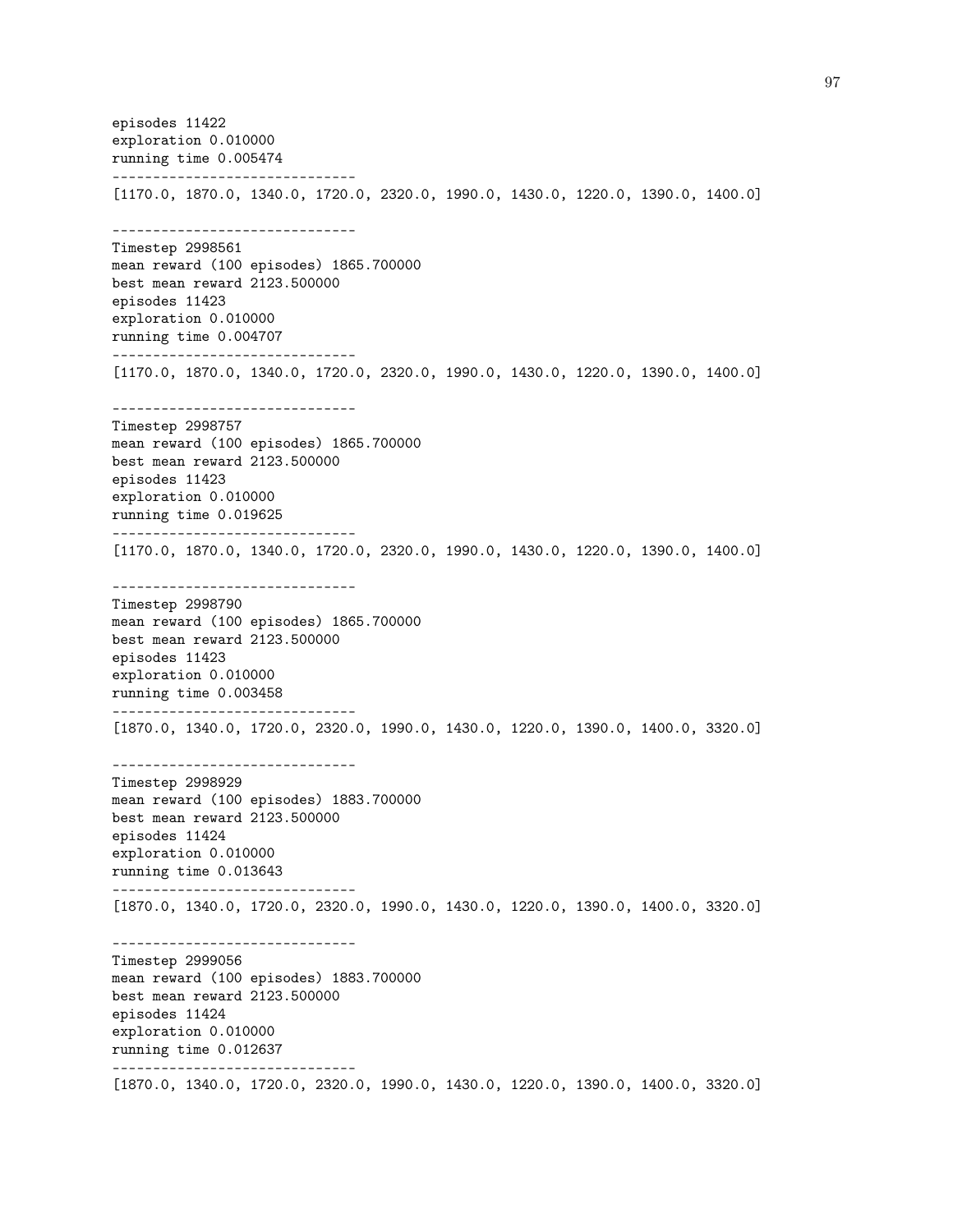------------------------------ Timestep 2999102 mean reward (100 episodes) 1883.700000 best mean reward 2123.500000 episodes 11424 exploration 0.010000 running time 0.004761 ------------------------------ [1340.0, 1720.0, 2320.0, 1990.0, 1430.0, 1220.0, 1390.0, 1400.0, 3320.0, 1340.0] ------------------------------ Timestep 2999143 mean reward (100 episodes) 1877.200000 best mean reward 2123.500000 episodes 11425 exploration 0.010000 running time 0.004334 ------------------------------ [1340.0, 1720.0, 2320.0, 1990.0, 1430.0, 1220.0, 1390.0, 1400.0, 3320.0, 1340.0] ------------------------------ Timestep 2999260 mean reward (100 episodes) 1877.200000 best mean reward 2123.500000 episodes 11425 exploration 0.010000 running time 0.011721 ------------------------------ [1340.0, 1720.0, 2320.0, 1990.0, 1430.0, 1220.0, 1390.0, 1400.0, 3320.0, 1340.0] ------------------------------ Timestep 2999390 mean reward (100 episodes) 1877.200000 best mean reward 2123.500000 episodes 11425 exploration 0.010000 running time 0.012867 ------------------------------ [1720.0, 2320.0, 1990.0, 1430.0, 1220.0, 1390.0, 1400.0, 3320.0, 1340.0, 1840.0] ------------------------------ Timestep 2999459 mean reward (100 episodes) 1883.500000 best mean reward 2123.500000 episodes 11426 exploration 0.010000 running time 0.006945 ------------------------------ [1720.0, 2320.0, 1990.0, 1430.0, 1220.0, 1390.0, 1400.0, 3320.0, 1340.0, 1840.0] ------------------------------ Timestep 2999661 mean reward (100 episodes) 1883.500000 best mean reward 2123.500000 episodes 11426 exploration 0.010000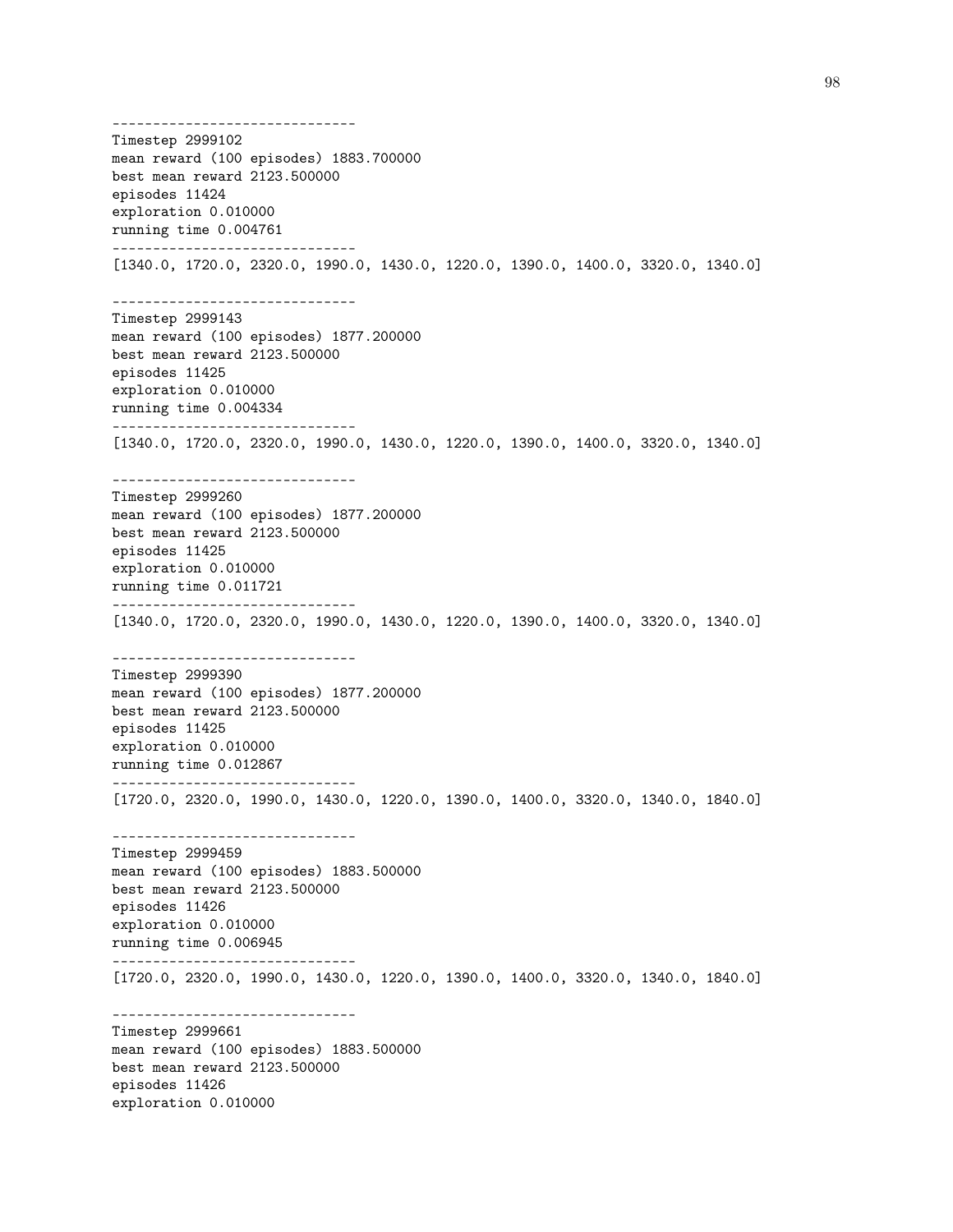running time 0.020031 ------------------------------ [1720.0, 2320.0, 1990.0, 1430.0, 1220.0, 1390.0, 1400.0, 3320.0, 1340.0, 1840.0] ------------------------------ Timestep 2999709 mean reward (100 episodes) 1883.500000 best mean reward 2123.500000 episodes 11426 exploration 0.010000 running time 0.004914 ------------------------------ [2320.0, 1990.0, 1430.0, 1220.0, 1390.0, 1400.0, 3320.0, 1340.0, 1840.0, 1550.0] ------------------------------ Timestep 2999748 mean reward (100 episodes) 1885.900000 best mean reward 2123.500000 episodes 11427 exploration 0.010000 running time 0.004156 ------------------------------ [2320.0, 1990.0, 1430.0, 1220.0, 1390.0, 1400.0, 3320.0, 1340.0, 1840.0, 1550.0] ------------------------------ Timestep 2999965 mean reward (100 episodes) 1885.900000 best mean reward 2123.500000 episodes 11427 exploration 0.010000

total time: 18287.27543926239

------------------------------

running time 0.021556

In [ ]: #@title plot learning curves

# plot results rl\_logger.plot(env.spec.\_env\_name)